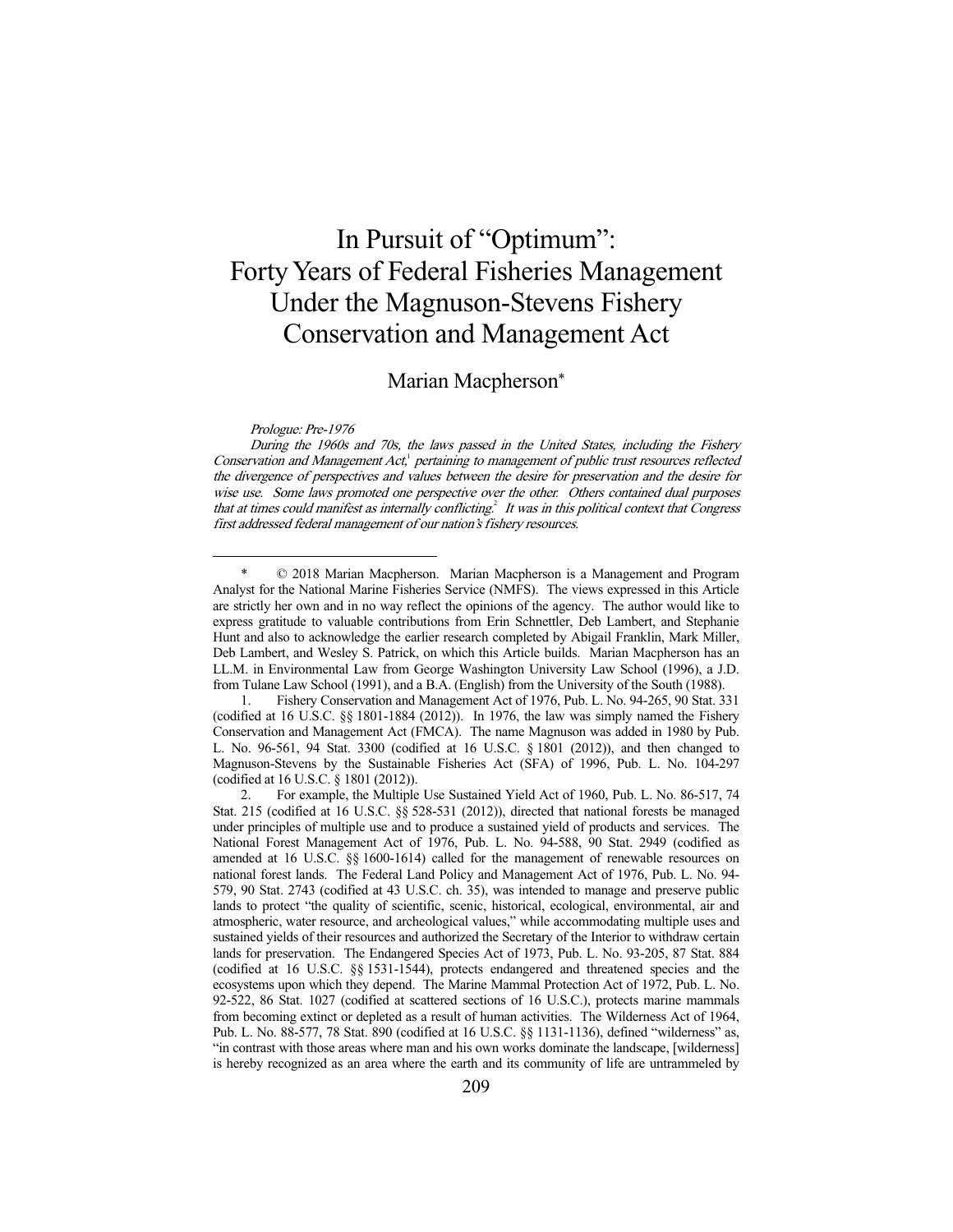In 1976, Congress passed the groundbreaking Fishery Conservation and Management Act  $(FCMA)<sup>3</sup>$  the goal of which was to eliminate foreign fishing in U.S. waters and replace that effort with domestic fishing.<sup>4</sup> Both ecological considerations and economic concerns underlie this legislation.<sup>5</sup> At the heart of the FCMA's fishery management program was its primary policy driver, National Standard 1, which read: "Conservation and management measures shall prevent overfishing while achieving, on a continuing basis, the optimum yield from each fishery.<sup>\*</sup>

 The FCMA straddled the debate between wise use and preservation, creating a law with dual policy drivers of achieving "optimum yield"—a concept which itself embodied both use and sustainability goals and preventing overfishing. It gave broad discretion to user-level constituents (i.e., regional fishery management councils) to develop management priorities within these parameters.<sup>7</sup> The debate of how to balance and interpret the dual goals of achieving "optimum yield" (OY) while preventing overfishing would take the forefront in the evolution of U.S. fishery management decisions over the next forty years.

| L  |                                                      |                                                          |  |  |  |
|----|------------------------------------------------------|----------------------------------------------------------|--|--|--|
| H. | TIME PERIOD 1-1976-1983: INITIAL INTERPRETATIONS AND |                                                          |  |  |  |
|    |                                                      |                                                          |  |  |  |
|    |                                                      | A. Statutory and Regulatory Environment 1976-1983214     |  |  |  |
|    |                                                      |                                                          |  |  |  |
|    |                                                      |                                                          |  |  |  |
|    |                                                      | 3. The First Interpretation: 1976 Interim Final Rule 216 |  |  |  |
|    |                                                      |                                                          |  |  |  |
|    |                                                      |                                                          |  |  |  |
|    |                                                      |                                                          |  |  |  |

man, where man himself is a visitor who does not remain." Section 2(a) of the Wilderness Act allows for designation of certain lands as Wilderness Areas, to be preserved for

[T]he use and enjoyment of the American people in such manner as will leave them unimpaired for future use and enjoyment as wilderness, and so as to provide for the protection of these areas, the preservation of their wilderness character, and for the gathering and dissemination of information regarding their use and enjoyment as wilderness.

- 3. 16 U.S.C. §§ 1801-1884.
- 4. Id. § 1801(a).

-

5. As described in one scholarly article from 1977:

[I]t is clear that overriding ecological considerations made the enactment of the Fisheries Conservation Act necessary to control the exploitation of certain overfished stocks . . . . Through the passage of the Act, the coastal fishing industry of the United States has been reassured that its economic interests will not be compromised due to uncontrolled overfishing by other nations.

The Fishery Conservation and Management Act of 1976: Its Effect on Coastal Fisheries, 2 WM. & MARY ENVTL. L. & POL'Y REV. 3, 4 (1977).

 6. 16 U.S.C. § 1851(a)(1). In 1984, the words "for the United States fishing industry" were added to the end of this sentence. *Id.*  $\S$  1853(a)(1).

 7. The eight fishery management councils are the Caribbean Fishery Management Council (CFMC), Gulf of Mexico Fishery Management Council (GMFMC), Mid-Atlantic Fishery Management Council (MAFMC), New England Fishery Management Council (NEFMC), North Pacific Fishery Management Council (NPFMC), Pacific Fishery Management Council (PFMC), South Atlantic Fishery Management Council (SAFMC), and the Western Pacific Fishery Management Council (WPFMC). Id. § 1852(a).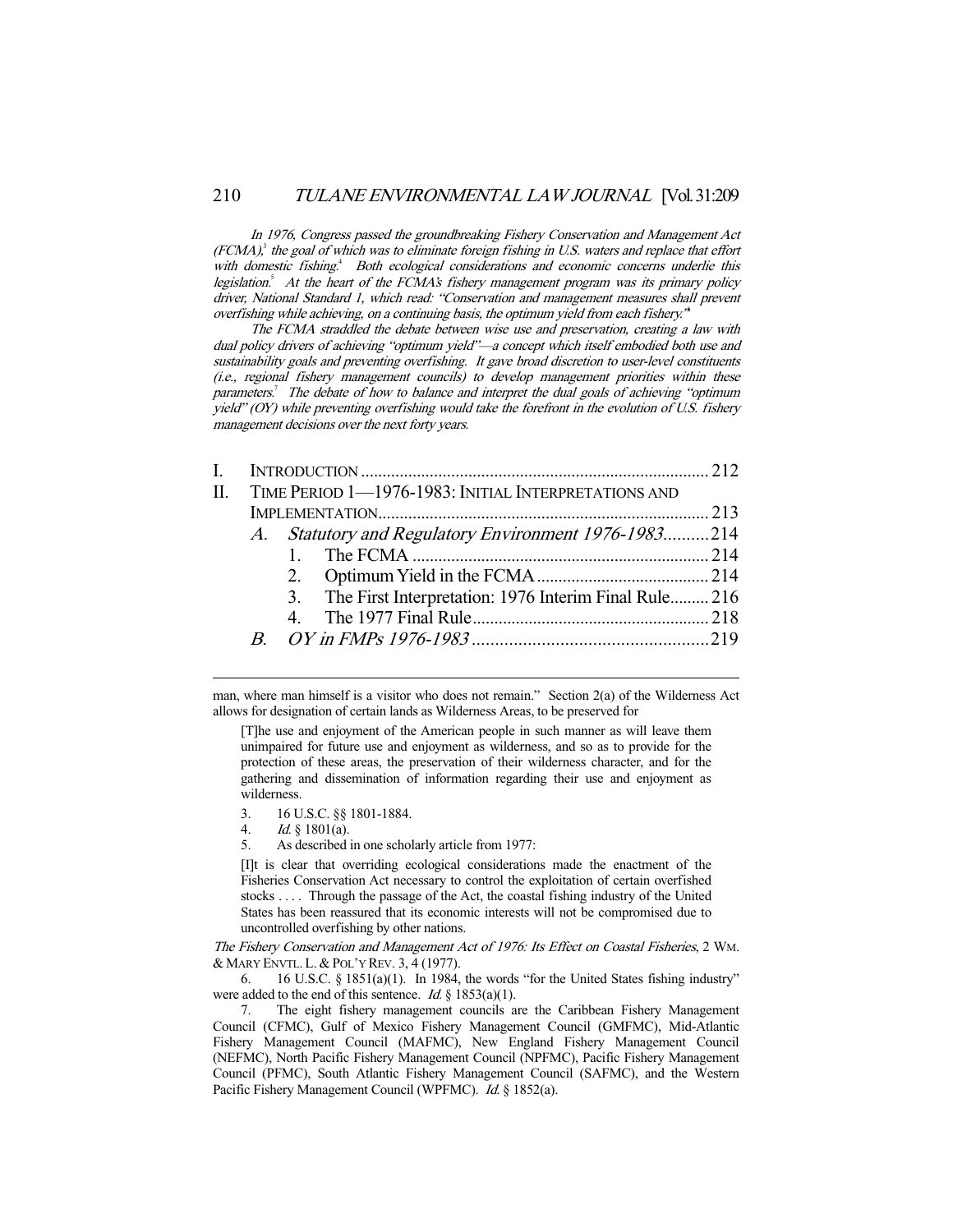| 2018] | <b>IN PURSUIT OF "OPTIMUM"</b>                          |  |  |
|-------|---------------------------------------------------------|--|--|
|       | C. Political Environment: Seeds for Change 1979-1983225 |  |  |
|       | 1. The EDF Petition and Public Dialogue 1981-1983  225  |  |  |
|       |                                                         |  |  |
|       |                                                         |  |  |

|     | 1703 FIIIdI KUIT                                                        |     |
|-----|-------------------------------------------------------------------------|-----|
|     | "Optimum" in Time Period 1. Go Fish 229<br>D                            |     |
| Ш.  | TIME PERIOD 2: 1984-1989. THE PUSH FOR A                                |     |
|     |                                                                         |     |
|     | $A_{\cdot}$                                                             |     |
|     | Political and Scientific Environment: The 1986<br>$B_{\cdot}$           |     |
|     | NOAA Study and the Push for a "Conservation                             |     |
|     |                                                                         | 233 |
|     | The 1989 Final Rule: Foreshadowing Sustainability234<br>$\mathcal{C}$ . |     |
|     | "Optimum" in Time Period 2: How Many Fish Are<br>$D_{\cdot}$            |     |
|     |                                                                         |     |
| IV. | TIME PERIOD 3: 1990-1995. EFFECTS OF EARLY                              |     |
|     | OVERFISHING DEFINITIONS AND SAFE REPORTS  237                           |     |
|     | The 1994 Rosenberg Report: Overfishing<br>$A$ .                         |     |
|     |                                                                         |     |
|     | В.                                                                      |     |
|     | "Optimum" in Time Period 3. Not Enough Fish241<br>$\overline{C}$        |     |
| V.  | TIME PERIOD 4: 1996-1998: THE SFA'S LEGISLATIVE                         |     |
|     |                                                                         |     |
|     | Major Statutory Changes: The 1996 SFA 241<br>$A$ .                      |     |
|     | OY in FMPs 1996-1998: Change Is Coming243<br>$B$ .                      |     |
|     | Process and Considerations in Establishment of OY246<br>$\mathcal{C}$   |     |
|     | D.                                                                      |     |
|     | E.                                                                      |     |
|     | F.                                                                      |     |
|     | "Optimum" in Time Period 4. Turn on the Lights,<br>G.                   |     |
|     |                                                                         |     |
| VI. | TIME PERIOD 5: 1999-2008. BELT-TIGHTENING AND THE                       |     |
|     |                                                                         |     |
|     | $\overline{A}$ .                                                        |     |
|     | Process and Considerations for Establishment of OY<br>$B$ .             |     |
|     |                                                                         |     |
|     | $\mathcal{C}$ .                                                         |     |
|     | The MSRA of 2006: Annual Accountability257<br>$D_{\cdot}$               |     |
|     | "Optimum" in Time Period 5. Repaying the<br>E.                          |     |
|     |                                                                         |     |
|     | VII. TIME PERIOD 6: 2009-2016. TOWARDS ANNUALIZED                       |     |
|     |                                                                         |     |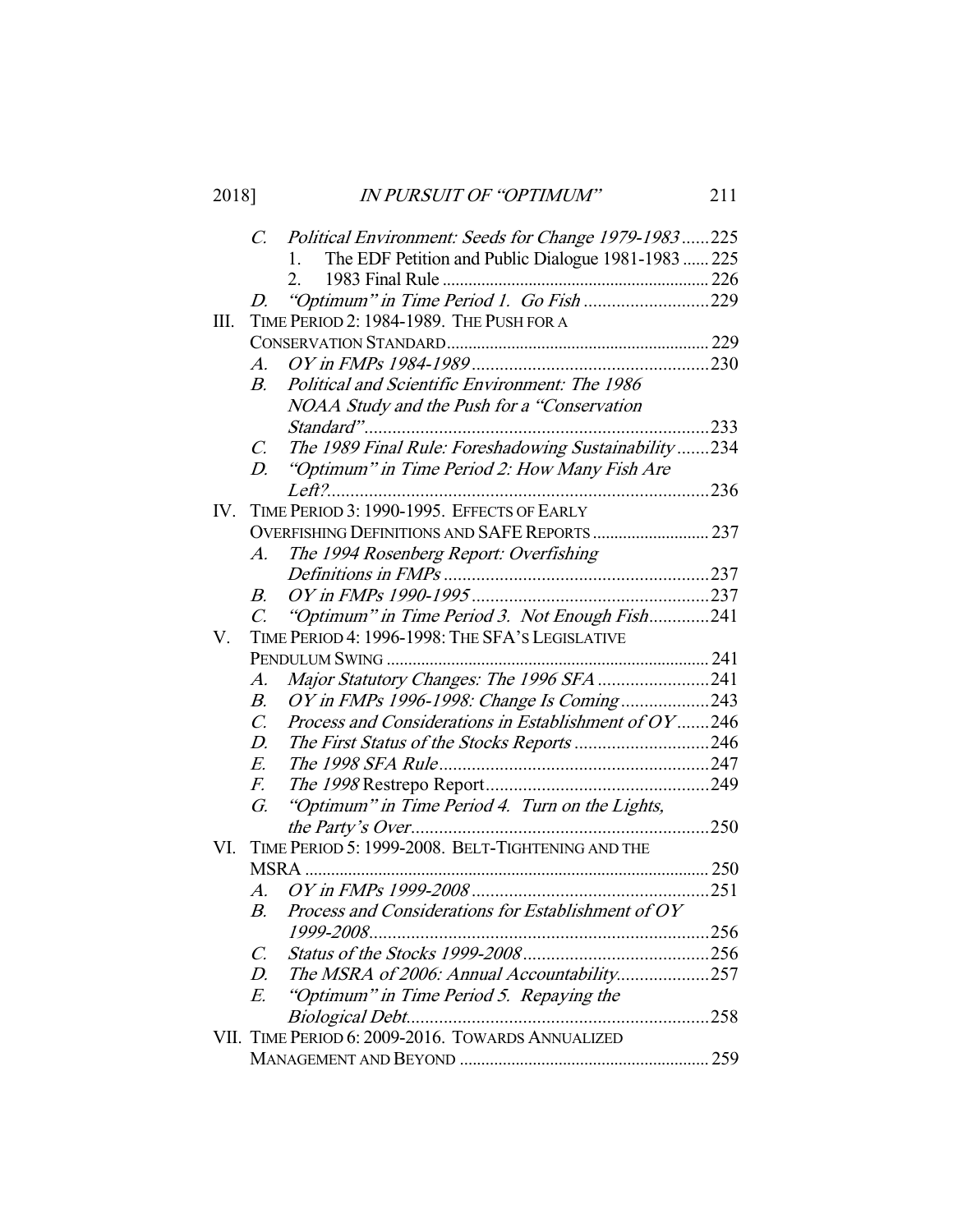| $A_{\cdot}$    | Interpreting the MSRA Requirements: 2009 Final          |      |
|----------------|---------------------------------------------------------|------|
|                |                                                         | 259  |
| $B_{-}$        | OY in FMPs Under the MSRA Rule: Adapting to             |      |
|                |                                                         | .262 |
| $\overline{C}$ |                                                         | .268 |
|                | D. NMFS's 2016 Rule Revising National Standard 1        |      |
|                |                                                         | .269 |
|                | E. Recent Actions Utilizing Phase-ins and Aggregates272 |      |
|                | F. "Optimum" in Time Period 6: Is OY Still Relevant?    | .274 |
|                |                                                         | 274  |
|                |                                                         |      |
| $B_{-}$        |                                                         |      |
|                |                                                         | .276 |
|                |                                                         |      |

"They flee from me that sometime did me seek . . . ."

—Sir Thomas Wyatt

# I. INTRODUCTION

 This Article reviews the concept of OY as mandated, interpreted, and applied over the past 40 years. It describes the approaches and forms used for describing OY as well as the challenges managers have faced in applying it. At the heart of this discussion are the issues of the evolving relationship between the concepts of OY and overfishing, changing perceptions and mandates pertaining to annual versus long-term interpretations of these concepts, and a consideration of how and where we realistically have opportunities to provide for factors other than the biologically based "maximum sustainable yield" (MSY) mandate in establishing OY.

 From the beginning, the concepts of OY and overfishing have been intertwined within the single, complex policy mandate of National Standard 1. Early interpretations strove to keep the concepts independent of each other and used different standards for measuring each. Over time, many factors have influenced our understanding of OY, from lessons learned through applied management to changing biological conditions, improved data, changing political perspectives, and new legislative and regulatory requirements. In recent years, as regulatory and statutory definitions have linked both concepts to MSY, as more fisheries were identified as overfished, and as management mandates became increasingly annualized, approaches for achieving OY began to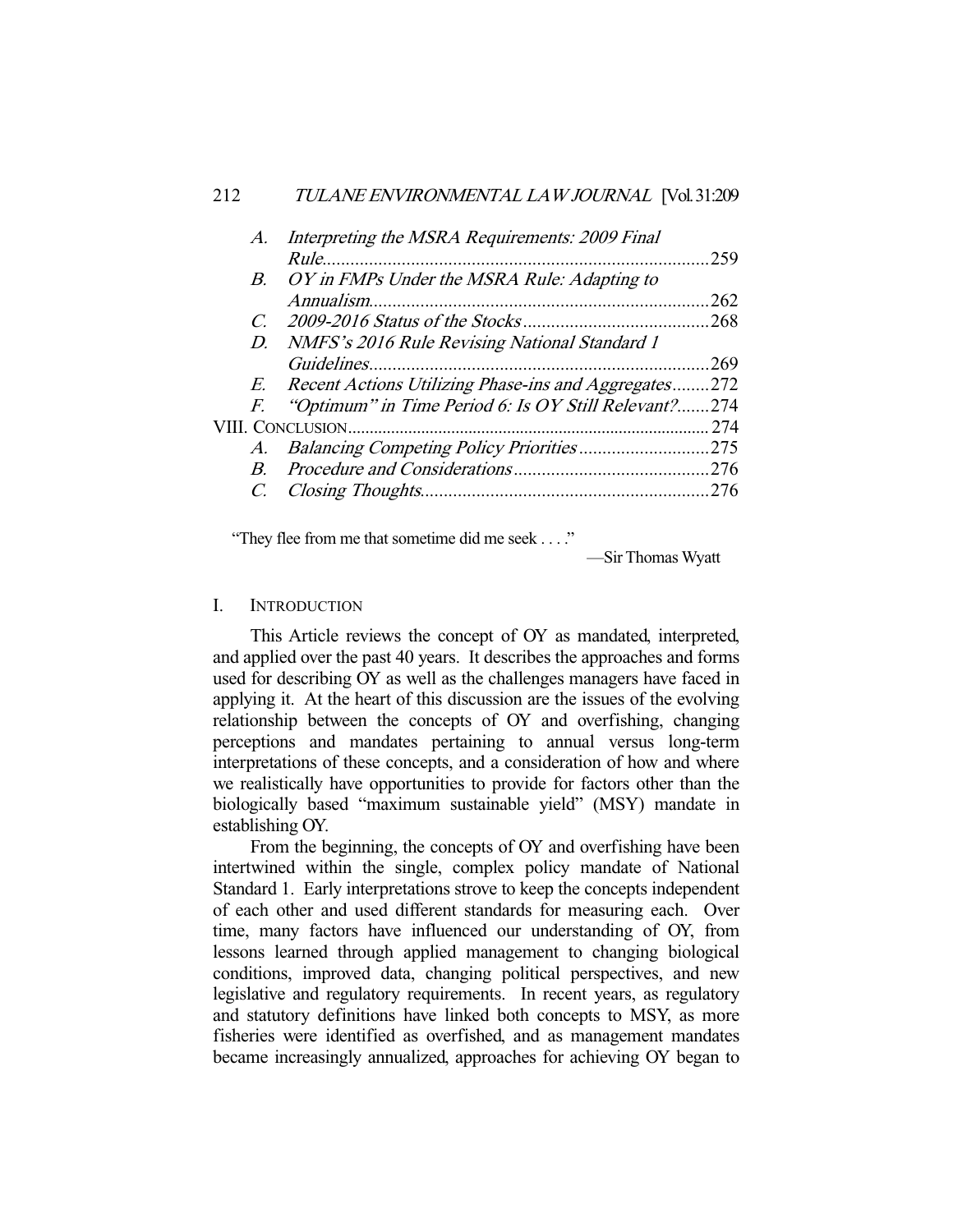look similar to, or even identical to, approaches for ending overfishing.<sup>8</sup> This Article examines that evolution and asks whether today's OY is anything more than the absence of overfishing, and, if so, what opportunities it presents for further optimizing our fisheries management regimes.

The Article is organized into the following six time periods<sup>9</sup> defined by the legal guidance in effect at the time:

- Time Period 1—1976-1983: Initial Interpretations and Implementation;
- Time Period 2—1984-1989: The Push for a Conservation Standard;
- Time Period 3—1990-1995: Effects of Early Overfishing Definitions and SAFE Reports;
- Time Period 4—1996-1998: The SFA's Legislative Pendulum Swing;
- Time Period 5—1999-2008: Belt-Tightening and the Magnuson-Stevens Reauthorization Act (MSRA); and
- Time Period 6—2008-2016: Towards Annualized Management and Beyond

 For each time period, this Article describes the relevant statutory and regulatory contexts, public dialogue where applicable, and the approaches used to express OY in the fishery management plans (FMPs) of the time, which over the years have ranged from simple numeric statements, to complex formulas and sliding scales, to abstract conceptual relationships. Developments in the key themes identified above (relationship between the concepts of OY and overfishing, changing perceptions regarding annual versus long-term interpretations of these concepts, etc.) are also highlighted within the discussion of each time period.

# II. TIME PERIOD 1—1976-1983: INITIAL INTERPRETATIONS AND IMPLEMENTATION

-

 Time Period 1 encompasses the passage of the FCMA, the National Oceanic and Atmospheric Administration's (NOAA) initial regulatory

 <sup>8.</sup> Many FMPs now define OY as either the rebuilding plan or the ACL that prevents overfishing. See Part VII of this Article.

In some cases there were significant time lags between when a fishery management council (Council) completed work on an FMP and when NMFS approved and implemented it. For purposes of this review, I have done my best to sort the FMPs into the time periods in which the Councils completed them. In some cases, data are limited with respect to the exact timing of final Council action.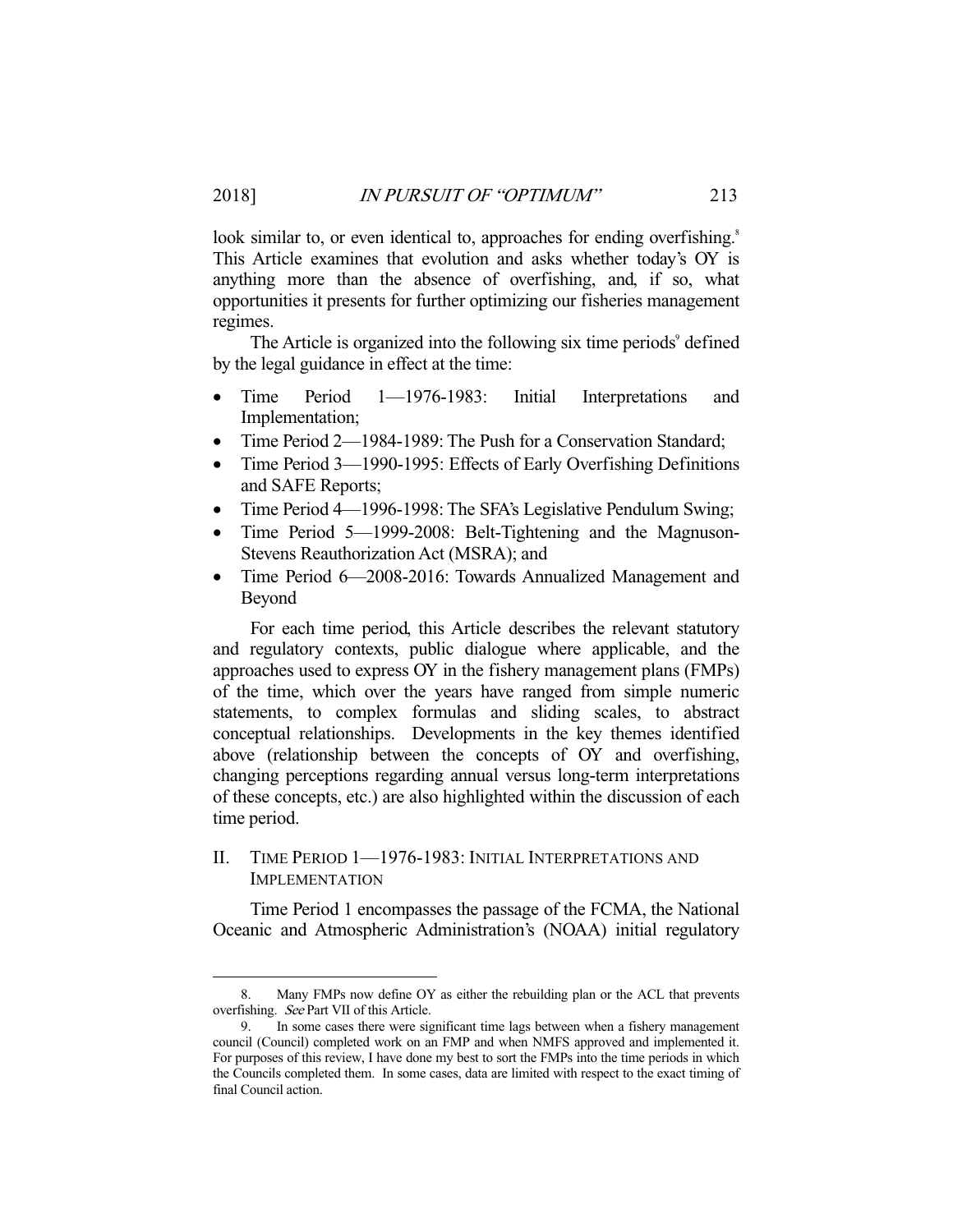guidance (in 1976 and 1977), and the first revisions to that guidance (in 1983).

## A. Statutory and Regulatory Environment 1976-1983

1. The FCMA

 The FCMA declared U.S. jurisdiction over fishery resources out to 200 nautical miles (nm) and created a fishery management program designed to promote domestic fishing capacity, replace foreign fishing, and provide a form of user-group self-regulation never before seen in U.S. public trust resource statutes.<sup>10</sup> The FCMA established eight regional fishery management councils (Councils) to develop FMPs and recommend fishery conservation and management measures, seven national standards with which the FMPs had to conform, and five specific types of provisions that must be included in the  $FMPs$ <sup>11</sup>. The FCMA charged the Secretary of Commerce with the responsibility of reviewing Council-recommended plans and approving and implementing plans that comply with the national standards and other applicable law.12

#### 2. Optimum Yield in the FCMA

The FCMA defined OY as:

[T]he amount of fish—

- A) which will provide the greatest overall benefit to the Nation, with particular reference to food production and recreational opportunities; and
- B) which is prescribed as such on the basis of the maximum sustainable yield from such fishery, as modified by any economic, social, or ecological factor."<sup>13</sup>

 This statutory linkage to MSY would become a significant factor in interpretations of OY over the years. Until 1996, MSY served as a starting point that could be modified by three key considerations economic, social, or ecological factors (ESE factors)—to establish OY,

<sup>10.</sup> See 16 U.S.C. §§ 1801-1884.<br>11. Id.

 $11.$ 

<sup>12.</sup> *Id.* The Secretary of Commerce delegated responsibility for administering the FCMA to the National Oceanic and Atmospheric Administration (NOAA). Several years later, NOAA delegated the authority to the National Marine Fisheries Service (NMFS). For this reason, NOAA is the party responsible for the rulemakings discussed in the Article that took place prior to 1996, and NMFS is responsible for those after 1996.

 <sup>13.</sup> Id. § 1801(a)(18) (emphasis added). This provision, read in conjunction with regulatory interpretations of MSY as a long-term average, created ambiguity as to whether OY should be a long-term or an annual amount.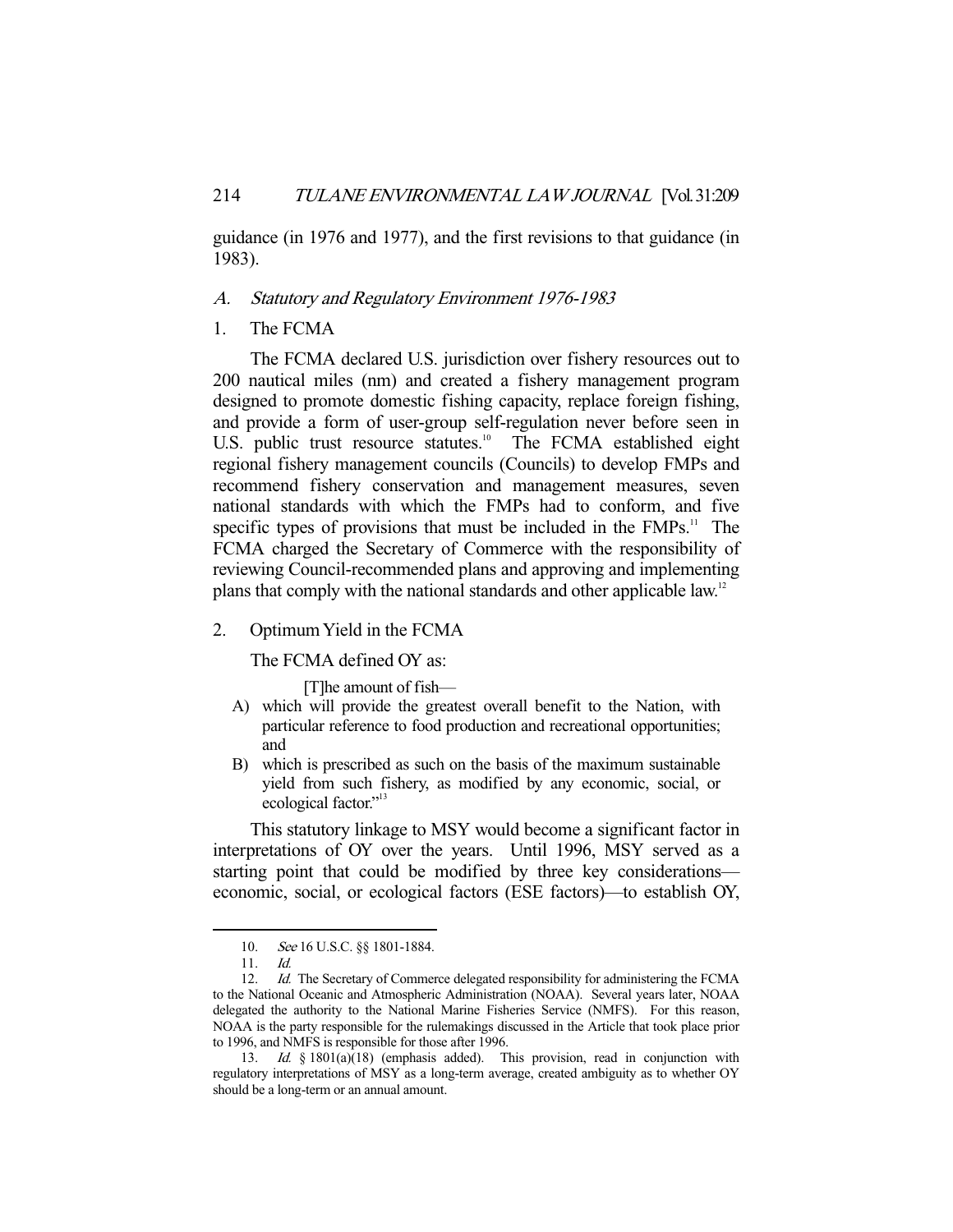and OY was flexible in that it could exceed MSY so long as overfishing did not occur. Because overfishing was calculated based on long-term information and was not statutorily linked to MSY, the potential for OY exceeding MSY did not necessarily equate to potential overfishing.

 In addition to its key role in National Standard 1, OY appears in many aspects of the FCMA. Congress emphasized the centrality of OY to the new fisheries management program, finding that, "If placed under sound management *before overfishing* has caused irreversible effects, the fisheries can be conserved and maintained so as to provide optimum yields on a continuing basis."14 Among the stated purposes of the FCMA is the goal of achieving and maintaining "on a continuing basis, the OY from each fishery."<sup>15</sup>

 Additional provisions required Councils to "review on a continuing basis, and revise as appropriate," the specifications of OY from, and the total allowable level of foreign fishing (TALFF) in, each fishery."16 The FCMA also required each FMP to "assess and specify" the MSY and OY from the fishery<sup>17</sup> and further mandated that OY be analyzed in annual context for the purpose of specifying TALFF.<sup>18</sup>

 The FCMA did not establish a clear relationship between OY and overfishing. The statute's language was ambiguous as to whether it might be possible to achieve OY while allowing some amount of overfishing, as long as the level of overfishing did not cause irreversible effects.

 Similarly, the FCMA was unclear whether OY should be defined and used in an annual or long-term context. Throughout the FCMA, references to OY are linked to concepts of overfishing and MSY. These references also suggest the importance of time frames (annual versus long-term interpretations) but do not provide clear direction on how to address OY in terms of time. The FCMA's definition of OY as based on MSY, read in conjunction with regulatory interpretations of MSY as a

<sup>14.</sup> Id.  $\frac{\delta}{2}$  1801(a)(5) (emphasis added).

<sup>15.</sup> *Id.* § 1801(b)(4).

<sup>16.</sup> *Id.* § 1801(h)(5). In 1978, this section was amended to add consideration of U.S. processing capacity as well. Id. § 1852(h)(5). The FCMA mentions OY in defining TALFF as "that portion of the optimum yield of such fishery which will not be harvested by vessels of the United States." *Id.* § 1801(d).

<sup>17.</sup> *Id.* § 1801(a)(3).

<sup>18.</sup> *Id.* This annual requirement at times required interpretive guidance pertaining to how it fit with interpretations of OY as a long-term average during some periods. In 1978, the FCMA was amended to include the additional following requirement that Councils assess and specify "the capacity and extent to which United States fish processors, on an annual basis, will process that portion of such optimum yield that will be harvested by fishing vessels of the United States."  $Id. \S$  1853(a)(3).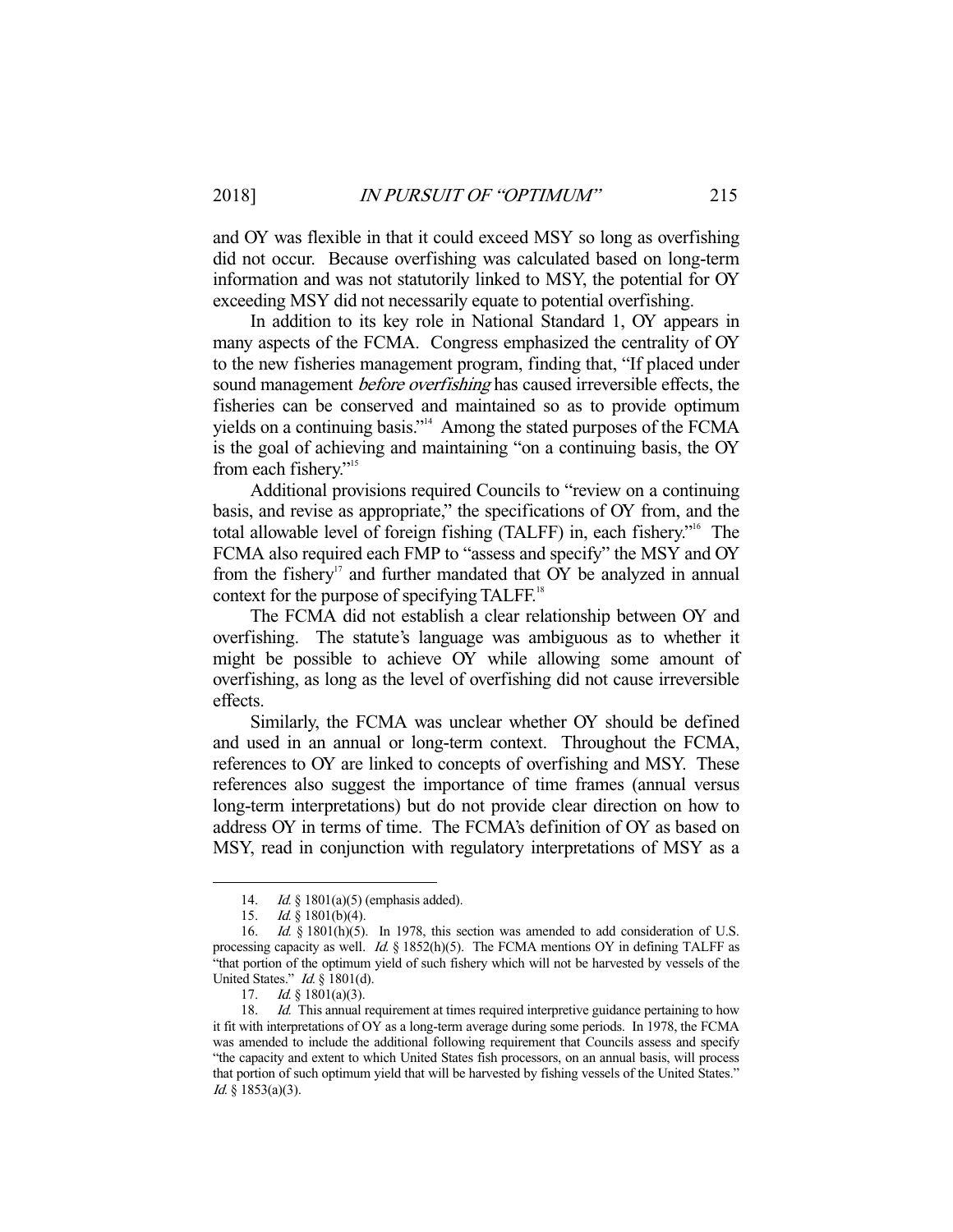long-term average, suggested that OY may be a long-term concept. On the other hand, the FMCA requirement for annual assessments of the extent to which OY would be harvested (for purposes of TALFF) implied the opposite. Thus, the question of whether OY should be defined and used as a long-term or an annual value has remained ambiguous. Over time, Congress's mandates have shifted, and regulatory interpretations have evolved in an attempt to clarify this issue.

 The FCMA required Councils to develop FMP provisions, including OY, through an open public process that allowed interested parties to be heard.<sup>19</sup> After the Council submitted an OY recommendation to the agency, the FCMA required a formal sixty-day review period for proposed FMPs and amendments and also required that proposed regulations to implement FMPs be published in the Federal Register.<sup>20</sup> The FCMA further required FMPs to include a summary of the information used in determining  $OY<sub>1</sub><sup>21</sup>$ 

 The FCMA also established an aggressive schedule for exercising jurisdiction and imposing domestic management on fisheries from 3- 200nm. The statute required that Councils be created by October 1976 and made the Fishery Conservation Zone (FCZ) and prohibition on foreign fishing (unless permitted) effective in March  $1977$ <sup>22</sup> Section 1851(b) of the FCMA required the Secretary to establish guidelines based on the National Standards to assist the Councils in development of FMPs.<sup>23</sup> Thus, there was a rush to quickly provide guidance.

#### 3. The First Interpretation: 1976 Interim Final Rule

 NOAA published an interim final rule (IFR) on September 15,  $1976<sup>24</sup>$  The entire preamble to the IFR occupied only one column in the Federal Register, providing little insight into how interpretations were made.<sup>25</sup> Key provisions included definitions of the terms over fishing and MSY and expanded guidance on the "OY concept."

<sup>19.</sup> *Id.* § 1801(h), (j).

 <sup>20.</sup> Id. § 1854(a).

<sup>21.</sup> *Id.* § 1853(a)(3).

 <sup>22.</sup> Id. §§ 1811, 1821(a), 1852(a).

 <sup>23.</sup> In 1983, Congress amended this section to clarify that the guidance "shall not have the force and effect of law." Id.  $\S$  1851(b).

<sup>24.</sup> See Interim Final Rule on Fishery Conservation and Management, 41 Fed. Reg. 39,436 (Sept. 15, 1976) (codified at 50 C.F.R. §§ 601-602 (1976)).

 <sup>25.</sup> The interim federal rule (IFR) established a new § 601 in title 50 of the Code of Federal Regulations (CFR) providing general definitions and guidance pertaining to Councils and a new § 602 providing guidance for development of fishery management plans.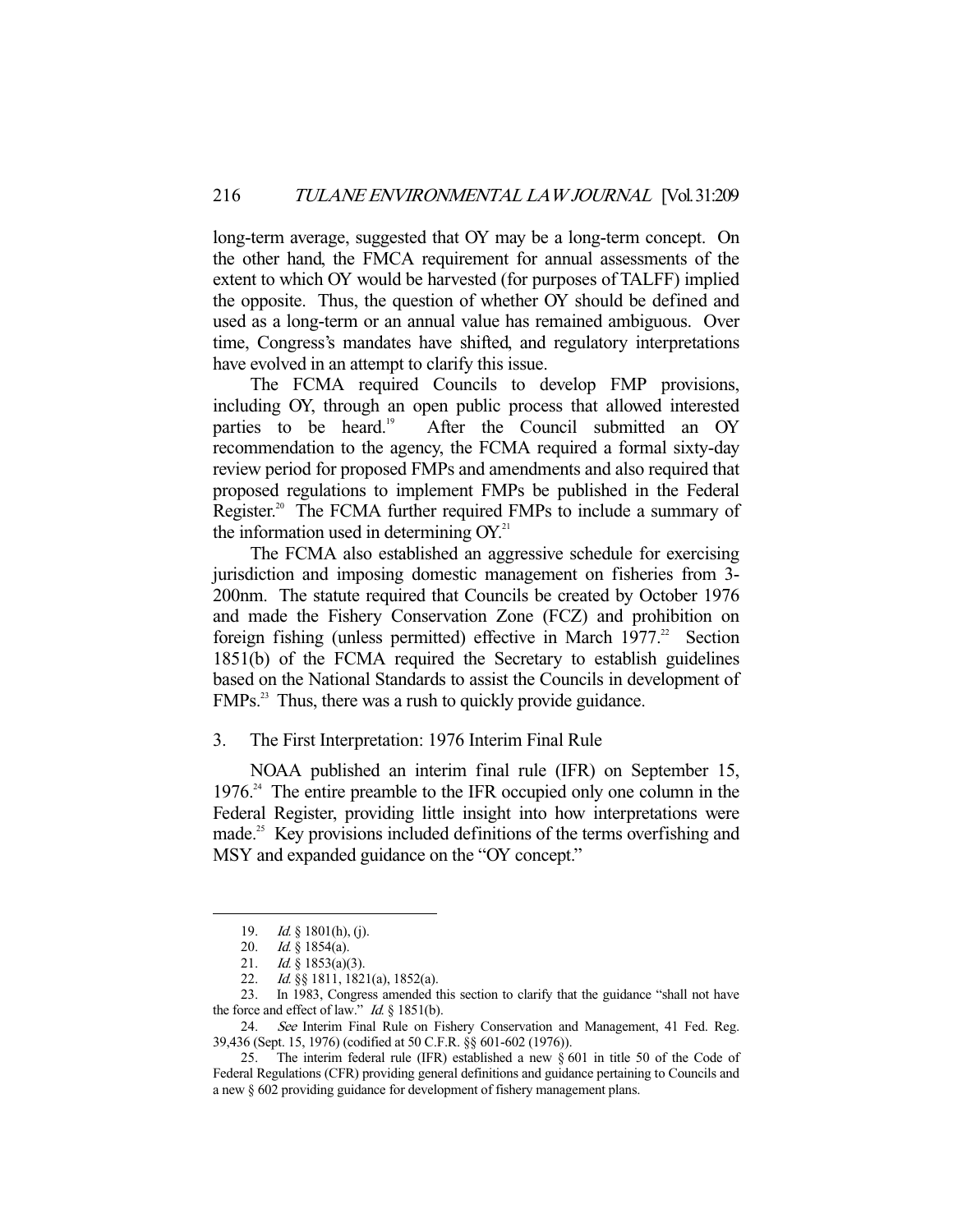The IFR defined MSY as the "*largest average annual catch* or yield in terms of weight of, fish caught by both commercial and recreational fishermen that can be taken continuously from a stock under existing environmental conditions."<sup>26</sup> The word "average" implies the concept of long-term management in conjunction with annual measurements.

 The IFR provided a biomass-based interpretation of overfishing, defining it as when fishing reduces a stock's population abundance "to the point where the stock cannot produce *maximum yield* on a sustained basis for the existing habitat and environmental conditions.<sup>"27</sup> The rule also stated that the determination of overfishing "is based on a scientific assessment of stock abundances, recruitment, and mortality rates over a prolonged period of time."28

The IFR described OY as a "concept" and as "non-static."<sup>29</sup> It discussed when deviation from MSY might be appropriate and stated that management "on the basis of MSY" might be appropriate in some cases.30 It did not address whether OY should be expressed as an annual or long-term amount.

 The IFR acknowledged the importance of the FMP's management objectives and included a paragraph on that relationship, which stated that the determination of OY will depend heavily on the Council's objectives.31 It also stated that OY will "seldom if ever be a static quantity since both the condition of the resource and the desires of the users will change."<sup>32</sup>

 While the FCMA stated that OY is prescribed on the "basis of MSY as modified" by additional factors, the IFR tied the determination of overfishing to the capacity to produce "maximum yield on a sustainable basis." Thus, originally, the concepts of OY and overfishing were defined by similar, though not identical, language. Both included the concepts of "maximum," "sustainable," and "yield." This would soon change.

 The IFR implied that there could be short-term situations in which some amount of overfishing would be permissible, stating: "Factors (economic, social, and ecological) that modify MSY in defining

 <sup>26.</sup> See 50 C.F.R. § 602.2(b)(2) (1976) (emphasis added).

<sup>27.</sup> Id.  $\S$  602.2(b)(1) (1976) (emphasis added). Note that later interpretations become more focused on fishing mortality rates.

 <sup>28.</sup> Id.

 <sup>29.</sup> Id. § 602.2(b)(3)(i)(ii)

<sup>30.</sup> Id.  $\S$  602.2(b)(3)(i)(D).

<sup>31.</sup> *Id.*  $\oint_0^2 606.2(b)(4)$ .

 <sup>32.</sup> Id. § 602.2(b)(3)(ii).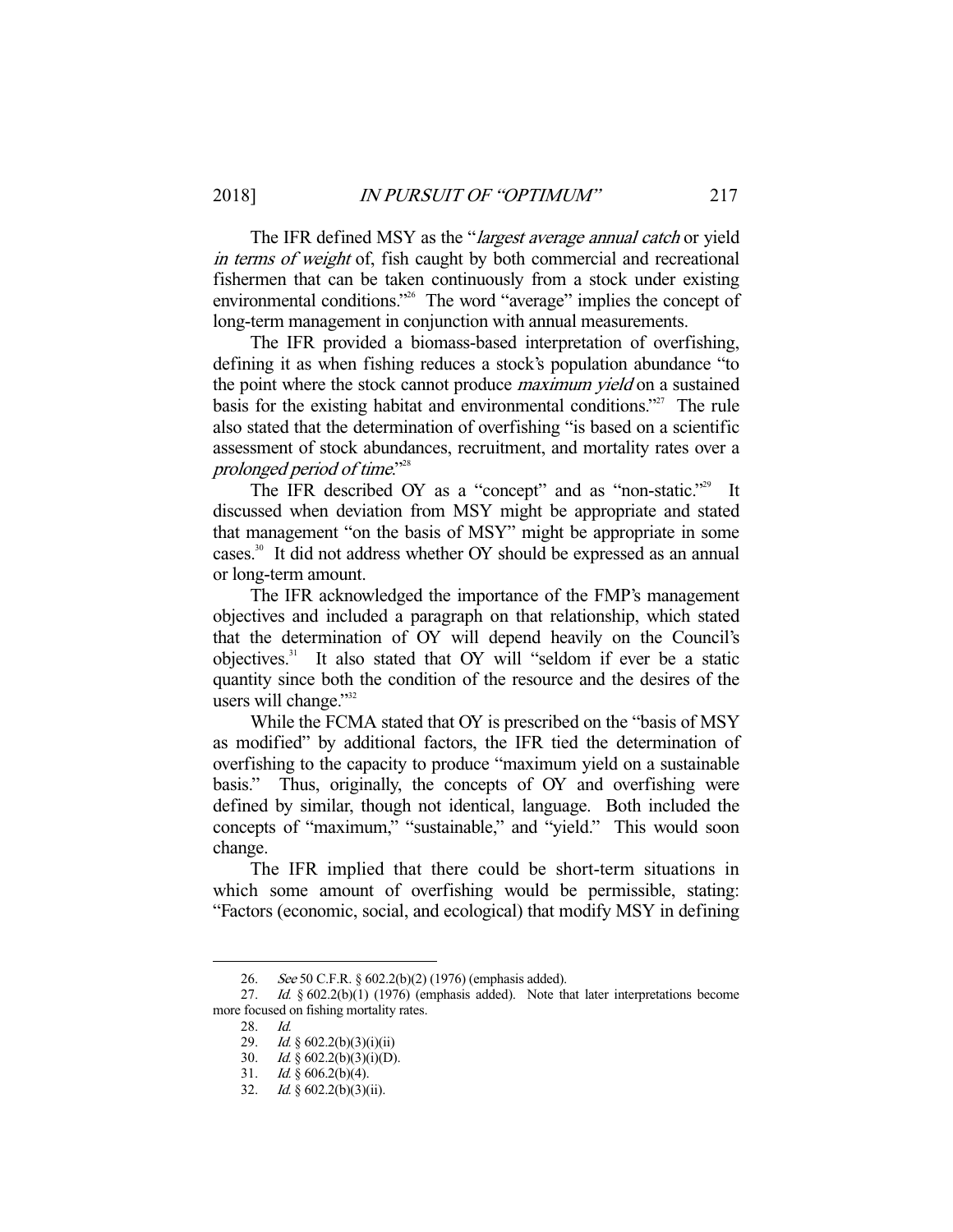optimum yield should not be used to institute management measures which permit *overfishing on a continued basis*."<sup>33</sup>

 At this point, the IFR did not characterize OY as either annual or long-term. However, the TALFF-related requirement to annually assess the amount of OY that would not be taken implied an annual characteristic of OY. On the other hand, OY was also to be based on MSY, which the IFR implied was a long-term average. The IFR clearly specified that the determination of overfishing was to be based on a "prolonged period of time."<sup>34</sup>

# 4. The 1977 Final Rule

 NOAA considered public comment on the IFR and then published a final rule in July 1977, making several modifications and clarifications.<sup>35</sup>

The 1977 Final Rule did not alter the IFR's definition of  $MSY<sup>36</sup>$ however, it did alter the definition of overfishing. The 1977 Final Rule changed the definition's focus from a harvest level that "reduces population abundance" to a point at which the "stock" cannot produce "*maximum yield*" to a "reduction of capacity of the *management unit*" to produce *maximum biological yield.*<sup>38</sup> The instruction to base the overfishing determination on information over a "prolonged period of time" was removed.<sup>39</sup>

 In addition, the 1977 Final Rule removed the explicit statement that allowing overfishing on a continued basis was prohibited. It also removed the explicit statement that management based on MSY could be permissible. It simply no longer addressed either issue.<sup>40</sup> The 1977 Final Rule clearly distinguished the test for overfishing from the definition of OY, basing the overfishing definition on "biological yield" in contrast to OY's basis in "maximum sustainable yield." After the 1977 rule was published, there was still no explicit guidance characterizing OY as either

 <sup>33.</sup> Id. § 600.2(b)(2)) (emphasis added).

<sup>34.</sup> *Id.*  $\frac{8}{9}$  602.2(b)(1).

 <sup>35.</sup> Final Rule on Guidance to Regional Fishery Management Councils, 42 Fed. Reg. 34,450 (1977) [hereinafter 1977 Final Rule].

 <sup>36. 1977</sup> Final Rule, 50 C.F.R. § 602.2(b)(2) (1977).

 <sup>37.</sup> The 1977 Final Rule expanded the term "management unit" beyond the IFR's "species"-level definition to include stocks and groups of stocks capable of being managed as a unit in a rational and timely way. Id.  $\S$  602.2(a)(2)(ii) (emphasis added).

 <sup>38.</sup> Id. § 602.2(b)(1) (emphasis added). According to the preamble, these changes were intended to address perceptions that the 1976 definition might constrain Councils' discretion in determining OY. 42 Fed. Reg. at 34,451.

 <sup>39. 50</sup> C.F.R. § 602.2(b)(1) (1977) (emphasis added).

 <sup>40.</sup> Guidance for Regional Fishery Management Councils, 42 Fed. Reg. 34,450, 34,451- 52 (July 5, 1977).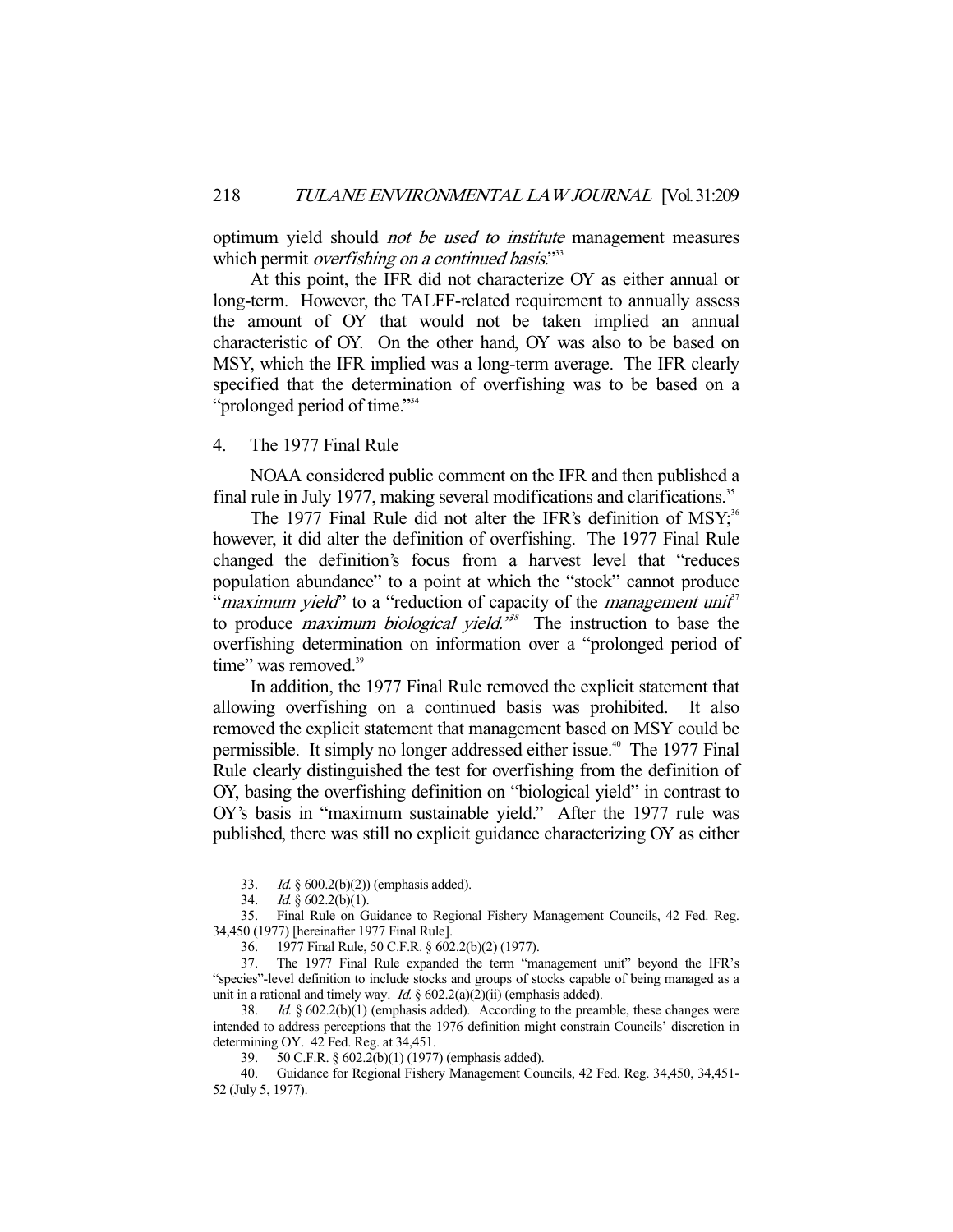an annual or long-term value, and its relationships to TALFF and MSY continued to result in conflicting implications. Additionally, with removal of the specific language pertaining to "prolonged period of time," the determination of overfishing was not clearly linked to a timeframe either. $41$  There was no additional guidance pertaining to the form of OY other than the FCMA's statement that OY is an "amount of fish."42 Councils immediately began developing their FMPs. Questions surrounding NOAA's initial interpretations lingered, and the agency continued with a public dialogue to further refine the guidance throughout this period.

## B. OY in FMPs 1976-1983

-

This Article reviews nineteen<sup>43</sup> FMPs that were developed during this time,<sup>44</sup> as well as nine FMP amendments related to OY, eight of

 <sup>41.</sup> From 1977-1982, NOAA annually published codified TALFF specifications in the CFR. See 50 C.F.R. § 611.20 (1980-1985).

 <sup>42.</sup> Fishery Conservation and Management Act of 1976, Pub. L. No. 94-265, § 3(18)(A), 90 Stat. 331 (codified at 16 U.S.C. §§ 1801-1884 (2012)).

 <sup>43.</sup> This is the number of FMPs that were developed by 1983, are still in existence, and are reviewed in this Article. Of these, three were later consolidated into a single FMP. See Fishery Management Plans & Amendments, Atlantic Mackerel, Squid, Butterfish, MID-ATLANTIC FISHERY MGMT. COUNCIL amend. 3, http://www.mafmc.org/fisheries/fmp/msb (last visited Mar. 20, 2018) [hereinafter MSB FMP]. Another one was repealed, only to be recreated in 1999. For a discussion of this history, see Atlantic Herring, Plan Amendments, Frameworks, and Specifications, NEW ENGLAND FISHERY MGMT. COUNCIL amend. 1, https://www.nefmc.org/ management-plans/herring (last visited Mar. 20, 2018) [hereinafter Herring FMP].

 <sup>44.</sup> The FMPs developed during this time period include the FMP for Spiny Lobster in the Gulf of Mexico and South Atlantic, Gulf of Mexico and South Atlantic Spiny Lobster Rulemakings, NAT'L OCEANIC & ATMOSPHERIC ADMIN. FISHERIES SE. REGIONAL OFF., http://sero.nmfs.noaa.gov/sustainable\_fisheries/policy\_branch/rules/gulf\_sa/lobster/index.html (last visited Mar. 20, 2018) [hereinafter *Joint Spiny Lobster FMP*]; the FMP for Coastal Migratory Pelagic Resources (Mackerels) in the Gulf of Mexico and South Atlantic, Coastal Migratory Pelagics Rulemakings, NAT'L OCEANIC & ATMOSPHERIC ADMIN. FISHERIES SE. REGIONAL OFF., http://sero.nmfs.noaa.gov/sustainable\_fisheries/policy\_branch/rules/gulf\_sa/ cmp/index.html (last visited Mar. 20, 2018) [hereinafter *Joint CMP FMP*]; the FMP for the Stone Crab Fishery of the Gulf of Mexico, Gulf of Mexico Stone Crab Rulemakings, NAT'L OCEANIC & ATMOSPHERIC ADMIN. FISHERIES SE. REGIONAL OFF., http://sero.nmfs.noaa.gov/sustainable\_ fisheries/policy\_branch/rules/gulf/stone\_crab/index.html (last visited Mar. 20, 2018) [hereinafter Stone Crab FMP]; the FMP for the Shrimp Fishery of the Gulf of Mexico, United States Waters, Gulf of Mexico Shrimp Rulemakings, NOAA FISHERIES SE. REGIONAL OFF., http://sero.nmfs. noaa.gov/sustainable\_fisheries/policy\_branch/rules/gulf/stone\_crab/index.html (last visited Mar. 20, 2018) [hereinafter Gulf Shrimp FMP]; the FMP for Atlantic Surf Clam and Ocean Quahog, Fishery Management Plan & Amendments, Surfclam and Ocean Quahog, MID-ATLANTIC FISHERY MGMT. COUNCIL, http://www.mafmc.org/fisheries/fmp/sc-oq (last visited Mar. 20, 2018) [hereinafter Surf Clam/Ocean Quahog FMP]; Atlantic Mackerel, MSB FMP, supra note 43, at Atlantic Mackerel FMP; Squids, MSB FMP, supra note 43, at Squid FMP; Butterfish FMP, MSB FMP, supra note 43, at Atlantic Butterfish FMP (the Atlantic Mackerel, Squid, and Butterfish FMPs were consolidated in 1983); and Atlantic Herring FMP, Herring FMP, supra note 43. For a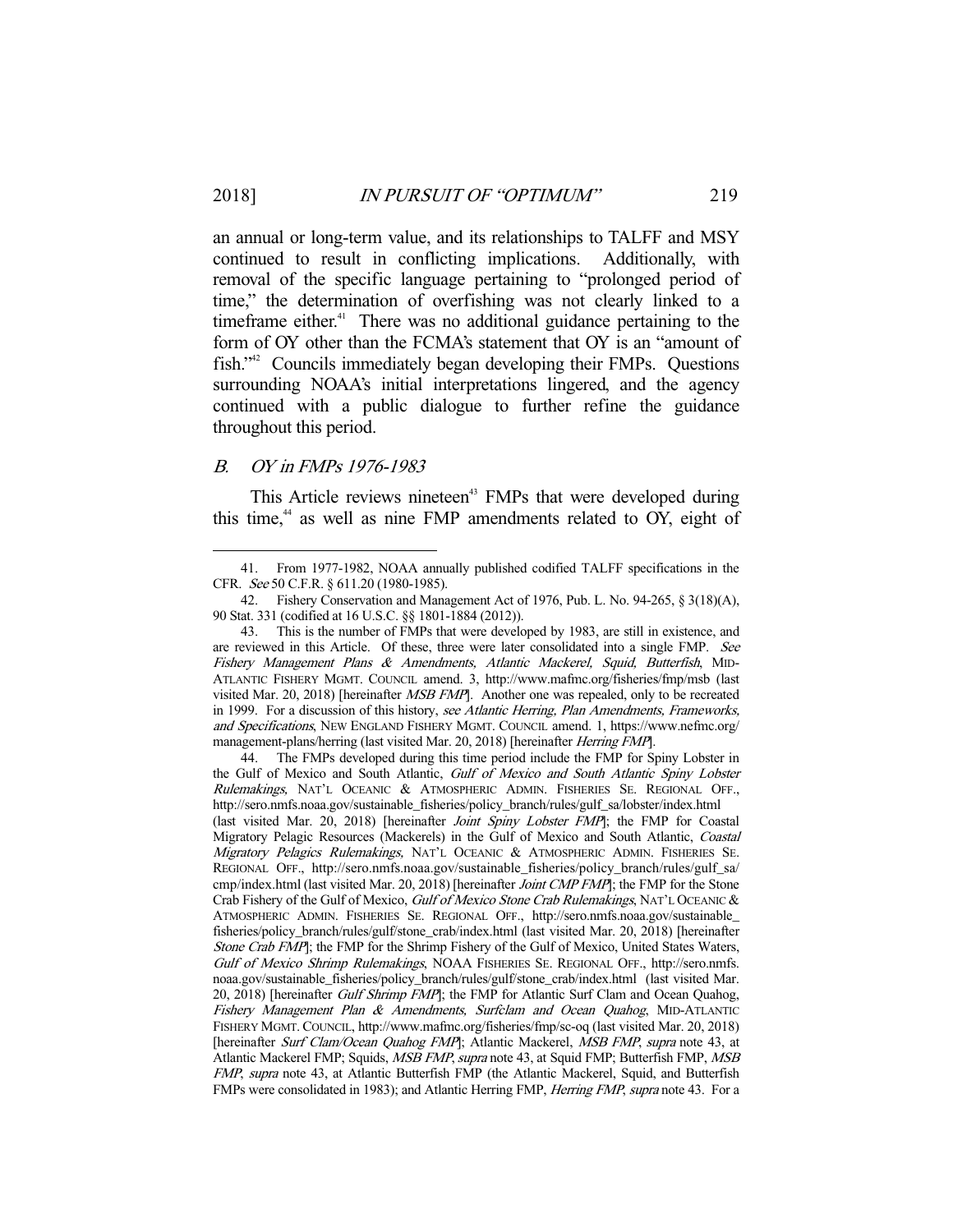which were established to adjust numerical OYs in the North Pacific and Mid-Atlantic fisheries.<sup>45</sup>

 Initial interpretive questions pertained to what form the specification of OY should take, whether OY should function as a management tool (e.g., quota or harvest guideline (HGL)), whether to set OY for individual species or for species groups, and how to include OY in the FMP while still allowing for management flexibility on an annual basis.

-

 45. There were six FMP amendments adjusting OY for the GOA Groundfish FMP, one for the Mackerel FMP, and one for the Surf Clam/Ocean Quahog FMP.

discussion of this history, see MSB FMP, supra note 43, amend. 1, and for 1998-present, see the Atlantic Herring Plan Overview at *Herring FMP*, supra note 43. Other FMPs developed during this time include the Atlantic Sea Scallop FMP, Sea Scallop, Plan Amendments, Frameworks, and Specifications, NEW ENGLAND FISHERY MGMT. COUNCIL, https://www.nefmc.org/ management-plans/scallops (last visited Mar. 20, 2018) [hereinafter Atlantic Scallop FMP]; FMP for Groundfish of the Gulf of Alaska, *Fishery Management Plan (FMP) Amendments*, GOA Groundfish FMP, NAT'L OCEANIC & ATMOSPHERIC ADMIN. FISHERIES ALASKA REGIONAL OFF., https://alaskafisheries.noaa.gov/fmp-amendments?body\_value=&field\_fmp\_type\_nid=3176 &field\_amendment\_numbers\_value= (last visited Mar. 20, 2018) [hereinafter GOA Groundfish FMP]; FMP for Salmon Fisheries in the EEZ of the Coast of Alaska, Fishery Management Plan (FMP) Amendments, Salmon FMP, NAT'L OCEANIC & ATMOSPHERIC ADMIN. FISHERIES ALASKA REGIONAL OFFICE, https://alaskafisheries.noaa.gov/fmp-amendments?body\_value=&field\_fmp \_type\_nid=3177&field\_amendment\_numbers\_value= (last visited Mar. 20, 2018) [hereinafter Alaska Salmon FMP]; Bering Sea/Aleutian Islands King and Tanner Crabs, Fishery Management Plan (FMP) Amendments, BSAI Crab FMP, NAT'L OCEANIC & ATMOSPHERIC ADMIN. FISHERIES ALASKA REGIONAL OFFICE, https://alaskafisheries.noaa.gov/fmp-amendments?body\_value=& field\_fmp\_type\_nid=3170&field\_amendment\_numbers\_value= (last visited Mar. 20, 2018) [hereinafter BSAI Crab FMP]; Northern Anchovy Fishery, Fishery Management Plan and Amendments: Northern Anchovy FMP, PAC. FISHERY MGMT. COUNCIL (last visited Mar. 20, 2018) [hereinafter Anchovy FMP] (later renamed as the Coastal Pelagics Species FMP, Coastal Pelagic Species: Fishery Management Plan and Amendments, PAC. FISHERY MGMT. COUNCIL, http://www.pcouncil.org/coastal-pelagic-species/fishery-management-plan-and-amendments/ (last visited Mar. 20, 2018) [hereinafter Coastal Pelagics FMP]; Commercial and Recreational Salmon Fisheries off the Coasts of Washington, Oregon, and California, Fishery Management Plan and Amendments: Adopted/Approved Amendments, PAC. FISHERY MGMT. COUNCIL, https://www.pcouncil.org/salmon/fishery-management-plan/adoptedapproved-amendments/ (last visited Mar. 20, 2018) [hereinafter Pacific Salmon FMP]; Pacific Coast Groundfish FMP, Groundfish: Fishery Management Plan and Amendments, PAC. FISHERY MGMT. COUNCIL, https://www.pcouncil.org/groundfish/fishery-management-plan/ (last visited Mar. 20, 2018) [hereinafter *Pacific Groundfish FMP*]; Snapper-Grouper Fishery of the South Atlantic Region FMP, South Atlantic Snapper-Grouper Rulemakings, NAT'L OCEANIC & ATMOSPHERIC ADMIN. SE. REGIONAL OFF., https://www.pcouncil.org/groundfish/fishery-management-plan/ (last visited Mar. 20, 2018) [hereinafter *Snapper-Grouper FMP*]; the WPFMC's Spiny Lobster FMP, subsequently renamed Crustaceans FMP, Crustaceans Fishery Management Plan, W. PAC. FISHERY MGMT. COUNCIL, http://www.wpcouncil.org/fishery-plans-policies-reports/formerfishery-management-plans/crustaceans-fishery-management-plan/ (last visited Mar. 20, 2018) [hereinafter Crustaceans FMP]; and the Precious Coral Resources of the Western Pacific Region FMP, Precious Corals Fishery Management Plan, W. PAC. REGIONAL FISHERY MGMT. COUNCIL, http://www.wpcouncil.org/fishery-plans-policies-reports/former-fishery-managementplans/precious-corals-fishery-management-plan/ (last visited Mar. 20, 2018) [hereinafter Precious Corals FMP].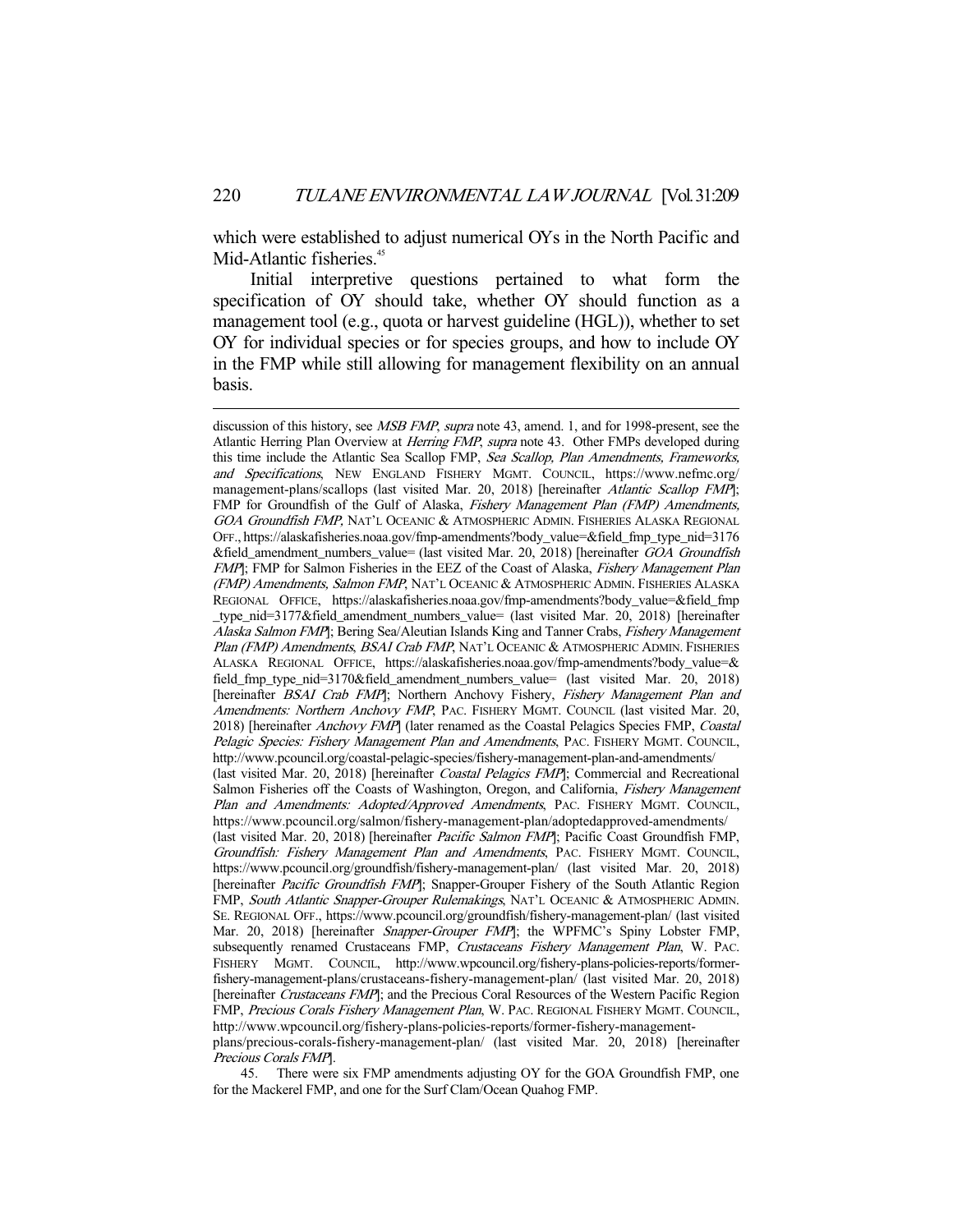Recall that the FCMA defined OY as "an amount of fish," calculated based on MSY, and that the National Marine Fisheries Service's (NMFS) interpretive regulations defined MSY in terms of "weight of fish." This would imply that OY should be a weight or number of fish, but this did not translate to the FMPs. Many of these FMPs used different forms for specifying OY for different species or species groups within a single FMP. Their approaches for determining OY included calculations based on numeric amounts of fish, size limits, and annual procedures or formulas, or in the context of FMP objectives, overfishing, and numeric estimates.

 Ten FMPs specified OY as a numeric amount, either as a weight in pounds, a number of fish (including zero), or as a locked percentage of MSY where MSY was a numeric range of amounts of fish.<sup>46</sup> One issue with specifying OY as a specific amount of fish was that it required an FMP amendment to make additions or adjustments. In some cases, multiple amendments were required. The most dramatic illustration of this issue was the North Pacific Fishery Management Council's (NPFMC's) Gulf of Alaska (GOA) Groundfish FMP, which was amended six times during this time period to modify the specified  $OYs$ <sup>47</sup> The Mid-Atlantic Fishery Management Council (MAFMC) experienced this issue as well, amending both the Surf Clam/Ocean Quahog FMP and the Mackerel FMP to adjust specific numeric  $OYs$ <sup>48</sup>

 Some FMPs specified OY as all fish caught of a certain size, annually or within a season.<sup>49</sup> The South Atlantic Fishery Management Council's (SAFMC's) Snapper-Grouper FMP defined OY as a size limit that was tied to the biomass-based objective of a percentage of yield per recruit  $(^{0}\%$ YPR).<sup>50</sup> In mixed stock fisheries, some size limits were species-specific, $51$  while others applied to species groups. $52$ 

 <sup>46.</sup> The FMPs for the Joint CMP FMP (for mackerels), the Surf Clam/Ocean Quahog FMP, the MAFMC three FMPs for Mackerel, Squid, and Butterfish (not consolidated until 1983), the Secretarial FMP for Atlantic Herring, the GOA Groundfish FMP, the PFMC's Pacific Salmon and Pacific Groundfish FMPs, and the WPFMC's Precious Coral FMP. In addition, the North Pacific's BSAI Groundfish FMP specified OY as 85% of MSY and specified MSY as a fixed numeric range.

<sup>47.</sup> See GOA Groundfish FMP, supra note 44, amend. 2. Text of the amendments are available at id.

<sup>48.</sup> See Surf Clam/Ocean Quahog FMP, supra note 44, amend. 2; MSB FMP, supra note 43, amend. 1.

<sup>49.</sup> See Joint Spiny Lobster FMP, supra note 44; Joint CMP FMP, supra note 44; Stone Crab FMP, supra note 44; Crustaceans FMP, supra note 44.

 <sup>50.</sup> Snapper-Grouper FMP, supra note 44.

<sup>51.</sup> See, e.g., GOA Groundfish FMP, supra note 44; Pacific Groundfish FMP, supra note 44.

 <sup>52.</sup> See, e.g., Snapper-Grouper FMP, supra note 44.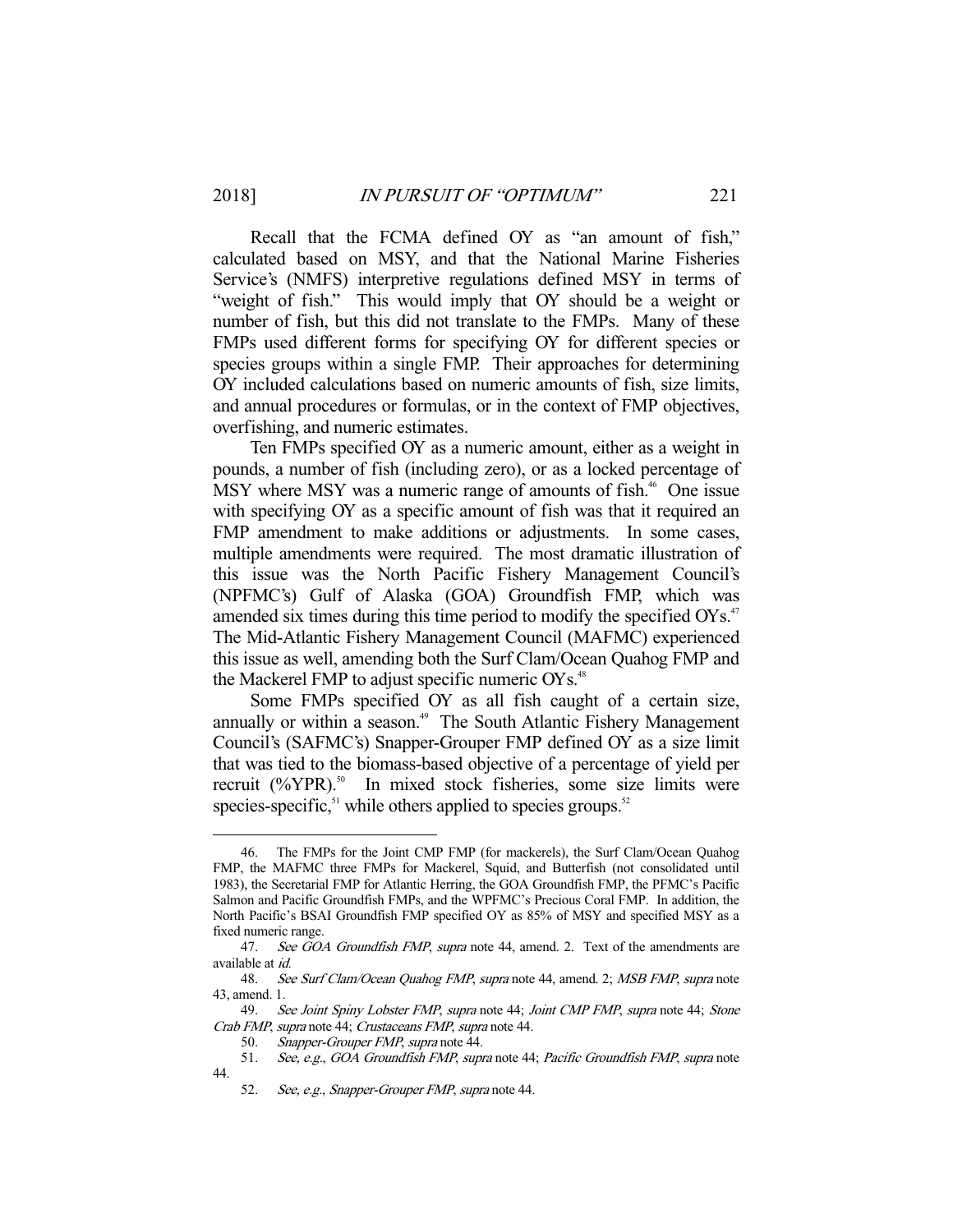The PFMC's Anchovy FMP established OY as a formula for annually calculating a sliding scale quantity of fish based on environmental and biological conditions.<sup>53</sup> Towards the end of this time period, the MAFMC amended its newly consolidated MSB FMP to create a precursor to modern frameworks for squid, whereby the Regional Director of the NMFS could annually modify the OY for squid. $54$ 

 Some FMPs defined their OYs as simply the amount of harvest that resulted from fishing pursuant to management under the FMP or regulations.55 Since FMPs were designed to achieve OY, the management measures they included were designed to balance the various considerations and factors embodied in OY and the other National Standards. Therefore, the results of fishing pursuant to those management measures were presumed to be OY.

 The Gulf of Mexico Fishery Management Council (GMFMC) directly connected OY for royal red shrimp to overfishing by specifying OY as all royal reds that could be taken without overfishing.<sup>56</sup> The FMP then provided a numeric estimate of OY for royal reds and stated that this estimate would serve as a quota, and that the fishery would close upon attainment of the quota.<sup>57</sup>

<sup>53.</sup> See Anchovy FMP, supra note 44. The FMP stated:

<sup>[</sup>T]he optimum yield . . . is a quantity which varies from year to year in response to environmentally caused fluctuations in anchovy spawning biomass. Due to the importance of anchovy as a live bait, and as a component of the food supply for predator fish, birds, and mammals, the harvest of anchovies for reduction to fish meal, oil, and soluble should be prevented when the population spawning biomass falls to a low level. Also the average biomass level expected to occur under the FMP should be large enough to support abundant predator populations. Those criteria are satisfied by the following summary statement of optimum yield.

<sup>1.</sup> When . . . spawning biomass is less than 100 thousand short tons, [OY] is zero.

<sup>2.</sup> When ... spawning biomass is greater than 100 thousand but less than one million short tons, [OY] is 18 thousand short tons . . . [(non-reduction only)].

<sup>3.</sup> When . . . spawning biomass is 1 million short tons or greater, the OY for both reduction and non-reduction fisheries is 18 thousand tons or one third of the biomass in excess of 1 million tons, whichever is greater.

This FMP subsequently added species and its name changed. Subsequent sections of this Article refer to it as the FMP for Coastal Pelagics Species. Coastal Pelagics FMP, supra note 44.

 <sup>54.</sup> Frameworks are explained in NMFS Policy Directive 01-101-03, infra note 65. See MSB FMP, supra note 43, amend. 1.

<sup>55.</sup> These included *Gulf Shrimp FMP*, *supra* note 44 (for brown, white, and pink shrimp only); Atlantic Scallop FMP, supra note 44; Snapper-Grouper FMP, supra note 44 (with respect to jewfish only).

 <sup>56.</sup> Gulf Shrimp FMP, supra note 44.

 <sup>57.</sup> Id.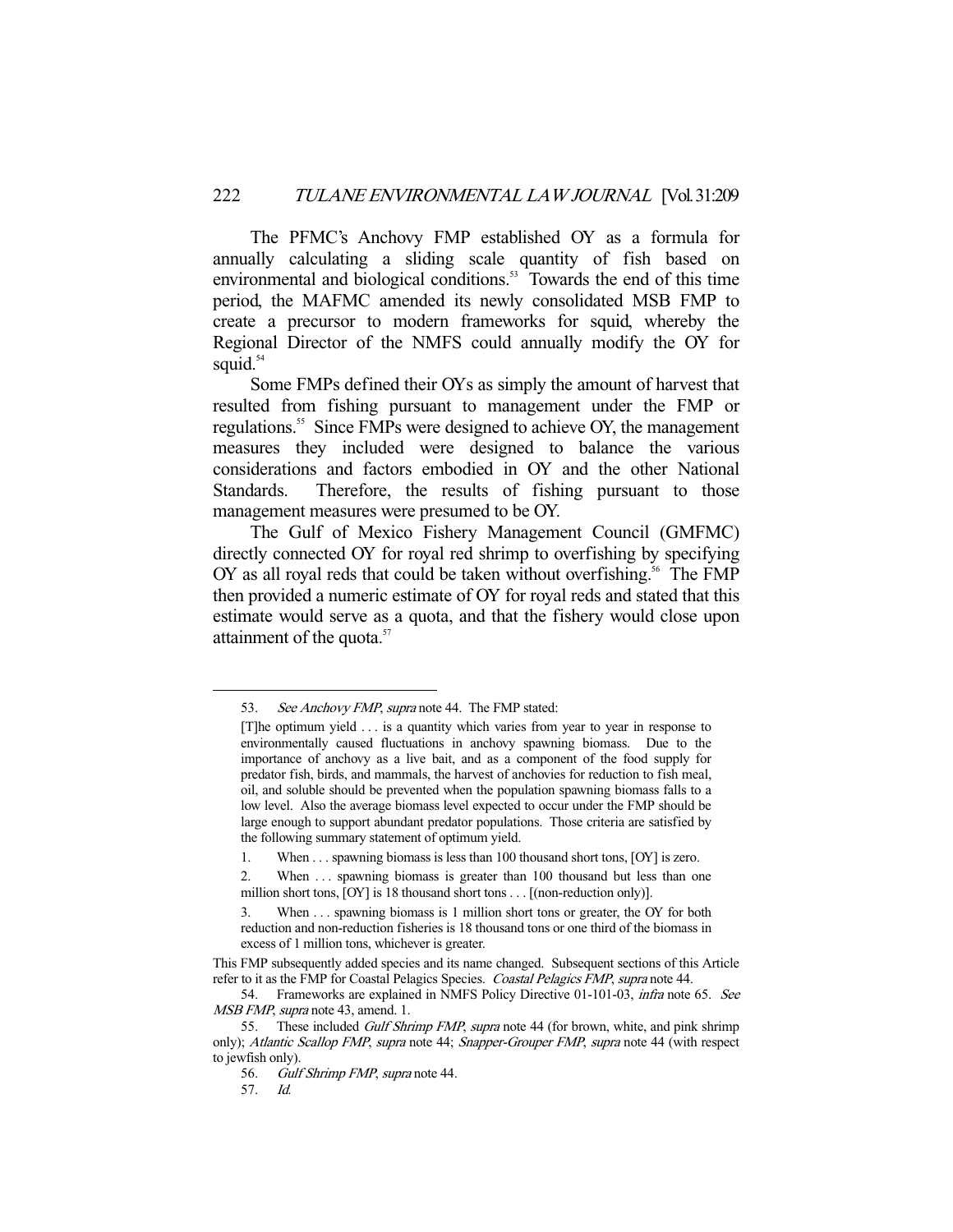Several FMPs that specified non-numeric OYs also provided "numeric estimates." Examples included the Gulf Shrimp FMP (for brown, white, and pink shrimp only),<sup>58</sup> the Stone Crab  $FMP<sub>59</sub>$  and Western Pacific Fishery Management Council's (WPFMC's) Crustaceans FMP.<sup>60</sup> However, other than for royal reds, the numeric estimates were specifically not to be considered quotas.<sup>61</sup>

 Initial efforts to establish OY as a specific number within an FMP created the burden of preparing formal FMP amendments to make adjustments each time new information became available.

 A notable variation on the "amount of fish" approach was used in the Bering Sea and Aleutian Islands (BSAI) Groundfish FMP, which introduced the concepts of aggregate OY and OY as a fixed numeric range. $62$  The FMP established OY as an aggregate amount applicable to all species in the FMP on a long-term basis with annual management carried out using tools other than OY. Specifically, the FMP provided for annual review of fishery information and the establishment of "total allowable catch" (TAC) levels based on "acceptable biological catch"  $(ABC)$ <sup>63</sup>. The aggregate amount was not a specific number but rather a fixed range tied to a numeric MSY, expressed as  $85\%$  MSY.<sup>64</sup>

-

63. The BSAI Groundfish FMP and amendments are available at *id.*<br>64. Let The BSAI Groundfish FMP ovploins that "MSY and CY.

 64. Id. The BSAI Groundfish FMP explains that "MSY and OY are specified as fixed ranges in the FMP, and apply to the groundfish fishery as a whole. The harvest specifications and status determinations are made annually, and apply to individual stocks and stock complexes within the "target species" category." It further explains that "the [OY] of the groundfish complex is specified as 85 percent of the historical estimate of the MSY range for the target species (1.4 to 2.0 million metric ton (mt)), to the extent this can be harvested consistently with the management measures specified in this FMP, plus the actual amount of the nonspecified species category that is taken incidentally to the harvest of target species. This deviation from the historical estimate of MSY reflects the combined influence of ecological, social, and economic factors. The important ecological factors may be summarized as follows: The OY specification for BSAI groundfish was established as part of Amendment 1 to the BSAI Groundfish FMP. The final environmental impact statement (EIS) for the BSAI Groundfish FMP, which included analysis of amendment 1, was completed in August 1981 (NPFMC 1981). The EIS stated that the 15% reduction from MSY was "intended both to assure the continued health of the target species themselves and to mitigate the impact of commercial groundfish operations on other elements of the natural environment." The EIS described a variety of direct and indirect impacts likely to result from this specification, including incidental harvest of other marine resources, direct stress to marine mammals and birds, competition for food with marine mammals and birds,

 <sup>58.</sup> Id.

 <sup>59.</sup> See Stone Crab FMP, supra note 44.

 <sup>60.</sup> See Crustaceans FMP, supra note 44.

 <sup>61.</sup> See Gulf Shrimp FMP, supra note 44; Stone Crab FMP, supra note 44; Crustaceans FMP, supra note 44.

 <sup>62.</sup> See Fishery Management Plan (FMP) Amendments, BSAI Groundfish FMP, NAT'L. OCEANIC & ATMOSPHERIC ADMIN. ALASKA REGIONAL OFF. app. A, https://alaskafisheries.noaa. gov/fmp-amendments?body\_value=&field\_fmp\_type\_nid=3172&field\_amendment\_numbers \_value= (last visited Mar. 20, 2018) [hereinafter BSAI Groundfish FMP].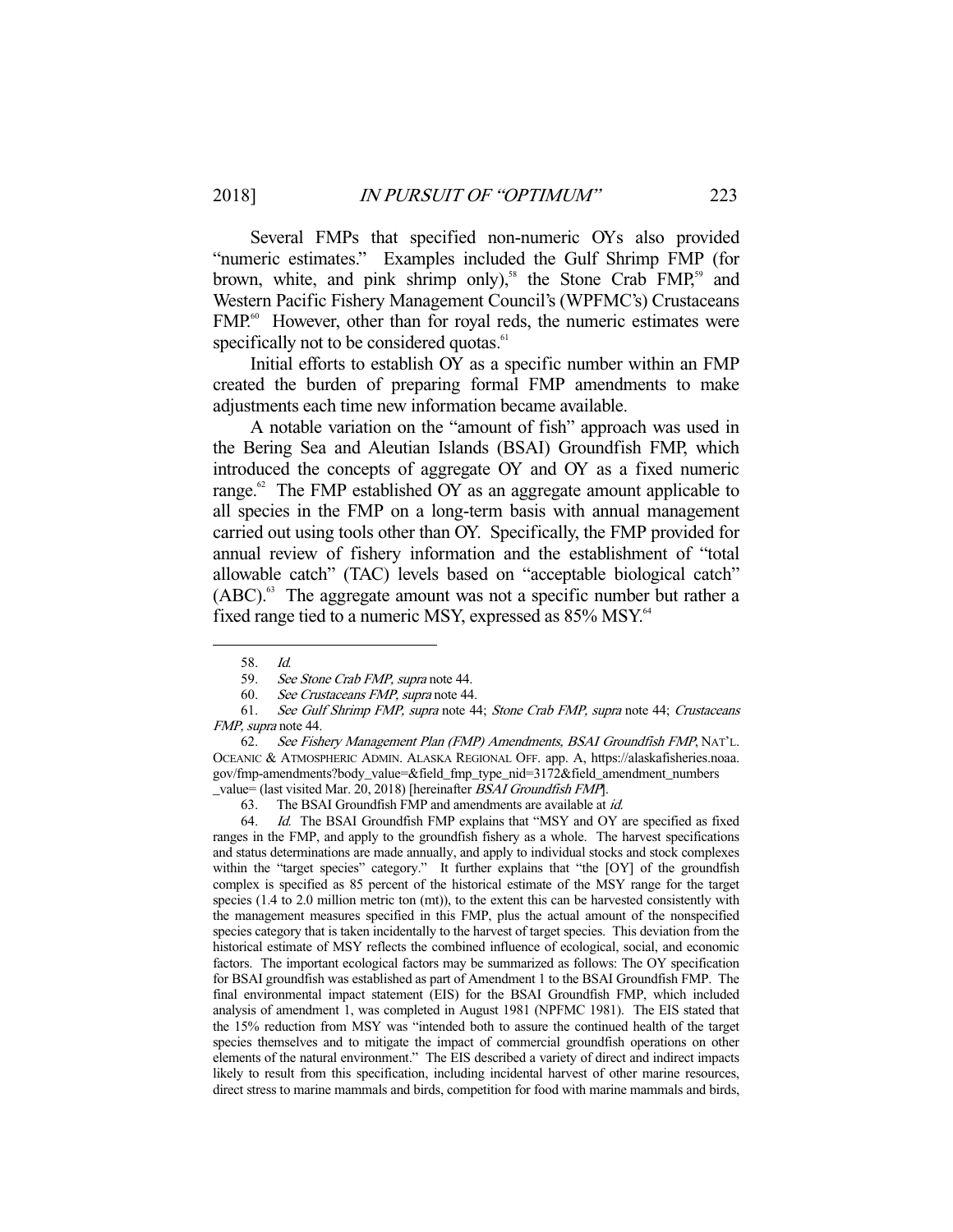The technique of specifying a process within an FMP for addressing future information without requiring modification of the FMP is now referred to as a "Framework."<sup>65</sup> These early techniques were precursors to management approaches that further evolved to using formulas and Frameworks for annual management measures and incorporating OYs based on a fixed percentage of MSY.

 For the most part, OY was established through the normal Council process for developing FMPs and amendments. The FCMA's definition of OY provided context and factors for Councils to consider, such as food production and recreational opportunities when determining "net benefit to the Nation," and economic, social, and ecological factors [ESE factors] when modifying MSY to derive OY.<sup>66</sup> Many of the early FMPs provided thorough summaries of the information used in making the OY determination.<sup>67</sup> Some organized this discussion around the three ESE factors by either including specific sections pertaining to each factor or simply discussing how the Council had considered the factors.<sup>68</sup> Others described the rationale for the selected OY without specifically discussing the ESE factors.<sup>69</sup>

 The NPFMC's annual management based on ABC and TAC added an annual process for developing management measures derived from OY that did not require an FMP amendment. The MAFMC's Framework allowing the Regional Director (RD) to make annual adjustments to OY and the PFMC's formula for basing annual OY adjustments on environmental and biological conditions were early approaches to Frameworks. These Frameworks began moving some aspects of OY decision-making outside of the FCMA's process for FMP development.

direct stress to the ocean floor environment, and environmental pollution resulting from the dumping at sea by fishing vessels of fish processing and other wastes. The EIS's consideration of ecological factors concluded with the statement, "The upshot of the preceding discussion is that commercial groundfish operations of the scale that is under active consideration for authorization under an FMP are not expected to affect significantly the long-term productivity of the environment of the eastern Bering Sea and Aleutians."

 <sup>65.</sup> See NMFS Policy Directive 01-101-03, Operational Guidelines for the Magnuson-Stevens Fishery Management Act Fishery Management Process apps. 3, 3-3 (2017).

 <sup>66.</sup> Fishery Conservation and Management Act of 1976, Pub. L. No. 94-265, § 3(18), 90 Stat. 331 (codified at 16 U.S.C. §§ 1801-1884 (1976)).

<sup>67.</sup> This was required by the FCMA. 16 U.S.C.  $\S$  1853(a)(3).

 <sup>68.</sup> There was wide variety in the degree of detail these sections contained. One example of a particularly thorough discussion can be seen in the Anchovy FMP, which included section headings for discussions of each of the three OY factors. See Anchovy FMP, supra note 44.

<sup>69.</sup> See Atlantic Scallop FMP, supra note 44.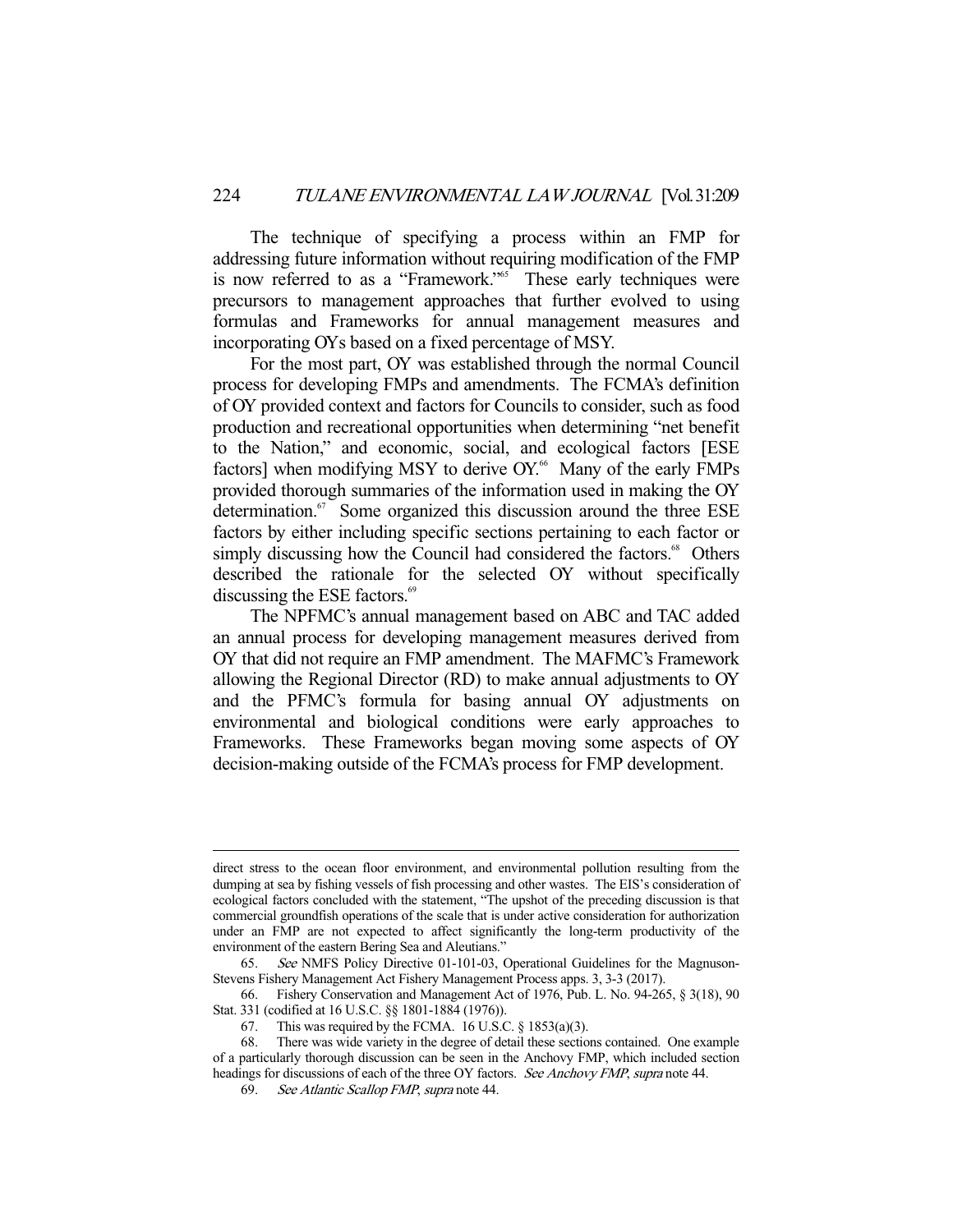# C. Political Environment: Seeds for Change 1979-1983

 As Councils completed their initial FMPs, the Environmental Defense Fund (EDF) petitioned for revised guidance; meanwhile, NOAA continued its efforts to refine guidance through an advance notice of proposed rulemaking (ANPR) and public workshops, resulting in a 1983 Final Rule that revised the national standard guidelines.<sup>70</sup>

# 1. The EDF Petition and Public Dialogue 1981-1983

 In 1979, EDF petitioned NOAA for rulemaking, seeking, among other things, to:

- Define MSY to require "minimum populations";
- Address long-term strategies for rebuilding and maintaining fish stocks; and
- Define overfishing to address impacts on nontarget and ecosystem species. $71$

 NOAA granted the petition and issued an ANPR in 1980 soliciting public input that described the inherent tensions contained within National Standard  $1.^{72}$  "The policy question centers on whether the primary responsibility under the Act is to the resource or to the users of the resource, on the 'wise use'/preservation dichotomy inherent in the word 'conservation."<sup>773</sup>

 Through workshops and the rulemaking process, the following themes emerged:

- Short-term versus long-term management and effects;
- Balancing the need for flexibility and accountability;
- The relationship between overfishing and OY;
- Continuing tension between human vs. resource needs; $74$  and
- Impacts to non-target species.

<sup>-</sup> 70. Guidelines for Fishery Management Plans, 48 Fed. Reg. 7401 (Feb. 18, 1983) (codified at 50 C.F.R.  $\S 602.1-17$  (1983)) [hereinafter 1983 Final Rule]. This history is described in the Proposed Rule on Guidelines for Fishery Management Plans. See Proposed Rule on Guidelines for Fishery Management Plans, 47 Fed. Reg. 27,228 (June 23, 1982) [hereinafter 1982 Proposed Rule].

<sup>71.</sup> See 1982 Proposed Rule, 47 Fed. Reg. at 27,229.

 <sup>72.</sup> Advance Notice of Proposed Rulemaking to Revise National Standard Guidelines, 45 Fed. Reg. 8686 (Feb. 8, 1980).

 <sup>73.</sup> Id.

 <sup>74.</sup> See 1982 Proposed Rule, 47 Fed. Reg. at 27,229.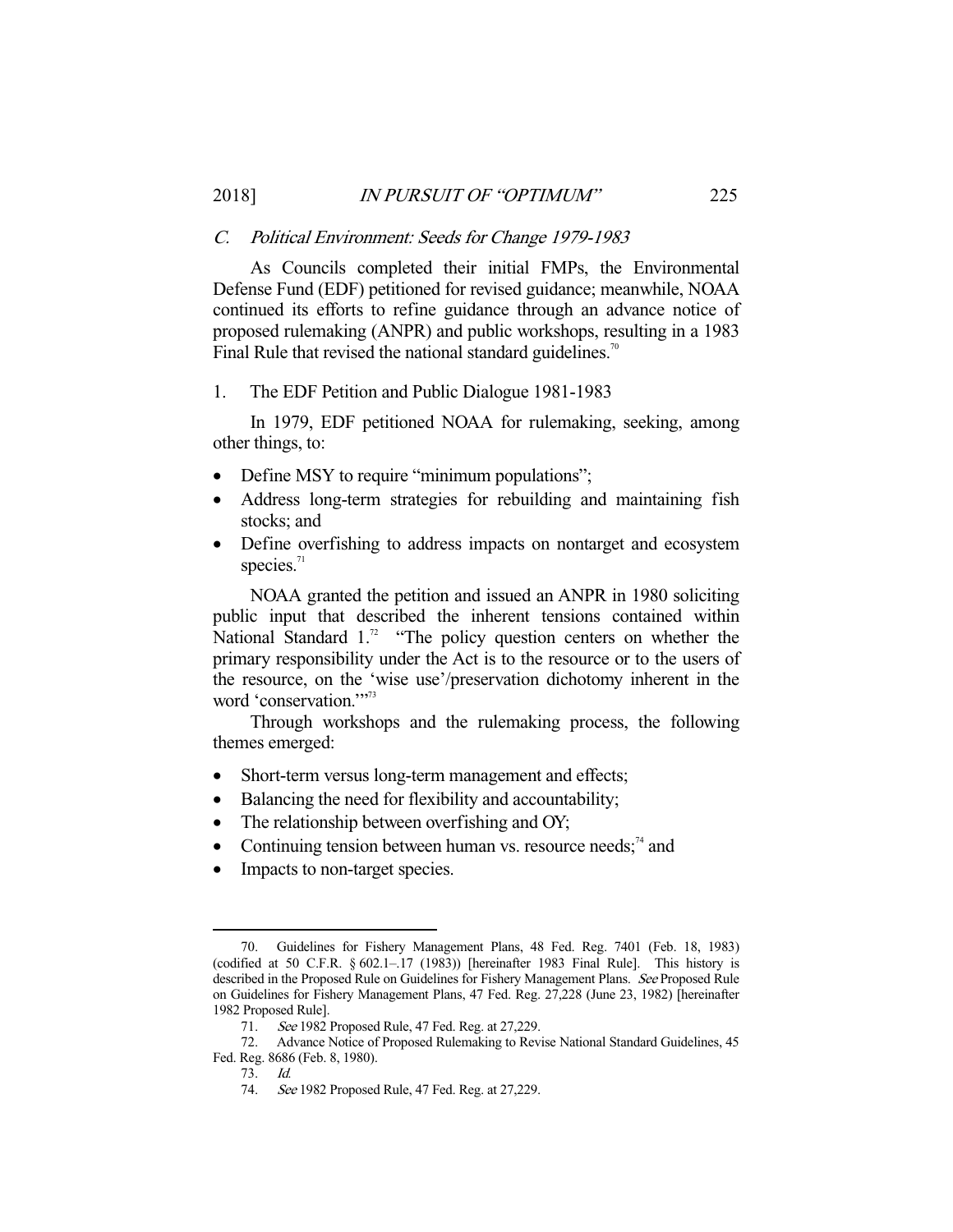## 2. 1983 Final Rule

 The 1983 Final Rule addressed acceptable forms for expressing OY, annual versus long-term approaches, the relationship between OY and overfishing, and other concepts. It added new rebuilding provisions into the OY guidance. With respect to MSY and overfishing, the 1983 Final Rule added new terminology for use in adjusting MSY, and new interpretations, exceptions, and responsibilities pertaining to the prevention of overfishing.

 The 1983 Final Rule explained that the "determination of OY is a decisional mechanism for resolving the Act's multiple purposes and policies, for implementing an FMP's objectives, and for balancing the various interests that comprise the national welfare."<sup>75</sup>

This rule expanded on previous OY guidance, stating that:

- Form of OY: OY need not be expressed in terms of weight or amount of fish. It could be a formula, which could later be converted to a quota or an HGL. The rule also provided a long list of potential forms in which OY could be expressed.<sup>76</sup>
- Target not Quota: OY is a target and is not necessarily a quota.<sup>77</sup>
- When data on MSY are lacking, OY should be defined based on the best available scientific information.<sup>78</sup>
- Exceeding OY does not necessarily indicate overfishing.<sup>79</sup>

 The struggle to deal with annual versus long-term strategies for OY was apparent in the attempt to allow for long-term OYs while maintaining ability to calculate TALFF annually. The rule allowed for the creation of OY reserves (i.e., set asides for uncertainties) as long as there was a mechanism for releasing TALFF.<sup>80</sup> In addition, the rule stated

 <sup>75. 1983</sup> Final Rule, 50 C.F.R. § 602.11(b) (1983).

 <sup>76.</sup> Specifically, the rule stated that OY forms could include:

describing fish having common characteristics, the harvest of which provides the greatest overall benefit to the Nation. For instance, OY may be expressed as a formula that converts periodic stock assessments into quotas or guideline harvest levels for recreational, commercial, and other fishing. OY may be defined in terms of an annual harvest of fish or shellfish having a minimum weight length, or other measurement. OY may also be expressed as an amount of fish taken only in certain areas, or in certain seasons, or with particular gear, or by a specified amount of fishing effort. In the case of a mixed-species fishery, the incidental-species OY may be a function of the directed catch, or absorbed into an OY for related species.

 $Id.$  § 602.11(e)(4).

<sup>77.</sup> *Id.* § 602.11(f).

<sup>78.</sup> Id.  $\S$  602.11(c)(3).

<sup>79.</sup> Id.  $\S 602.11(f)(2)$ .

 <sup>80.</sup> Id. § 602.11(g)(2).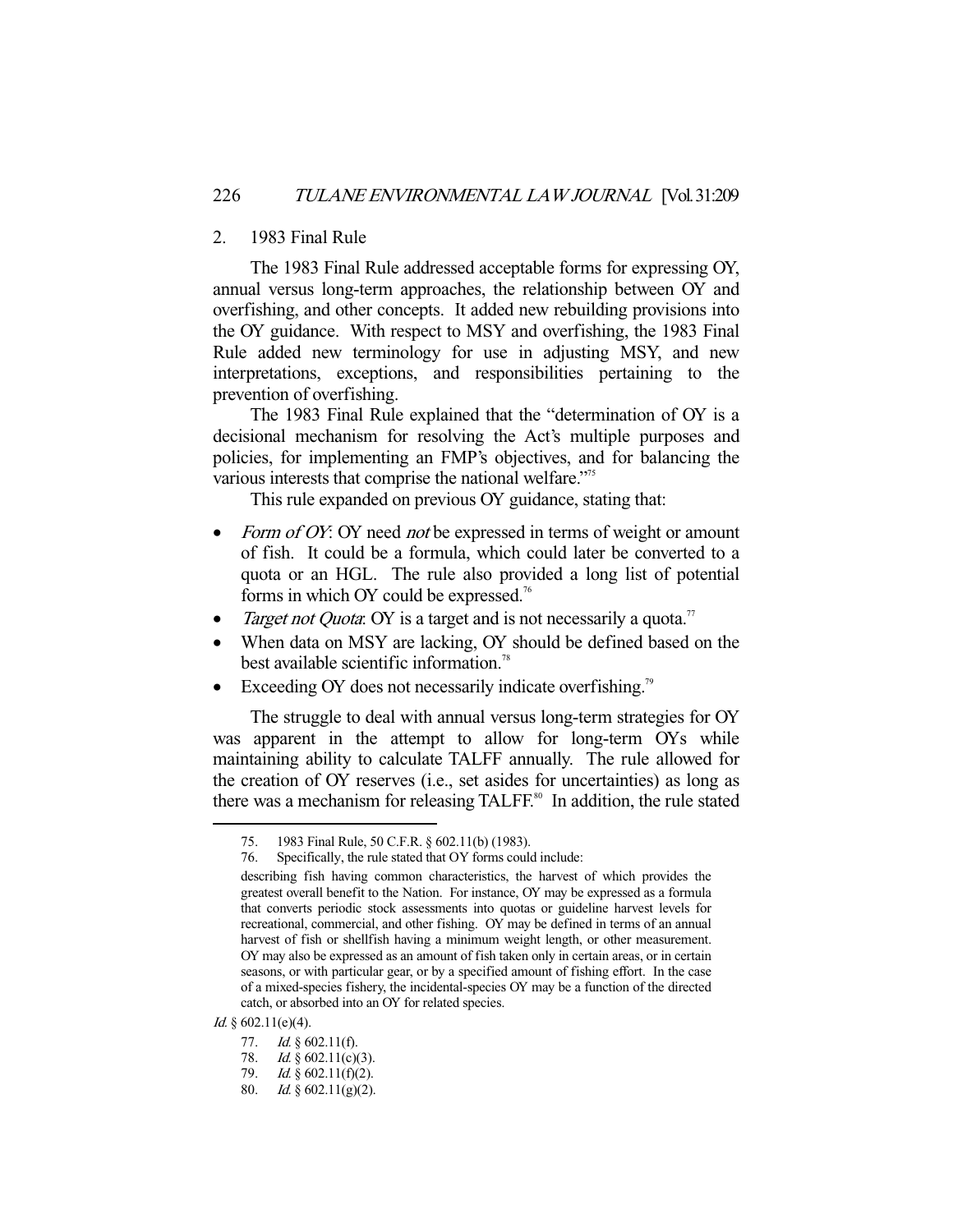that OY "can" be annualized for calculating TALFF (implying that multiyear or long-term OY is acceptable).<sup>81</sup> Although the rule itself did not specify that OY must be annual, NOAA addressed this issue in the preamble stating that "the Act requires an attempt to be made to achieve OY on an annual basis year after year."<sup>82</sup> Finally, the 1983 Final Rule stated that for "diminished" stocks, the OY analysis "should include a program for rebuilding."<sup>83</sup>

 The section on MSY in the 1983 Final Rule grew from one paragraph in the Federal Register to four paragraphs and included the following:

- Definition of MSY is a long-term average; $^{84}$
- Possibility of MSY may be a range; $^{85}$
- A single MSY may cover a mixed species fishery;<sup>86</sup>
- MSY estimation techniques (including YPR, past catch, models, spawner/recruitment, fishing mortality, ecosystem models);<sup>87</sup> and
- MSY adjustments through use of ABC, TAC, or Equilibrium Yield  $(EY)$  concepts. $88$

 The rule introduced into National Standard 1 guidance the terms ABC, TAC, and EY as methods of adjusting MSY, explaining:

MSY may need to be adjusted because of environmental factors, stock peculiarities, or other biological variables, prior to the determination of OY. Examples are ABC, TAC, and  $EY$ <sup>89</sup>  $\ldots$  ABC is an annually determined catch that may differ from MSY for biological reasons. It can be lower or higher to allow for fluctuating recruitment.<sup>9</sup>

 The rule significantly changed the regulatory treatment of overfishing, and emphasized that overfishing and OY were two separate, but related, concepts.<sup>91</sup> It also reaffirmed that overfishing was to be considered a *long-term* concept.<sup>92</sup>

<sup>81.</sup> *Id.* § 602.11(f)(4)(iv).

 <sup>82.</sup> See 1983 Final Rule, 48 Fed. Reg. 7401, 7404 (Feb. 18, 1983) (emphasis added).

 <sup>83. 1983</sup> Final Rule, 50 C.F.R. § 602.11(e)(5) (1983).

<sup>84.</sup> This is the first time this is stated in regulation (1983). See id. § 602.11(e)(4).

<sup>85.</sup> *Id.* § 602.11(c)(1).

 <sup>86.</sup> Id.

<sup>87.</sup> Id.  $\S$  602.11(c)(2).

<sup>88.</sup> Id.  $\S$  602.11(c)(4).

 <sup>89.</sup> Id.

 <sup>90.</sup> Id.

 <sup>91.</sup> See 1983 Final Rule, 48 Fed. Reg. 7401, 7403-04 (Feb. 18, 1983).

 <sup>92. 1983</sup> Final Rule, 50 C.F.R. § 602.11(d)(1) (1983) (emphasis added).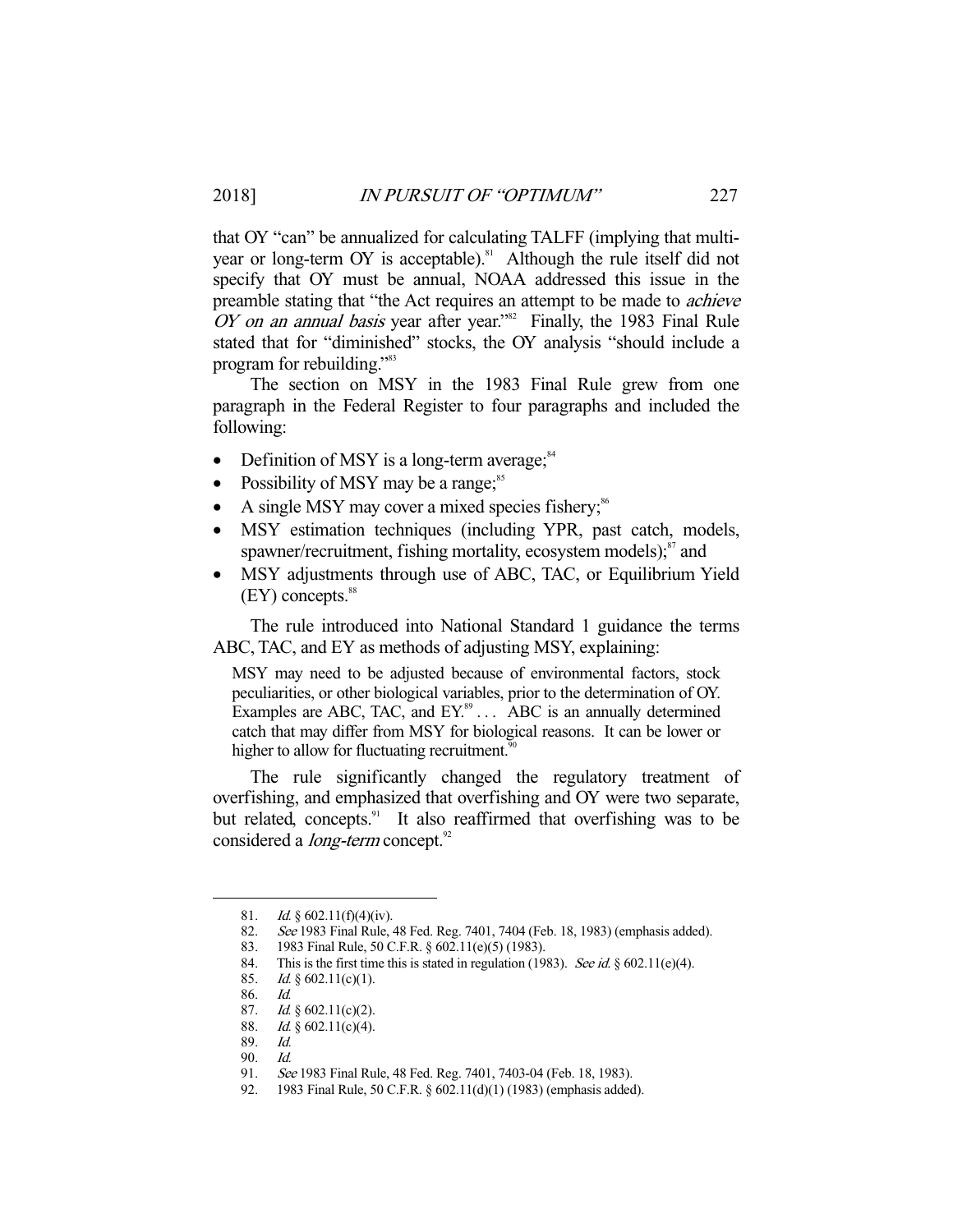EDF proposed amending the overfishing definition to include "significant adverse impacts on species or stocks not included in the management unit."<sup>93</sup> After vetting this suggestion, NOAA determined that it was sufficient to address these factors in the OY considerations and pursuant to National Standard  $6<sup>94</sup>$  NOAA amended the overfishing definition by adding in the concept of "economic value," so that the 1983 definition read: "Overfishing is a level of fishing mortality that jeopardizes the capacity of a stock(s) to recover to a level at which it can produce maximum biological yield or economic value on a long-term basis under prevailing biological and environmental conditions."95

 The rule explained that some types of fishing that appear to be overfishing are not in fact covered by National Standard 1 (localized, pulse, and growth overfishing)<sup> $\%$ </sup> and thus created an exception to the prohibition on overfishing for mixed stocks, $\frac{97}{12}$  explaining: "NOAA believes that the proposed sections . . . are resilient enough to allow 'wise use' and precise enough to permit *preservation* of the stocks before overfishing has caused irreversible harm."98

 NOAA discussed incorporating "risk" considerations into management.<sup>99</sup> It also addressed the issue of how to respond to fisheries that exhibit "downward trends,"100 directing that for such stocks, Councils "must" reduce fishing effort, unless they "assert" that such a measure would not help the situation.<sup>101</sup>

 In the 1983 Final Rule, NOAA continued to emphasize the distinction between the bases for determining OY and overfishing:

NOAA believes it is important to keep the distinction clear between the two separate parts of standard 1: the directive is to prevent overfishing, and to achieve OY. . . . [E]xceeding OY does not constitute overfishing when the

<sup>93.</sup> See 1982 Proposed Rule, 47 Fed. Reg. 27,229 (June 23, 1982).

 <sup>94.</sup> See 1983 Final Rule, 48 Fed. Reg. at 7403. National Standard 6 states, "Conservation and management measures shall take into account and allow for variations among, and contingencies in, fisheries, fishery resources, and catches." 16 U.S.C. § 1851(a)(6) (2012).

 <sup>95. 1983</sup> Final Rule, 50 C.F.R. § 602.11(d)(1) (1983). The preamble to the 1983 Final Rule states: "Three commenters wanted definitions added to this section, to cover 'maximum biological yield,' 'maximum economic yield,' and 'growth, localized, pulse, and economic' overfishing." See id. (emphasis added).

 <sup>96.</sup> Id. The mixed stock exception has never been invoked.

<sup>97.</sup> *Id.* § 602.11(d)(1)-(6).

<sup>98.</sup> See 1982 Proposed Rule, 47 Fed. Reg. at 27,230 (emphasis added).

 <sup>99. 1983</sup> Final Rule, 50 C.F.R. § 602.11(d)(3) (1983). This guidance was the precursor to what became described as the precautionary approach in 1998 and incorporated MSY control rules, and what evolved into the ABC control rule approach in the post-MSRA guidance of 2008. 100. Id.

<sup>101.</sup> Id. This section also introduced the suggestion of Councils recommending habitat remediation.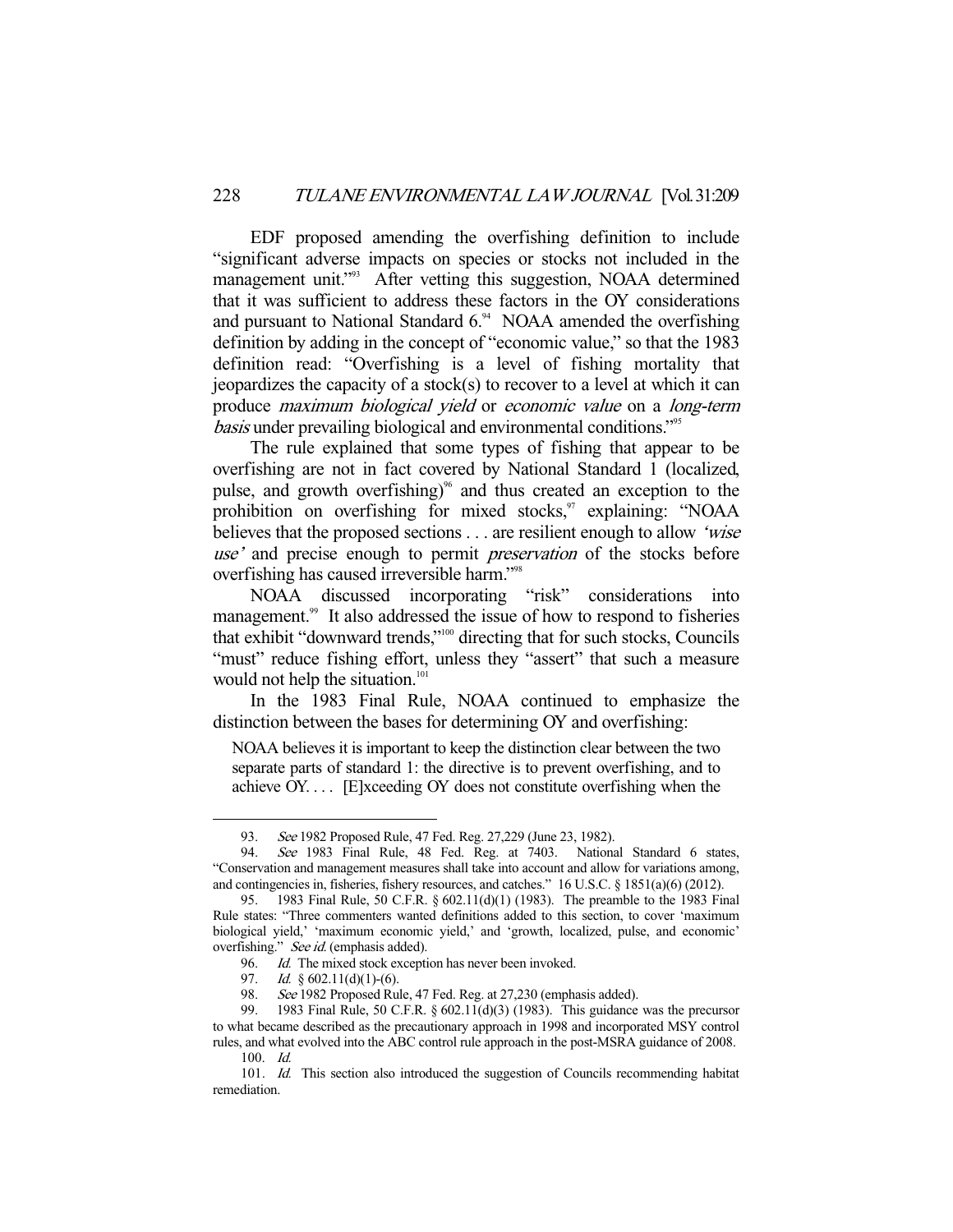fishery is not depressed. On the other hand, exceeding OY may constitute overfishing when the margins of tolerance are low . . . . Whether exceeding OY is overfishing is a separate issue from continual harvest at a level above a fixed-value OY. The latter violates the other half of the standard (which is to achieve OY), whether or not overfishing is the result.<sup>102</sup>

At this time, the standards for measuring overfishing and OY had been further distinguished: OY was to be based on MSY, and at least able to be converted to an annual expression if not itself annual, while overfishing was determined based on the different concepts of maximum biological yield (MBY) and economic value (EV) over a long period of time.

#### D. "Optimum" in Time Period 1. Go Fish

 Time Period 1 was a time of opportunity for domestic fisheries. In many cases, there were more fish than domestic fishermen could harvest.<sup>103</sup>

There was an ongoing push to build domestic capacity.<sup>104</sup> Between 1970 and 1979, the number of documented fishing vessels built each year grew from 592 to a peak of  $2404$ .<sup>105</sup> More than half of the 30,503 new vessel documentations filed between 1950 and 1997 were filed<br>between 1973 and 1984.<sup>106</sup> Allowing OY reserves illustrated the Allowing OY reserves illustrated the prevailing concern was derived from fear that U.S. fishermen would not harvest maximum OY, rather than a fear of overfishing.

# III. TIME PERIOD 2: 1984-1989. THE PUSH FOR A CONSERVATION STANDARD

 Between 1984 and 1989, Councils operated pursuant to the 1983 Final Rule. The public policy dialogue continued among NMFS and its divergent constituencies.

 <sup>102.</sup> See 1983 Final Rule, 48 Fed. Reg. 7401, 7403-7404 (Feb. 18, 1983).

 <sup>103.</sup> See Fishery Conservation and Management Act of 1976, Pub. L. No. 94-265, 90 Stat. 331 (codified at 16 U.S.C. §§ 1801-1884 (1976)).

 <sup>104.</sup> For a description of the history of federal financing in fisheries, see Fisheries Financing Program; Construction of New Replacement Fishing Vessels, 79 Fed. Reg. 36,699 (June 30, 2014). See also FED. FISHERIES INV. TASK FORCE, REPORT TO CONGRESS (July 1999).

<sup>105.</sup> FED. FISHERIES INV. TASK FORCE, supra note 104, at 75-76 (July 1999).

 <sup>106.</sup> Id. at 76.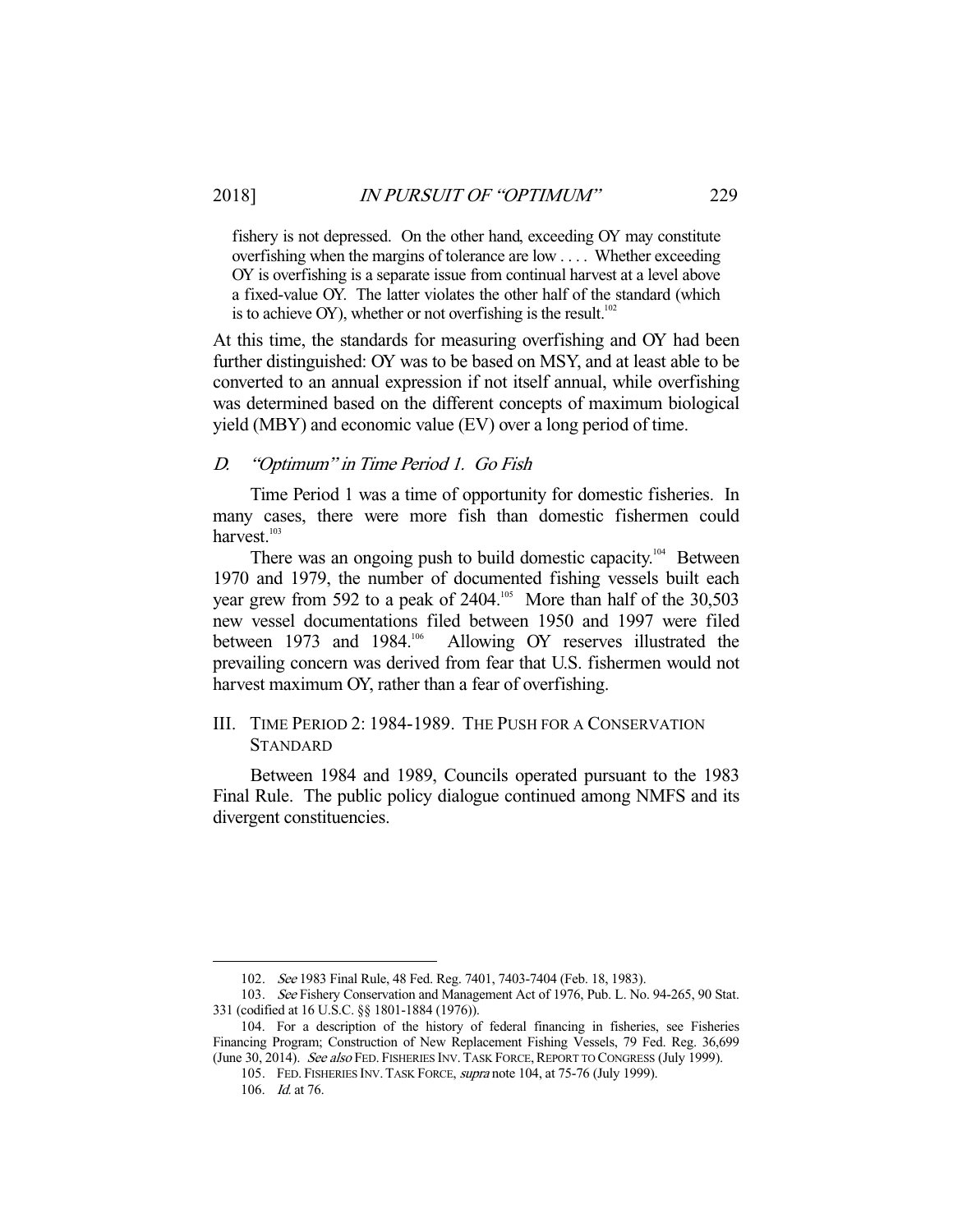#### A. OY in FMPs 1984-1989

-

 Councils developed ten new FMPs and fifteen OY-related amendments.<sup>107</sup> While some of the amendments changed the form of OY, others merely adjusted, and/or added species or areas to, numeric OYs. The continued frequency of FMP amendments making only minor adjustments to numeric OYs again highlights one of the practical issues associated with specifying within the FMP-OY as a particular amount of fish.

 Approaches used during this time period included amounts of fish,108 size limits,109 and other approaches previously used in Time Period

<sup>107.</sup> The new FMPs included the CFMC's Caribbean Spiny Lobster FMP, Caribbean Spiny Lobster Rulemakings, NAT'L. OCEANIC & ATMOSPHERIC ADMIN. SE. REGIONAL OFF., http://sero.nmfs.noaa.gov/sustainable\_fisheries/policy\_branch/rules/caribbean/lobster/index.html (last visited Mar. 20, 2018) [hereinafter *Caribbean Spiny Lobster FMP*]; the CFMC's Caribbean Reef Fish FMP, Caribbean Reef Fish Rulemakings, NAT'L OCEANIC & ATMOSPHERIC ADMIN. SE. REGIONAL OFF., http://sero.nmfs.noaa.gov/sustainable\_fisheries/policy\_branch/rules/caribbean/ reef\_fish/temp\_index.html (last visited Mar. 20, 2018) [hereinafter Caribbean Reef Fish FMP]; the Jointly Managed GMFMC/SAFMC Joint Coral FMP, Caribbean Corals and Reef Associated Plants and Invertebrates Rulemakings, NAT'L. OCEANIC & ATMOSPHERIC ADMIN. SE. REGIONAL OFF., http://sero.nmfs.noaa.gov/sustainable\_fisheries/policy\_branch/rules/caribbean/coral/index. html (last visited Mar. 20, 2018) [hereinafter *Joint Coral FMP*]; the GMFMC's Gulf Reef Fish FMP, Gulf of Mexico Reef Fish Rulemakings, NAT'L. OCEANIC & ATMOSPHERIC ADMIN. SE. REGIONAL OFF., http://sero.nmfs.noaa.gov/sustainable\_fisheries/policy\_branch/rules/gulf/reef\_ fish/index.html(last visited Mar. 20, 2018) [hereinafter Gulf Reef Fish FMP]; the GMFMC's Red Drum FMP, Gulf of Mexico Red Drum Rulemakings, NAT'L OCEANIC & ATMOSPHERIC ADMIN. SE. REGIONAL OFF., http://sero.nmfs.noaa.gov/sustainable\_fisheries/policy\_branch/rules/gulf/red\_ drum/index.html (last visited Mar. 20, 2018) [hereinafter *Red Drum FMP*]; the MAFMC's FMP for the Summer Flounder Fishery (later becoming Summer Flounder, Scup, and Black Sea Bass), Summer Flounder, Scup, Black Sea Bass, Fishery Management Plan and Amendments, MID-ATLANTIC FISHERY MGMT. COUNCIL, http://www.mafmc.org/sf-s-bsb/ (last visited Mar. 20, 2018) [hereinafter *Summer Flounder FMP*]; NEFMC's FMP for the Northeast Multi-Species Fishery, Northeast Multispecies (Groundfish) Plan Amendments, Frameworks, and Specifications, NEW ENGLAND FISHERY MGMT. COUNCIL, https://www.nefmc.org/management-plans/northeastmultispecies (last visited Mar. 20, 2018) [hereinafter *Multispecies FMP*]; the NPFMC's FMP for Bering Sea/Aleutian Islands King and Tanner Crabs, BSAI Crab FMP, supra note 44; WPFMC's Bottomfish FMP, Bottomfish Fishery Management Plan, W. PAC. REGIONAL FISHERY MGMT. COUNCIL, http://www.wpcouncil.org/fishery-plans-policies-reports/former-fishery-managementplans/bottomfish-fishery-management-plan/ (last visited Mar. 20, 2018) [hereinafter Bottomfish FMP]; and WPFMC's Pelagics FMP, Pelagics Fishery Management Plan, W. PAC. FISHERY MGMT. COUNCIL, http://www.wpcouncil.org/pelagic/Pelagics%20FMP.html (last visited Mar. 20, 2018) [hereinafter Pelagics FMP].

 <sup>108.</sup> The Gulf Reef Fish FMP specified annual amounts of fish for three separate species groups (snappers, groupers, and seabasses: Snapper/Grouper OY=45 million lbs, Seabasses OY=.5 million lbs). Gulf Reef Fish FMP, supra note 107. The Joint Coral FMP specified OY=zero for stony corals (OY for other corals was specified as pursuant to management). Joint Coral FMP, supra note 107.

<sup>109.</sup> The CFMC's Spiny Lobster FMP specified OY as a size limit. Caribbean Spiny Lobster FMP, supra note 107.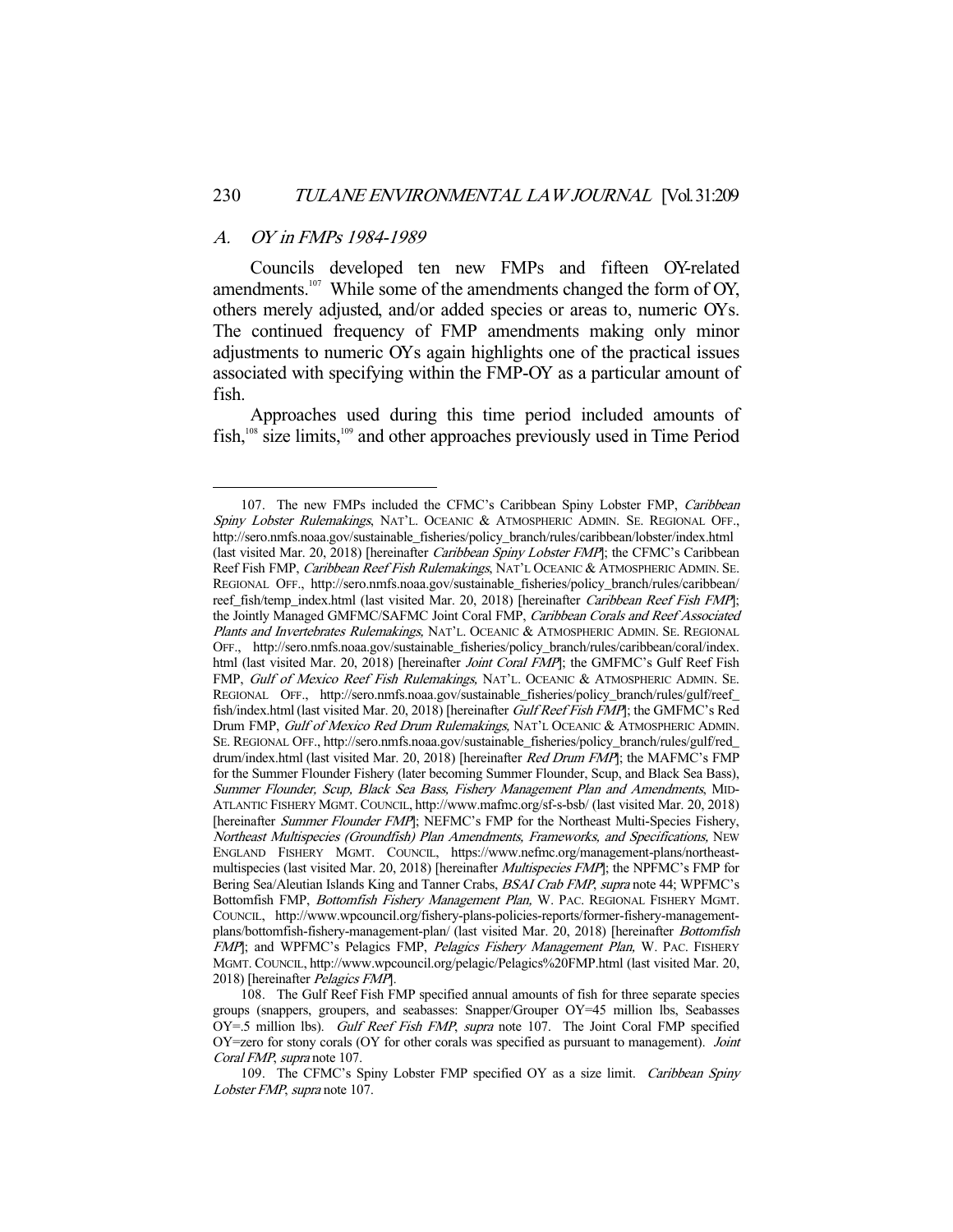1.<sup>110</sup> However, Councils started to develop OY definitions that required less frequent amendments of FMPs, such as specifying OY as a range,<sup>111</sup> or changing from a specified size limit to a generalized size limit requirement that could be modified as needed.<sup>112</sup> Some ranges were numeric, and some were as broad as between zero and MSY.<sup>113</sup> In addition, some new techniques appeared to utilize concepts set forth in the 1983 Final Rule, including the use of escapement goals,  $^{114}$  ABC,  $^{115}$ and TAC.<sup>116</sup> The new approaches to OY highlighted several issues that challenged management throughout the years.

 Following the lead of the NPFMC, additional FMPs began separating long-term OY goals from annual management approaches. The SAFMC amended its portion of the Joint CMP FMP to change OY from an annual amount of fish to a long-term average designed to achieve MSY.<sup>117</sup> The FMP then provided for annual management using TAC, ABC, and the prevention of overfishing. The MAFMC's MSB FMP established OY as a long-term goal and established a Framework for addressing annual management utilizing an "initial" OY (IOY) and ABC.<sup>118</sup> The NEFMC's Multi-Species FMP addressed long-term and annual needs by defining OY as "that level of yield which results on an

<sup>110.</sup> Other FMPs continued to define OY as "results of management" (see Pacific Salmon FMP, supra note 44, amend. 6) and an annual formula (see Anchovy FMP, supra note 44; Anchovy FMP, supra note 44, amend. 5). The Joint CMP FMP created an annual Frameworklike process for establishing TAC based on annual stock assessments. It allowed TACs to exceed MSY by up to 10%, but it linked OY to objectives including avoidance of overfishing. See Joint CMP FMP, supra note 44, amend. 5, §§ 2.3- 2.5.

 <sup>111.</sup> The BSAI Crab FMP specified OY as the range O≤OY≤ MSY. BSAI Crab FMP, supra note 44. The Surf Clam/Ocean Quahog FMP was amended from specifying a numeric amount of fish (30 million pounds, or 3.0 million bushels) to specifying a numeric range. See Surf Clam/Ocean Quahog FMP, supra note 44, amends. 4-5. For surf clam, OY was set as a range bounded by the quota level that had been in effect since the first plan. The range for the Mid Atlantic area was 1.8 to 2.9 million bushels and for the New England area 25,000 to 100,000 bushels. The New England area OY was set to permit an exploratory fishery, in the absence of adequate stock assessments. The OY for ocean quahog was between 4.0 and 6.0 million bushels.

 <sup>112.</sup> The size limit provisions in the OY definition for the Joint Spiny Lobster FMP were amended to allow for adjustments for consistency with state size limits. See Joint Spiny Lobster FMP, supra note 44, amend. 2.

<sup>113.</sup> See BSAI Crab FMP, supra note 44.

 <sup>114.</sup> The Red Drum FMP expressed OY as an escapement goal for state water harvests, in addition to compliance with management measures. The FMP was amended to increase the escapement goal from 20% to 30% during this time period. See Red Drum FMP, supra note 107, amends. 1-2.

 <sup>115.</sup> See Joint CMP FMP, supra note 44, amend. 1; see also Pacific Groundfish FMP, supra note 44, amend. 1.

<sup>116.</sup> Two FMPs were amended to utilize TAC in their expressions of OY. See Joint CMP FMP, supra note 44, amend. 1; see also Red Drum FMP, supra note 107, amends. 1-2.

<sup>117.</sup> See Joint CMP FMP, supra note 44, amend. 1.

<sup>118.</sup> See MSB FMP, supra note 43, amend. 2.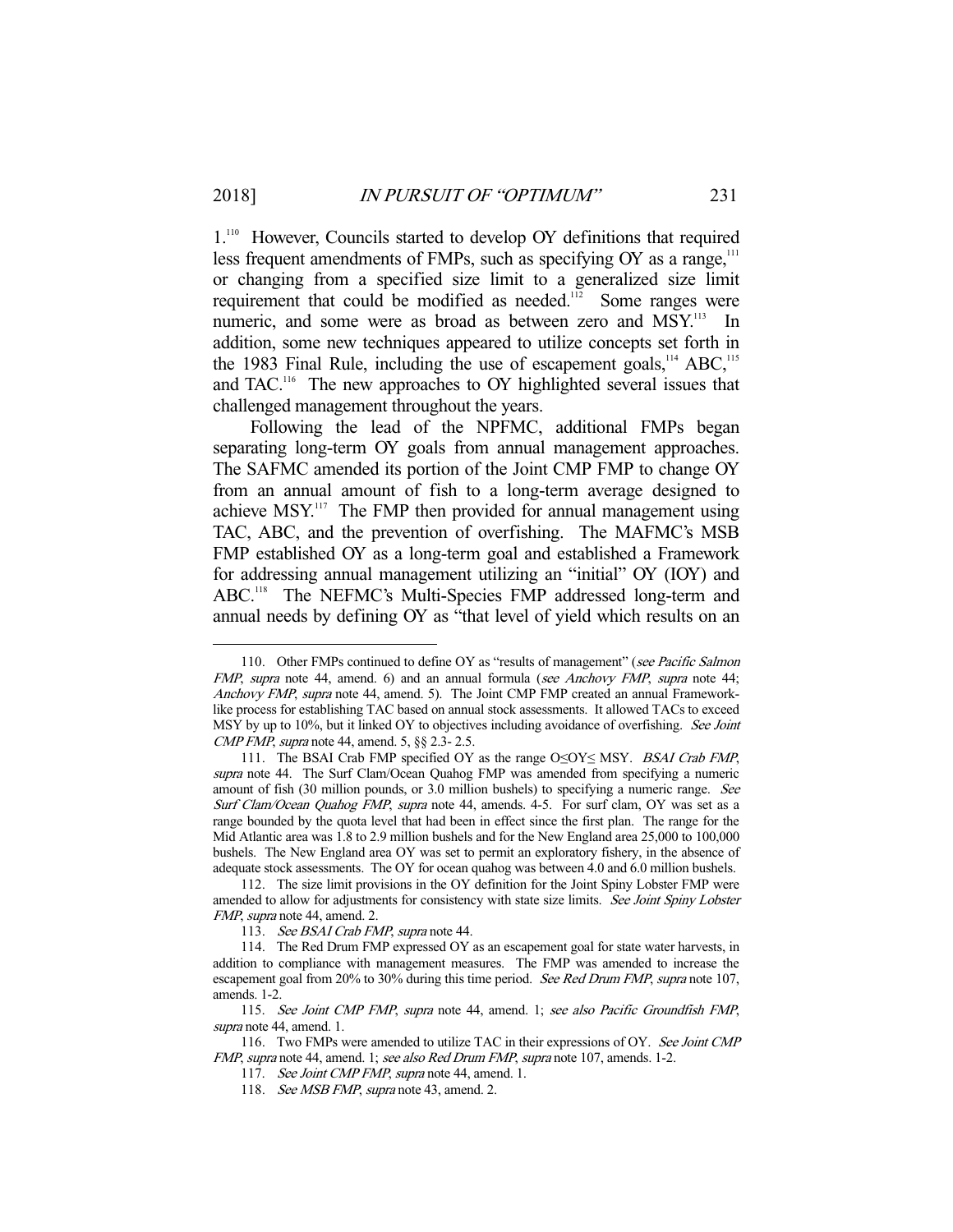annual basis from implementation of the management program over time."<sup>119</sup>

 Some FMPs allowed for catches to exceed MSY. For example, the CMP FMP allowed annual TAC to exceed MSY by 10%, as long as the fishery was not overfished.<sup>120</sup>

 The NPFMC's GOA GF FMP, which specified OY as amounts of fish for specific species and areas and was amended six times in Time Period 1 to make adjustments, was amended twice more in Time Period 2 to make species, numeric, and area adjustments. $121$  Finally, in 1987, the Council moved to an "aggregate" OY similar to that used for the BSAI Groundfish fishery (i.e., a specific numeric amount applicable across the entire fishery). $^{122}$ 

 Different FMPs provided different approaches for specifying OY in mixed stock fisheries. While some provided aggregate OYs for mixed stocks, others provided separate OYs for comanaged species. For example, in both North Pacific groundfish fisheries as well as in the Pacific groundfish fishery, OY was set at an aggregate level for the fishery and then allocated via specifications.<sup>123</sup> The Gulf Reef Fish FMP specified OY as different amounts of fish for three different groups of species.<sup>124</sup>

 Many of the new and existing FMPs continued to specify OY as a result of management under the FMPs.<sup>125</sup> Some FMPs further emphasized the linkages of OY and management measures to the goals or objectives of the FMP. Some even listed specific goals or objectives within the expression of OY. For example, the PFMC amended the Pacific Salmon FMP to change from its original OY of specific amounts of fish for certain species, $126$  with management-based OY for others, to

<sup>119.</sup> See Multispecies FMP, supra note 107.

<sup>120.</sup> See Joint CMP FMP, supra note 44, amend. 1. The FMP's annual strategy was  $0 \le$ TAC  $\leq$  MSY + 10%, unless overfished, then  $0 \leq$  TAC  $\leq$  ABC max.

 <sup>121.</sup> See GOA Groundfish FMP, supra note 44, amends. 13-15, apps. A, A-1.

 <sup>122.</sup> The FMP established the range as 116,000 mt to 800,000 mt. The Council selected this range based on historical estimates of MSY for the upper end and fishery performance for the lower end. The minimum value, 116,000 mt was approximately equal to the lowest historical groundfish catch during the twenty-one-year period 1965-1985 (116,053 mt in 1971). The upper end of the range is approximately equal to 92% of the mean MSY for the five-year period from 1983 to 1987. See id. amend. 15.

 <sup>123.</sup> See id.

<sup>124.</sup> See Gulf Reef Fish FMP, supra note 107. For snappers and groupers, the FMP established OY=45 million pounds, and for seabasses OY=.5 million lbs.

 <sup>125.</sup> See, e.g., Caribbean Reef Fish FMP; Summer Flounder FMP; Joint Coral FMP, supra note 107.

 <sup>126.</sup> The original OY was 16.7 million pounds of Columbia River Fall Chinook and 35.9 million pounds of five stocks of Coho. See Pacific Salmon FMP, supra note 44.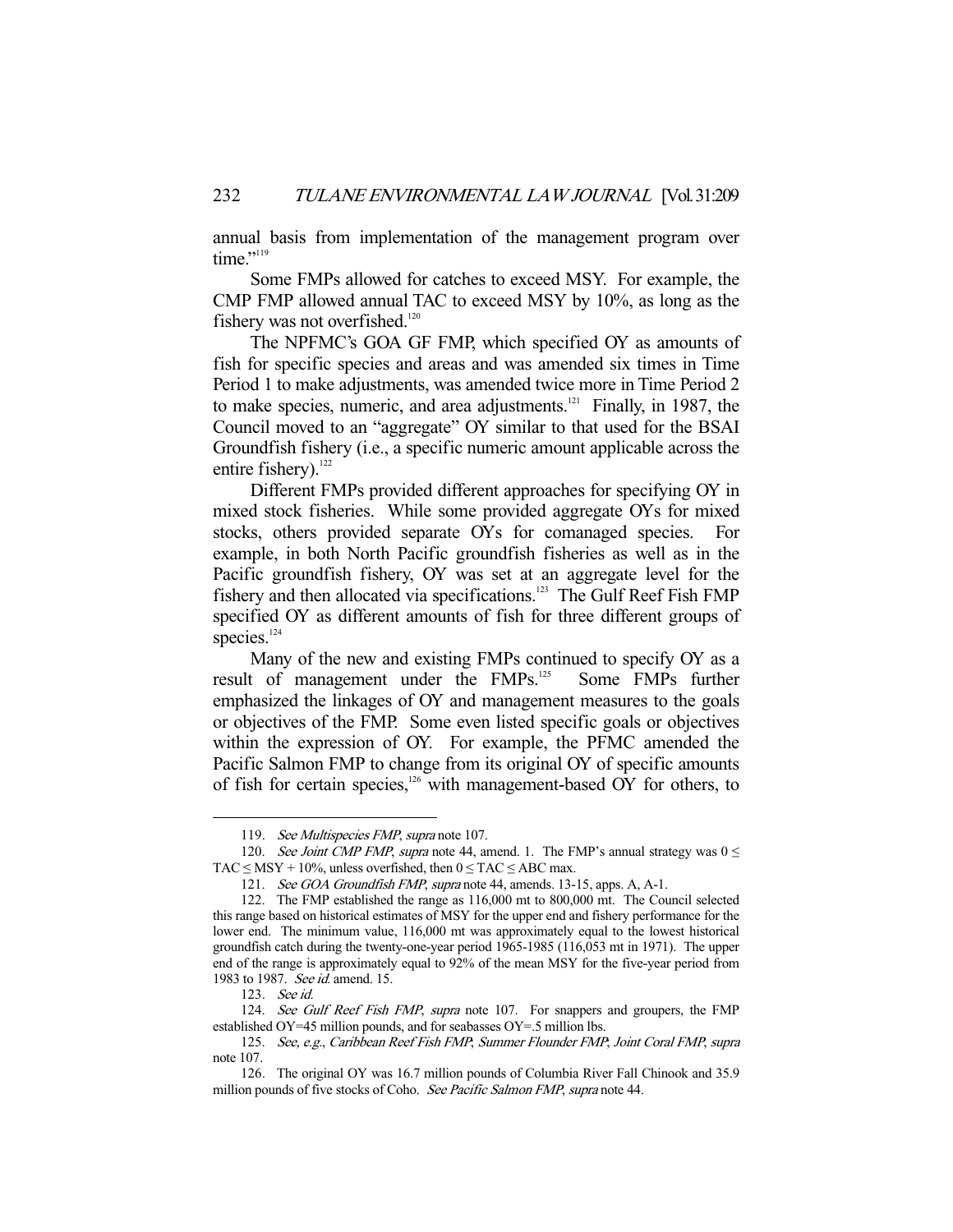OY is equal to all fish harvested under the FMP regulations with the goal of achieving listed objectives.<sup>127</sup>

 Some FMPs during this period used ABC to determine OY. For example, in addition to the SAFMC's use of ABC described above as a limit to prevent overfishing, the PFMC amended the Groundfish FMP to add jack mackerel and used ABC as a component of its OY definition. It specified OY as an amount of fish, and linked OY to ABC, stating that  $OY = ABC$ , and  $OY$  and ABC were to be less than MSY.<sup>128</sup>

 The 1983 Rule's recognition of the "determination of OY" as a "decisional mechanism" highlights the important role the Council process plays in providing a forum for interested parties to balance the competing values and policies contained within National Standard 1, the other National Standards, and each FMP's objectives.<sup>129</sup>

 FMPs continued to document the considerations used in determining OY. Some explicitly addressed the three ESE factors, and others did not. The effects of Frameworks in specifying OY was to reduce the amount of discussion of rationale contained within the FMP document itself and move that discussion into the more fluid and responsive Council process. Direct linkages of OY to FMP objectives was another way to assure OY addressed the Council's priorities.

# B. Political and Scientific Environment: The 1986 NOAA Study and the Push for a "Conservation Standard"

 In June 1986, NOAA issued the "NOAA Fishery Management Study," recommending ways to improve the fishery management system.<sup>130</sup> The intent was to maintain stocks at a level that "protects the

<sup>127.</sup> See id. amend. 6. Amendment 6 changed the OY to:

<sup>[</sup>T]hat amount of salmon caught by the United States fishermen . . . which will to the greatest extent practicable, fulfill the following:

<sup>1.</sup> The spawning escapement goals for natural and hatchery stocks, as established by the Council;

<sup>2.</sup> The obligation to provide for treaty Indian harvest opportunity, as mandated by applicable decisions of the federal court;

<sup>3.</sup> The requirements of the Indian fishery for salmon on the Klamath River;

<sup>4.</sup> The allocation goals between or among ocean fisheries as established by the Council;

<sup>5.</sup> The allocation goals between ocean and "inside" fisheries conducted by other than treaty Indians, as recommended by the various states and the Council; and

<sup>6.</sup> Other social/economic objectives of the FMP and its amendments.

<sup>128.</sup> See Pacific Groundfish FMP, supra note 44, amend. 1.

 <sup>129. 1983</sup> Final Rule, 50 C.F.R. § 602.11(b) (1983).

 <sup>130.</sup> UNDER SEC'Y OF COMMERCE FOR OCEANS & ATMOSPHERE, NOAA FISHERY MANAGEMENT STUDY (June 30, 1986), http://www.gpo.gov/fdsys/pkg/CZIC-sh328-n62- 1986/html/CZIC-sh328-n62-1986.htm [hereinafter 1986 STUDY].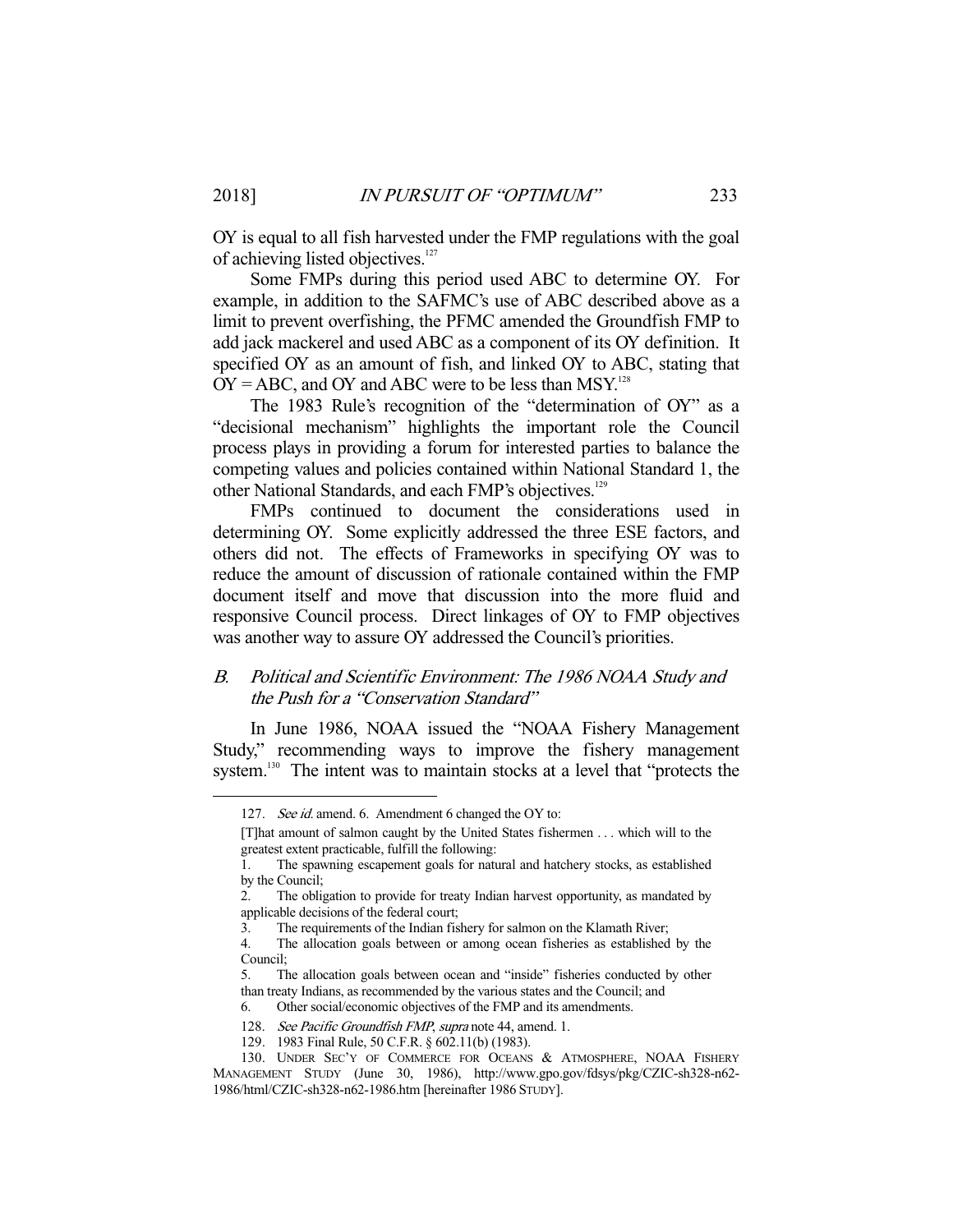minimum spawning stock from recruitment overfishing."<sup>131</sup> The study recommended implementing a "conservation standard" to prevent stocks from being continually driven to, or maintained at, the threshold of overfishing.<sup>132</sup> Pursuant to this standard, ABC<sup>133</sup> and maximum fishing mortality (MFM) would be used to establish a cap on OY. NOAA would establish the ABC, which would serve as a limit on OY and as the maximum allowable harvest level.<sup>134</sup> This was a different application of the ABC concept than its optional use described in the 1983 Final Rule.<sup>135</sup> The study also recommended requiring periodic stock assessments and evaluations of social and economic considerations for fisheries, which NOAA termed "stock assessment/fishery evaluation reports" (SAFE reports),  $^{136}$  to provide benchmarks of progress. $^{137}$ 

 Publication of these recommendations initiated a renewed debate within and outside the agency and ultimately led to a revised approach to National Standard 1 guidelines.<sup>138</sup> The 1989 Final Rule was an actionforcing regulation that would aggressively begin pushing management towards longer-term sustainability.

# C. The 1989 Final Rule: Foreshadowing Sustainability

 The 1989 Final Rule pertained primarily to overfishing. While the 1986 Study proposed centralizing control over fishing mortality by requiring NOAA to establish maximum harvest levels (ABCs), the rule kept the use of ABC optional and retained management responsibility at the Council level.<sup>139</sup> However, it included other provisions designed to promote sustainability.<sup>140</sup> The Rule changed the regulatory definition of

 <sup>131.</sup> NMFS described this Study in the preamble to the 1989 Final Rule. 1989 Final Rule to Provide Guidelines for Fishery Management Plans, 54 Fed. Reg. 30,711, 30,826 pmbl. (July 24, 1989) [hereinafter 1989 Final Rule].

<sup>132.</sup> Id.; see also Proposed Rule to Provide Guidelines for Fishery Management Plans, 53 Fed. Reg. 53,091 pmbl. (Dec. 30, 1988) [hereinafter 1988 Proposed Rule].

 <sup>133. &</sup>quot;By ABC the Study meant the total allowable removals from the resource which would maintain a healthy and productive resource into the future. As used in this context, the ABC would be the maximum possible quota for the species or species complex in the fishery." Id. at 53,931.

 <sup>134. 1986</sup> STUDY, supra note 130, at 29.

 <sup>135.</sup> The 1983 Final Rule suggested using ABC as factor in deriving OY from MSY, but not using it as a quota or cap. See 1983 Final Rule, 50 C.F.R. § 602.11(c)(4) (1983).

 <sup>136.</sup> See 1988 Proposed Rule, 53 Fed. Reg. at 53,032, pmbl.

<sup>137.</sup> See 1986 STUDY, supra note 130, at 52.

 <sup>138. 1988</sup> Proposed Rule, 53 Fed. Reg. at 53,031.

 <sup>139.</sup> It became clear that a mandatory ABC approach was not appropriate for all Councils. See 1989 Final Rule, 54 Fed. Reg. 30,711, 30,826 pmbl. (July 24, 1989).

 <sup>140.</sup> The 1989 Final Rule used compulsory terminology indicating NMFS's intent to require action. The Rule explains its word choices: "Must is used to denote an obligation to act; it is used primarily when referring to requirements of the Act, the logical extension thereof, or of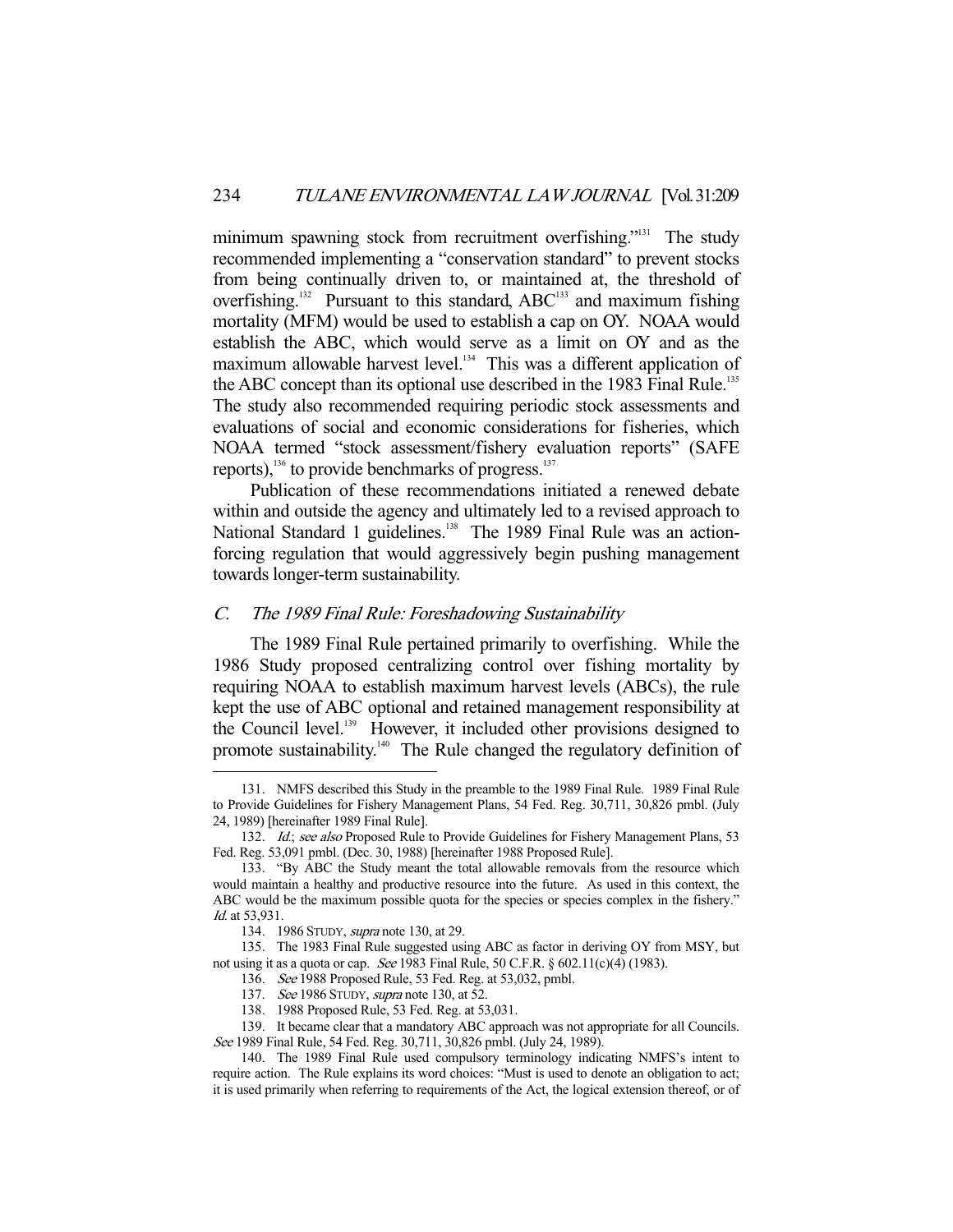overfishing, required Councils to include an "objective and measurable definition of overfishing for each stock or stock complex," provided for regular monitoring of stock status through SAFE reports, and addressed prevention of overfishing and rebuilding.

 Although it focused on overfishing, this Rule had a big effect on many FMPs' OY definitions as well. In many ways, the 1989 Final Rule was the regulatory precursor to the Sustainable Fisheries Act of 1996  $(SFA).$ <sup>141</sup>

 The 1989 Final Rule continued to describe the "determination" of OY as a "decisional mechanism." No changes were made to guidance regarding annual versus long-term requirements, or form of OY expression.<sup>142</sup> Under the 1983 guidance, MSY remained the "largest average annual catch . . . that can be taken over a significant period of time from each stock under prevailing ecological and environmental conditions.... Since MSY is a *long-term average*, it need not be specified annually, but must be based on the best scientific information available."<sup>143</sup> The 1989 Rule changed the standard for determining whether overfishing was occurring. The revised standard for determining overfishing was phrased in terms of a stock's "long-term capacity" for "achieving MSY on a continuing basis," as opposed to previous versions of the definition that focused on *maximum yield*, MBY, and *economic value*.<sup>144</sup> As a result, OY and overfishing were now aligned by the same unit of measure, i.e., MSY.

 During rulemaking, one commenter suggested that the phrase "long-term" should be deleted from the overfishing definition because it was redundant with "on a continuing basis." NOAA disagreed, and retained both "long-term" and "continuing basis" for the following reason:

A catch equal to MSY may be harvested for a short time, even from a severely depleted stock.... It is important to note that the phrase "longterm" is not used to qualify the production of MSY on a continuing basis (which would be redundant), but rather to qualify a stock's capacity to produce MSY on a continuing basis. NOAA believes that it is possible for

other applicable law." 1989 Final Rule, 50 C.F.R  $\S$  602.2(c)(1) (1989). Where the 1989 Final Rule used the word "must," this Article describes those provisions as "requirements" to reflect NMFS's intent that they be mandatory. Where the mandates of the rule exceed those of the statute, it appears that NMFS is interpreting a logical extension of certain mandates.

 <sup>141.</sup> See Sustainable Fisheries Act of 1996, Pub. L. No. 104-297 (1996) (codified at 16 U.S.C. § 1801 (2000)) [hereinafter SFA].

 <sup>142. 1989</sup> Final Rule, 50 C.F.R. § 602.11(b) (1989).

 <sup>143.</sup> Id. § 602.11(d) (emphasis added).

<sup>144.</sup> See id. § 602.11(c)(1) (emphasis added).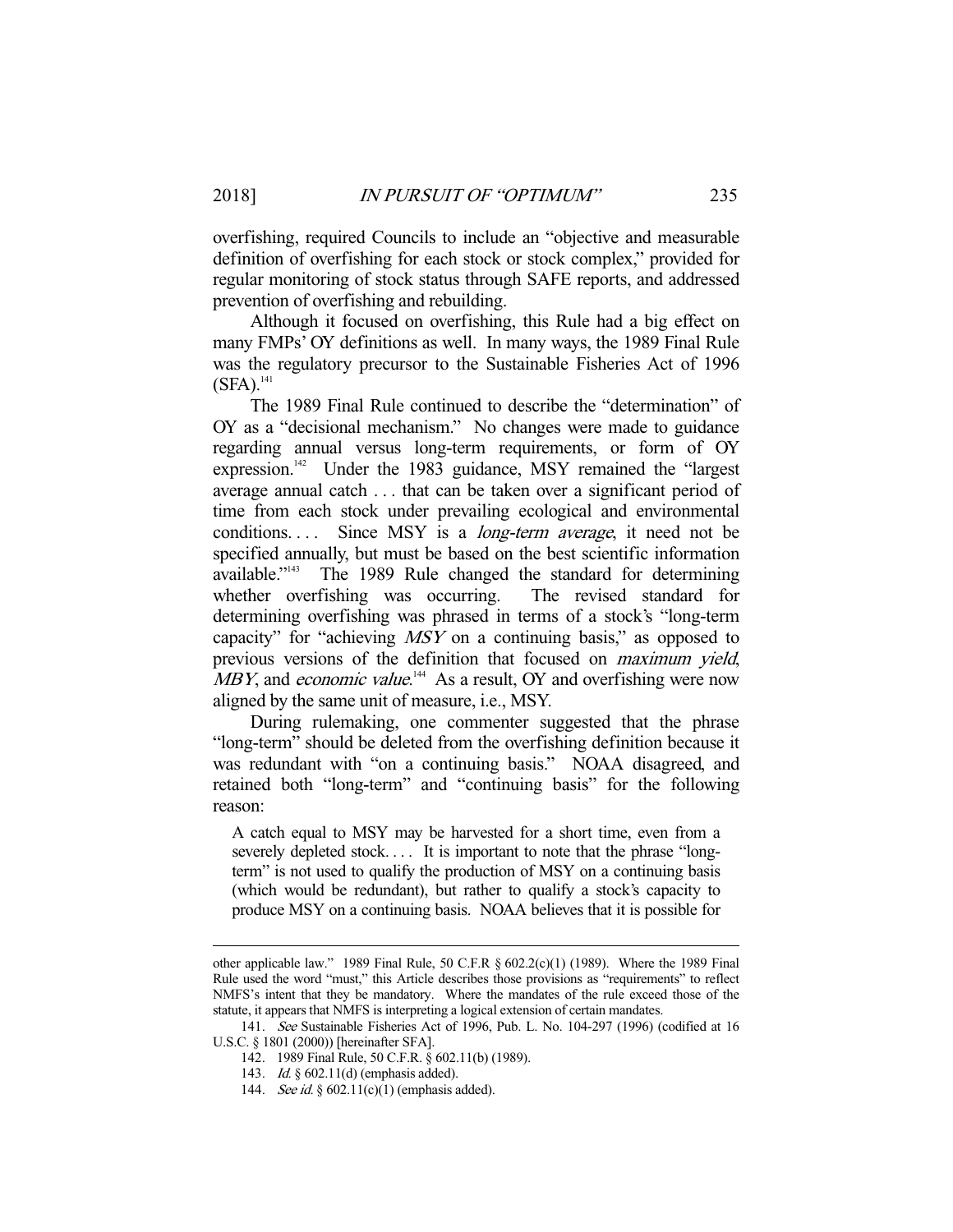a stock to lack the short-term capacity to produce MSY on a continuing basis without being overfished in the sense of the Act.<sup>145</sup>

 The rule required FMPs to include the following measures to assess and prevent overfishing and to rebuild overfished stocks:

- "Objective and measurable" overfishing definitions expressed in terms of:
	- a minimum level of spawning biomass;
	- a maximum rate of fishing mortality; or
	- a formula, model, or other measurable standard;<sup>146</sup>
- Management measures to prevent overfishing; $147$
- Rebuilding programs for overfished stocks, including specified timelines; $148$  and
- Reduction of fishing effort for "downward trending" stocks, unless the Council asserts, and supports with evidence, that reducing effort will not help the problem.<sup>149</sup>

 The rule provided additional guidance for the optional use of ABC, imposing limitations on ABC when biomass thresholds are reached. The 1989 Final Rule explained:

[ABC] may be used as a step in deriving OY from maximum sustainable yield (MSY). . . . In this context, the ABC is set by a Council, not NOAA. Since the ABC concept is not necessarily applicable to all fisheries, Councils may establish an ABC level, but are not required to do so.<sup>150</sup>

The deadline for compliance with new overfishing definition mandates was February 1991.<sup>151</sup> By the beginning of the next time period in 1990, changes were becoming apparent.

# D. "Optimum" in Time Period 2: How Many Fish Are Left?

 The dialogue and thinking during Time Period 2 reflected a sense that the boom launched during Time Period 1 needed to be better accounted for and controlled. The public Council process for determining OY was the decisional tool for achieving balance. As

 <sup>145.</sup> See 1989 Final Rule, 54 Fed. Reg. 30,711, 30,829 pmbl. (July 24, 1989).

 <sup>146. 1989</sup> Final Rule, 50 C.F.R. § 602.11(c)(9) (1989).

<sup>147.</sup> *Id.* § 602.11(c)(6).

<sup>148.</sup> *Id.* § 602.11(c)(6)(iii).

<sup>149.</sup> *Id.* § 602.11(c)(7)(ii).

 <sup>150.</sup> See 1989 Final Rule, 54 Fed. Reg. at 30,828 pmbl.

 <sup>151.</sup> In 1990, Congress amended FCMA to address HMS issues, and said nothing about these requirements, implying assent. Fishery Conservation Amendments of 1990, Pub. L. No. 101-627 (1990).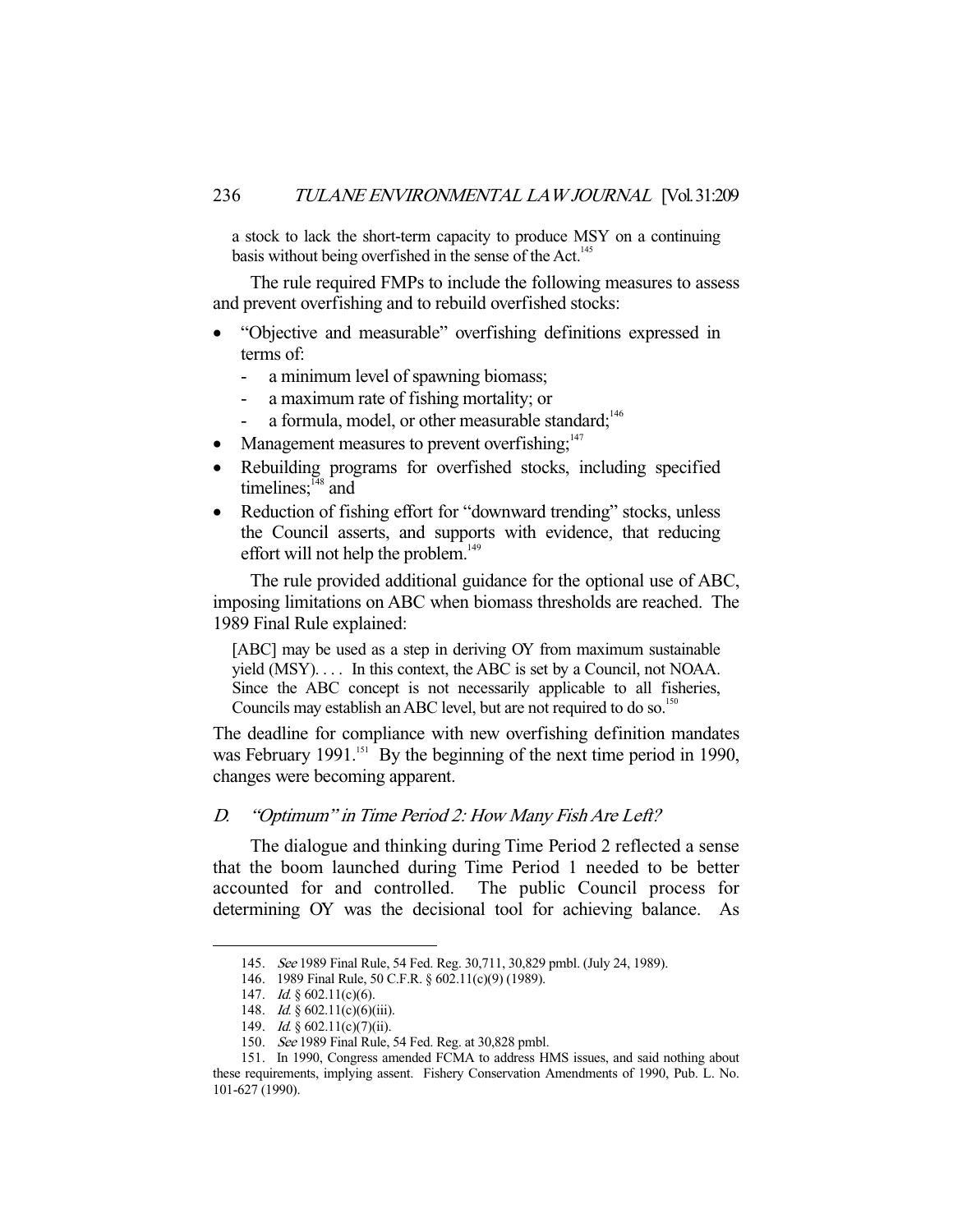Councils found more efficient approaches for specifying OY, a key takeaway message from this time period was that Councils, managers, and the public needed additional information about stocks and fisheries before the mandate to prevent overfishing that would constrain OY. It was time to address unanswered questions about what overfishing looked like.

# IV. TIME PERIOD 3: 1990-1995. EFFECTS OF EARLY OVERFISHING DEFINITIONS AND SAFE REPORTS

#### A. The 1994 Rosenberg Report: Overfishing Definitions in FMPs

 A 1994 report completed by Rosenberg et al. (Rosenberg Report) provided a scientific review of FMPs' overfishing definitions and sheds light on how Councils responded to the 1989 Rule.<sup>152</sup> As of 1994, there were over 100 definitions of overfishing contained within FMPs.<sup>153</sup>

 The FMP overfishing definitions focused on targets, thresholds, and recruitment, and were expressed in terms of both fishing mortality (F) and biomass (B). They included:

- F%s (ranging from F5%-F42%);
- Three-year average recruitment down;
- Three-year average failure to meet escapement goals;
- Numbers of spawners;
- $\bullet$   $F_{\text{Max}}$ ; and
- Overfishing=Landings exceeding OY.<sup>154</sup>

In at least one case, the FMP's definition of overfishing was linked directly to exceeding  $OY$ <sup>155</sup>

## B. OY in FMPs 1990-1995

Between 1990 and 1995, Councils developed four new FMPs<sup>156</sup> and fourteen OY-related FMP amendments. Many of the forms of OY

 <sup>152.</sup> A. ROSENBERG ET AL., U.S. DEP'T OF COMMERCE, SCIENTIFIC REVIEW OF DEFINITIONS OF OVERFISHING IN U.S. FISHERY MANAGEMENT PLANS 205 (1994) [hereinafter ROSENBERG REPORT].

 <sup>153.</sup> Id.

<sup>154.</sup> *Id.* at 33-44. Note that OY at that time was zero. The OY for Royal Reds in the Gulf Shrimp FMP was the amount that could be taken without biologically or recruitment overfishing, with a numeric estimate of poundage and closure when attained.

 <sup>155.</sup> Id.

<sup>156.</sup> The new FMPs were the CFMC's Caribbean Coral FMP, Fishery Management Plan, Regulatory Impact Review and Final Environmental Impact Statement for Corals and Reef Associated Plants and Invertebrates of Puerto Rico and the U.S. Virgin Islands, CARIB. FISHERY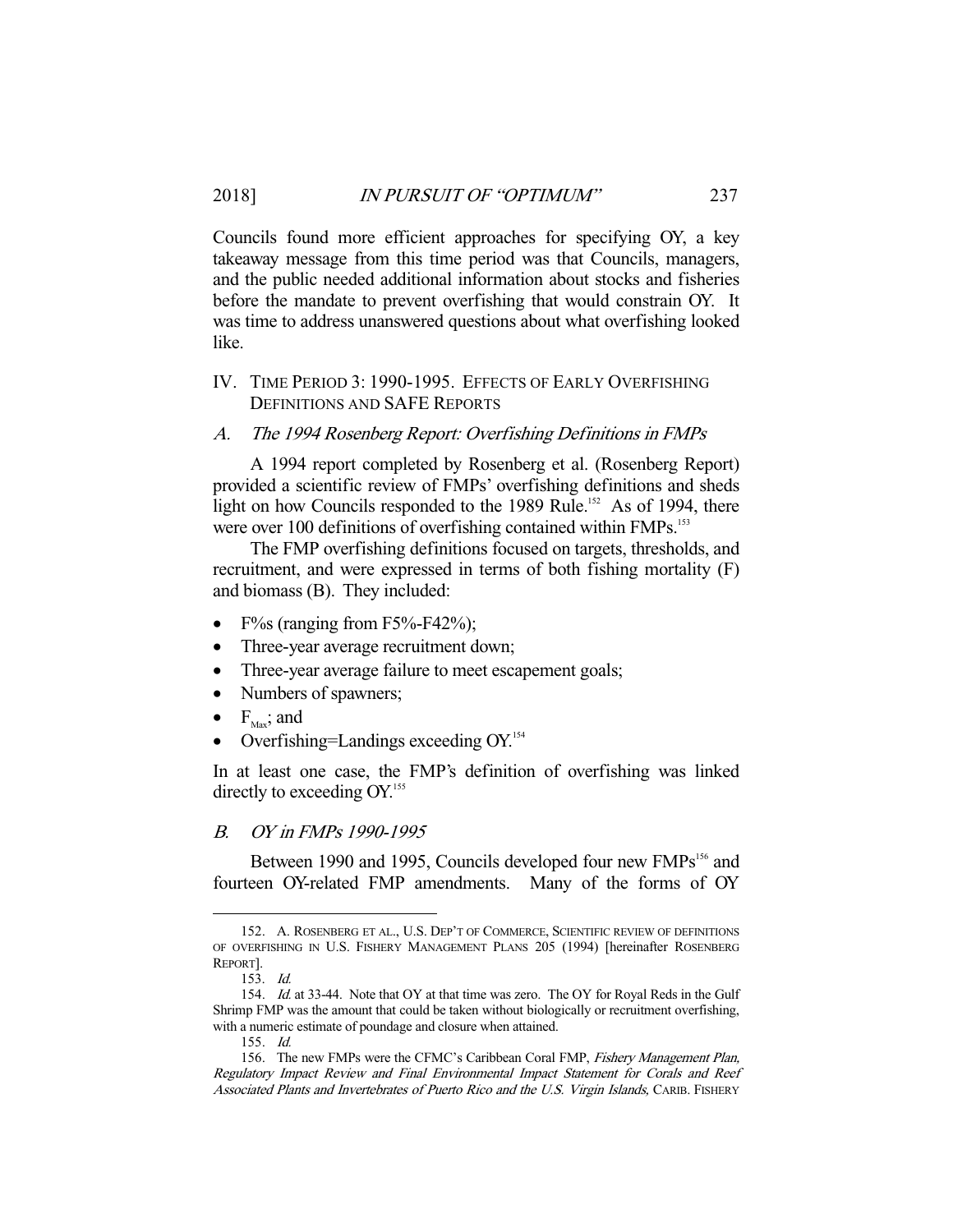reflected an evolution in management approaches. Although some FMPs continued to employ familiar OY strategies, such as broad numeric ranges or the "results of management,"<sup>157</sup> many others either directly incorporated references to overfishing or moved the fishery towards more conservative targets to avoid overfishing.<sup>158</sup> OY expressions began expanding the use of biological measurements such as spawning potential ratio (SPR), spawning stock biomass per recruit (SSBR), yield per recruit (YPR), and reproductive capacity.<sup>159</sup> Two FMPs utilized ABCs.<sup>160</sup> Although for most FMPs, the definitions of overfishing and

MGMT. COUNCIL, http://caribbeanfmc.com/fmp\_corals.html (last visited Mar. 20, 2018) [hereinafter Caribbean Coral FMP]; MAFMC's Bluefish FMP, Fishery Management Plans and Amendments, Bluefish, MID-ATLANTIC FISHERY MGMT. COUNCIL, http://www.mafmc.org/ fisheries/fmp/bluefish (last visited Mar. 20, 2018) [hereinafter *Bluefish FMP*]; the NPFMC's Alaska Scallop FMP, Fishery Management Plan (FMP) Amendments, N. PAC. FISHERY MGMT. COUNCIL, https://alaskafisheries.noaa.gov/fmp-amendments?body\_value=&field\_fmp\_type\_nid= 3178&field\_amendment\_numbers\_value= (last visited Mar. 20, 2018) [hereinafter Alaska Scallop FMP]; and the SAFMC's South Atlantic Shrimp FMP, South Atlantic Shrimp Rulemakings, S. ATLANTIC FISHERY MGMT. COUNCIL, http://sero.nmfs.noaa.gov/sustainable\_ fisheries/policy\_branch/rules/sa/shrimp/index.html (last visited Mar. 20, 2018) [hereinafter South Atlantic Shrimp FMP].

<sup>157.</sup> The Alaska Scallop FMP set OY between zero and 1.1 million lbs. (see the Proposed Rule to Implement the FMP, 60 Fed. Reg. 24,822 (May 10, 1995) (as finalized by 60 Fed. Reg. 42,070 (Aug. 15, 1995)); the Bluefish FMP defined OY as the results of management (Bluefish FMP, supra note 156). OY continued to be based on size limits in three FMPs: Caribbean Spiny Lobster FMP, supra note 107; Joint Spiny Lobster FMP, supra note 44, amend. 2; Stone Crab FMP, supra note 44. OY continued to be based on compliance with management measures, and in some cases linked to achieving objectives in the following: *Caribbean Reef Fish FMP*, supra note 107; Atlantic Scallop FMP, supra note 44; Multispecies FMP, supra note 107; Pacific Salmon FMP, supra note 44; Bottomfish FMP, supra note 107. OY continued to be set as an amount of fish in the GMFMC's portion in the following: *Joint CMP FMP*, supra note 44; Surf Clam/Ocean Quahog FMP, supra note 44; GOA Groundfish FMP, supra note 44; BSAI Groundfish FMP, supra note 62; Precious Corals FMP, supra note 44. The Red Drum FMP retained the use of TAC and escapement goals. Red Drum FMP, supra note 107. The Anchovy FMP retained an annual formula based on biomass and environmental conditions. Anchovy *FMP*, supra note 44. The SAFMC's portion of the Joint CMP FMP retained OY as MSY +  $10\%$ , or based on TAC and ABC range if overfished. Joint CMP FMP, supra note 44.

 <sup>158.</sup> The final rule implementing amendment 1 (an OY amendment) to the Gulf Reef Fish Plan stated its intention to bring the FMP into compliance with 1989 rule's overfishing and rebuilding requirements. See 54 Fed. Reg. 41,297 (Oct. 6, 1989); see also Crustaceans FMP, supra note 44, amend. 6. Notably, for royal red shrimp in the Gulf Shrimp FMP, the overfishing definition in the FMP had become tied to OY as of 1994. See Gulf Shrimp FMP, supra note 44, amend. 5. For the rest of the FMPs, the overfishing definitions of this time period typically took different approaches than those for OY. For example, in the Gulf OY for red snapper was 20%SSBR, while the overfishing definition was F20%. The OY for Mackerel in the Gulf was expressed in pounds of fish while the overfishing definition was also F20%. This divergence was the norm across most fisheries and FMPS.

<sup>159.</sup> Gulf Reef Fish FMP, supra note 107, amend. 1; Snapper-Grouper FMP, supra note 44, amends. 2-3, 6; South Atlantic Shrimp FMP, supra note 156; Crustaceans FMP, supra note 44, at amend. 6.

<sup>160.</sup> MSB FMP, supra note 43, amend. 4.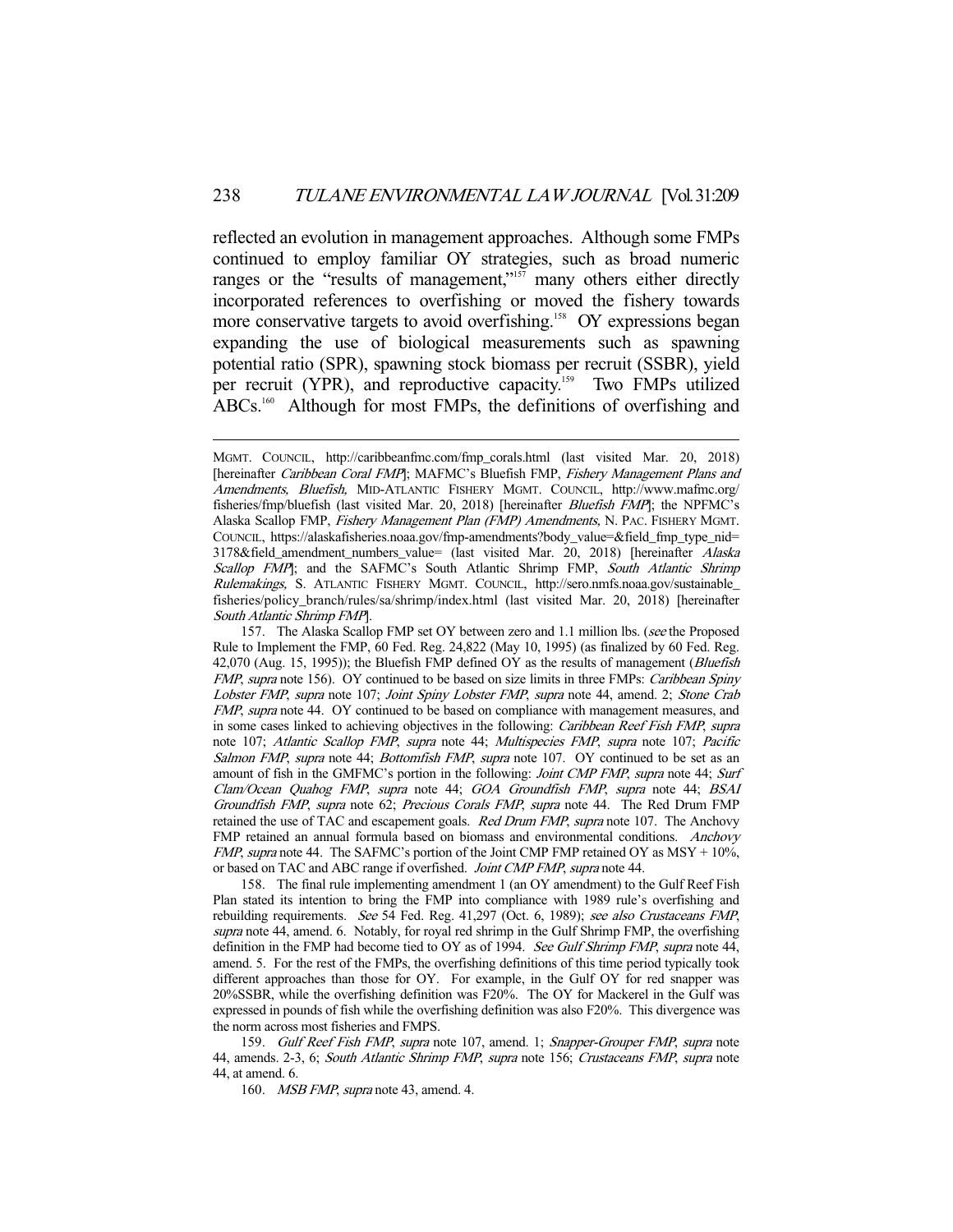OY were different, similarities were appearing. The use of B-based and F-based expressions of OY was increasing, which echoed the approaches used to define overfishing. During this time period, six Councils developed OY definitions that included some form of F or B target.

 Most of the amendments to OY definitions shifted towards increased use of B and F targets<sup> $161$ </sup> and increased use of annual management strategies either specifying OY as an annual number or using another annual management approach such as TAC or HGL.<sup>162</sup> Some explicitly tied the definition of OY to avoidance of one or more types of overfishing.<sup>163</sup> In the South Atlantic, there is an OY definition specified in terms of rebuilding.<sup>164</sup>

 The GMFMC added the requirement to prevent "recruitment overfishing" into its Shrimp FMP.<sup>165</sup> The MAFMC amended the Summer Flounder FMP's OY definition, adding to its existing management-based approach linkages to  $F_{T\text{target}}$  and Recruitment. In 1991, the WPFMC amended its Crustaceans FMP OY from size-based OY to 0.5SPR designed to prevent overfishing.<sup>166</sup> This is still the OY definition.

 During this time period, Councils continued to wrestle with the dichotomy between the long-term goals and short-term management needs of OY. The Gulf Reef Fish FMP established a Framework process

 <sup>161.</sup> The MAFMC changed the Summer Flounder FMP's OY definition to incorporate variability depending on recruitment and the  $F<sub>Tared</sub>$ . See Summer Flounder FMP, supra note 107, amend. 2. The SAFMC amended the Snapper Grouper FMP three times and expressed OY in terms of %SSBR. See Snapper-Grouper FMP, supra note 44, amends. 2-3, 6. The South Atlantic Shrimp FMP defined OY in terms of spawning stock. See South Atlantic Shrimp FMP, supra note 156. The Gulf Reef Fish FMP revised its numeric OYs into a single 20% SSBR applicable to all species but allowing for calculations at the species level. See Gulf Reef Fish FMP, supra note 107, amend. 1. The Crustaceans FMP defined OY in terms of avoiding recruitment OF and set it at .5SPR. See Crustaceans FMP, supra note 44, amend. 6.

<sup>162.</sup> See Gulf Reef Fish FMP, supra note 107, amend. 1; MSB FMP, supra note 43, amend. 4; Pacific Groundfish FMP, supra note 44, amend. 4.

 <sup>163.</sup> See Crustaceans FMP, supra note 44, amend. 6; Gulf Shrimp FMP, supra note 44, amend. 5.

 <sup>164.</sup> See Snapper-Grouper FMP, supra note 44, amends. 2-3, 6.

 <sup>165.</sup> NOAA defines "recruitment overfishing" as "a situation in which the rate of fishing is (or has been) such that annual recruitment to the exploitable stock has become significantly reduced. The situation is characterized by a greatly reduced spawning stock, a decreasing proportion of older fish in the catch, and generally very low recruitment year after year." Recruitment Overfishing, ("DEFINED TERM"), https://definedterm.com/a/definition/194134 (last visited Feb. 26, 2018).

 <sup>166.</sup> NOAA defines "recruitment overfishing" as "a situation in which the rate of fishing is (or has been) such that annual recruitment to the exploitable stock has become significantly reduced. The situation is characterized by a greatly reduced spawning stock, a decreasing proportion of older fish in the catch, and generally very low recruitment year after year." Crustaceans FMP, supra note 44, amend. 6.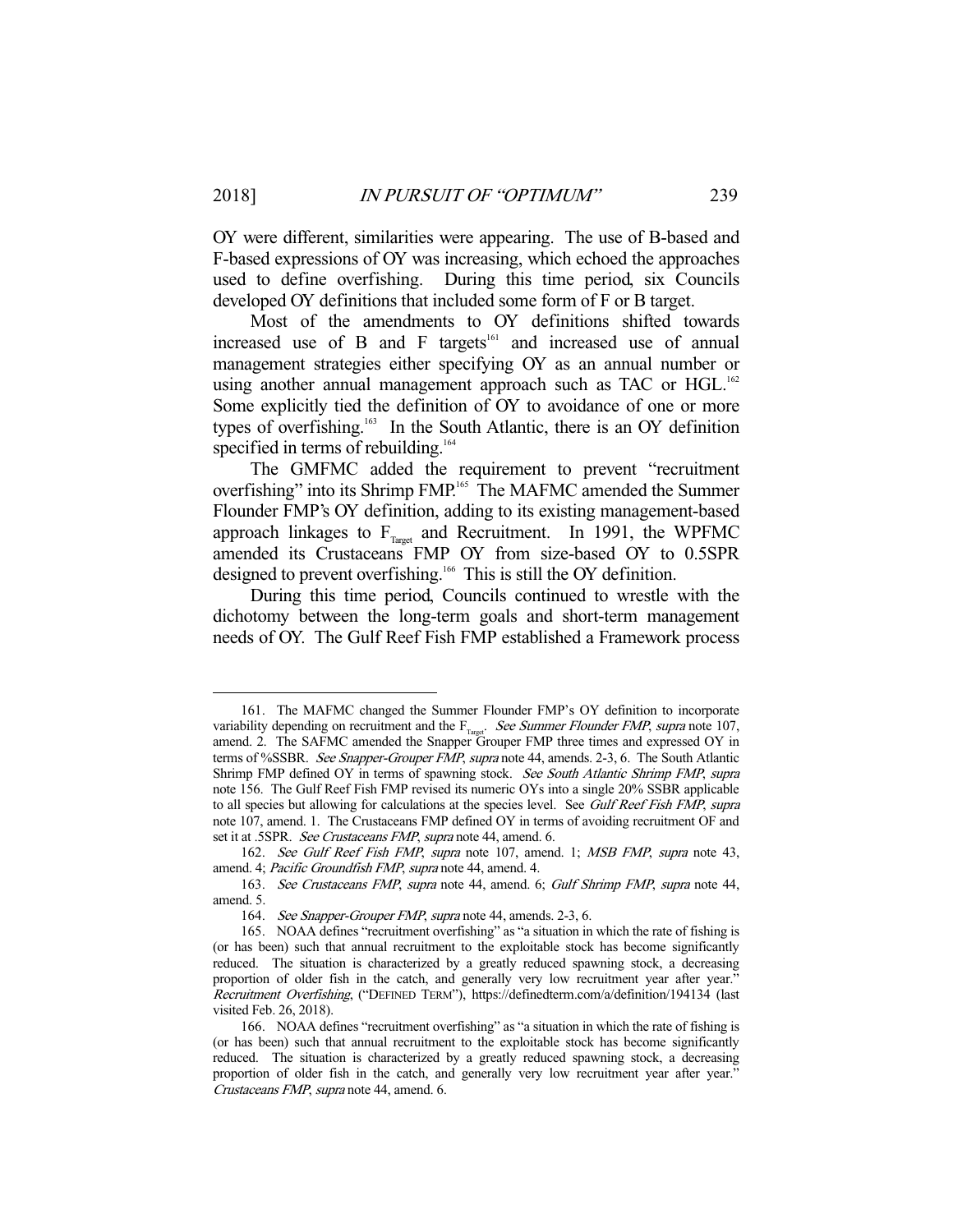for using annual TACs and ABCs.<sup>167</sup> In moving towards more annualized OYs, the MAFMC amended the MSB FMP, replacing its previous longterm OY- implemented through annual "IOY" and ABC-to the statement that OY is less than or equal to ABC.<sup>168</sup> However, specifications for mackerel were to be made for a three-year period, instead of one.<sup>169</sup> The PFMC moved from an amount/range of fish for many species to an annual process for reviewing the SAFE Report and using ABCs to set  $HGLs.<sup>170</sup>$ 

 Mixed species fisheries continued to face special issues as well. The Snapper-Grouper and Gulf Reef Fish FMPs moved towards single species management within their mixed stock fisheries. The Gulf Reef Fish FMP had previously set OY as amounts of fish for groupings of species. In amendment 1 (1990), the approach changed to a biomass approach of  $20\%$  SSBR and it allowed for establishing OY at specific species levels.<sup>171</sup> This was replaced by amendment 3 in 1993, This was replaced by amendment 3 in 1993, establishing OY for Reef Fish as  $20\%$  SPR.<sup>172</sup> Similarly, the SAFMC amended its Snapper Grouper FMP, changing its OY from size limit variations for different species groups on YPR goals for snappers, seabasses, and groupers, and management-based OY for jewfish, to %SSBR for all, including specifying two for individual species that required rebuilding (jewfish and wreckfish).<sup>173</sup>

 Some of the OY provisions in new FMPs and amendments documented consideration of various factors, including the ESE factors.<sup>174</sup> Others began shifting more of the OY consideration process outside of the FMP process through the use of Frameworks. The Gulf Reef Fish and Pacific Groundfish FMPs moved the specification of OY into an annual Framework process. The MAFMC MSB FMP's annual process for specifying annual OY addressed the ESE factors by first

<sup>167.</sup> Gulf Reef Fish FMP, supra note 107, amend. 1.

<sup>168.</sup> MSB FMP, supra note 43, amend. 4.

 <sup>169.</sup> Id.

<sup>170.</sup> Pacific Groundfish FMP, supra note 44, amend. 4.

<sup>171.</sup> Gulf Reef Fish FMP, supra note 107, amend. 1.

 <sup>172.</sup> NOAA defines SPR as the number of eggs that could be produced by an average recruit in a fished stock divided by the number of eggs that could be produced by an average recruit in an unfished stock. Spawning Potential Ratio, ("DEFINED TERM"), https://definedterm. com/spawning\_potential\_ratio (last visited Feb. 20, 2018).

 <sup>173.</sup> Snapper-Grouper FMP, supra note 44, amends. 2-3, 6.

<sup>174.</sup> See, e.g., Caribbean Coral FMP, supra note 156. The CFMC's Queen Conch FMP, which was under development in this time period and finalized the next year, also discussed these factors. See infra note 189.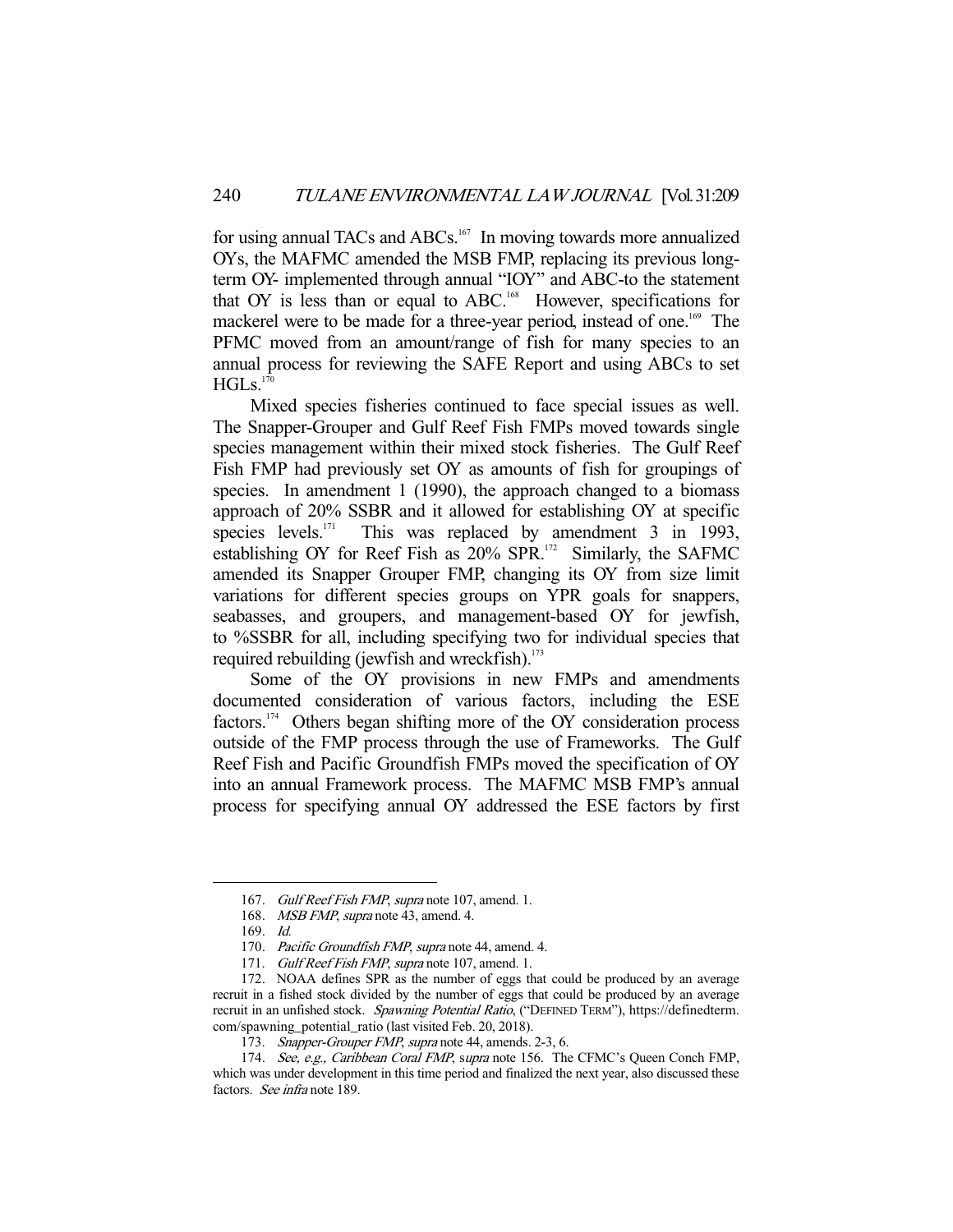allowing for reductions based on biological factors  $(ABC)^{175}$  and then allowing further modification to account for economic considerations.<sup>176</sup>

 Two FMPs demonstrated that overfishing had become the overriding, or even the only, consideration in determining OY. In the amendments to the Summer Flounder FMP, there is no discussion of the ESE factors per se; however, the prevention of overfishing is discussed. An amendment to the Snapper-Grouper FMP changed the OY for jewfish to mirror the overfishing definition and did not discuss further ESE factors.

## C. "Optimum" in Time Period 3. Not Enough Fish

 It was clear that there were no longer more fish than the domestic fleet could harvest. NMFS began the first of several "buy back" programs in 1994 intended to reduce domestic fishing capacity in certain fisheries<sup>177</sup>

 Although the 1989 Rule moved OY and overfishing standards closer together by making them both MSY-based determinations and weaving the requirement to prevent overfishing into the determination of OY, the two determinations remained mostly distinct and separate tests when implemented in the FMPs. Thus, management improvements were underway in developing a foundation to measure and respond to overfishing. However, the continued interpretations of OY as an annual goal that could exceed MSY, and overfishing as a long-term determination, sent the message that it was acceptable to fish now and pay later.<sup>178</sup>

# V. TIME PERIOD 4: 1996-1998: THE SFA'S LEGISLATIVE PENDULUM SWING

# A. Major Statutory Changes: The 1996 SFA

-

 The 1996 SFA built on the progress that fishery managers had made pursuant to the 1989 Rule and gave statutory teeth to many of the regulatory concepts while adding several new requirements to eliminate

 <sup>175.</sup> Note that the ABC acronym used in the MAFMC FMP has a different meaning from that used in NMFS's regulation. However, the strategy of annually modifying TAC downward, based on ecological factors, is basically the same.

<sup>176.</sup> See MSB FMP, supra note 43, amend. 4. Note that this Framework wires in a process for annual consideration of the FCMA's OY factors.

 <sup>177.</sup> NAT'L MARINE FISHERIES SERV., U.S. NATIONAL PLAN OF ACTION FOR THE MANAGEMENT OF FISHING CAPACITY, NMFSPD 01-113, 22 (Aug. 4, 2004).

 <sup>178.</sup> The question of what the penalties were for failing to prevent overfishing is a topic for another discussion.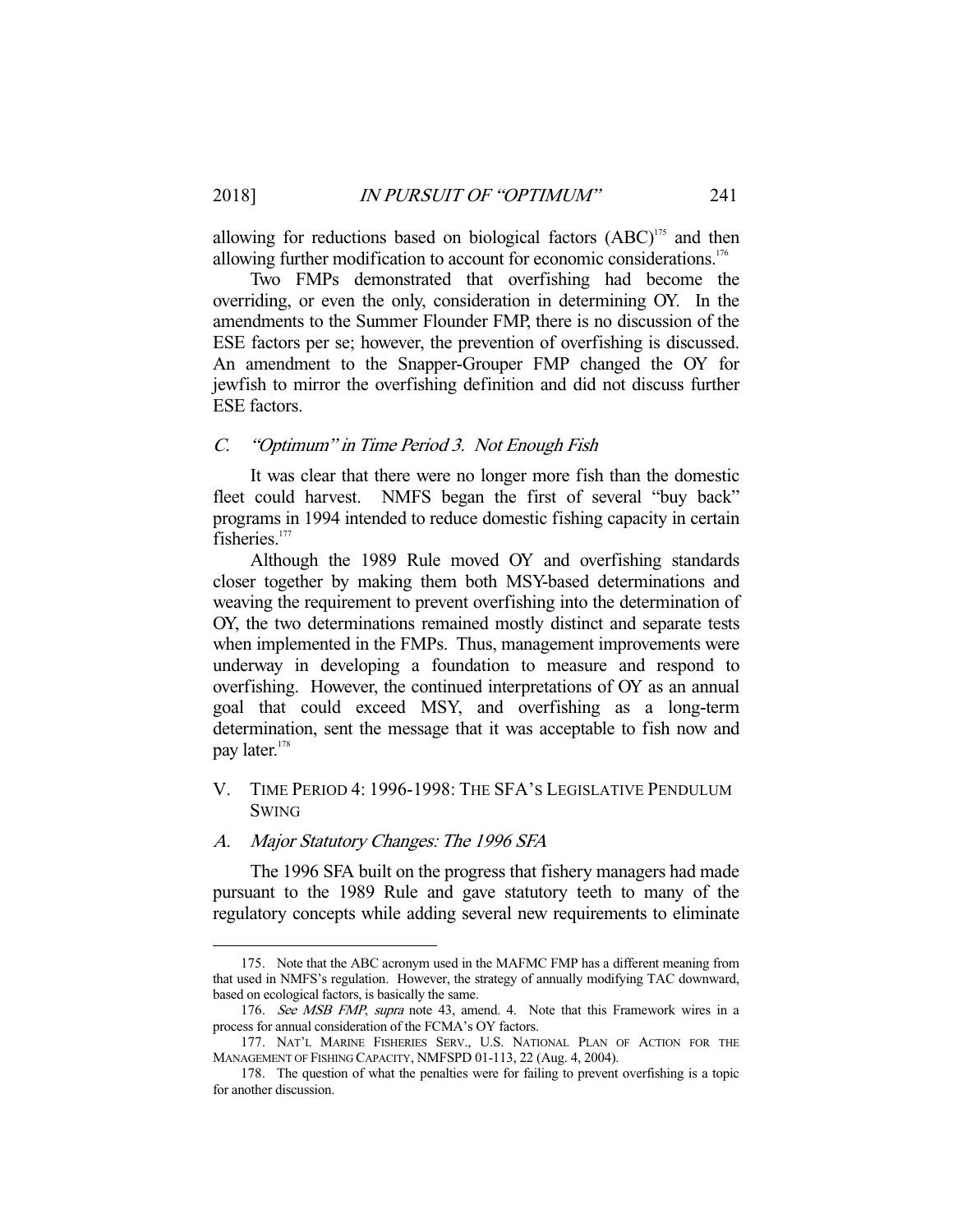management discretion regarding response to overfishing and overfished stocks.<sup>179</sup> With these changes, the connection between overfishing and OY became even more pronounced and would set the stage for a reversal in dominance between the two competing goals of National Standard 1.

 The SFA dramatically changed the statutory definition of OY in three ways that seemed to hold promise for more conservation-minded and/or ecosystem-based approaches to determining "optimum." First, the SFA added the requirement that, in determining "greatest overall benefit to the Nation," Councils take into consideration "the protection of marine ecosystems."<sup>180</sup> Second, the SFA changed the relationship between MSY and OY. Whereas OY was previously defined based on MSY as "modified" by economic, social, and ecological considerations, which allowed for OY to be set above MSY in some cases,<sup>181</sup> the SFA mandated that OY be based on MSY as "reduced" by relevant considerations, thereby eliminating any possibility of OY being set above MSY.<sup>182</sup> Finally, the SFA added a third paragraph to the definition of OY requiring that, in addition to providing the greatest overall benefit to the Nation and being based on MSY, OY, for overfished fisheries, must "[provide] for *rebuilding* to a level consistent with producing the  $[MSY]$ in such fishery."<sup>183</sup> Thus the two concepts of OY and overfishing were now statutorily connected within the MSA's definition of OY itself. Further, MSY was now the statutorily mandated standard for the biomass level to achieve when rebuilding stocks.

 The rebuilding component in the OY definition then linked to a change in the required FMP provisions. The SFA amended section  $303(a)(1)$  to require that FMPs not only contain measures to prevent overfishing but also to "[rebuild] overfished fisheries."184 It also added an entire new section 304(e) establishing rebuilding timelines and Secretarial duties if Councils failed to act.<sup>185</sup> It also added a requirement that FMPs include "objective and measurable criteria for determining when the fishery . . . is overfished."<sup>186</sup>

 The SFA's changes to OY (i.e., that OY may not exceed MSY, must take into account marine ecosystems, and must provide for rebuilding to

 <sup>179.</sup> SFA, Pub. L. No. 104-297 (1996) (codified at 16 U.S.C. § 1801 (2000)).

 <sup>180. 16</sup> U.S.C. § 1802(7)(A) (2000).

<sup>181.</sup> See 16 U.S.C. § 1803(18)); see, e.g., Joint CMP FMP, supra note 44, amend. 1 (establishing annual management as MSY plus 10%).

 <sup>182.</sup> See 16 U.S.C. § 1802(33)(B).

<sup>183.</sup> *Id.* § 1803(33)(C) (emphasis added).

<sup>184.</sup> *Id.* § 1853(a)(1).

 <sup>185.</sup> Id. § 1854(e).

<sup>186.</sup> *Id.* § 1853(a)(10).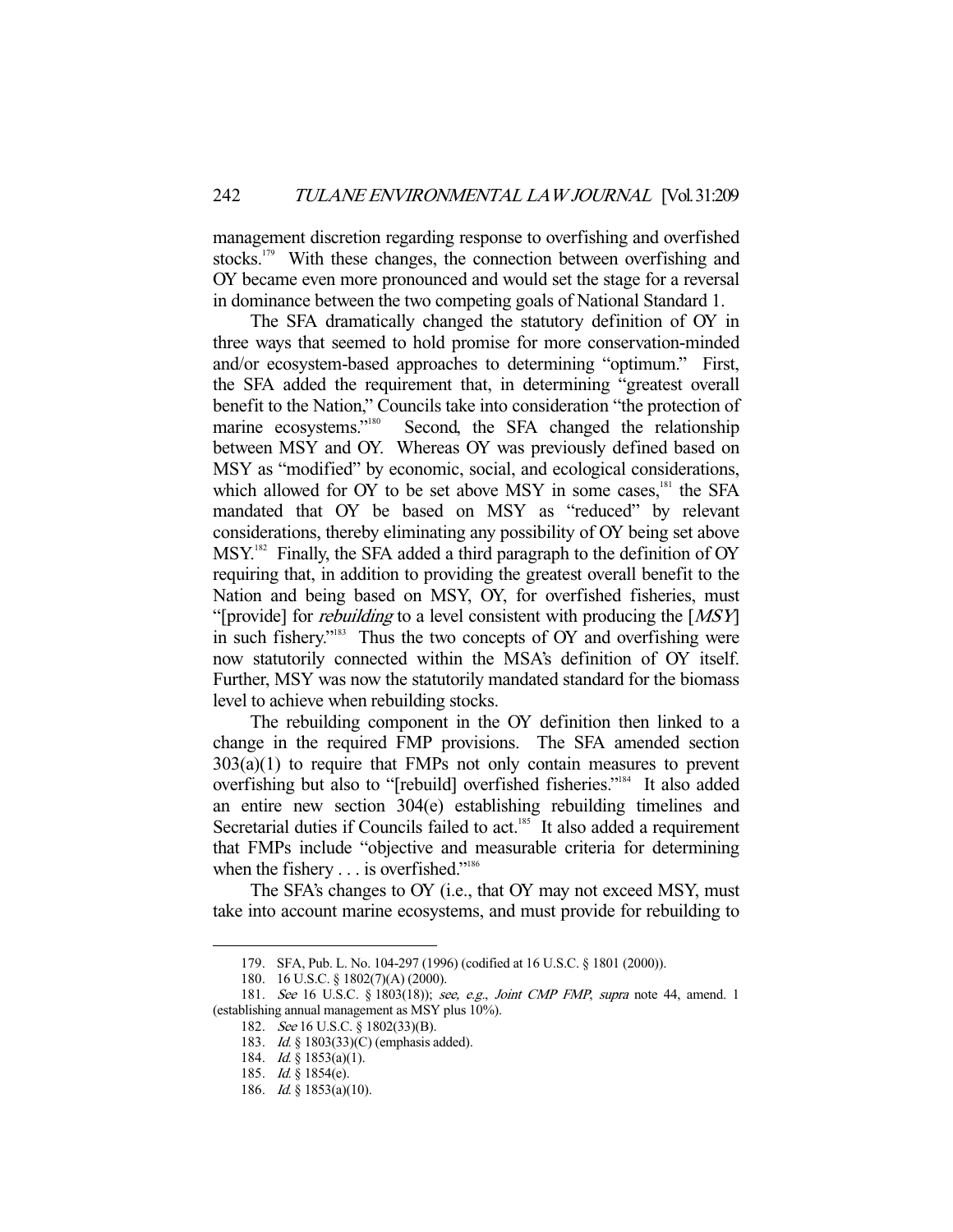a level that can produce MSY), combined with its time period for rebuilding, created significant new constraints for FMPs. For overfished fisheries, OY must be set at a level that would accommodate rebuilding within ten years. The overfishing thresholds would become overtly constraining on OY definitions.

 The SFA defined the terms "overfishing" and "overfished" as "a rate or level of fishing mortality that jeopardizes the capacity of a fishery to produce the *maximum sustainable yield* on a continuing basis."<sup>187</sup> Thus, NMFS's 1989 regulatory interpretation basing the overfishing determination on MSY became statutory.

 Building on the concept of the 1989 Final Rule's requirement for SAFE reports, the SFA required the Secretary of Commerce to report annually to Congress and the Councils on the status of fisheries. When a Council is notified that its fishery is overfished or undergoing overfishing, it has one year to prepare a plan, amendment or regulation to end or prevent overfishing.<sup>188</sup>

# B. OY in FMPs 1996-1998: Change Is Coming

 Between 1996 and 1998, NMFS developed guidance to assist Councils in complying with the new SFA mandates. During this time period, there were not many new FMPs or amendments that addressed OY. Some FMPs that were in the development process made their way to completion. However, some Councils did undertake initial efforts to revise their FMPs for SFA compliance during this time, and some of the changes affected OY. In total, this time period saw two new FMPs<sup>189</sup> and nine OY-related amendments.

 There was a noticeable increase during this time period in the use of F and B targets for specifying OY. For the new Queen Conch FMP, the Caribbean Fishery Management Council (CFMC) utilized a B-based approach to OY.<sup>190</sup> The New England Fishery Management Council

-

190. See Queen Conch FMP, supra note 189. The FMP specified OY as "all queen conch commercially and recreationally harvested from the EEZ landed consistent with management measures set forth in this FMP under a goal of allowing 20% of the spawning stock biomass to remain intact." Thus the OY approach was basically OY=management  $+$  a B goal of (20% SSB).

 <sup>187.</sup> Id. § 1802(34).

<sup>188.</sup> *Id.* § 1854(e).

 <sup>189.</sup> The new FMPs were the CFMC's FMP for Queen Conch Resources of Puerto Rico and the USVI, CFMC Fishery Management Plans, Queen Conch, CARIBBEAN FISHERY MGMT. COUNCIL, http://caribbeanfmc.com/fmp\_queen\_conch.html (last visited Mar. 20, 2018) [hereinafter *Queen Conch FMP*]; and SAFMC's FMP for Golden Crab Fishery of the South Atlantic Region, South Atlantic Golden Crab Rulemakings, S. ATLANTIC FISHERY MGMT. COUNCIL, http://sero.nmfs.noaa.gov/sustainable\_fisheries/policy\_branch/rules/sa/crab/index.html (last visited Mar. 20, 2018) [hereinafter Golden Crab FMP].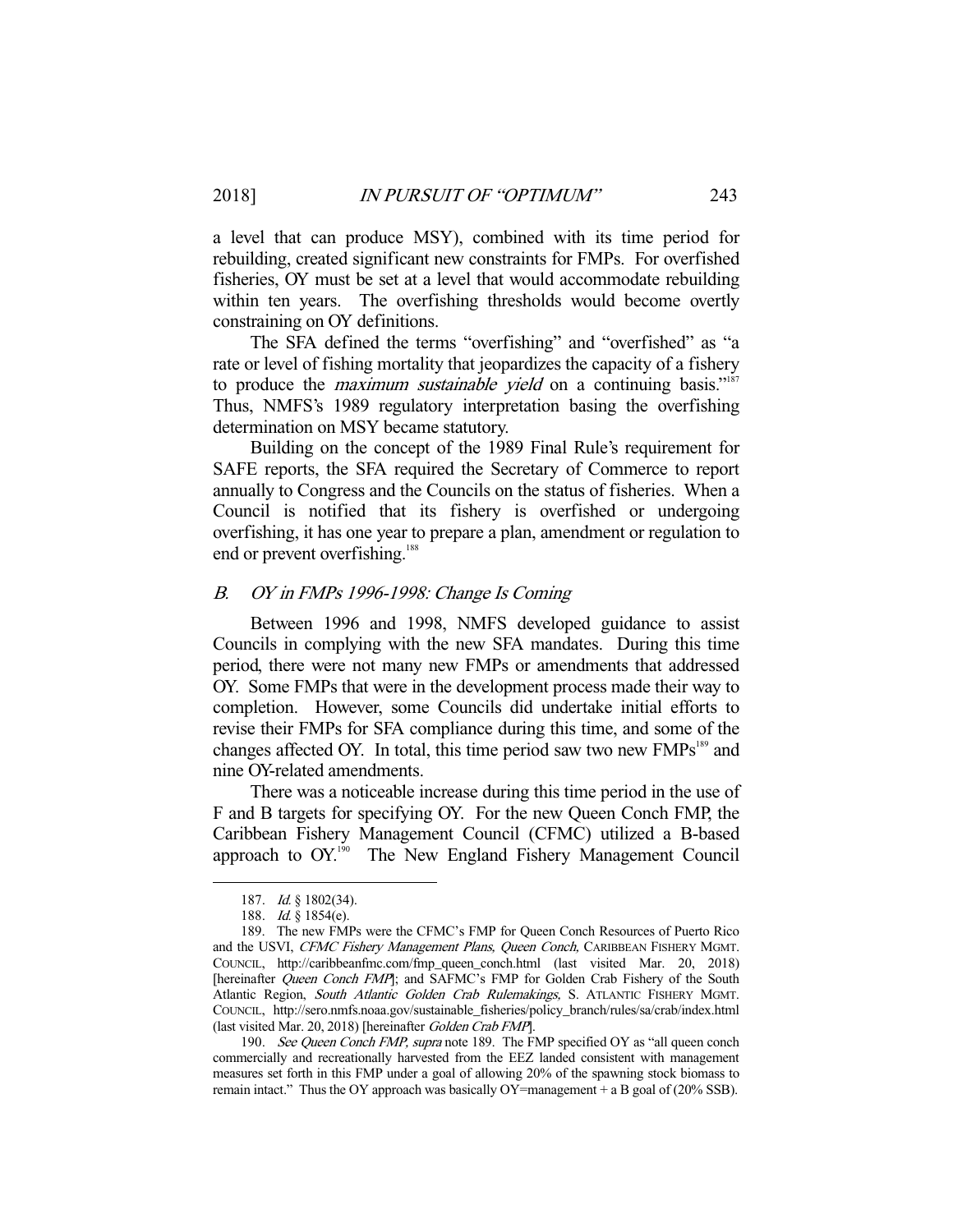(NEFMC) modified its Multispecies FMP expression of OY from a more general expression (i.e., results of management over time), to a specific target-based formula of  $OY = F_{T\text{target}}$  x  $B_{T\text{target}}$ , with reference to achieving FMP objectives.<sup>191</sup> The MAFMC amended the Summer Flounder FMP twice to include scup and black sea bass,<sup>192</sup> but the approach to OY did not change—it remained management-based in light of variable  $F_{T_{\text{meas}}}$ and recruitment.<sup>193</sup>

 In another case, OY was equated to MSY. The SAFMC amended the South Atlantic Shrimp FMP retaining the definition that OY is the amount of harvest that can be taken by U.S. fishermen without reducing the spawning stock below the level necessary to ensure adequate reproduction, but it added that  $OY = MSY$ .<sup>194</sup>

 Some FMPs adopted more risk-averse OY calculations. The SAFMC specified OY as 40%SPR fishery-wide for snapper-grouper.<sup>195</sup> This represented a change away from specifying OY in terms of %SSBRs including individualized percentages applicable to some species. The reason for the change was explained as follows:

The Councils propose to revise the definition of OY to conform with the proposed overfishing definitions and SPR targets. The SAFMC's and Gulf Council's targets would be set at OYs of 40 and 30 percent static SPR, respectively. ABCs would be calculated based on each Council's chosen OY target. Currently, the OY definition in the FMP states that the longterm OY goal for mackerels and cobia is MSY. The Councils believe that this definition may drive spawning stock levels toward the overfished level. They consider the newly proposed definition to be more risk-averse, i.e., revising and resetting OY targets at SPRs of 30 and 40 percent would decrease the risks of overfishing more than setting them at MSY.<sup>196</sup>

 One Council commented on the change in alignment between OY and overfishing. In amendment 10 to the Snapper-Grouper FMP, written to comply with the new requirements, the SAFMC noted there was no longer a distinction between OY and overfishing. $197$ 

<sup>191.</sup> Multispecies FMP, supra note 107, amend. 9.

<sup>192.</sup> Summer Flounder FMP, supra note 107, amends. 8-9.

 <sup>193.</sup> Id.

<sup>194.</sup> See South Atlantic Shrimp FMP, supra note 156, amend. 1.

<sup>195.</sup> Snapper-Grouper FMP, supra note 44, amend. 8.

 <sup>196.</sup> Fisheries of the Caribbean, Gulf of Mexico, and South Atlantic; Coastal Migratory Pelagic Resources of the Gulf of Mexico and South Atlantic; Amendment 8, 62 Fed. Reg. 33,800, 33,804 (proposed June 23, 1997).

 <sup>197.</sup> See Fisheries of the Caribbean, Gulf of Mexico, and South Atlantic; Coastal Migratory Pelagic Resources of the Gulf of Mexico and South Atlantic; Amendment 8, 63 Fed. Reg. 1813, 1815 (proposed Jan. 12, 1998) (emphasis added).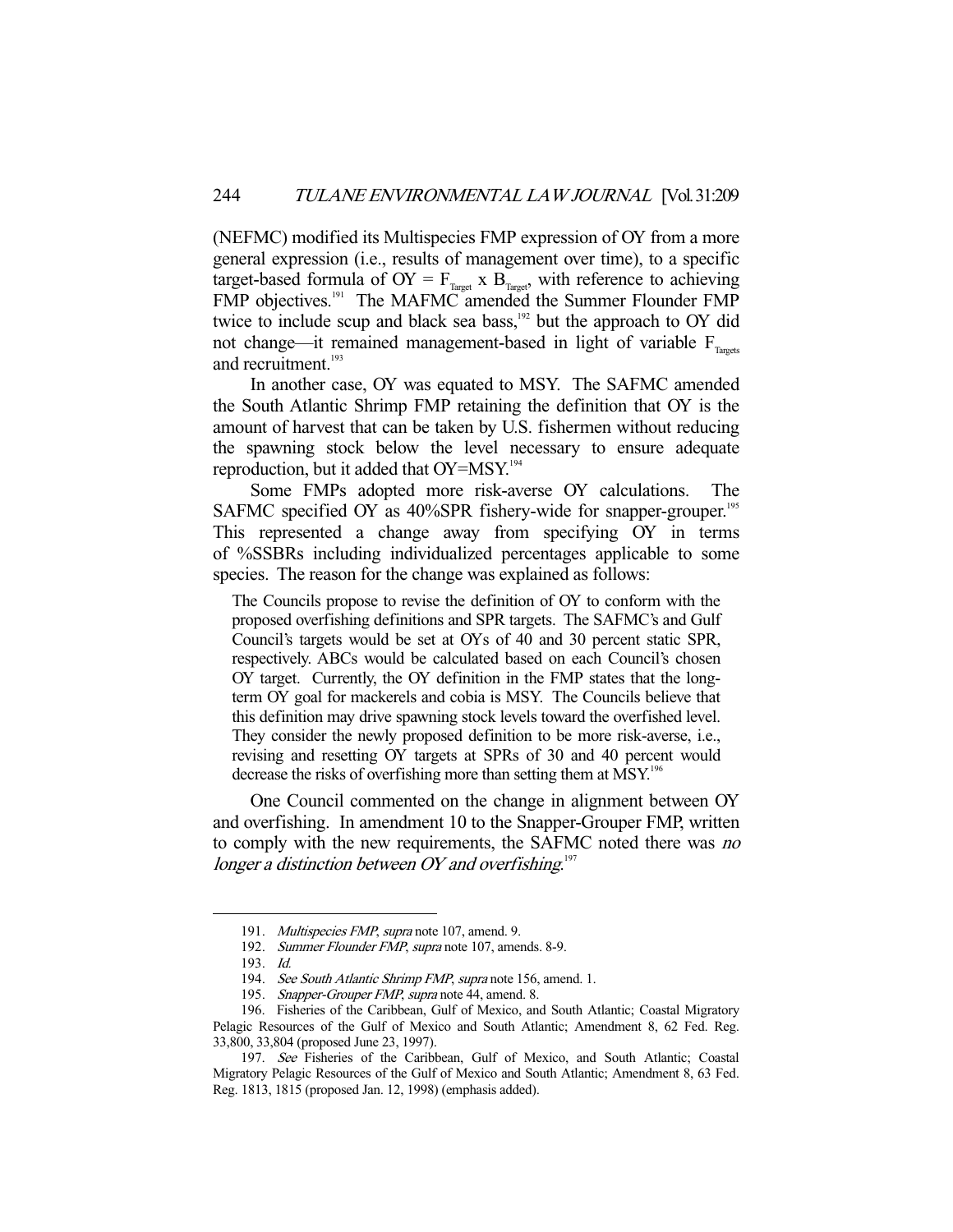An overt example of the SFA's effect on OY in FMPs can be seen in the GMFMC's 1996 amendment to the Shrimp FMP, which would have allowed OY to exceed MSY. The amendment allowed OY to be set at MSY +30% for a two-year period to obtain better information about MSY.198 NMFS approved this amendment, and its regulations became effective in January  $1996$ ,<sup>199</sup> but when the SFA was signed into law later that year, it prohibited OY from being set above MSY and rendered the amendment unusable.

 The SAFMC completed two amendments to its portion of the Joint CMP FMP in amendments 8 and 11. These amendments moved away from defining OY with the previous formulas that allowed TACs to fluctuate above MSY and returned to specifying OY for cobia as an amount of fish and OY for King and Spanish mackerel as %SPR. This FMP referred to OY as a "management target."<sup>200</sup>

 Difficulties revising OY arose with respect to the mixed stock Gulf Reef Fish fishery. Between 1995 and 2003, NMFS and the Council struggled with efforts to revise OY for the Gulf Reef Fish FMP, while working with various versions of  $\%$ SPRs.<sup>201</sup> They were not able to resolve concerns, especially those pertaining to hermaphroditic species. It would not be until 2003 and 2004 that NMFS and the Council finally amended these OYs, and by then it was in the context of rebuilding plans.<sup>202</sup>

 The PFMC amended its Groundfish FMP's OY adding a series of "if/then" scenarios providing OY values that changed in relationship to biomass and ABC. This was a change from the previous approach, which relied on annual specifications of ABC and use of HGLs, to three different default values based on biomass.<sup>203</sup>

<sup>198.</sup> Gulf Shrimp FMP, supra note 44, amend. 8.

 <sup>199.</sup> Shrimp Fishery of the Gulf of Mexico; Amendment 8, 60 Fed. Reg. 66,928 (proposed Dec. 27, 1995).

<sup>200.</sup> *Joint CMP FMP, supra* note 44, amend. 8.

 <sup>201.</sup> For example, in the 1999 Sustainable Fisheries Act Amendments to the FMP, the Council proposed a definition of OY for all reef fish stocks, but NMFS disapproved it because it was based on SPR proxies rather than biomass based estimates. See Fisheries of the Caribbean, Gulf of Mexico, and South Atlantic; Fishery Management Plans of the Gulf of Mexico; Addition to FMP Framework Provisions; Stone Crab Gear Requirements, 65 Fed. Reg. 31,831, 31,832 (proposed May 19, 2000).

<sup>202.</sup> See infra notes 253 and 263 (Gulf Reef Fish Rebuilding Plans).

<sup>203.</sup> If B is above  $B_{mg}$ , OY≤ABC; if B is unknown, proxy of 40%; if below  $B_{mg}$ , default OY below ABC and may be further reduced; if below Overfishing threshold, default Rebuilding takes effect, but allows Council to recommend an OY above the default. Pacific Groundfish FMP, supra note 44, amend. 1.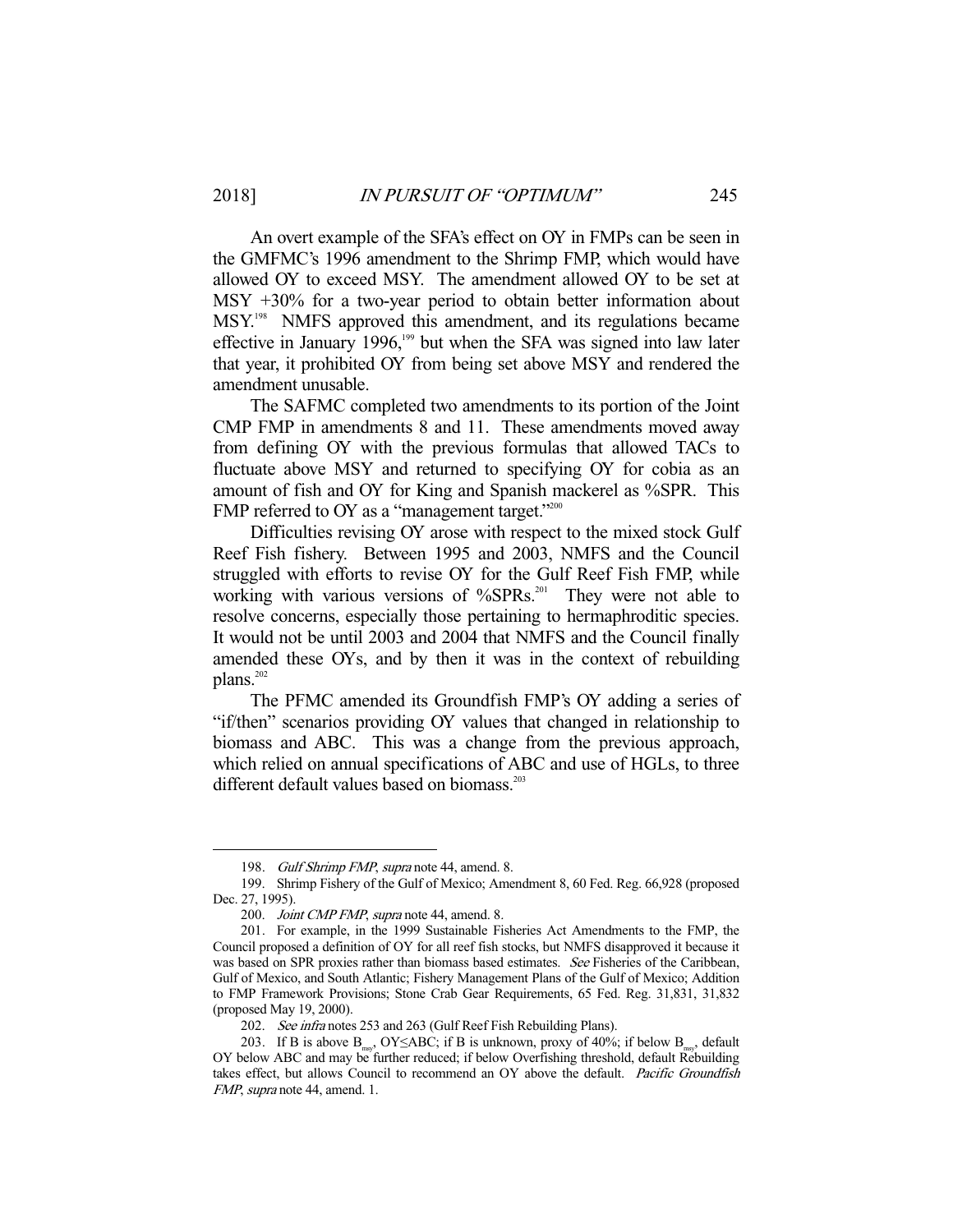The SAFMC's Golden Crab FMP, approved prior to enactment of the SFA, $^{204}$  specified OY as:

[A]ll golden crab that are harvested legally under the provisions of the golden crab fishery management plan which is equivalent to that level of golden crab harvest that would minimize user conflict among vessels, minimize the cost of fishing, produce a stable level of landings that would maximize returns to the fishermen, provide for a stable supply, and minimize management costs.<sup>205</sup>

Thus, OY was based on results of management and achieving objectives specified in the FMP.

# C. Process and Considerations in Establishment of OY

 Given the timing requirements for developing new FMPs and amendments, there were not many new examples to indicate the effects of the SFA. The FMPs and amendments considered various factors in determining OY during this time period. For example, the Snapper-Grouper FMP amendment considered both the ESE factors and the prevention of overfishing. The Gulf Shrimp FMP's amendment also included a detailed discussion of the ESE factors considered. There was not yet any evidence of increased consideration for the marine environment.

#### D. The First Status of the Stocks Reports

 In 1997, NMFS submitted its first Status of the Stocks Report to Congress.206 The report listed 86 species as overfished, 183 as not

<sup>204.</sup> Golden Crab FMP, supra note 189.

<sup>205.</sup> Queen Conch FMP, supra note 189.

 <sup>206.</sup> The Status of U.S. Fisheries, 1997, NOAA (1998), https://repository.library. noaa.gov/view/noaa/15601. The first report was titled "Status of Fisheries of the United States, Report to Congress." Subsequent reports have used variations on this title. For consistency, this Article refers to them all as "Status of the Stocks" reports. NMFS provides online versions of the past three years' Status of the Stocks reports at https://www.fisheries.noaa.gov/national/ population-assessments/fishery-stock-status-updates. All reports, including the older one, are available through NOAA's online library using the following addresses: The Status of U.S. Fisheries, 2016 NOAA (2017), https://repository.library.noaa.gov/view/noaa/15620; The Status of U.S. Fisheries, 2015, NOAA (2016), https://repository.library.noaa.gov/view/noaa/15619; The Status of U.S. Fisheries, 2014, NOAA (2015), https://repository.library.noaa.gov/view/noaa/ 15618; The Status of U.S. Fisheries, 2013, NOAA (2014), https://repository.library.noaa.gov/ view/noaa/15617; The Status of U.S. Fisheries, 2012, NOAA (2013), https://repository.library. noaa.gov/view/noaa/15616; The Status of U.S. Fisheries, 2011. NOAA (2012), https://repository. library.noaa.gov/view/noaa/15615; The Status of U.S. Fisheries, 2010, NOAA (2011), https:// repository.library.noaa.gov/view/noaa/15614; The Status of U.S. Fisheries, 2009, NOAA (2010), https://repository.library.noaa.gov/view/noaa/15613; The Status of U.S. Fisheries, 2008, NOAA (2009), https://repository.library.noaa.gov/view/noaa/15612; The Status of U.S. Fisheries, 2007,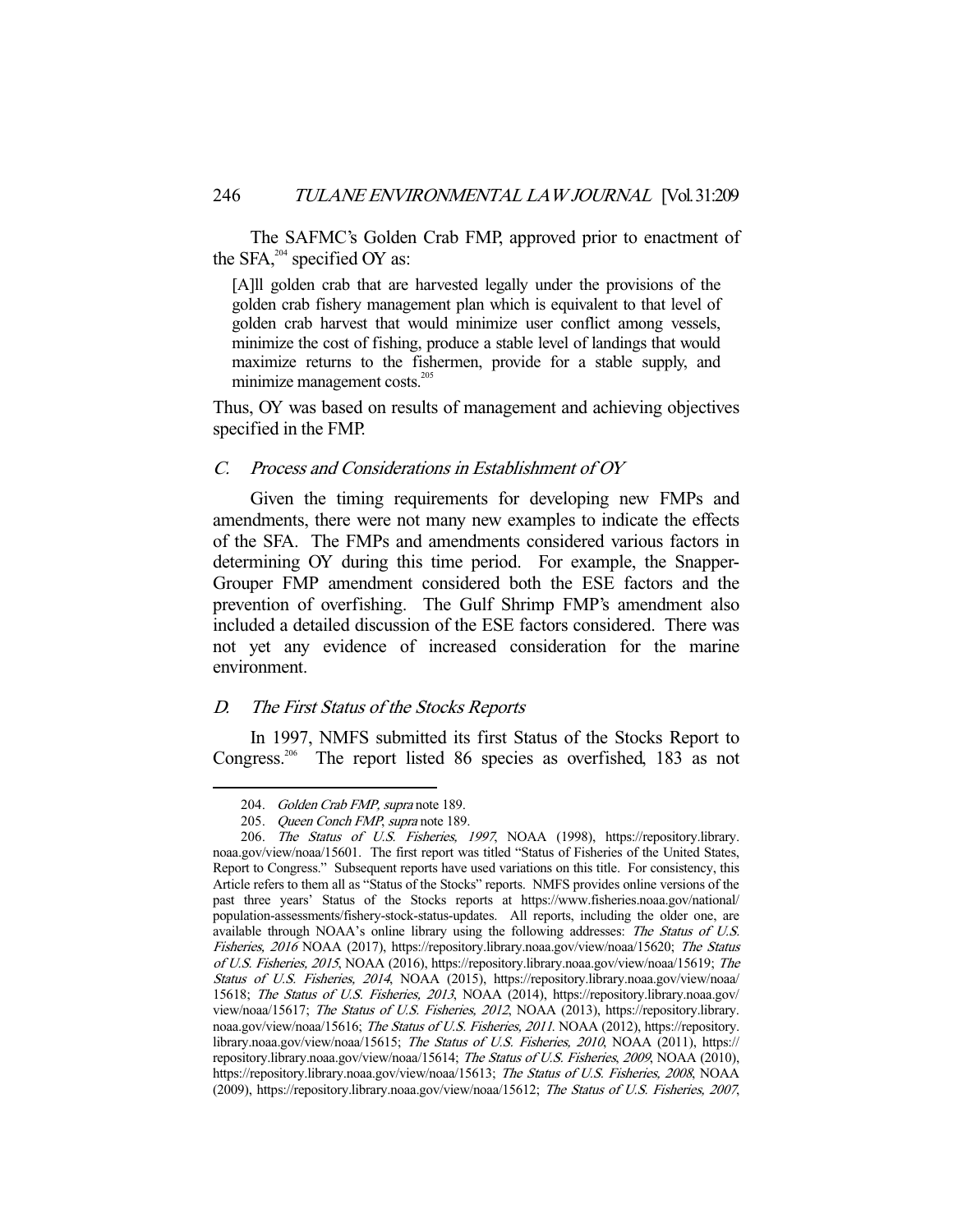overfished, 10 as approaching an overfished condition, and 448 of unknown status.<sup>207</sup> The report predicted that as additional FMPs were amended to comply with the SFA's new overfishing requirements, additional species would be found to be overfished.<sup>208</sup>

 The 1998 Status of the Stocks Report showed a moderate increase in all numbers (except those approaching an overfished status), listing 90 as overfished, 200 as not overfished, 10 as approaching overfished, and 544 of unknown status.<sup>209</sup>

# E. The 1998 SFA Rule

In 1998, NMFS published a final rule<sup>210</sup> providing guidance on SFA implementation. It created new terminology for determining when a fishery is overfished. Significantly, it modified previous interpretations of OY and the overfished/overfishing concepts with respect to their longterm or annual determinations.

 The 1998 Final Rule retained the long-standing description of MSY as a long-term average and the description of the "determination" of OY as a "decisional mechanism."<sup>211</sup> However, in a noteworthy turn of events, the rule reversed NMFS's longstanding position that attempts should be made to achieve OY on an *annual basis* and stated instead that OY itself was to be cast as a *long-term* average.<sup>212</sup> The rule stated: "In national standard 1, use of the phrase 'achieving, on a continuing basis, the OY

NOAA (2008), https://repository.library.noaa.gov/view/noaa/15611; The Status of U.S. Fisheries, <sup>2006</sup>, NOAA (2007), https://repository.library.noaa.gov/view/noaa/15610 ; The Status of U.S. Fisheries, 2005, NOAA (2006), https://repository.library.noaa.gov/view/noaa/15609; The Status of U.S. Fisheries, 2004, NOAA (2005), https://repository.library.noaa.gov/view/noaa/15608; The Status of U.S. Fisheries, 2003, NOAA (2004), https://repository.library.noaa.gov/view/noaa/ 15614; The Status of U.S. Fisheries, 2002, NOAA (2003), https://repository.library.noaa.gov/ view/noaa/15606; The Status of U.S. Fisheries, 2001, NOAA (2002), https://repository.library. noaa.gov/view/noaa/15605; The Status of U.S. Fisheries, 2000, NOAA (2001), https://repository. library.noaa.gov/view/noaa/15604; The Status of U.S. Fisheries, 1999, NOAA (2000), https://repository.library.noaa.gov/view/noaa/15603; The Status of U.S. Fisheries, 1998, NOAA (1999), https://repository.library.noaa.gov/view/noaa/15602; The Status of U.S. Fisheries, 1997, supra.

<sup>207.</sup> The Status of U.S. Fisheries, 1997, supra note 206. Before 2000, the reports did not distinguish between stocks that were "undergoing overfishing" and those that were "in an overfished condition." Id.

 <sup>208.</sup> Id.

 <sup>209.</sup> The Status of U.S. Fisheries, 1998, supra note 206.

 <sup>210.</sup> Final Rule on Magnuson-Stevens Act Provisions; National Standard Guidelines, 63 Fed. Reg. 24,212, 24,218 (May 1, 1998) (codified at 50 C.F.R. §§ 600.310(d-e) (1998)) [hereinafter 1998 Final Rule]. This interpretation had been implied since the initial IFR in 1976 and explicitly stated in regulations since the 1983 Final Rule.

 <sup>211. 50</sup> C.F.R. §§ 600.310(b), 600.310(c)(1) (1998).

 <sup>212.</sup> Id. § 600.310(f)(5)(i) (emphasis added).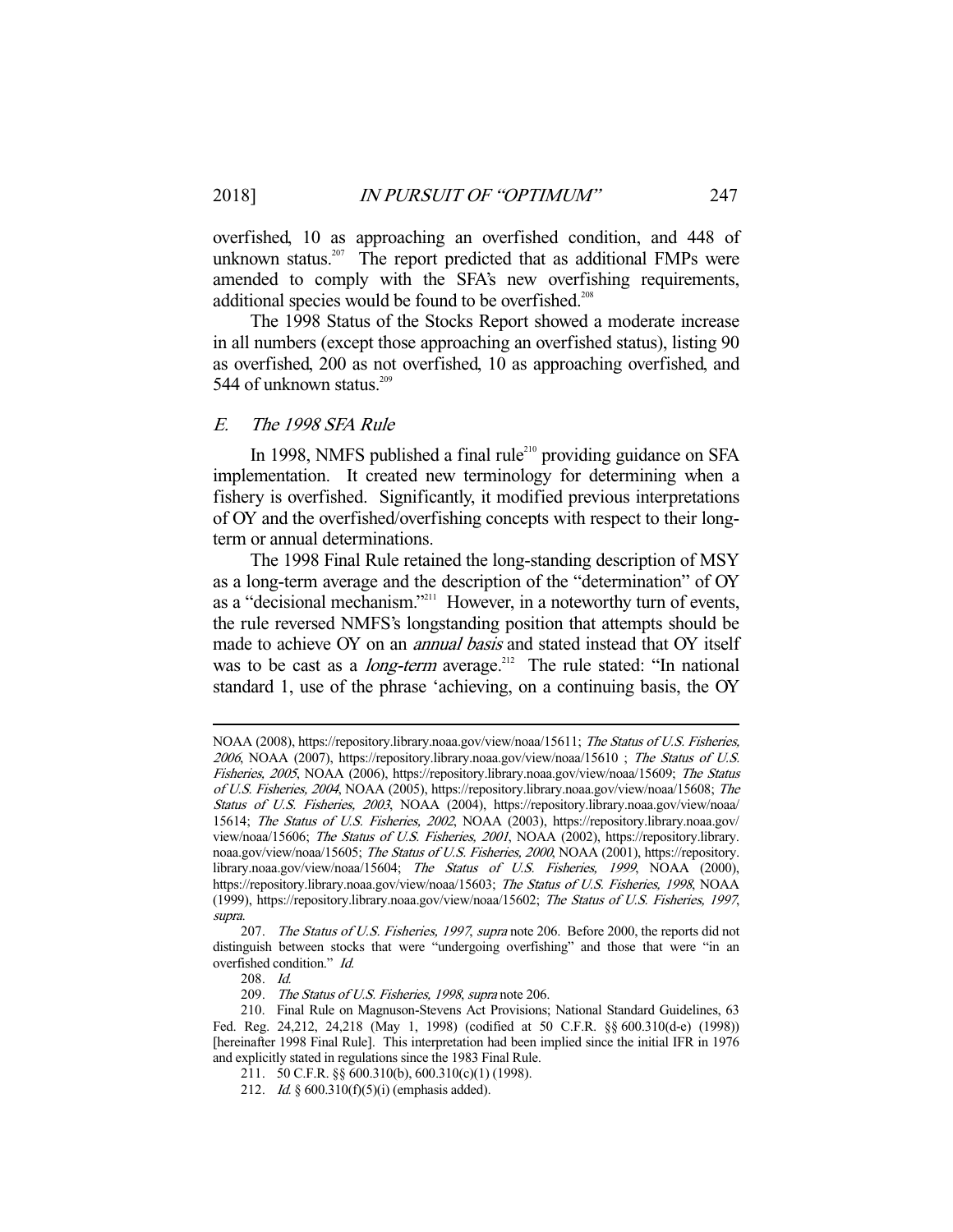from each fishery' means 'producing, from each fishery, a long-term series of catches such that the average catch is equal to the average OY and such that status determination criteria are met."<sup>213</sup> The rule also provided for establishing OY and MSY "control rules," which meant harvest strategies expected to result in long-term average catch approximating OY and  $MSY<sup>214</sup>$ 

 As the description of OY was being shifted from an annual to a long-term target, the interpretation of overfishing was beginning to shift in the opposite direction. The 1989 rule described "overfishing" as "a level or rate of fishing mortality that jeopardizes the long-term capacity of a stock or stock complex to produce MSY on a continuing basis."215 The 1998 rule eliminated the word "long-term" from this description.<sup>216</sup> Although the preamble stated that this was not a significant change,  $217$ looking back at the change in combination with the addition of subsequent new requirements, this appears to have been the beginning of a powerful reversal in policy.

 The 1998 rule also shifted away from the previous unequivocal statement that OY *need not* be expressed in terms of number or weight of fish,"218 as had been stated in the 1989 rule. Instead, it stated that OY "should be expressed in terms of numbers or weight of fish."<sup>219</sup> However, it allowed OY to be expressed as a formula that converts periodic stock assessments into target harvest levels; in terms of an annual harvest of fish or shellfish having a minimum weight, length, or other measurement; or as an amount of fish taken only in certain areas, in certain seasons, with particular gear, or by a specified amount of fishing effort.<sup>220</sup> That said, the rule further stated that OY "should be translatable into an annual numerical estimate for the purposes of establishing any TALFF and analyzing impacts of the management regime."<sup>221</sup>

 The 1998 Final Rule also required an analysis of how OY will prevent overfishing.<sup>222</sup> This resulted in a de facto regulatory mandate for "OY" to prevent overfishing.<sup>223</sup> The once separate dual components of

-

223. This went a step beyond the SFA's requirement that OY provide for rebuilding in that

it required preventative measures in advance of an overfishing situation.

<sup>213.</sup> *Id.* §  $600.310(c)(1)(ii)$ ,  $(f)(4)(ii)$ .

 <sup>214.</sup> Id.

<sup>215.</sup> *Id.* §  $600.310(c)(1)(iii)(C)(3)$  (emphasis added).

<sup>216.</sup> *Id.* § 600.310(d)(1)(ii).

 <sup>217.</sup> Id. § 600.310(f)(4).

 <sup>218.</sup> Id.

<sup>219.</sup> *Id.* § 600.310(f)(4) (emphasis added).

 <sup>220.</sup> Id. (emphasis added).

 <sup>221.</sup> Id.

<sup>222.</sup> *Id.* §  $600.310(f)(6)$ .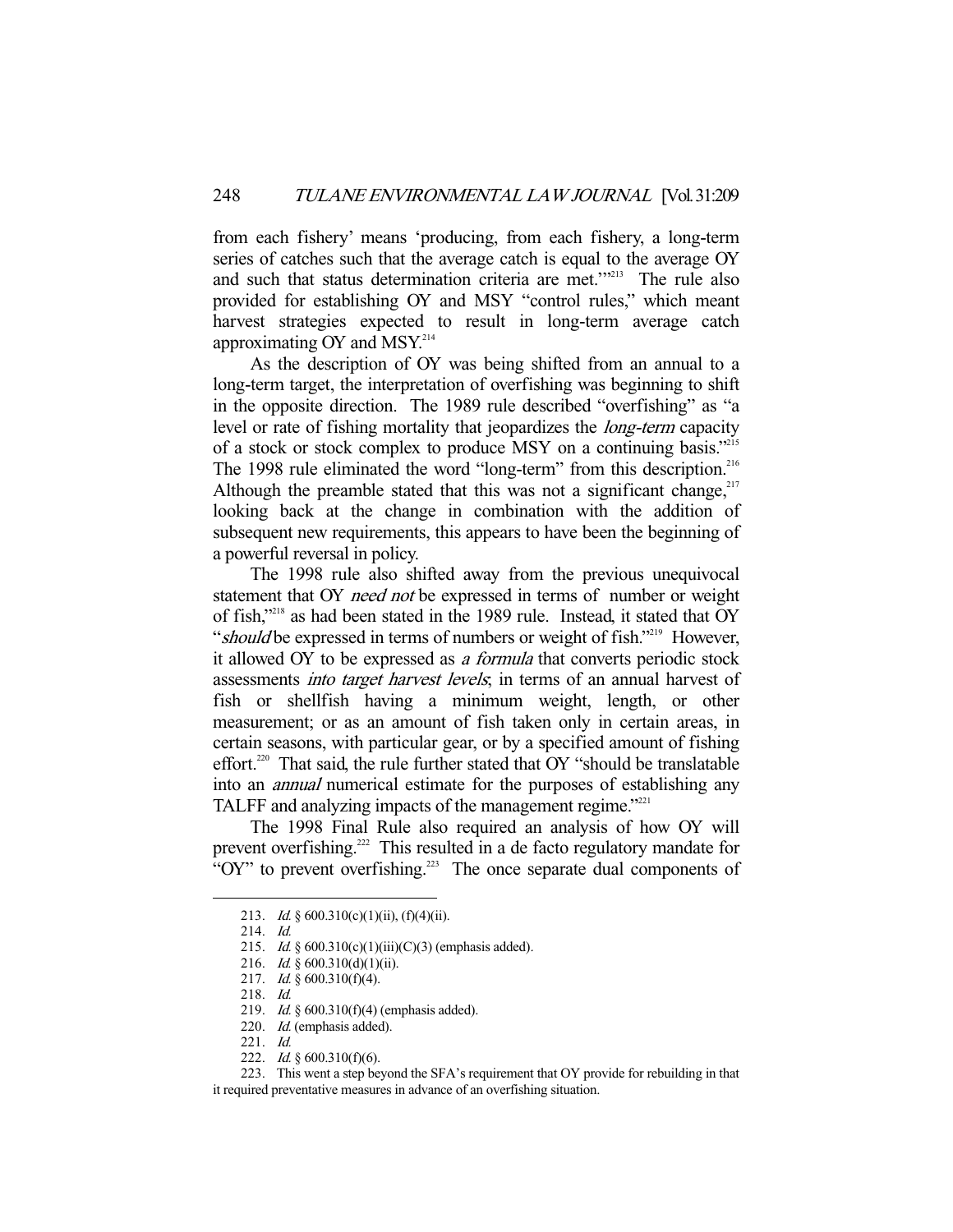National Standard 1, to "prevent overfishing" while "achieving OY," had become interpreted in such a way that the prevention of overfishing was incorporated into the definition of OY itself. Yet, OY was not interpreted as a quota.

 Whereas earlier rules discussed the importance of buffers and of decreasing risk in the face of uncertainty, $224$  particularly with reference to the relationship between OY and overfishing, the 1998 rule added a new section on the precautionary approach that explained that targets should be set safely below limits, stocks with B below MSY should be harvested at a lower rate, and greater uncertainty should correspond to greater caution in setting target catch levels.<sup>225</sup> The 1998 rule does not include the term ABC, but the preamble notes that ABC is one of many targets that Councils can use in adjusting  $MSY<sup>226</sup>$ 

 The 1998 rule addressed the SFA's requirement for FMPs to contain "objective and measurable criteria" for determining the overfished status by interpreting this to mean that each FMP must include "status determination criteria" (SDCs) for *both* biomass and fishing mortality.<sup>227</sup> Previous guidance had allowed using either of these approaches.<sup>228</sup> The 1998 rule labelled these SDCs "maximum fishing mortality threshold" (MFMT) and "minimum stock size threshold" (MSST). $^{229}$ 

# $F.$  The 1998 Restrepo Report<sup>230</sup>

 Another important piece of guidance pertaining to National Standard 1 was a 1998 report developed by Restrepo and others. Entitled Technical Guidance on the Use of Precautionary Approaches to

 <sup>224. 1989</sup> Final Rule, 50 C.F.R. § 602.11(c)(4) (1989).

 <sup>225. 1998</sup> Final Rule, 50 C.F.R. § 610(f)(5) (1998).

 <sup>226.</sup> The 1983 and 1989 Final Rules used the term "Acceptable biological catch" as an annual concept that could be used to make reductions from MSY. The SFA added the term "allowable biological catch" into the FCMA with respect to research set-asides. The term is used once in the SFA but is not defined. SFA, Pub. L. No. 104-297, § 108 (c)(7) (codified at 16 U.S.C. § 1853(b)(11) (1996-2007)); Magnuson-Stevens Reauthorization Act, Pub. L. No. 109- 479, § 103(b)(1) (2007) (codified at 16 U.S.C. § 1852(g)(1)(B) (2012)) [hereinafter MSRA]. The MSRA adds the term "acceptable biological catch" into the FCMA as an item on which SSC's should provide advice to Councils.

<sup>227.</sup> See Preamble to 1998 Final Rule; Proposed Rule on Magnuson-Stevens Act Provisions; National Standard Guidelines, 62 Fed. Reg. 41,907 (Aug. 4, 1997) [hereinafter 1997 Proposed Rule].

<sup>228.</sup> See 1998 Final Rule, 50 C.F.R. § 602.11(c)(2) (1998).

<sup>229.</sup> See 1989 Final Rule, 50 C.F.R. § 602.11(c) (1989).

 <sup>230.</sup> RESTREPO, V. R, ET AL., TECHNICAL GUIDANCE ON THE USE OF PRECAUTIONARY APPROACHES TO IMPLEMENTING NATIONAL STANDARD 1 OF THE MAGNUSON-STEVENS FISHERY CONSERVATION AND MANAGEMENT ACT, NOAA TECHNICAL MEMORANDUM NMFS-F/SPO-31 (July 17, 1998).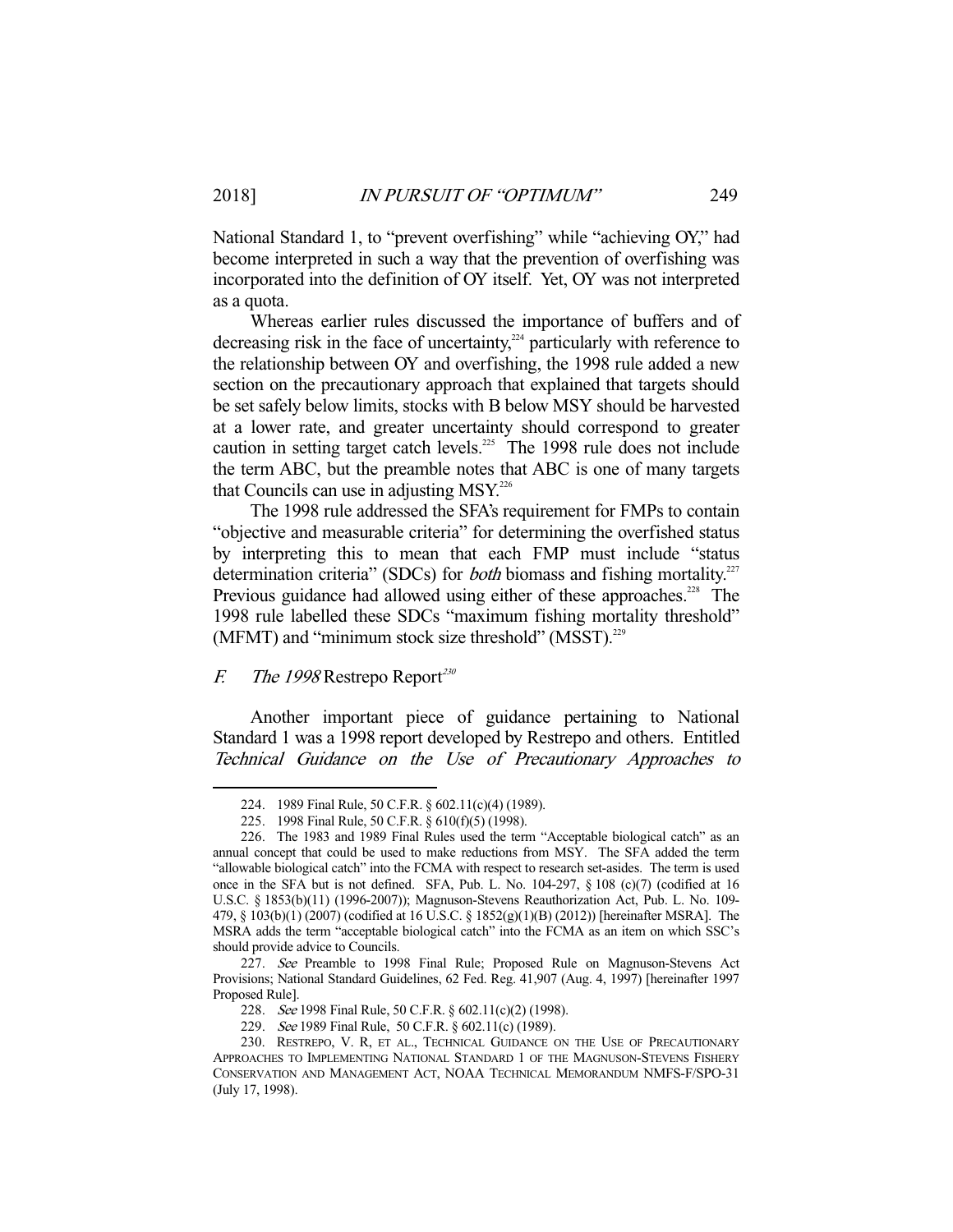Implementing National Standard 1 of the Magnuson-Stevens Fishery Conservation and Management Act (Restrepo Report), this guidance subsequently helped shape many expressions of OY. This guidance was developed by scientists for an audience of stock assessment scientists who would be involved in application of the precautionary approach under National Standard 1.<sup>231</sup> The report provides technical guidance on developing control rules, status determination criteria, targets and reference points, default control rules, and proxies.<sup>232</sup> It recommended a default OY control rule of fishing at 75% of FMSY.<sup>233</sup> Many of the OY definitions developed after dissemination of this guidance adopted this default.

 The introduction notes that the report's guidance pertains only to the biological aspects of fishery management, "such as the response of fish populations to exploitation,"234 and further notes that "there are many other important aspects to managing fisheries, such as socioeconomic factors, which are key to defining optimum yield, and which Fishery Management Councils must consider."<sup>235</sup> However, this guidance, and the use of biologically based control rules, would come to play a dominant role in the development of future OY definitions.

## G. "Optimum" in Time Period 4. Turn on the Lights, the Party's Over

 In a sense, Time Period 4 is when the fisheries world turned the lights on and faced the problem that stock statuses were not where they needed to be for many species. The struggle with how to respond, however, was just beginning.

 The requirement that OY be set below MSY immediately manifested its effects on several fisheries. It would remain to be seen whether modifications to the OY considerations would shift the balance towards a more conservation-based perspective.

# VI. TIME PERIOD 5: 1999-2008. BELT-TIGHTENING AND THE MSRA

 Time Period 5 ranges from 1999-2008. It begins with the main wave of SFA implementation, and it includes the passage of the Magnuson-Stevens Reauthorization Act (MSRA) in 2007.<sup>236</sup> However,

<sup>231.</sup> *Id.* at 1.

<sup>232.</sup> *Id.* at 1-44.

<sup>233.</sup> *Id.* at 34.

<sup>234.</sup> *Id.* at 1.

 <sup>235.</sup> Id.

 <sup>236.</sup> See MSRA, 16 U.S.C. § 1851 (2012). Congress enacted the MSRA in 2006, and the President signed it in January 2007.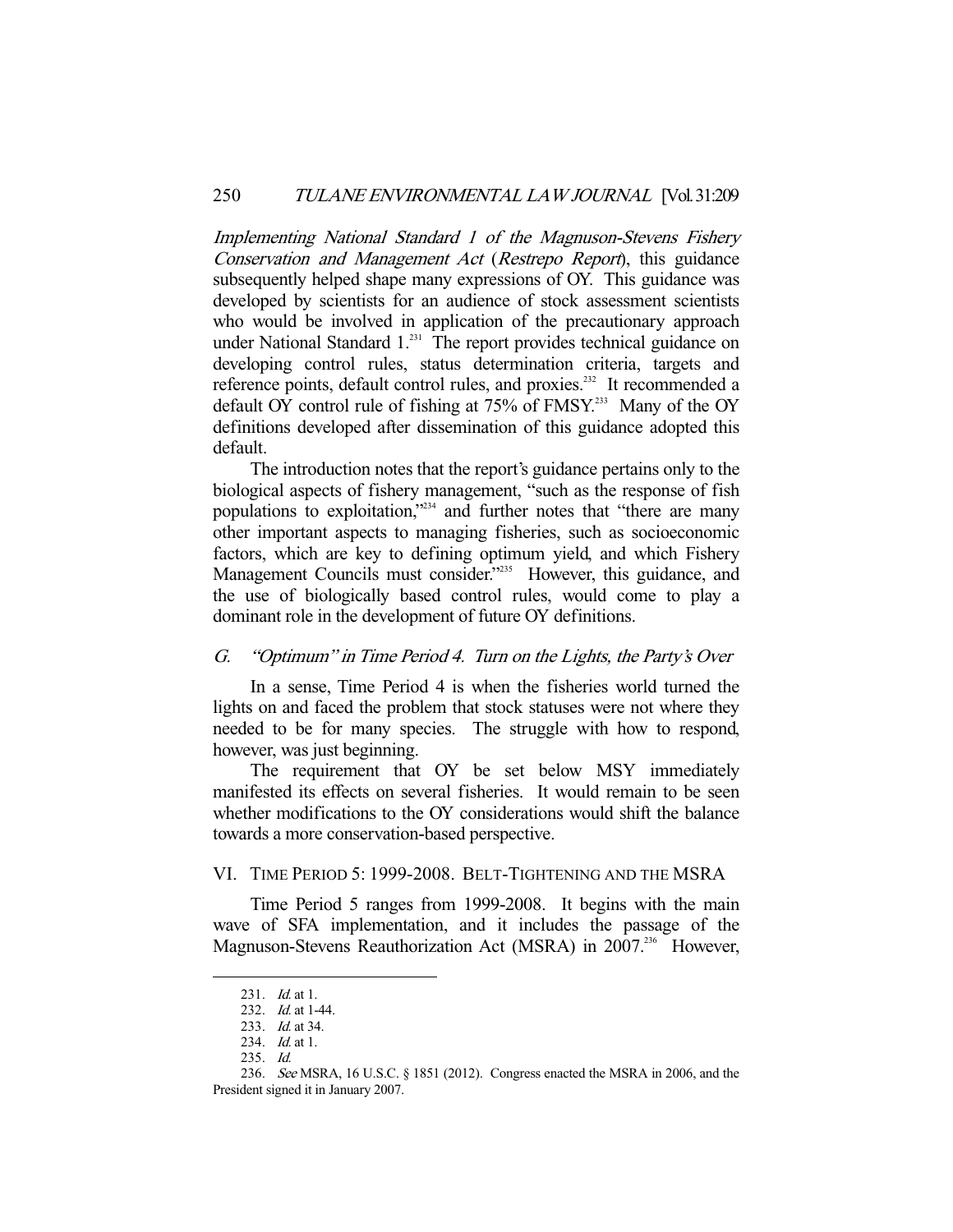due to MSRA deadlines and the timing of NMFS's interpretative regulations, significant implementation of the MSRA did not appear widely in FMPs until post-2008.

 Annual Status of the Stocks reports provided benchmarks of management progress.<sup>237</sup> As managers gained experience implementing the SFA, additional issues came to light. NMFS continued to engage in public dialog through an ANPR to revise the National Standard 1 guidelines<sup>238</sup> and, in 2005, published a proposed rule intended to address these issues.<sup>239</sup> In 2007, the MSRA was enacted and the 2005 proposed rule did not go forward.<sup>240</sup> It was not until 2008 that NMFS proposed new guidance or the impacts of the MSRA manifested in OY definitions.<sup>241</sup>

# A. OY in FMPs 1999-2008

 In the wake of the 1996 SFA, NMFS's 1998 final rule, and the institution of the annual Status of the Stocks reports, $242$  there were twentynine OY-related amendments (two of which were Secretarial). In some cases, these were the first amendments to long-standing OY specifications.<sup>243</sup> Eleven new FMPs went into effect, several of which applied to fisheries that were identified as overfished before the FMP was developed.<sup>244</sup> While a few FMPs continued to specify OY as a

 <sup>237.</sup> See supra note 206.

 <sup>238.</sup> Advance Notice of Proposed Rulemaking on Fisheries of the United States, National Standard 1 Guidelines, 68 Fed. Reg. 7492 (Feb. 14, 2003) [hereinafter 2003 ANPR].

 <sup>239.</sup> Proposed Rule on Magnuson-Stevens Act Provisions; National Standard Guidelines, 70 Fed. Reg. 32,640 (June 22, 2005) [hereinafter 2005 Proposed Rule].

 <sup>240.</sup> Id.

<sup>241.</sup> See Proposed Rule on Magnuson-Stevens Act Provisions; Annual Catch Limits; National Standard Guidelines, 73 Fed. Reg. 32,526 (June 9, 2008) (proposed to be codified at 50 C.F.R. § 600) [hereinafter 2008 Proposed Rule]; see also Final Rule on Magnuson-Stevens Act Provisions; Annual Catch Limits; National Standard Guidelines, 74 Fed. Reg. 3178 (Jan. 16, 2009) (codified at 50 C.F.R. § 600 (2009)) [hereinafter the 2009 Final Rule].

 <sup>242.</sup> Supra note 206.

 <sup>243.</sup> For example, the CFMC's Spiny Lobster and Reef Fish FMPs had not changed their OY approaches (size limit, and all caught pursuant to management with a numeric estimate, respectively) since implementation of the original FMPs in 1985. The Joint Spiny Lobster FMP had used a size limit approach since 1982 but changed to 30% SPR in 1999. The Gulf Stone Crab FMP had defined OY by size and season since 1979 but changed to OY=MSY in 1999. The NEFMC modified its 1982 OY for the Atlantic Scallop FMP from general results of management to a control rule based on F and T targets.

<sup>244.</sup> The new FMPS included the Spiny Dogfish FMP, Spiny Dogfish, Fishery Management Plan and Amendments, MID-ATLANTIC FISHERY MGMT. COUNCIL, http://www. mafmc.org/dogfish/ (last visited Mar. 20, 2018) [hereinafter Spiny Dogfish FMP]; Tilefish FMP, Tilefish, Fishery Management Plan and Amendments, MID-ATLANTIC FISHERY MGMT. COUNCIL, http://www.mafmc.org/tilefish/ (last visited Mar. 20, 2018) [hereinafter Tilefish FMP]; the Monkfish FMP, Monkfish, Plan Amendments, Frameworks, and Specifications, NEW ENGLAND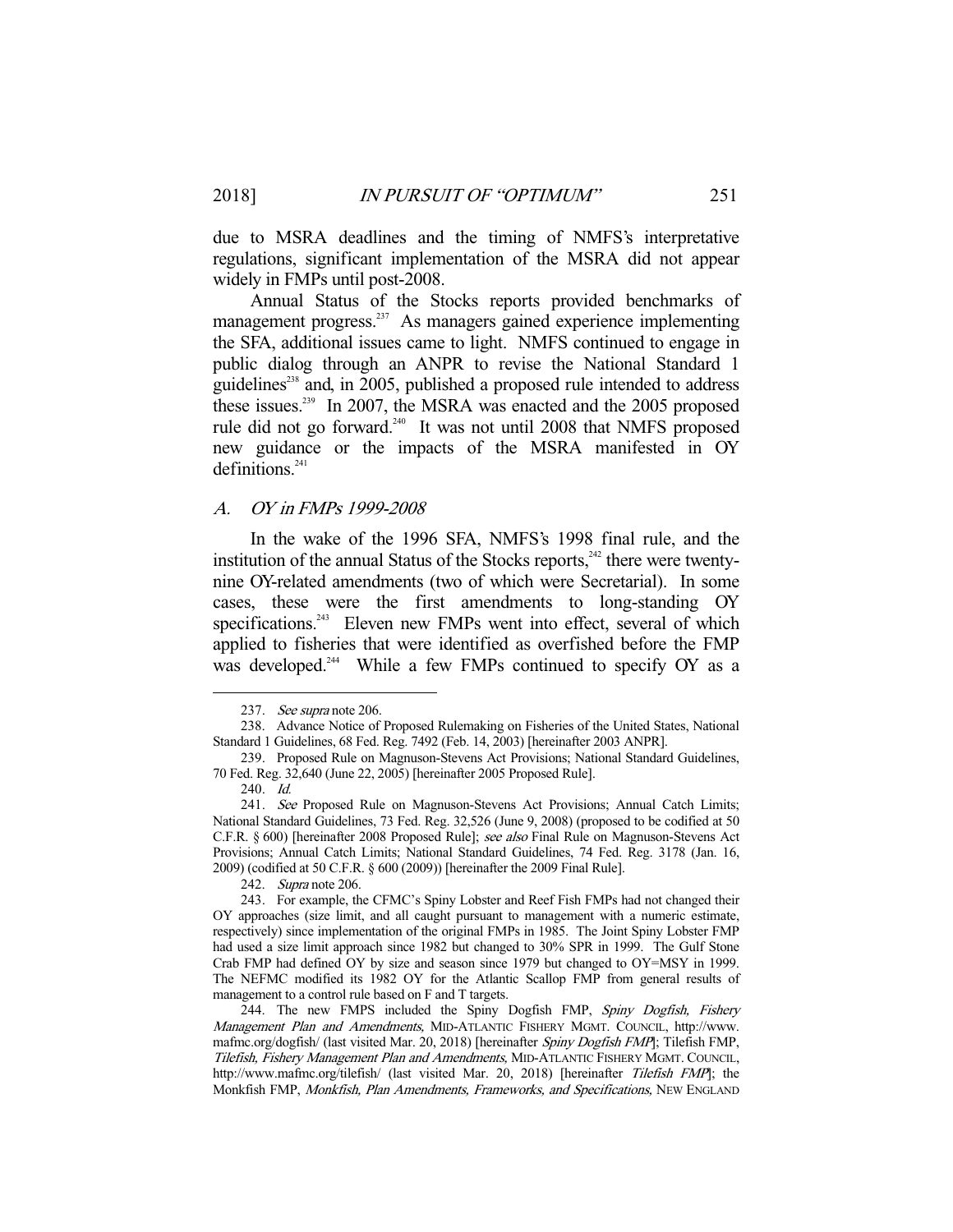number,<sup>245</sup> or as the "results of management,"<sup>246</sup> a relatively large number of FMPs used some form of F- or B-based target or control rule.<sup>247</sup> Notable issues during this period include the widespread application of the Restrepo Report; increasing use of Frameworks; overt linkages among OY, overfishing, and rebuilding; limited use of the ABC concept; and challenges pertaining to multispecies management.

 Many of the changes to OY definitions relied on the technical recommendations contained in the *Restrepo Report*.<sup>248</sup> The CFMC used this approach in three of its four FMPs, adopting a definition of

FISHERY MGMT. COUNCIL, https://www.nefmc.org/management-plans/monkfish (last visited Mar. 20, 2018) [hereinafter *Monkfish FMP*]; the FMP for Small Mesh Multispecies, *Small-Mesh* Multispecies (Whiting), Plan Amendments, Frameworks, and Specifications, NEW ENGLAND FISHERY MGMT. COUNCIL, https://www.nefmc.org/management-plans/small-mesh-multispecies (last visited Mar. 20, 2018). The Small Mesh FMP was established through amendment 12 to the NE Multi-species FMP in 2000. The Final Rule implementing the original Small Mesh FMP was 65 Fed. Reg. 16,766 (Mar. 29, 2000) [hereinafter Small Mesh FMP]; the Deep Sea Red Crab FMP, Red Crab, Plan Amendments, Frameworks, and Specifications, NEW ENGLAND FISHERY MGMT.COUNCIL, https://www.nefmc.org/management-plans/red-crab (last visited Mar. 20, 2018) [hereinafter Red Crab FMP]; the FMP for the Northeast Skate Complex, Skates, Plan Amendments, Frameworks, and Specifications, NEW ENGLAND FISHERY MGMT. COUNCIL, https://www.nefmc.org/management-plans/skates (last visited Mar. 20, 2018) [hereinafter Skate FMP]; the FMP for U.S. West Coast Fisheries for Highly Migratory Species, Highly Migratory Species: Fishery Management Plan and Amendments, PAC. FISHERY MGMT. COUNCIL, https:// www.pcouncil.org/highly-migratory-species/fishery-management-plan-and-amendments/

<sup>(</sup>last visited Mar. 20, 2018) [hereinafter *Pacific HMS FMP*]; the FMP for Pelagic Sargassum Habitat of the South Atlantic Region, *Sargassum, Fishery Management Plan / Amendments*, S. ATLANTIC FISHERY MGMT. COUNCIL, https://safmc.net/sargassum-3/ (last visited Mar. 20, 2018) [hereinafter Sargassum FMP]; the FMP for the Dolphin and Wahoo Fishery of the Atlantic, Dolphin/Wahoo, Fishery Management Plan/Amendments, S. ATLANTIC FISHERY MGMT. COUNCIL, http://safmc.net/fishery-management-plans-amendments/dolphinwahoo/ (last visited Mar. 20, 2018) [hereinafter *Dolphin-Wahoo FMP*]; the *Precious Corals FMP*, supra note 44; and the FMP for Regulating Offshore Marine Aquaculture in the Gulf of Mexico, Aquaculture Management Plans, GULF MEX. FISHERY MGMT. COUNCIL, http://archive.gulfcouncil.org/fishery \_management\_plans/aquaculture\_management.php (last visited Mar. 20, 2018) [hereinafter Aquaculture FMP].

 <sup>245.</sup> These included the Aquaculture FMP, the Sargassum FMP, the Surf Clam/Ocean Quahog FMP, the Atlantic Scallop FMP, and the Joint Corals FMP. Also, the NPFMC retained its OY as a range within the aggregate MSY numeric cap, and several additional FMPs retained OY as zero, such as both the Caribbean and Joint Corals FMPs (for corals other than Gorgonian).

<sup>246.</sup> See, e.g., Scup, Management Plans & FMP Reviews, ATLANTIC STATES MARINE FISHERIES COMMISSION, http://www.asmfc.org/species/scup (last visited Mar. 20, 2018). (amendment 8 to the Summer Flounder FMP incorporated the Scup FMP) Pacific Salmon FMP, supra note 44.

<sup>247.</sup> See, e.g., Joint Spiny Lobster FMP, supra note 44, amend. 2 (using 30%SPR); Gulf Reef Fish, supra note 107 (using various forms of F- and B- targets); Red Drum FMP, supra note 107 (same); NEFMC's Small Mesh FMP (using  $F_{T_{\text{target}}}$  x  $B_{T_{\text{target}}}$ ), 65 Fed. Reg. 766 (Mar. 29, 2000); Snapper-Grouper FMP, supra note 44 (using various %SPRs); Crustaceans FMP, supra note 44, amend. 6 (using %SPR).

 <sup>248.</sup> ROSENBERG REPORT, supra note 152.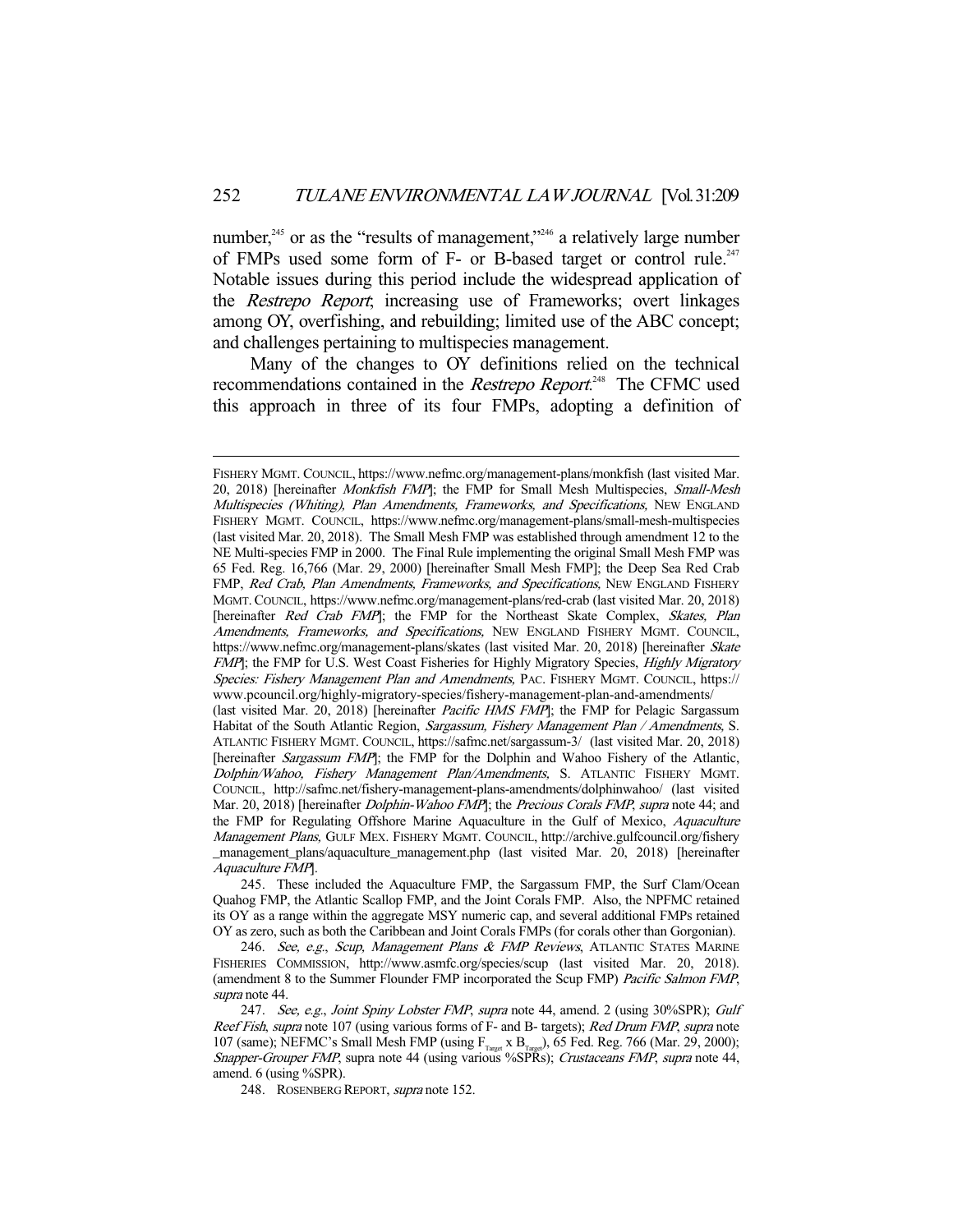$OY = 75\%$ MSY.<sup>249</sup> The WPFMC used this approach as well in its new WPFMC Coral Reef FMP.<sup>250</sup> The GFMC established OY as 75%MSY and 85%MSY for Spanish mackerel and cobia, and King mackerel respectively.251 The SAFMC established OY in its new Dolphin-Wahoo FMP as less than or equal to 75%MSY.<sup>252</sup> The GMFMC also established that in the future, after completion of rebuilding, OY would be set at 75%MSY for several of its Reef Fish species (red grouper, red snapper, and vermillion snapper).<sup>253</sup>

 As the MSY-based linkages between OY and overfishing became more pronounced, more FMPs began to reflect these linkages in their OY definitions. Several FMPs equated OY to MSY<sup>254</sup> or defined OY as less than or equal to MSY.<sup>255</sup> One FMP stated that OY was equal to the overfishing threshold.<sup>256</sup> The Monkfish FMP defined long-term OY as based on the targets in the overfishing definition.<sup>257</sup> Several specified OY as fishing pursuant to the rebuilding plan.<sup>258</sup>

 Several Councils took steps to address the competing needs for annual versus long-term understandings of OY. One approach they used was to provide for the use of Frameworks. The GMFMC amended its Reef Fish and Red Drum FMPs to provide for establishing OY via a Framework process.<sup>259</sup> The NEFMC established a process within the

<sup>249.</sup> See Caribbean Spiny Lobster FMP, supra note 107, amend. 2, Caribbean Reef Fish FMP, supra note 107, amend. 3; Queen Conch FMP, supra note 189, amend. 1.

 <sup>250.</sup> Due to lack of data, the WPFMC used an effort-based proxy for setting MSY-based reference points. See Coral Reef Ecosystems Fishery Management Plan, W. PACIFIC REGIONAL FISHERY MGMT. COUNCIL, http://www.wpcouncil.org/coralreef/Coral%20Reef%20FMP.html (last visited Mar. 20, 2018) [hereinafter Coral Reef FMP]. The proxy for MFMT was set as the effort that produces MSY (Emsy) and the proxy for Foy was set at 0.75 Emsy. This is the functional equivalent of Foy=75%msy.

<sup>251.</sup> See Joint CMP FMP, supra note 44, July 2003 regulatory amend.

<sup>252.</sup> Dolphin-Wahoo FMP, supra note 244.

<sup>253.</sup> See Gulf Reef Fish FMP, supra note 107, secretarial amend. 1 (red grouper); see also Gulf Reef Fish FMP, supra note 107, amends. 22, 23 (vermillion snapper).

 <sup>254.</sup> See Stone Crab FMP, supra note 44, SFA amend.; Gulf Shrimp FMP, supra note 44, amend. 13.; South Atlantic Shrimp FMP, supra note 156, amend. 6 (adding a species and retaining OY approach from 1996); Multispecies FMP, supra note 107, amend. 13 (defining OY for non-overfished species as OF=Fmsy).

<sup>255.</sup> See Herring FMP, supra note 43 (reinstated after hiatus in 1999).

<sup>256.</sup> MSB FMP, supra note 43, amend. 8 (defining  $\text{OY}_{\text{Mav}}$  for loligo as fishing at  $\text{F}_{\text{Mav}}$ which was equated to the overfishing threshold (OT)).

<sup>257.</sup> See Monkfish FMP, supra note 244.

<sup>258.</sup> See Bluefish FMP, supra note 156, amend. 1; Spiny Dogfish FMP, supra note 244; Tilefish FMP, supra note 244; see also Multispecies FMP, supra note 107, amend. 13 (for overfished species).

<sup>259.</sup> See GULF OF MEX. FISHERY MGMT. COUNCIL, GENERIC SUSTAINABLE FISHERIES ACT AMENDMENT (Feb. 1999), http://gulfcouncil.org/wp-content/uploads/Generic-SFA-amendment-1999.pdf.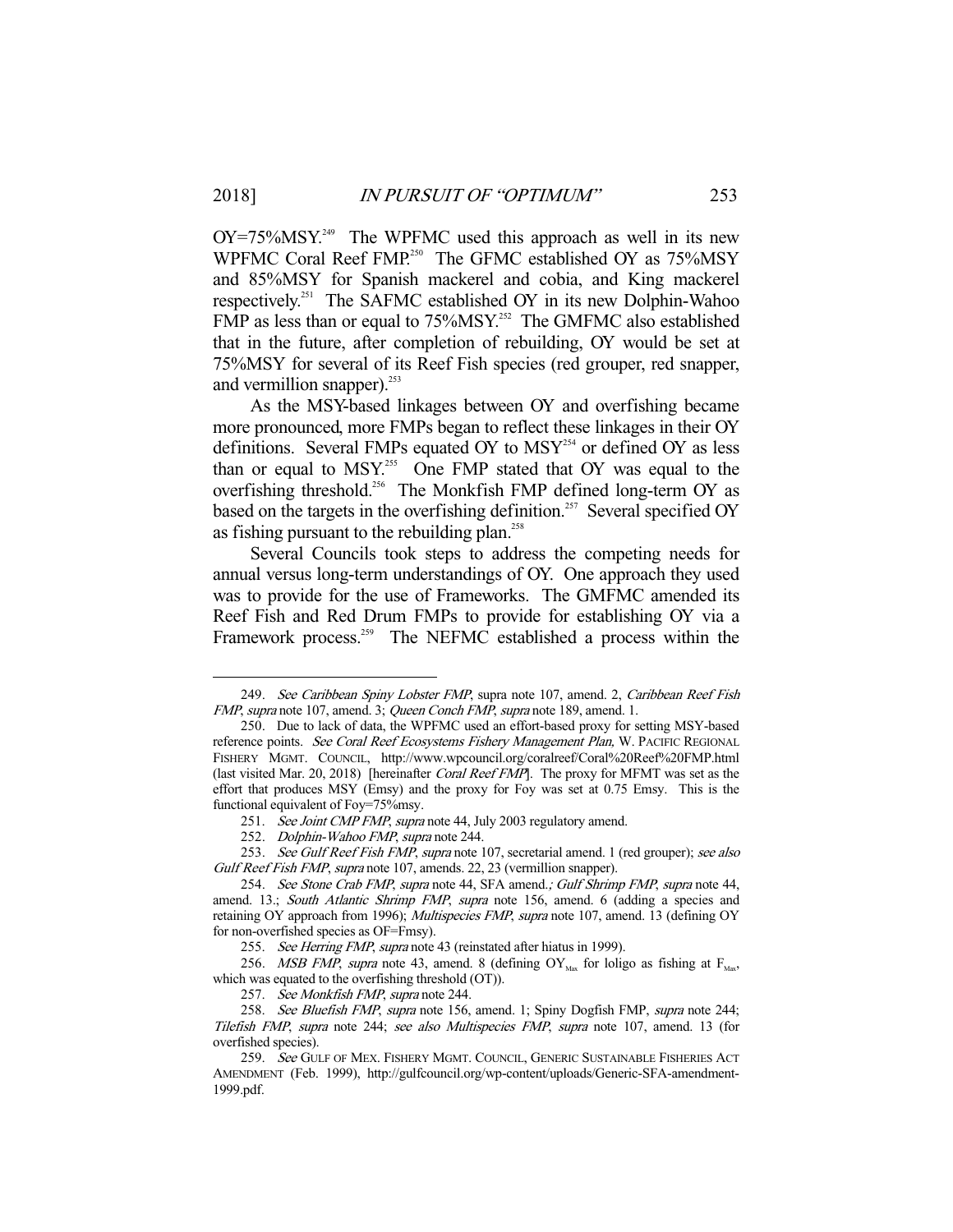Herring FMP for annually specifying OY.<sup>260</sup> The SAFMC provided an OY Framework process for the Dolphin-Wahoo FMP.<sup>261</sup> The PFMC provided for biennial specifications for its Pacific Groundfish FMP.<sup>262</sup>

 As some Councils implemented rebuilding plans, they anticipated the need for modifications once rebuilding was achieved and established provisions in their FMPs for a different OY to apply after completion of rebuilding. For example, the Gulf Reef Fish FMP specified OY for red snapper as:

Until recovery, the harvest for red snapper will be defined as consistent with the rebuilding strategy selected in this amendment. After achieving the rebuilding target, the OY for red snapper shall correspond to a fishing mortality rate (FOY) defined as:  $FOY = 0.75*FMSY = 0.069$  This is the average yield available on a continuing basis from fishing at 75 percent of FMSY (using  $75\%$ \*F26%SPR as a proxy).<sup>263</sup>

The SAFMC implemented a similar planning mechanism for several species in its Snapper-Grouper FMP.<sup>264</sup>

 The NEFMC addressed long-term/short-term dichotomies by establishing two separate forms of OY in its Atlantic Scallop and Monkfish FMPs. From 1999 to 2004, the Scallop FMP's amendment 7 defined a "long-term OY" as the yield from an OY control rule and defined "annual OY" as the yield from an  $F_{T_{\text{target}}}$  that achieves a  $B_{T_{\text{target}}}$  and MSY objectives, taking into account the MSA's OY considerations.<sup>265</sup> In 2004, amendment 10 modified the definition to focus on long-term factors.<sup>266</sup> The 1999 Monkfish FMP also provided dual definitions: longterm OY was based on  $F_{Tareet}$  and  $B_{Tareet}$  set forth in the overfishing definition, whereas annual OY was updated annually as  $OY_{T_{\text{target}}} = F_{T_{\text{target}}}$  x  $\mathrm{{B_{Target}}^{\text{267}}}$ 

<sup>260.</sup> See Herring FMP, supra note 43 (reinstated after hiatus in 1999).

<sup>261.</sup> See Dolphin-Wahoo FMP, supra note 244.

<sup>262.</sup> See Pacific Groundfish FMP, supra note 44, amend. 6. This process established the FMP's previous OY levels (from amendment 11), as the defaults, which could then be reduced. 263. See Gulf Reef Fish FMP, supra note 107, amend. 22.

 <sup>264.</sup> See Snapper-Grouper FMP, supra note 44, amends. 12 (Red Porgy rebuilding), 15A (Snowy Grouper, Red Porgy, and Black Sea Bass Rebuilding).

<sup>265.</sup> Atlantic Scallop FMP, supra note 44, amend. 7.

<sup>266.</sup> Id. at amend. 10. Amendment 10 provided that OY is "a long term average, defined as the amount of biomass that can be landed when the stock biomass is at  $B_{\mu\alpha}$  by using regulated fishing gear in resource areas that are not managed as long term closures, at a rate equivalent to the open area fishing mortality target."

 <sup>267.</sup> Monkfish FMP, supra note 244.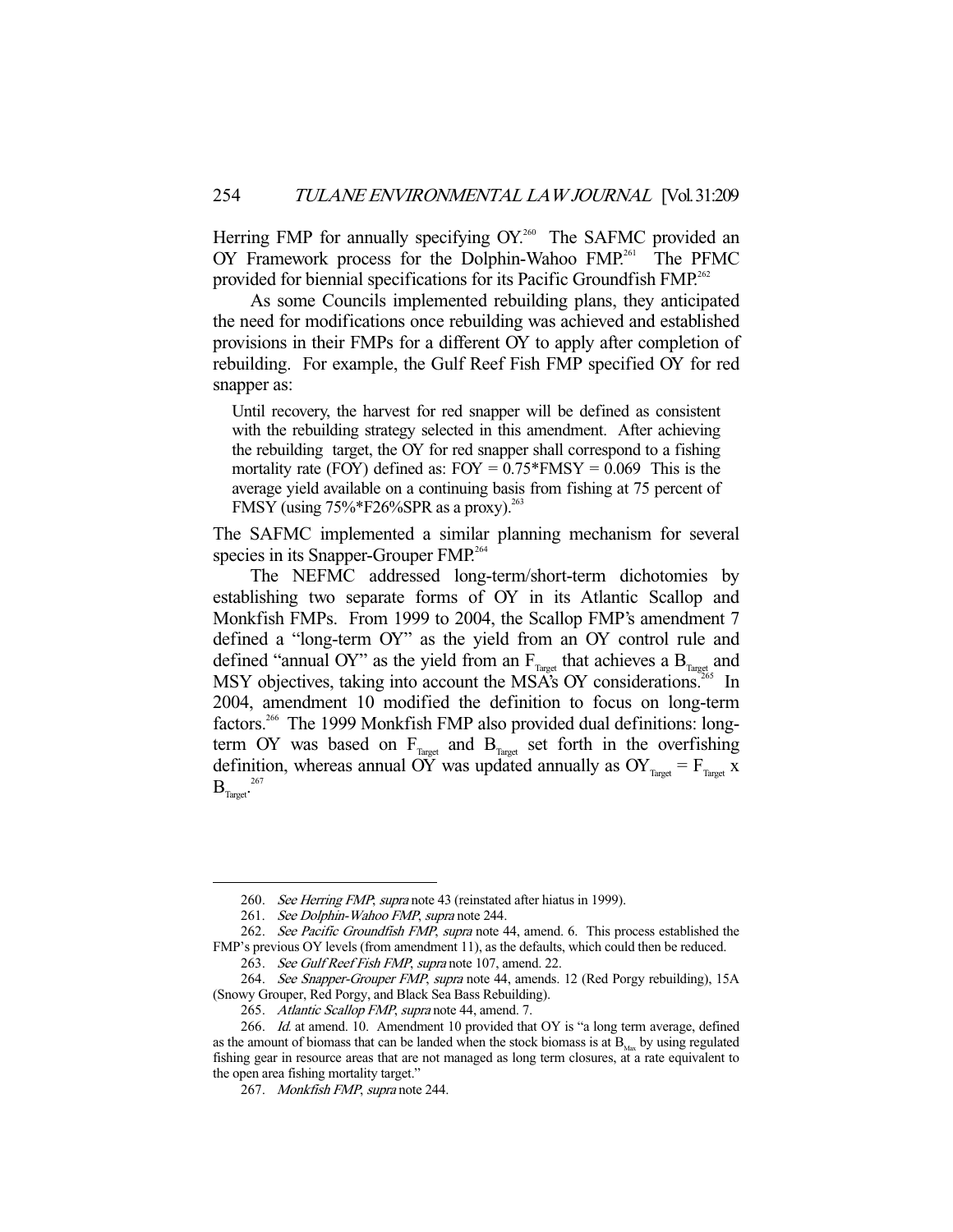Few FMPs used the ABC concept as described in the 1989 Rule.<sup>268</sup> The PFMC's Coastal Pelagics FMP and the NEFMC's Herring FMP both employed ABC in determining OY using it as a basis for reducing OY below MSY to account for various management objectives and uncertainties.<sup>269</sup> The PFMC also used ABC in its Pacific Groundfish FMP, reducing OY below ABC based on available information and additional factors including: whether abundance has fallen below a certain threshold; degree of uncertainty about the biomass estimate and other parameters; bycatch in other fisheries, and the catch of species for research purposes; and other social, economic, or ecological considerations.<sup>270</sup>

 Several FMPs that covered multiple species were facing increasing challenges to cohesive management. For the Reef Fish and Snapper-Grouper fisheries in the Southeast, the GMFMC and SAFMC began breaking out individual species, or small subsets of species, for separate management in order to implement rebuilding plans. The GMFMC developed individual rebuilding programs for four species (amberjack, red grouper, red snapper, and vermillion snapper), $^{271}$  and the SAFMC developed rebuilding programs for red porgy, snowy grouper, and black sea bass.<sup>272</sup> On the West Coast, the PFMC struggled to address overfished species that co-occur with healthy species, seeking ways to allow some form of limited fishing on overfished stocks, that would not rise to the level of overfishing, in order to allow fishing on healthy stocks.<sup>273</sup>

 <sup>268.</sup> This number does not include the NPFMC's use of ABC, which predated the 1989 rule.

<sup>269.</sup> See Coastal Pelagics FMP, supra note 44, amend. 8.; Herring FMP, supra note 43.

 <sup>270.</sup> Amendment 16-4 to the Pacific Groundfish FMP sorted species into three categories: for category I species, specifications can be based upon quantitative stock assessments that are based upon catch at age data; for category II species, some biological indicators are available, but a quantitative analysis cannot be conducted; category III species are considered "minor species," and only have information on landed biomass. OY for category I and II species OY is adjusted downward from ABC based on whether abundance has fallen below a certain threshold, on uncertainty about the biomass estimate and other parameters, and on social, economic, or ecological considerations. OY can also be reduced to account for bycatch in other fisheries, and the catch of species for research purposes. Each biennial fishing period the Council will assess the biological, social, and economic condition of the fishery, make specifications, and then publish them in the SAFE report. The previous specification of OY from amendment 11 is made the "default harvest control rule" for the ABC adjustment process. Pacific Groundfish FMP, supra note 44, amend. 16-4.

<sup>271.</sup> See Gulf Reef Fish FMP, supra note 107, secretarial amend. 1; Gulf Reef Fish FMP, supra note 107, secretarial amend. 2.; Gulf Reef Fish FMP, supra note 107, amends. 22-23.

 <sup>272.</sup> See Snapper-Grouper FMP, supra note 44, amends. 12, 15A.

 <sup>273.</sup> See Nat. Res. Def. Council v. Evans, 243 F. Supp. 2d 1046 (N.D. Cal. 2003).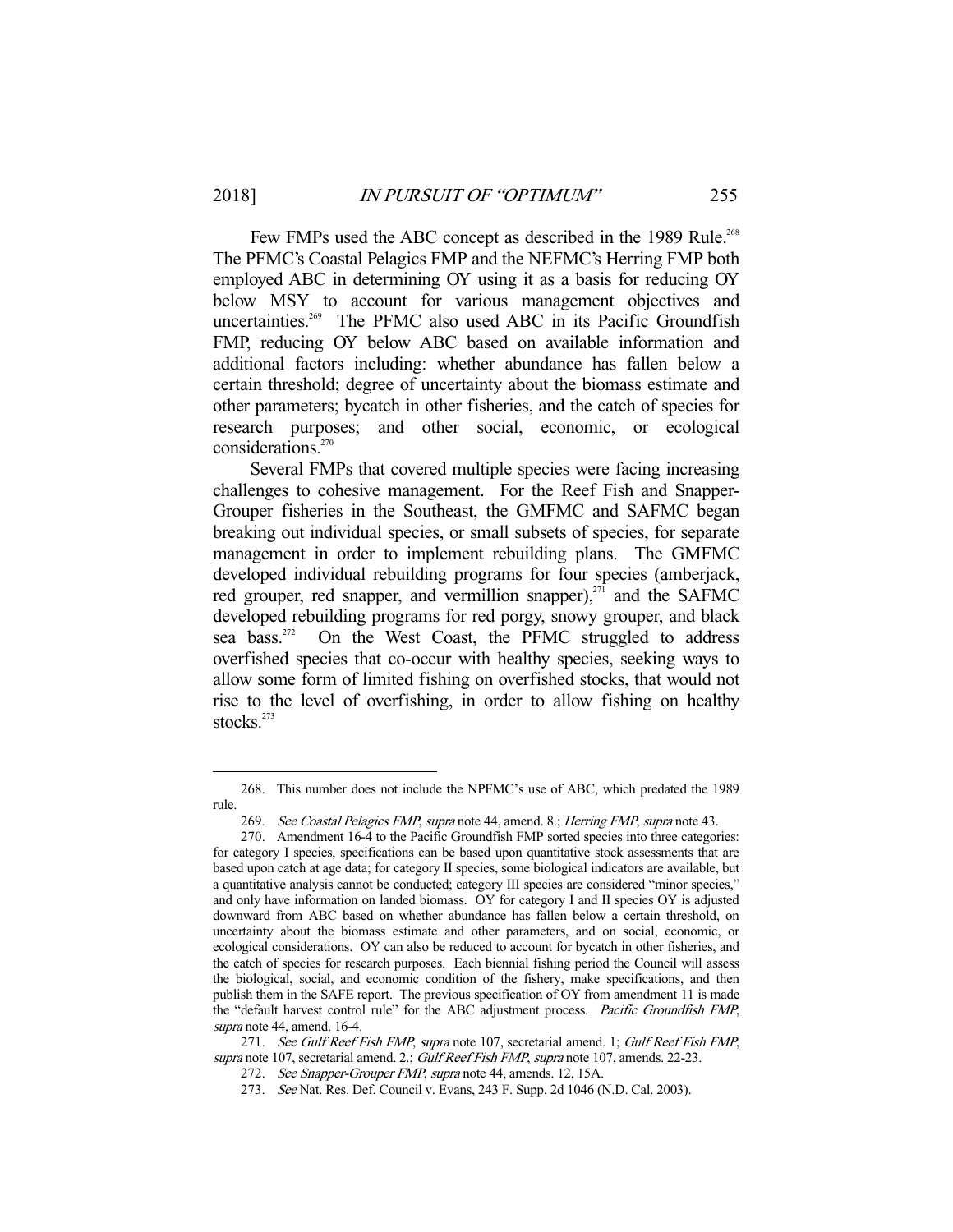The NEFMC's Red Crab FMP took a completely different approach to OY than any of the preceding NEFMC plans and amendments. It defined OY as a formula that specifically incorporates the statutory OY considerations for reductions below MSY and provides a numeric amount that reflects a reduction from MSY to account for uncertainty. The formula quantifies the combined consideration of the three ESE factors (economic, social, and ecological). If the resulting number is less than zero, then  $OY = MSY$  as reduced by that amount. If the sum of the three considerations is greater than zero, then  $OY = MSY$ . The FMP also provides for further reductions to account for uncertainty. The formula is expressed in the FMP as follows: OY = MSY + ( $C_{\text{ECON}}$  +  $C_{\text{SOC}}$  +  $C_{\text{ECOL}}$ ), if  $C_n$  < 0, or OY = MSY, if  $C_n$  > 0, where  $C_{ECON}$ ,  $C_{SOC}$ , and  $C_{ECOL}$  denote economic, social, and ecological considerations, respectively.<sup>274</sup> The FMP's current expression of OY includes a rationale for reducing MSY by 5% to account for "current uncertainties about the status of the resource, its vulnerability to overfishing, and the levels of fishing effort in the fishery" and results with an annual amount of fish.<sup>275</sup>

# B. Process and Considerations for Establishment of OY 1999-2008

 Ironically, the addition of "marine environment" as a consideration in determining OY was overshadowed by the mandates to prevent overfishing and rebuild. For fisheries near or in an overfishing/ overfished status, the biological constraints of the SFA became the overriding focus. With widespread reliance on the biologically based recommendations in the *Restrepo Report*, in some cases fishing mortality goals became the sole factors considered in establishing OY. The role of OY as the "decisional mechanism" for balancing competing fishery management policy mandates had been overtaken by the policy determinations set forth in the SFA. The buck stopped at overfishing.

# C. Status of the Stocks 1999-2008

 During this time period, NMFS refined its classifications of species and status categories, sorting stocks into major and minor categories, and distinguishing between "overfished" and "subject to overfishing."<sup>276</sup> Rebuilding plans and measures to end overfishing went into place and began taking effect. Many stocks were removed from the overfished/ overfishing lists, although in some cases this was due to refinements in

<sup>274.</sup> Red Crab FMP, supra note 244.

 <sup>275.</sup> Id.

 <sup>276.</sup> See The Status of U.S. Fisheries, 2000, supra note 206.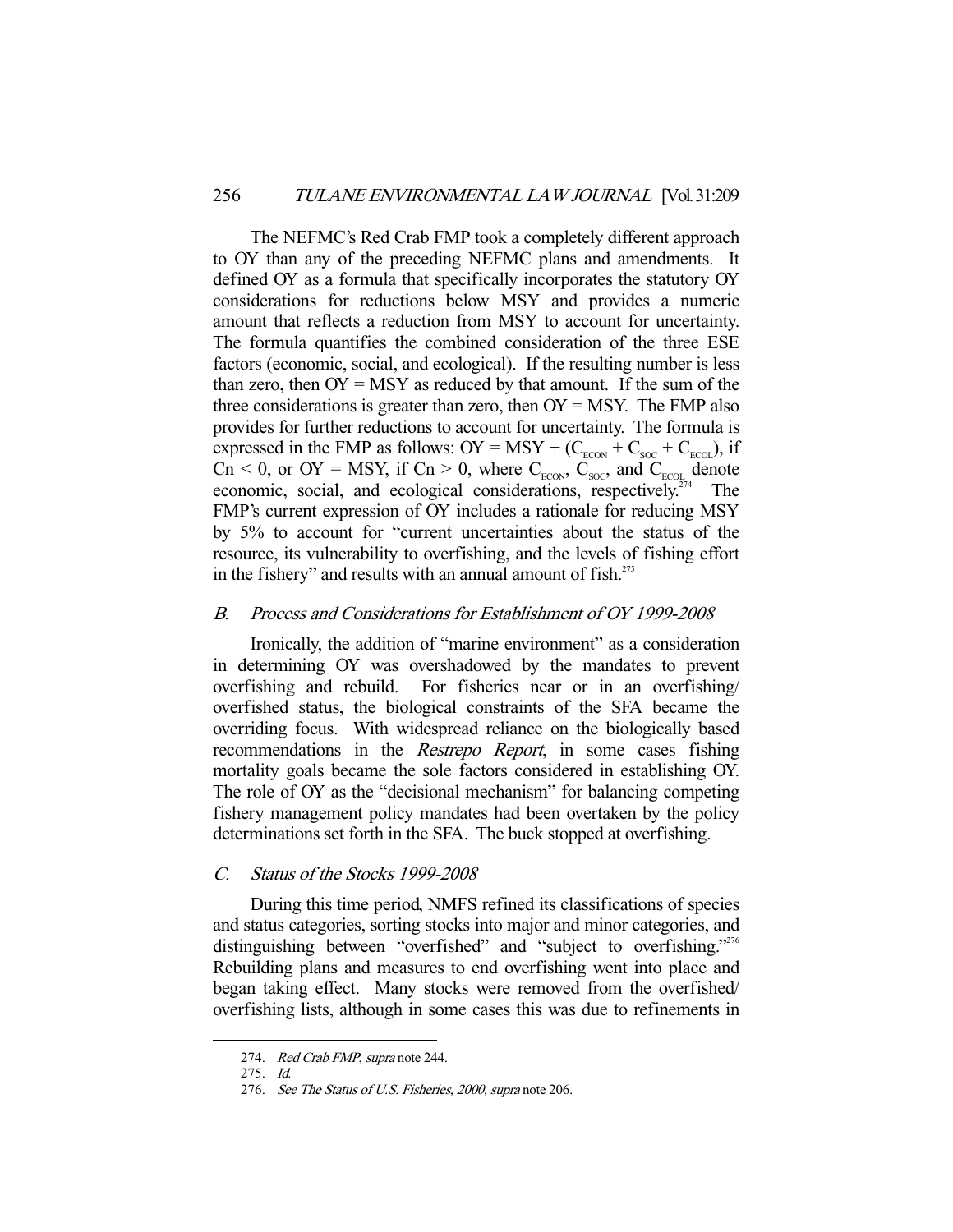reporting rather than an actual change in status.<sup>277</sup> As new stock assessments were completed and the number of "unknown" stocks decreased, additional stocks were added to the lists of overfished and subject to overfishing. Even with these changes and additions, the long range assessment of success over this period of time showed an overall improvement from the 2000 numbers (which was the first year overfished and overfishing were separated) from seventy-two subject to overfishing and ninety-two overfished, to the 2008 numbers of forty-one subject to overfishing and forty-six overfished.<sup> $278$ </sup>

# D. The MSRA of 2006: Annual Accountability

 The MSRA increased accountability, emphasized use of annual measures, and made changes to timelines for ending overfishing and implementing rebuilding plans. Key changes included requirements for:

- Ending overfishing *immediately*;<sup>279</sup>
- New Council functions (to develop annual catch limits that do not exceed the recommendations of the  $SSCs$ );<sup>280</sup>
- New requirement for SSC to recommend  $ABC;^{281}$
- New FMP requirements (for annual catch limits (ACLs) and accountability measures  $(AMS)$ ;<sup>282</sup>
- Modified rebuilding timeline; $^{283}$  and
- Modification of TALLF provisions.<sup>284</sup>

 <sup>277.</sup> The 2003 and 2004 reports removed a net of eighteen Atlantic sharks previously listed as subject to overfishing and overfished primarily due to incorrectly listing individual stocks when it was the stock complex (only one complex) that had been assessed. Also, eleven stocks in the South Atlantic and Gulf of Mexico were removed from the overfished list in 2006 due to criteria being deemed not reliable for determining overfished status.

 <sup>278.</sup> In 2005 NMFS began reporting a Fish Stocks Sustainability Index (FSSI) that provides scores for a subset of managed stocks listed as "important" based on various indicators such as overfishing/overfished/rebuilt status and biomass. This index has incorporated data for stocks going back to 2000 and provides another method of measuring progress. See Assessment Summaries and Trends, NAT'L OCEANIC & ATMOSPHERIC ADMIN. (Feb. 21, 2018), https:// www.st.nmfs.noaa.gov/stock-assessment/reports. For comparisons of overall progress of "important" stocks, the FSSI may provide more helpful comparisons.

 <sup>279.</sup> MSRA, Pub. L. No. 109-479, § 104(c)(1) (2007) (codified at 16 U.S.C. § 1854(e)(3)(A) (2012)) (emphasis added).

 <sup>280. 16</sup> U.S.C. § 1852(h)(6).

 <sup>281.</sup> Id. § 1852(g)(1)(B).

 <sup>282.</sup> Id. § 1853(a)(15).

 <sup>283.</sup> Id. § 1854(e)(5).

 <sup>284.</sup> In 2007, the MSRA § 5 amended section 201(d) of the FCMA, describing TALFF, to make TALFF allocations discretionary and to set TALFF at zero where the Secretary determines there is adequate or excess harvest capacity in the fishery. It is not clear how this affects the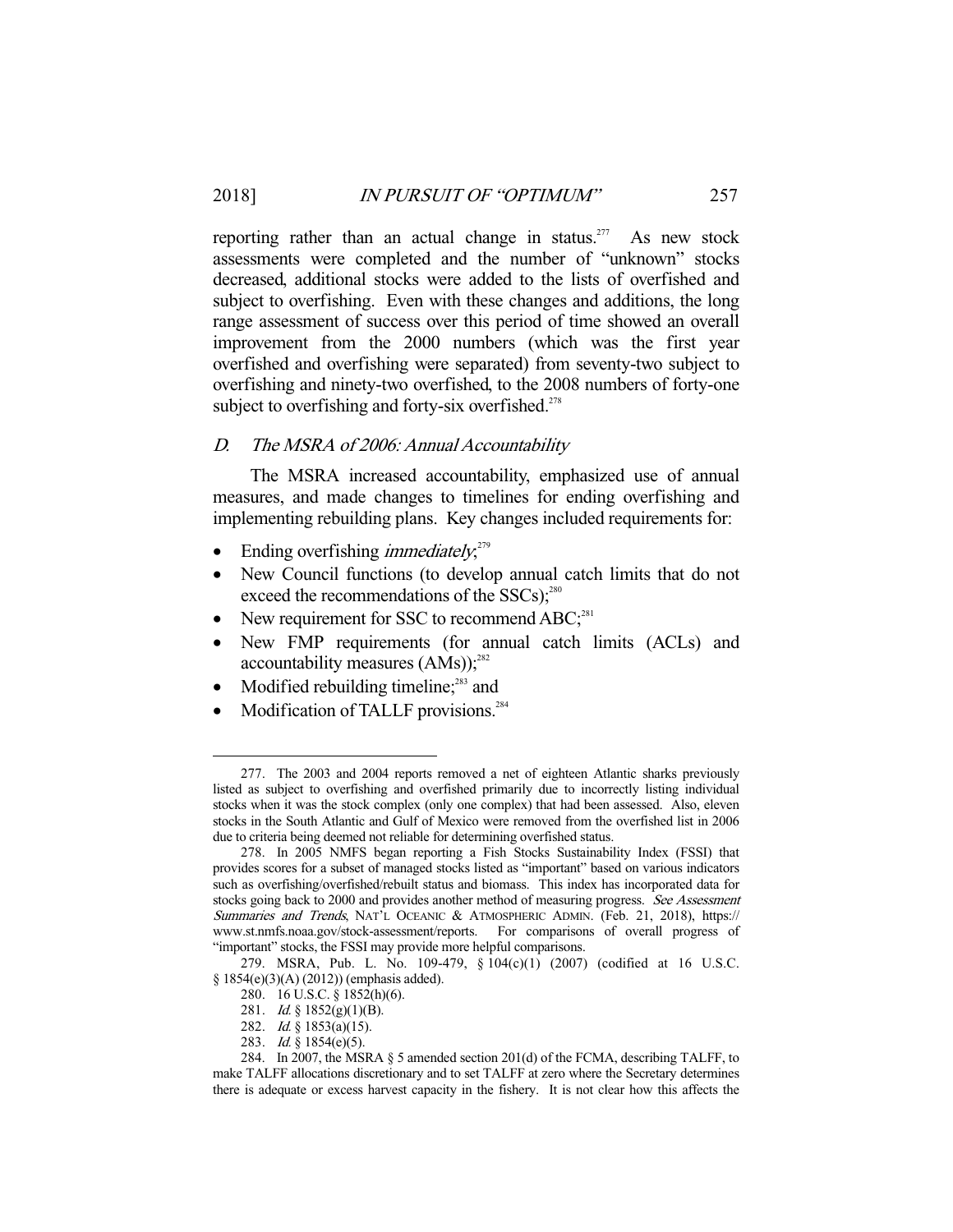The MSRA made no direct changes to OY, but its new requirements for annual management had major implications for how OY is defined in FMP<sub>S.<sup>285</sup></sub>

 The MSRA required Councils to develop ACLs that did not exceed the recommendations of its SSC<sup>286</sup> and to include in their FMPs a "mechanism, for specifying—either within the FMP, its implementing regulations, or the specification process—ACLs "at a level such that overfishing does not occur in the fishery, including measures to ensure accountability."287

 Note that the MSRA did not specify whether the timeline for determining whether overfishing was occurring was annual or long-term; however, NMFS's 1998 regulatory interpretation of OY as a long-term average was the existing interpretation regarding OY. Congress did not override that interpretation of OY. Instead, Congress established a new annual quota-like tool in the form of the ACL. In some ways, the ACL is similar to the ABC concept described as part of the "Conservation Standard" proposed in the 1986 Study in that the ACL serves as a limit on Council discretion. However, instead of NMFS establishing the ACL, the MSRA provided for the Council to establish the ACL so that it does not exceed "the fishing level recommendations" of the SSCs or a peer review.288 NMFS would have to interpret how the requirements to prevent overfishing (no specified timing for making this determination) and to utilize ACLs (annual limits) were to fit with the requirement to achieve OY (a long-term goal per regulation).

# E. "Optimum" in Time Period 5. Repaying the Biological Debt

 In Time Period 5, it was time to make payments on the biological debt we had been accruing. We could see what overfishing looked like, and it was happening in many places. Our understanding of "optimum"

tension between long-term and annual interpretations of OY, however, in that the requirement in section 303(a)(4) for FMPs to assess on an annual basis the capacity of the vessels and processors to harvest the OY still remains intact. The legislative history on this provision indicates Congress's intent to further safeguard stocks from overfishing. S. REP. NO. 109-229, at 16 (2006).

 <sup>285.</sup> It should be noted that in 2004, Congress established a statutory cap on the BSAI Groundfish fishery. Whereas the FMP specified OY as a range that could go as high as 2.4 million metric tons (mmt), Congress restricted the upper limit to 2mmt. Departments of Commerce, Justice, and State, the Judiciary, and Related Agencies Appropriations Act of 2004, Pub. L. No. 108-199, 118 Stat. 46, § 803(c) (codified at 42 U.S.C. § 250(g) and 22 U.S.C. §§ 2078, 2349(b) (2004).

 <sup>286.</sup> MSRA, Pub. L. No. 109-479, § 103(b)(1) (2007).

 <sup>287. 16</sup> U.S.C. § 1853.

 <sup>288.</sup> Id.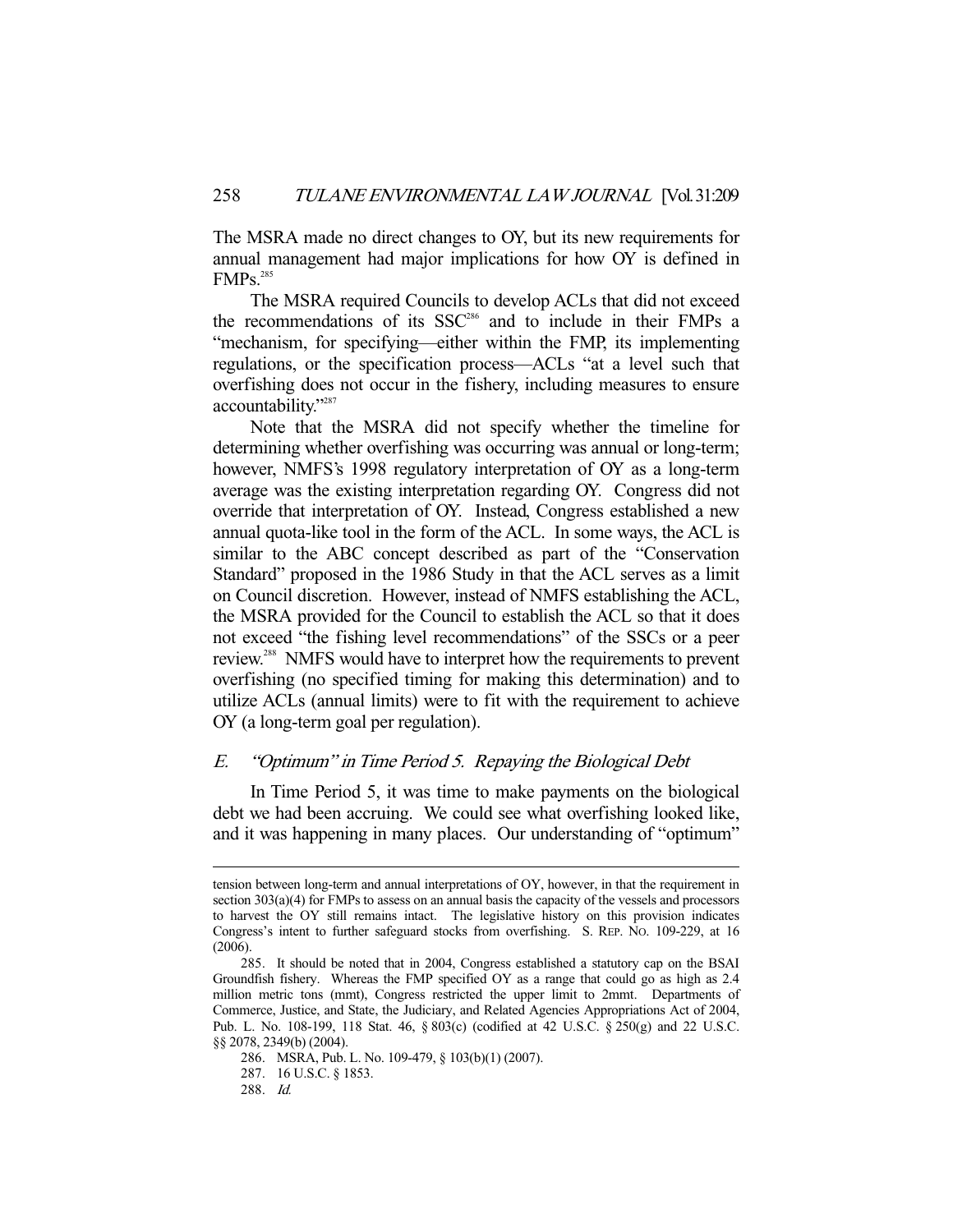for many fisheries meant doing what we could to prevent overfishing and/or rebuild. As federal "buy backs" continued,<sup>289</sup> the impacts of belttightening and new mandates to address sustainability of communities left no room for additional consideration of buffers for the marine environment. In stressed fisheries, the potential for expanding OY considerations to proactively address broader ecosystem needs, as the SFA had seemed to promise, was overtaken by the focus on fish stock status and fishing mortality.<sup>290</sup> The utility of the OY determination as a "decisional mechanism" for balancing competing priorities was overshadowed by the legislative priority of ending overfishing and the growing information about stocks in need of rebuilding.

# VII. TIME PERIOD 6: 2009-2016. TOWARDS ANNUALIZED MANAGEMENT AND BEYOND

# A. Interpreting the MSRA Requirements: 2009 Final Rule<sup>291</sup>

 In January 2009, NMFS published a final rule providing guidance on the ACL and AM requirements.<sup>292</sup> Whereas the 1998 Final Rule had provided for the use of MSY control rules and had promoted the setting of targets safely below limits (i.e., generalized application of the precautionary approach),<sup>293</sup> the 2009 Final Rule provided explicit instructions for utilizing limits, targets, and buffers.<sup> $294$ </sup> The 2009 Final Rule interpreted the MSRA to require use of a control rule based on ABC, a new term used once and not defined within the MSRA, rather than based on MSY or OY as in the past.<sup>295</sup> The net impact was that the 2009 Final Rule created new concepts and terminology that pushed management further into the realm of required annual management responses.

 The 2009 Final Rule introduced several new terms. The rule created the term "overfishing level" (OFL) and described it as "the annual amount of catch that corresponds to the estimate of MFMT

<sup>289.</sup> See NAT'L MARINE FISHERIES SERV., supra note 177.

 <sup>290.</sup> The SFA added new National Standard 8, which required "Conservation and management measures shall, consistent with the conservation requirements of the Magnuson-Stevens Act (including the prevention of overfishing and rebuilding of overfished stocks), take into account the importance of fishery resources to fishing communities in order to: (1) Provide for the sustained participation of such communities; and (2) To the extent practicable, minimize adverse economic impacts on such communities."

 <sup>291. 2009</sup> Final Rule, 74 Fed. Reg. 3178, 3178.

 <sup>292.</sup> Id.

<sup>293.</sup> See 1998 Final Rule, 50 CFR § 602.11(c)(2) (1998).

 <sup>294. 2009</sup> Final Rule, 50 C.F.R. § 600.310 (2009).

 <sup>295.</sup> Id. § 600.310(f)(4).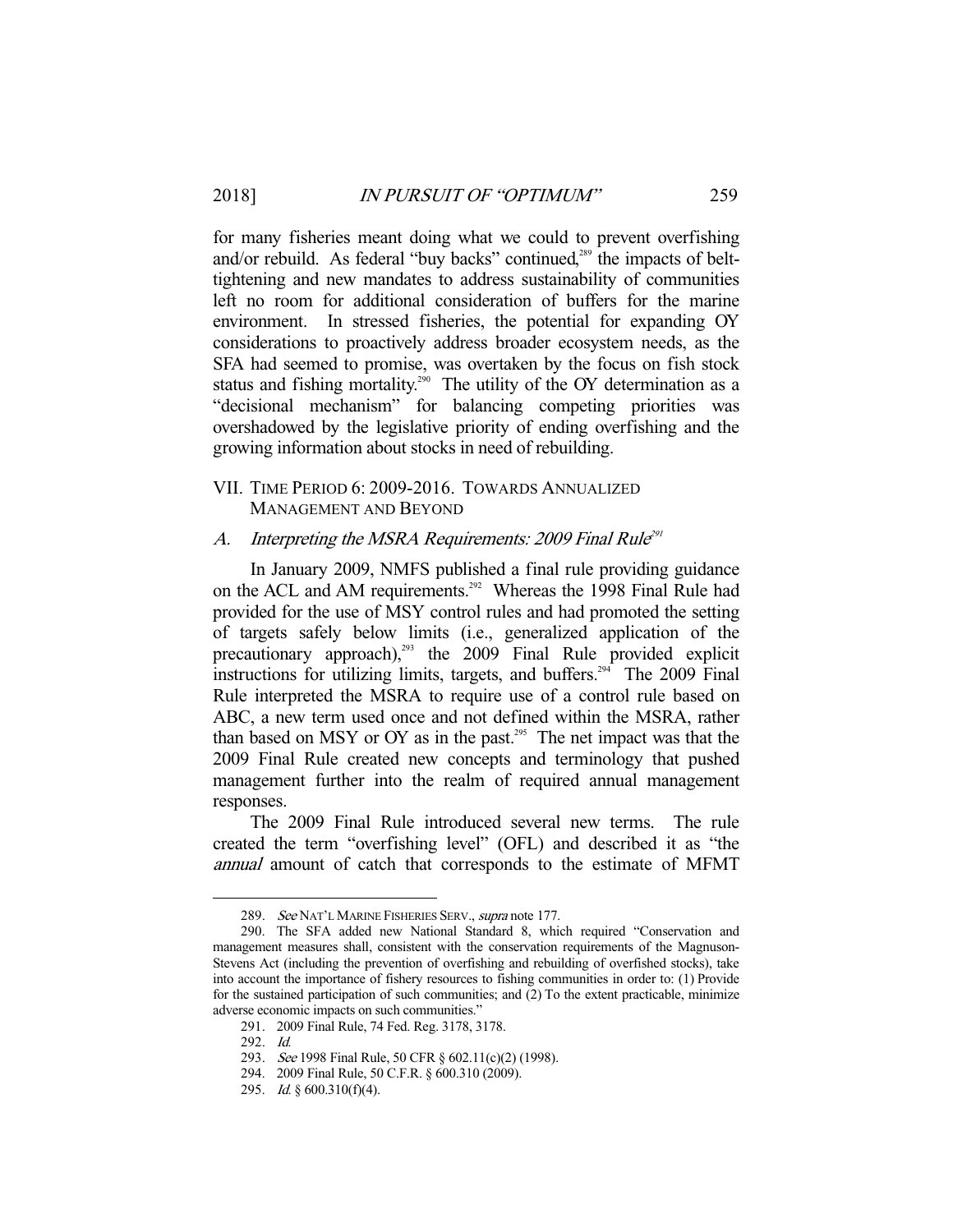applied to a stock or stock complex's abundance and is expressed in terms of numbers or weight of fish. The OFL is an estimate of the catch level above which overfishing is occurring."<sup>296</sup> Thus, the OFL became an annual indication of overfishing.<sup>297</sup>

 The MSRA used the phrase ABC once, as a phrase in a list of topics on which SSCs provide advice to Councils, and did not define it. NMFS's 2009 rule added an ABC definition back into the National Standard 1 guidelines, defining it as an annual level as follows: "[A] level of a stock or stock complex's annual catch that accounts for scientific uncertainty in the estimate of OFL and any other scientific uncertainty, and should be specified based on the ABC control rule."298 The rule then established the ABC as a limit on the ACL<sup>299</sup> and based annual management on an ABC Control Rule.<sup>300</sup> NMFS's guidance pertaining to ABC control rules states:

For stocks and stock complexes required to have an ABC, each Council must establish an ABC control rule that accounts for scientific uncertainty in the OFL and for the Council's risk policy, and that is based on a comprehensive analysis that shows how the control rule prevents overfishing.<sup>301</sup>

 The 2009 rule noted that when determining its "risk policy," a council "could consider the economic, social, and ecological trade-offs between being more or less risk-averse."<sup>302</sup> In all, the 2009 Final Rule established ABC and ABC control rules as a dominant factor in fisheries management.<sup>303</sup>

 <sup>296.</sup> Id. § 600.310(f)(2)(i)(D) (emphasis added).

<sup>297.</sup> Id.  $§ 600.310(f)(2)(i)$ . The rule further explained:

The relationship of MSY to OFL is that MSY is the maximum yield that the stock can provide, in the long term, while OFL is an annual estimate of the amount of catch above which overfishing is occurring. The annual OFL varies above and below the MSY level depending on fluctuations in stock size. Since both MSY and OFL are related to the highest fishing mortality rate that will not result in overfishing, it is expected that the long-term average of OFLs would equate to MSY, provided that the stock abundance is high enough to support MSY. Id.

 <sup>298.</sup> Id. § 600.310(f)(2)(ii).

 <sup>299.</sup> Id.

 <sup>300.</sup> Id. § 600.310(f)(2)(iv).

<sup>301.</sup> *Id.* §  $600.310(f)(2)$ .

 <sup>302.</sup> Id. (emphasis added).

 <sup>303.</sup> Magnuson-Stevens Act Provisions; National Standard Guidelines, 63 Fed. Reg., 24,215 (1998) (stating that this rule replaced MSY control rules with ABC control rules); 2009 Final Rule, 74 Fed. Reg. at 3178 (Jan. 16, 2009) (stating that each Council "must establish an ABC control rule" because it needs to meet requirements of MSA §§ 303(a)(15) and  $302(g)(1)(B)$ "); *id.* (including ABC control rules as items to be included in FMPs); *id.* (defining "ABC control rule" to mean an approach to setting ABC for a stock or stock complex as a function of the scientific uncertainty in the estimate of OFL and any other scientific uncertainty).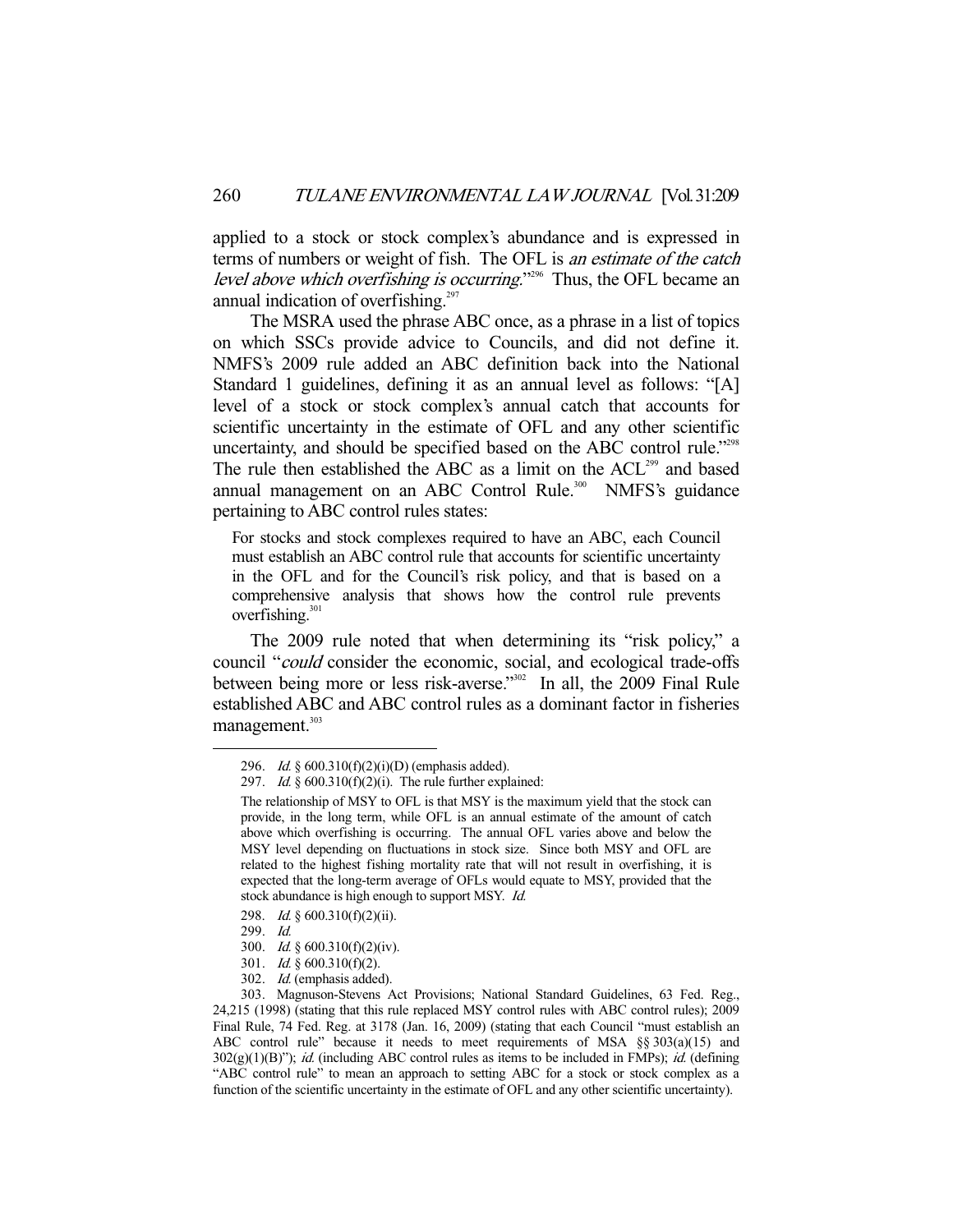The 2009 Final Rule created the term Annual Catch Target (ACT). The 2008 Proposed Rule had proposed ACTs to be mandatory targets that would also be limited by the ABC.<sup>304</sup> After taking public comment, NMFS determined that ACTs are more appropriate for use as AMs.<sup>305</sup> The final guidelines provide: "For fisheries without in season management control to prevent the ACL from being exceeded, AMs should utilize ACTs that are set below ACLs so that catches do not exceed the ACL."306

 The regulatory definition of overfishing remained as written in 1998: "Overfishing (to overfish) occurs whenever a stock or stock complex is subjected to a level of fishing mortality or annual total catch that jeopardizes the capacity of a stock or stock complex to produce MSY on a continuing basis."<sup>307</sup>

 Recall that in the preamble to the 1998 rule, NMFS indicated that removal of the word "long-term" before the word "capacity" was not significant.<sup>308</sup> Yet in 2009, this became very significant in combination with the statement that exceeding the *annual* OFL constituted overfishing. In light of the annual OFL serving as a limit on ABC, which serves as a limit on ACLs, which in turn trigger AMs when exceeded, the limitations imposed by the mandate to prevent overfishing had become completely annualized.

 With respect to form and timing, the regulation continued to state that OY was a long-term average amount of yield.<sup>309</sup> Exceeding OY was not necessarily overfishing, but exceeding OY continually does not achieve  $OY$ <sup>310</sup>. The rule stated that  $OY$  should be expressed in terms of numbers or weight of fish, as either a range or a single value.<sup>311</sup> The OY specification should be *translatable into an annual numerical* estimate for the purposes of establishing any TALFF and analyzing impacts of the management regime. $312$ 

 The 2009 Final Rule brought no changes to the MSY calculation. MSY remained a long-term average.<sup>313</sup>

<sup>304.</sup> See 2008 Proposed Rule, 73 Fed. Reg. 32,526, 32,544 (June 9, 2008).

 <sup>305. 2009</sup> Final Rule, 73 Fed. Reg. at 3178.

 <sup>306. 2009</sup> Final Rule, 50 C.F.R. § 600.310(g)(1) (2009).

 <sup>307.</sup> Id. § 600.310(e)(2)(B).

 <sup>308.</sup> See 1998 Final Rule, 50 C.F.R. § 600.310(d-e) (1998).

 <sup>309. 2009</sup> Final Rule, 50 C.F.R. § 600.310(e)(3)(ii) (2009).

 <sup>310.</sup> Id.

 <sup>311.</sup> Id. § 600.310(e)(3)(v).

 <sup>312.</sup> Id. § 600.310(e)(3)(v)(D).

<sup>313.</sup> *Id.* §  $600.310(e)(1)(i)$ .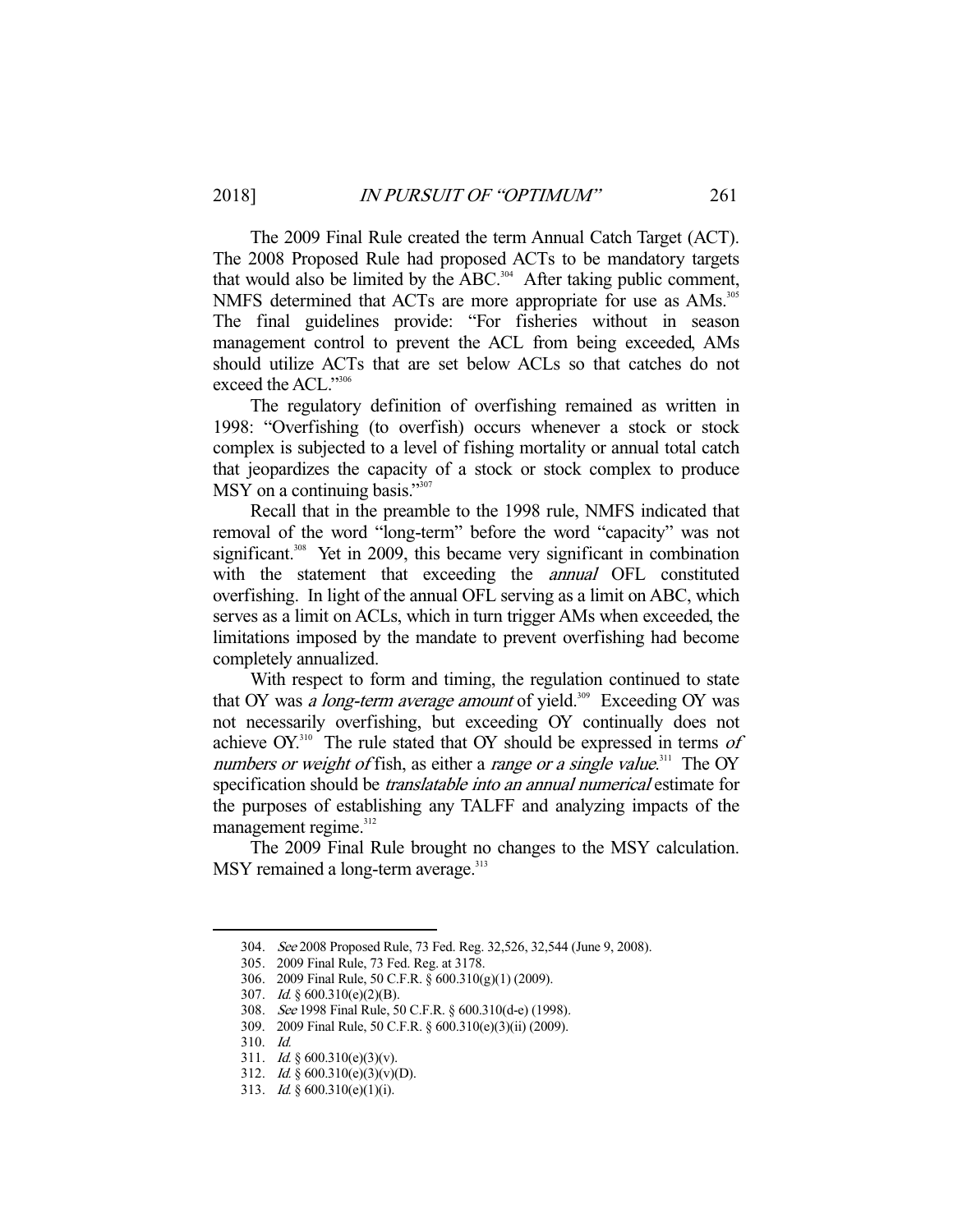The 2009 Final Rule inserted "prevention of overfishing" into the regulatory definition of OY.<sup>314</sup> Whereas the 1998 rule had stated that OY must be defined to produce a long-term series of catches "such that status determination criteria are met,"<sup>315</sup> the 2009 Final Rule specified that OY must prevent overfishing and provide for maintaining the average long-term biomass  $(B)$  at the MSY level  $(B_{\ldots})$ :

In NS1 [National Standard 1], use of the phrase "achieving, on a continuing basis, the optimum yield from each fishery" means producing, from each stock, stock complex, or fishery: a long-term series of catches such that the average catch is equal to the OY, overfishing is prevented, the long term average biomass is near or above  $B_{m,s}$ , and overfished stocks and stock complexes are rebuilt consistent with timing and other requirements of section 304(e)(4) of the Magnuson-Stevens Act . . . .<sup>316</sup>

 In sum, the 2009 rule required that OY had to prevent overfishing, and overfishing was determined annually based on the OFL and ABC control rule. Thus, despite being described as a long-term average, OY had become, in effect, annually limited by the OFL and ABC control rule. Therefore the question arises as to the significance of a long-term OY in developing management decisions.

#### B. OY in FMPs Under the MSRA Rule: Adapting to Annualism

 This was a period of sweeping changes to OY definitions. All but fifteen FMPs underwent amendments to OY definitions, some multiple times. $317$  Many of the same issues present during Time Period 5 continued to arise: conversions to annualized approaches and/or the use of Frameworks for establishing OY increased dramatically as did the use of ABC as a step in establishing OY. The linkages between OY, overfishing, and rebuilding continued to evolve. There were several additional appearances of the Restrepo Report influencing OY definitions, but for the most part, FMPs had shifted OY definitions to be based on ABC and/or ACL, and, in some cases, OY was essentially determined by the SSC's recommendation.

 <sup>314.</sup> Id. § 600.310(e)(3)(i)(B) (emphasis added).

 <sup>315. 1998</sup> Final Rule, 50 C.F.R. § 600.310(e)(2)(i)(A) (1998).

 <sup>316. 2009</sup> Final Rule, 50 C.F.R. § 600.310(e)(3)(i)(B) (2009) (emphasis added).

 <sup>317.</sup> For example, the MAFMC's Surf Clam/Ocean Quahog FMP, which had not amended its OY definition since the 1986 definition of OY as a range, was amended twice during this period to first characterize it as a long-term average between ACT and ACL, and then to remove it from the FMP altogether deferring to the specifications process for it determination. See Surf Clam/Ocean Quahog FMP, supra note 44, amends. 16-17.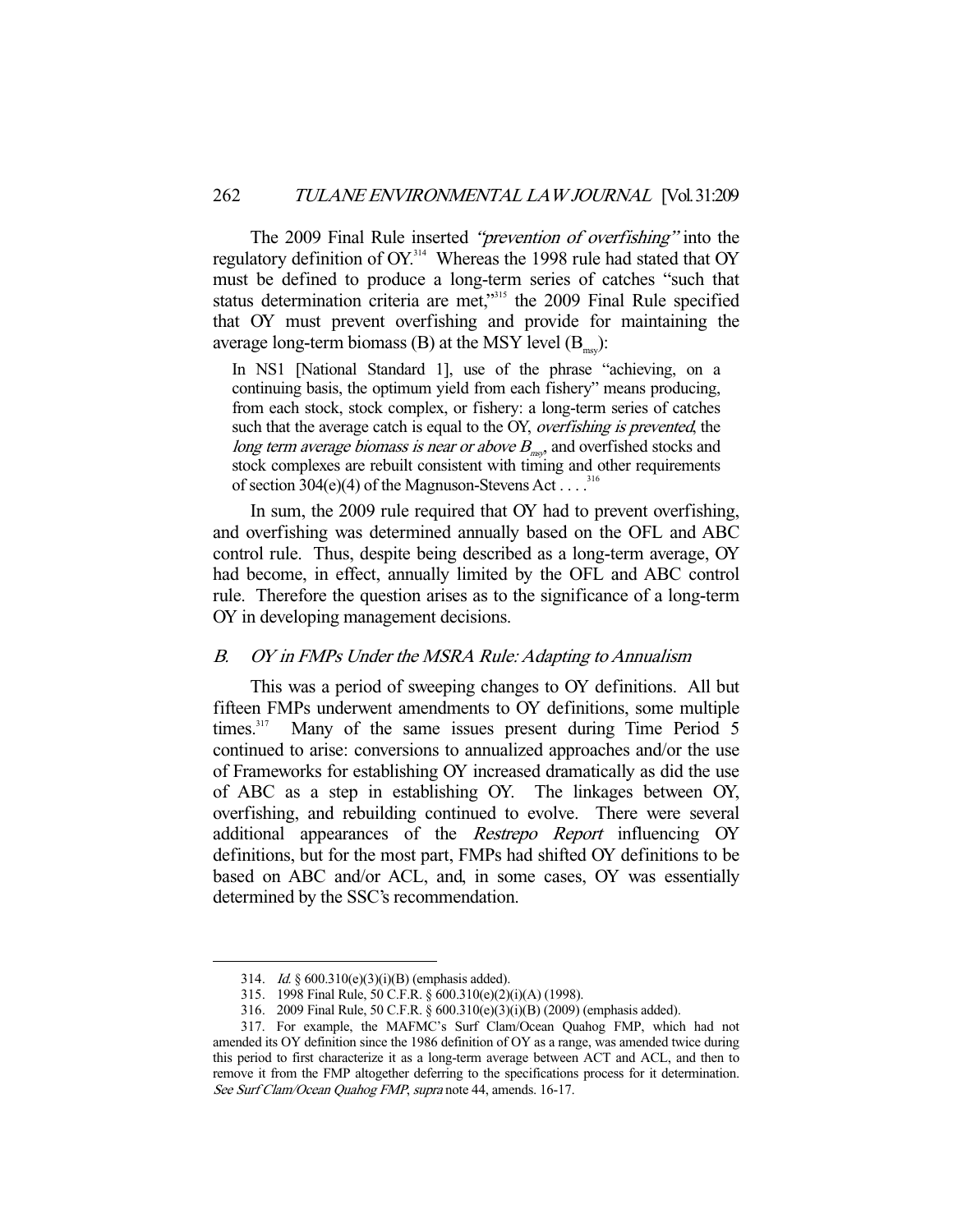During this time, many Councils revised their OYs, defining them in terms of the new annual concepts through expressions such as.<sup>318</sup>

- OY=ABC
- OY=ABC=ACL
- OY=%ABC

-

- OY=ACL=OY=ACT
- OY=ACT=%ACL

 In some cases where the OY was set as equal to the ACL, the FMPs provided for reducing the ACLs below the ABC by considering the ESE factors set forth in the MSA as considerations for reducing OY from MSY and/or considering management uncertainty in reducing the ACL below the OFL. Thus ACLs were beginning to function as surrogate OYs and the MSA's ESE factors could be, but were not necessarily, considered through the ACL process.

 Another approach was to define OY as a long-term average based on the annual concepts—either of average ACLs, or as an average falling somewhere between two or more of the ACT, ACL, and ABC levels.<sup>319</sup>

 <sup>318.</sup> The CFMC established OY in all four FMPs in context of ABC (ranging from OY=ABC to OY=75% ABC. See Queen Conch FMP, supra note 189, amend. 2; Caribbean Reef Fish FMP, supra note 107, amend. 5; see also Caribbean Spiny Lobster FMP, supra note 107, amend. 5; Caribbean Coral FMP, supra note 156, amend. 3. For Caribbean Reef Fish and Caribbean Spiny Lobster, OY was further defined as equal to the ACL. Amendment 5 to the Caribbean Spiny Lobster FMP set OY as equal to ACL as equal to 90%ABC. The Caribbean Reef Fish FMP set OY as equal to the ACL and equal to 75-90%ABC. The Caribbean Coral FMP set OY as 75%ABC. The Queen Conch FMP set OY as equal to ABC. The NEFMC defined OY for the Herring FMP as equal to the ACL, defined the ACL as ABC minus management uncertainty, and defined OY for the Atlantic Scallop FMP as equal the ACL, with the ACL less than or equal to the ABC. See Herring FMP, supra note 43, amend. 4; Atlantic Scallop FMP, supra note 44, amend. 15. The SAFMC defined OY for both black sea bass and blueline tilefish in the Snapper-Grouper FMP as equal to the ACL with a yield at 75%Fmsy. See Snapper-Grouper FMP, supra note 44, regulatory amend. 10.; Snapper-Grouper FMP, supra note 44, amend. 25 (blueline tilefish). The SAFMC defined OY as equal to the ACL, with ACL equal to ABC for its portion of the CMP FMP, as well as for several species in the Snapper-Grouper FMP, the Golden Crab FMP, and the Dolphin-Wahoo FMP. See Snapper-Grouper FMP, supra note 44, amend. 24 (red grouper); Snapper-Grouper FMP, supra note 44, amends. 25 (all grouped, some non-grouped), 18A (black sea bass), regulatory amend. 18 (vermillion snapper); Golden Crab FMP, supra note 189, amend. 5; Dolphin-Wahoo FMP, supra note 244, amend. 2. In several cases, Councils based OY definitions on ACTs. For example, the NEFMC's Monkfish FMP defined OY as equal to the ACT. See Monkfish FMP, supra note 244, amend. 5. The Joint GFMC/SAFMC Spiny Lobster FMP defined OY as OY equal to the ACT, which was defined as 90% of the ACL, and ACL was equal to ABC. See Joint Spiny Lobster FMP, supra note 44, amend. 10.

 <sup>319.</sup> The PFMC used this approach in the Pacific Groundfish FMP. See Pacific Groundfish FMP, supra note 44, amend. 23. The MAFMC used this approach in four of its six FMPs (Bluefish, Spiny Dogfish, Tilefish, and Summer Flounder FMPs) defining OY as the longterm average between ACL and ACT with ACL=ABC in 2011. See Bluefish FMP, supra note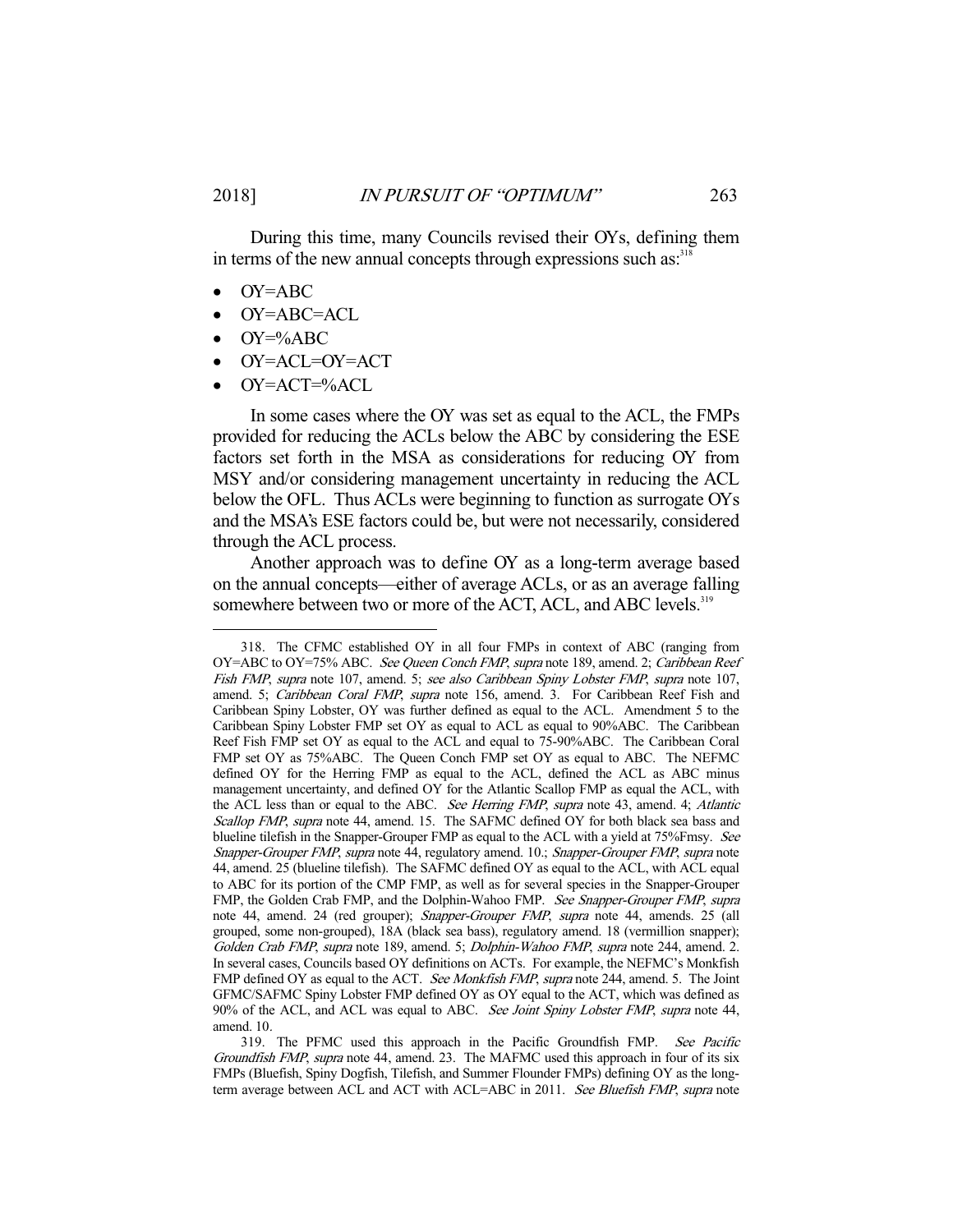A third approach was to link OY to OFL. Two FMPs directly linked OY to OFL: both the Alaska Scallop FMP and the BSAI Crab FMP defined OY as a range between zero and the  $OFL$ <sup>320</sup>

 Several of the SAFMC's FMPs defined OY as equal to both the ABC and the ACL. $321$  For these species, the SSC recommends an ABC based on an ABC control rule. The ABC control rule determines what amount of buffer to provide between the OFL and the ABC based on stock assessment information, characterization of uncertainty, stock status, and productivity/susceptibility of the stock. $322$  The SSC's recommended ABC essentially becomes the OY. Although ESE factors may still enter the picture, either as considerations addressed in the underlying stock assessments<sup>323</sup> or as permissive considerations when councils adopt their risk policies, specification of OY through this approach appears to be de-linked from the MSA procedures for development of FMP components. When OY is specified in this manner, and the Council does not follow the MSA's procedures for developing FMP components, the process may not be fully functioning as the "decisional mechanism" for balancing the multiple objectives of the MSA and the FMPs that were envisioned in the National Standard 1 guidelines.

 OY definitions that did not incorporate the new annual concepts included:

<sup>156,</sup> amend. 3; Spiny Dogfish FMP, supra note 156, amend. 2; Tilefish FMP, supra note 244, amend. 3; Summer Flounder FMP, supra note 107, amend. 15.

 <sup>320.</sup> Alaska Scallop FMP, supra note 156, amend. 13; BSAI Crab FMP, supra note 44, amend. 38/39, at 3. Amendment 13,  $\S$  3.1.1.2, to the Scallop FMP stated that OY is established on the basis of MSY, and MSAY is bounded by the OFL. The proposed rule to implement amendment 13 to the Scallop FMP explained: "Amendment 13 would also clarify that, in the absence of a statewide estimate of spawning biomass for weathervane scallops, the overfishing level (OFL) is specified as the MSY." 76 Fed. Reg. 40,674 (July 11, 2011).

 <sup>321.</sup> These included the SAFMC's portion of the Coastal Pelagics FMP, as well as the Snapper-Grouper and Dolphin-Wahoo FMPs.

<sup>322.</sup> See Fisheries of the Caribbean, Gulf of Mexico, and South Atlantic; Comprehensive Annual Catch Limit Amendment for the South Atlantic, 77 Fed. Reg. 15,916, 15,917 (Mar. 16, 2012).

<sup>323.</sup> See, e.g., KELLI F. JOHNSON ET AL., STATUS OF THE U.S. SABLEFISH RESOURCE IN 2015 28 (section 1.2), 58 (section 4.4), 63, section 12; see also, SOUTHEAST DATA, ASSESSMENT, AND REVIEW (SEDAR), SEDAR 42 FINAL STOCK ASSESSMENT REPORT: GULF OF MEXICO RED GROUPER 273-84 (Oct. 2015). See also the MAFMC's Fish Stock 101 Series that explains the stock assessment process. The Council's website states that the course will provide a detailed look at how stock assessment models work. The website states that "when possible, stock assessment models include information on ecosystem and environmental effects to improve the interpretation of historical information and the precision of forecasts." NAT'L OCEANIC & ATMOSPHERIC ADMIN. FISHERIES, FISH STOCK ASSESSMENT 101 (2012), https://www.st.nmfs. noaa.gov/Assets/stock/documents/Fish\_Stock\_Assessment\_101.pdf.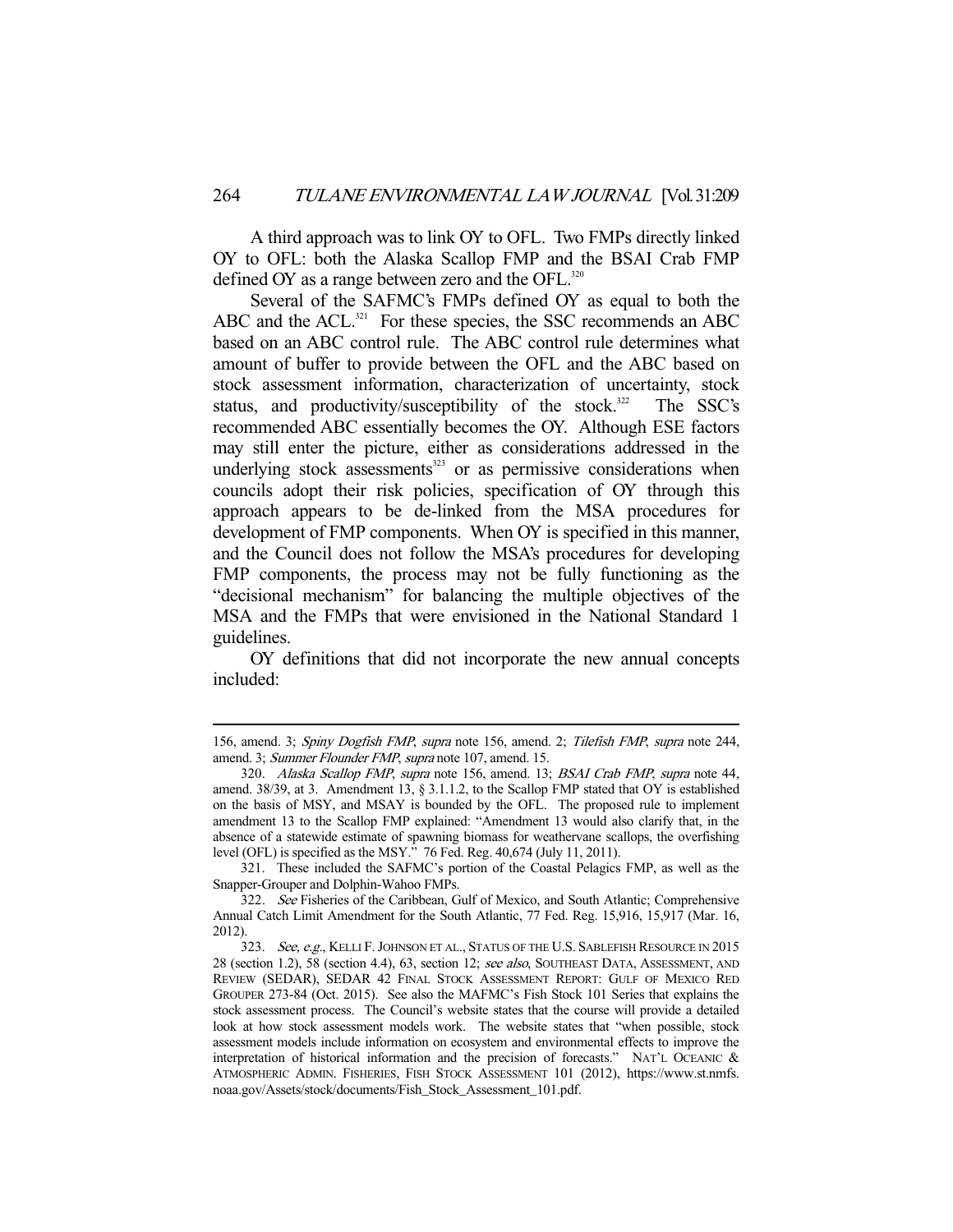- Variations on the *Restrepo* approach<sup>324</sup>
- $F_{\text{Targets}}$  and  $B_{\text{Targets}}^{325}$
- $OY = F_{\text{rebuild}}$ ; or  $OY = F_{\text{rebuild}}$ , then after rebuilding reverted to  $\%F_{\text{msg}}$ , or combinations of  $F_{T_{\text{largets}}}$  and  $B_{T_{\text{largets}}}$ .<sup>326</sup>
- Aggregate OY with annual implementation $327$
- Amounts of  $fish^{328}$

 Accompanying the shift towards annualized expressions of OY was the widespread adoption of Framework procedures for review and specification of management measures, including OY, without requiring an FMP amendment. OY could now be specified through a Framework process in all four CFMC FMPs,<sup>329</sup> in all five GMFMC FMPs,<sup>330</sup> as well as in the Joint Spiny Lobster and CMP FMPs,<sup>331</sup> SAFMC Snapper-

325. See, e.g., Red Drum FMP, supra note 107, at 7 (30%SPR); Small Mesh Multispecies *FMP*, supra note 107, at 3-33 (OY= $F_{T_{\text{target}}}$  x  $B_{T_{\text{target}}}$ ).

<sup>-</sup>324. See the GFMC's portion of Joint GFMC/SAFMC CMP FMP, which retained the Restrepo-based 75% and 85% msy (*Joint CMP FMP*, *supra* note 44, at 2003 regulatory amend.); the Gulf Reef Fish FMP retaining the 75% and 85% MSY for some species (see Gulf Reef Fish FMP, supra note 107, amend. 30B (Gag grouper,  $OY = 75\%$  F<sub>max</sub> (Rebuilding Plan/then Restrepobased)), Gulf Reef Fish FMP, supra note 107, amend. 37 (Gray triggerfish) (B- and MSYbased:75% $F<sub>max</sub>$ , using F30%SPR as proxy); Skate FMP, supra note 44, amend. 3, which was revised to set OY as 75%MSY; and Pacific HMS FMP (2011) OY for vulnerable species (Not vulnerable,  $OY = MSY$  (or proxies); Vulnerable,  $OY_{\text{max}} = 75\% MSY$ ; and allows further adjustment down, cites Restrepo), Pacific HMS FMP, supra note 244, amend. 12.

<sup>326.</sup> See, e.g., Snapper-Grouper Rebuilding plans contained in the Snapper-Grouper FMP. Snapper-Grouper FMP, supra note 44, amends. 15B (gag grouper), 16 (gag and vermillion grouper), regulatory amend. 19 (black sea bass).

<sup>327.</sup> GOA Groundfish FMP, supra note 44 (aggregate numeric OY with annual implementation via ABCs, TACs, etc.), and the *BSAI Groundfish FMP, supra* note 62 (aggregate with fixed numeric range).

 <sup>328.</sup> At the end of this time period, the following FMPs defined OY as "amounts of fish: South Atlantic Shrimp, GOA and BSAI Groundfish, Gulf Coral, Sargassum, Precious Corals, and Red Crab FMP (through a formula that produces a specific number as well).

<sup>329.</sup> See Queen Conch FMP, supra note 189, amend. 2; Caribbean Reef Fish FMP, supra note 107, amend. 5; Caribbean Spiny Lobster FMP, supra note 107, amend. 5; Caribbean Coral FMP, supra note 156, amend. 3; see also 50 C.F.R. §§ 622.440(a), 622.459(a), 622.474(a) (2017).

<sup>330.</sup> See 50 C.F.R. §§ 622.42, 622.60, 622.93, 622.109 (2016); GULF OF MEX. FISHERY MGMT. COUNCIL, GENERIC ANNUAL CATCH LIMITS AMENDMENT 65 (Sep. 2011), http://gulf council.org/wp-content/uploads/Final-Generic-ACL-AM-Amendment-September-9-2011-v.pdf (describing the Generic Framework Procedure).

<sup>331.</sup> The Joint CMP FMP allows Framework adjustments of OY. See 50 C.F.R. § 622.389 (2017); see also Joint Spiny Lobster FMP regulations, id. § 622.412(a). The SAFMC's portion of the Joint CMP FMP illustrates how control rules may now be the place to factor in additional policy considerations. Pursuant to amendment 18, OY=ACL=ABC=5.69mp, the ABC was calculated by the SSC using a control rule. In 2014, Framework Am 1, to the Joint CMP FMP adjusted the numbers based on new information such that Atlantic Mackerel's OY=ACL=ABC (resulting in the higher number, 6.06mp).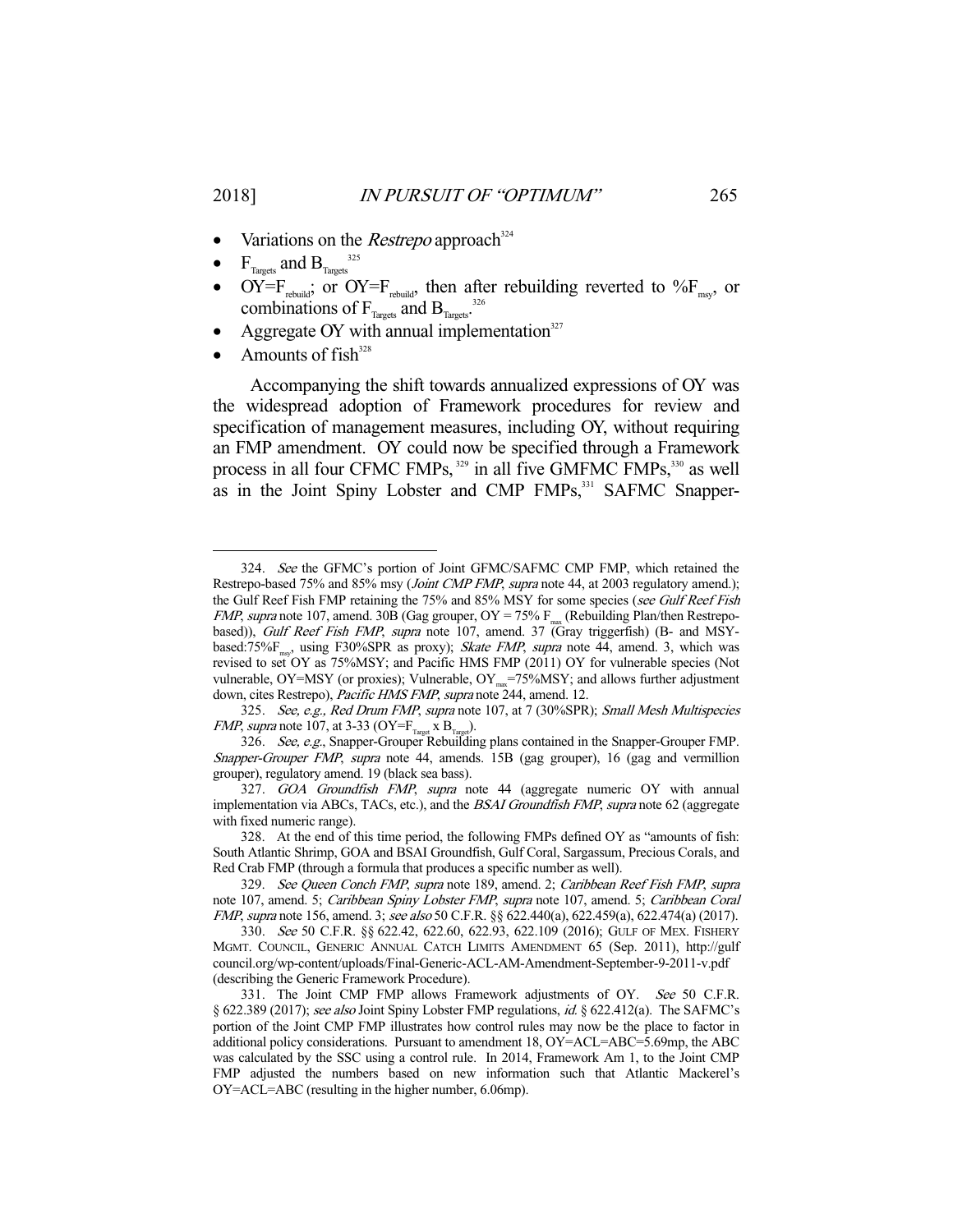Grouper and Dolphin-Wahoo FMPs,<sup>332</sup> NEFMC's Herring FMP,<sup>333</sup> and PFMC's Pelagics,<sup>334</sup> Salmon,<sup>335</sup> and Groundfish FMPs.<sup>336</sup>

 In most cases, these Framework procedures established OY as a formula into which current scientific data could be inserted to produce an amount of fish. Some FMPs provided for OY to be calculated by the SSCs.<sup>337</sup> The MAFMC, in 2016, explicitly removed the definition of OY from its Surf Clam/Ocean Quahog FMP completely, explaining that commercial quotas for surfclam and ocean quahog would be set under the existing system of catch limits.<sup>338</sup> For MAFMC's summer flounder specifications, the specifications make adjustments to catch limits but never again have to deal with OY per se, because OY is encapsulated within the range provided for by ACL/ACTs.<sup>339</sup>

 Some of the Frameworks provided extensive policy guidance as well. For example, NEFMC's Atlantic Herring FMP (amendment 4 (2010)) provides a list of considerations to be used to reduce ACL from ABC.<sup>340</sup> Amendment 16 to the Pacific Salmon FMP provides for specifying biological and management reference points and

-

 338. In amendment 17 to the Surf Clam/Ocean Quahog FMP, the Council removed the specification of OY from the FMP and provided for advisors to provide annual recommendations for OY through the specifications process. Surf Clam/Ocean Quahog FMP, supra note 44, amend. 17. The preamble to the proposed rule stated: "This action proposes to remove the optimum yield ranges from the FMP, but commercial quotas for surfclam and ocean quahog would continue to be set under the existing system of catch limits." 81 Fed. Reg. 14,072, 14,075 (Mar. 16, 2016). The final rule explained: "As part of the normal specifications process, the Council's Scientific and Statistical Committee will recommend Acceptable Biological Catch limits, and the Surfclam and Ocean Quahog Advisory Panel will develop recommendations for commercial quotas, including optimum yield recommendations. This information will be provided to the Council to inform its decisions regarding annual catch limits, catch targets, and commercial harvest quotas." 81 Fed. Reg. 38,969, 38,971 (June 15, 2016).

 339. See 2016 Proposed Specifications for Summer Flounder, 80 Fed. Reg. 80,689 (Dec. 28, 2015).

 340. Amendment 4 to the Herring FMP provided that OY=ACL, ACL=ABC minus management uncertainty and provided a list of considerations to be used to reduce ACL from ABC: "The Atlantic herring fishery has been managed using hard TACs since the 2000 fishing year. The TACs are developed through the fishery specification process and are based on an ABC (allowable biological catch) that has been reduced to an Optimum Yield based on biological, economic, ecological, and other considerations." Herring FMP, supra note 44, amend. 14. Management is implemented through a three-year specification process described at 50 C.F.R. § 648.200 (2017), which incorporates the FCMA's OY factors and prohibits exceeding the OFL.

<sup>332.</sup> Snapper-Grouper FMP, supra note 44; Dolphin-Wahoo FMP, supra note 244.

<sup>333.</sup> Herring FMP, supra note 43.

<sup>334.</sup> See Coastal Pelagics FMP, supra note 44, amend. 13. Regulations at 50 C.F.R. § 600.660 do not mention OY but refer to the "Framework process in the FMP."

 <sup>335.</sup> Pacific Salmon FMP, supra note 44, amend. 16.

<sup>336.</sup> Pacific Groundfish FMP, supra note 44, amend. 23.

<sup>337.</sup> See, e.g., Golden Crab FMP, supra note 189, amend. 5.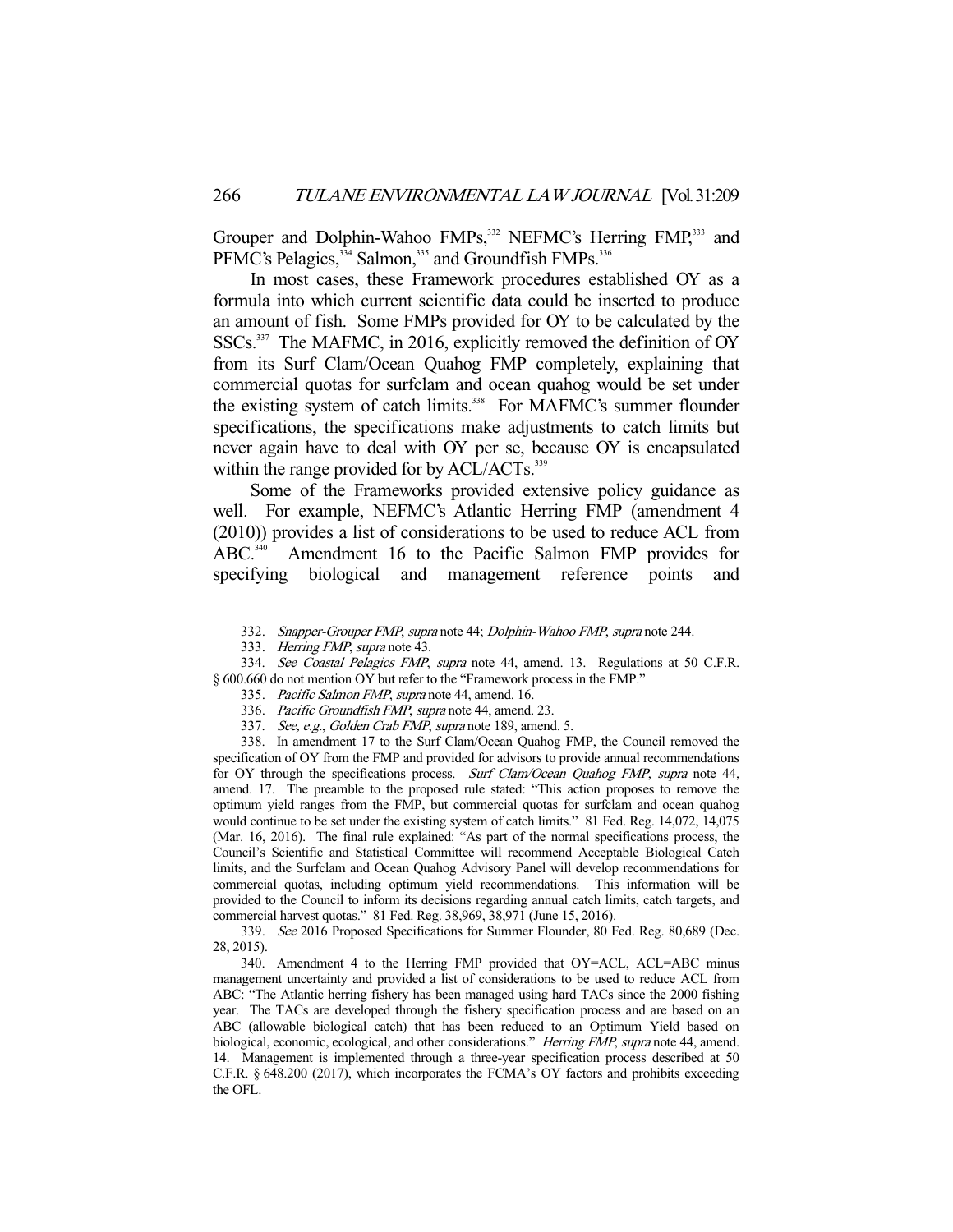accountability measures that account for uncertainty in the fishery management process, reduce the probability of overfishing, and include clear and objective status determination criteria, while integrating with existing management processes and capabilities to the degree possible.<sup>341</sup>

 The Pacific Groundfish FMP's harvest specification Framework is designed to account for scientific and management uncertainty, and to prevent overfishing, by basing OY on three tiers of abundance. $342$ 

 In a similar approach to that taken for the NEFMC's Red Crab FMP, the NPFMC's FMP for Fish Resources of the Arctic Management Area (Arctic FMP) describes OY with a formula that incorporates the MSA's listed considerations for OY. The formula calculates OY as an amount of fish following reductions from MSY, after accounting for uncertainty, nonconsumptive value, fishing costs, and ecological factors.<sup>343</sup> Currently, the formula results in OY being zero for the three species managed under the FMP.<sup>344</sup>

The FMP explains:

On the basis of these analyses, OY would be an annual de minimis catch, sufficient only to account for bycatch in subsistence fisheries for other species. Because this FMP applies to the management of commercial fishing, the OY for commercial fishing for each of the target species is zero based on the nearly 100 percent reduction from MSY for each target fishery. This reduction allows for OY to be available for subsistence bycatch. In the event that new scientific information becomes available suggesting that the conditions estimated or assumed in the process of making this specification are no longer valid, a new analysis should be conducted and the FMP amended to change OY based on the new information.<sup>345</sup>

 The MSA does not require the same procedures for development of ACLs that it does for OY. The establishment of OY is a mandatory FMP component, and as such, must be developed through the MSA's public

<sup>341.</sup> Pacific Salmon FMP, supra note 44, amend. 16.

<sup>342.</sup> Id. According to amendment 16, OY=long-term average [of ACLs]; above precautionary threshold, OY ≤ABC; below precautionary threshold, OY is reduced by HCR; if overfished, OY is pursuant to the rebuilding plan.

 <sup>343.</sup> For the FMP for Fish Resources of the Arctic Management Area, see N. PAC. FISHERY MGMT. COUNCIL, FISHERY MANAGEMENT PLAN FOR FISH RESOURCES OF THE ARTIC MANAGEMENT AREA 20-25 (Aug. 2009), https://www.npfmc.org/wp-content/PDFdocuments/ fmp/Arctic/ArcticFMP.pdf.

 <sup>344.</sup> Id.

<sup>345.</sup> Id.; see also ROBERT D. MECUM, NAT'L MARINE FISHERIES SERV., ENVIRONMENTAL ASSESSMENT/REGULATORY IMPACT REVIEW/FINAL REGULATORY FLEXIBILITY ANALYSIS FOR THE ARTIC FISHERY MANAGEMENT PLAN 18-19 (Aug. 2009), https://alaskafisheries.noaa.gov/sites/ default/files/analyses/earirfrfa0809final.pdf.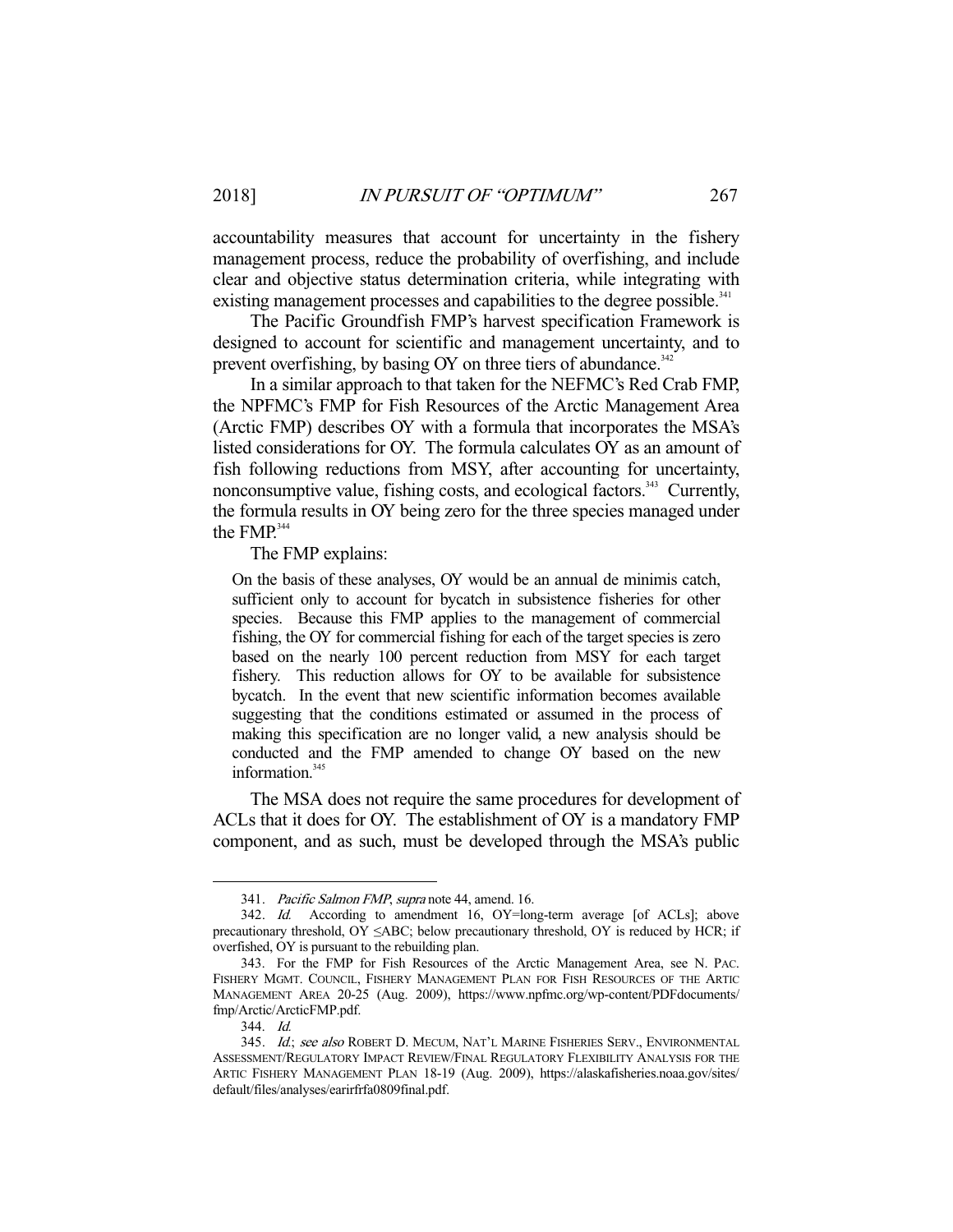council process that includes formal public comment periods. However, with respect to establishing ACLs, the MSA only requires that the FMP establish a "mechanism" for specifying ACLs.<sup>346</sup>

 For many of the FMPs that define OY in terms of annual management concepts, it is unclear how, if at all, socioeconomic and ecological considerations are factored into the final decision. If, for example, OY=ABC and ABC is determined by a council's SSC, which considers various factors, including uncertainty in assessment inputs, overfishing status, quality of assessment information, and the status of a stock's vulnerability and productivity, where is the room for consideration of the ESE factors?

 The approach taken in the Arctic FMP provides an example of how an OY Framework could be designed to more explicitly incorporate the ESE factors into the OY determinations.

# C. 2009-2016 Status of the Stocks

-

 According to the Status of the Stocks Reports from 2009 to 2016, summarized in the table below, $347$  management and stock health have been on an overall positive trajectory:

| Summary of<br>changes | 2009 | 2010        | 2011        | 2012           | 2013        | 2014        | 2015        | 2016          |
|-----------------------|------|-------------|-------------|----------------|-------------|-------------|-------------|---------------|
| Overfishing           | 38   | 40<br>(16%) | 36<br>14%   | 29<br>$(10\%)$ | 28<br>(9%)  | 26<br>(8%)  | 28<br>(9%)  | 30<br>(9%)    |
| Overfished            | 46   | 48<br>(23%) | 41<br>(21%) | 41<br>(19%)    | 40<br>(17%) | 37<br>(16%) | 38<br>(16%) | 38<br>$16\%)$ |
| Rebuilt               | 4    | 21          | 27          | 32             | 34          | 37          | 39          | 41            |

 Further, according to NMFS's system for rating the sustainability of fish stocks,<sup>348</sup> significant improvements can be seen for the most important stocks, with the 2015 numbers representing an all-time high in terms of success rates.<sup>349</sup> As our understanding of stock status improves, and as the health of many stocks improves, the concerns that have driven

 <sup>346.</sup> Fishery Conservation and Management Act of 1976, Pub. L. No. 94-265, § 303(a)(15), 90 Stat. 331 (codified at 16 U.S.C. §§ 1801-1884 (2012)).

<sup>347.</sup> See supra note 206, for link to historic and current Status of the Stocks Reports.

 <sup>348.</sup> The system is called the Fish Stock Sustainability Index (FSSI). The FSSI tracks 199 of the most important commercial and recreational fish stocks. These stocks account for about 85% of total catch. The FSSI reflects information about a whether a stock's overfishing/overfished status is known, whether the stock is overfished or subject to overfishing, and whether the stock is at a sustainable level.

 <sup>349.</sup> See The Status of U.S. Fisheries, 2015, supra note 206, at 1.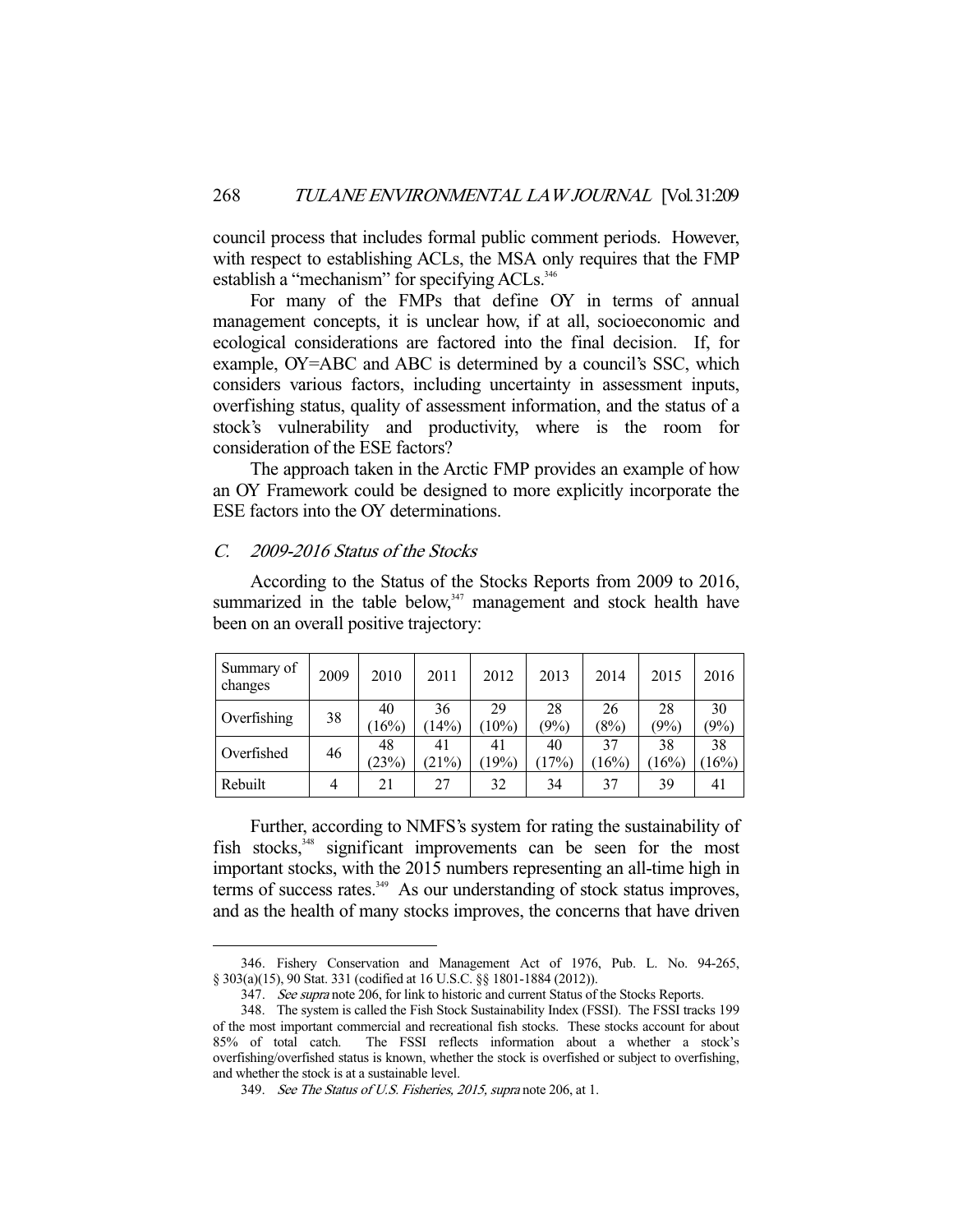us to increasingly annualized constraints and OYs focused solely on fishing effort and/or stock biomass may begin to fade and increase opportunities for consideration of ecological and socioeconomic factors when determining OY.

#### D. NMFS's 2016 Rule Revising National Standard 1 Guidelines

 In 2016, NMFS published revised guidance interpreting National Standard 1, including provisions that modified some of the annualized requirements pertaining to ACLs and overfishing, allowing overfishing determinations to take place over a multi-year period.<sup>350</sup> Some of the changes echo back to positions taken in older guidance such as the 1989 Final Rule. The preamble to the 2016 Final Rule explained:

Since 2007, fisheries management within the U.S. has experienced many changes, in particular the development and implementation of annual catch limits (ACLs) and accountability measures (AMs) under all fishery management plans to end and prevent overfishing. Due to a number of concerns raised during the implementation of ACLs and AMs, NMFS initiated a revision of the NS guidelines . . . in order to improve the utility of the guidelines for managers and the public.<sup>351</sup>

Among other changes, the 2016 Final Rule allows the use of multi-year overfishing determinations in certain cases, provides that ABC control rules can phase-in adjustments to the ABC, allows for carryover of all or some of an unused portion of the ACL, describes the relationship between OY and ACLs, and addresses the use of "aggregate" MSY estimates. $352$ 

 <sup>350.</sup> Final Rule on Magnuson-Stevens Act Provisions; National Standard Guidelines, 81 Fed. Reg. 71,858 (Oct. 18, 2016) (codified at 50 C.F.R. § 600.310(b)(2)(3) (2016)) [hereinafter 2016 Final Rule].

<sup>351.</sup> Id. The preamble describes the public process for developing the modifications. NMFS published an Advance Notice of Public Rulemaking (ANPR) on May 3, 2012 (77 Fed. Reg. 26,238, May 3, 2012) to solicit public comments on potential adjustments to the National Standard guidelines. The comment period on the ANPR was extended once (77 Fed. Reg. 39,459, July 3, 2012), and then reopened (77 Fed. Reg. 58,086, Sept. 12, 2012), and ended on October 12, 2012. In March 2013, NMFS published a report that summarizes the comments received on the ANPR. NOAA FISHERIES, SUMMARY OF COMMENTS RECEIVED ON ADVANCE NOTICE OF PROPOSED RULEMAKING ON POTENTIAL ADJUSTMENTS TO THE NATIONAL STANDARD 1 GUIDELINES (2013).

 <sup>352.</sup> The complete list of issues addressed in the rule is as follows:

Some of the major items covered in the proposed guidelines included the following: (1) Add a recommendation that Councils reassess the objectives of their fisheries on a regular basis; (2) consolidate and clarify guidance on identifying whether stocks require conservation and management; (3) provide additional flexibility in managing data limited stocks; (4) revise the guidance on stock complexes to encourage the use of indicator stocks; (5) describe how aggregate maximum sustainable yield (MSY)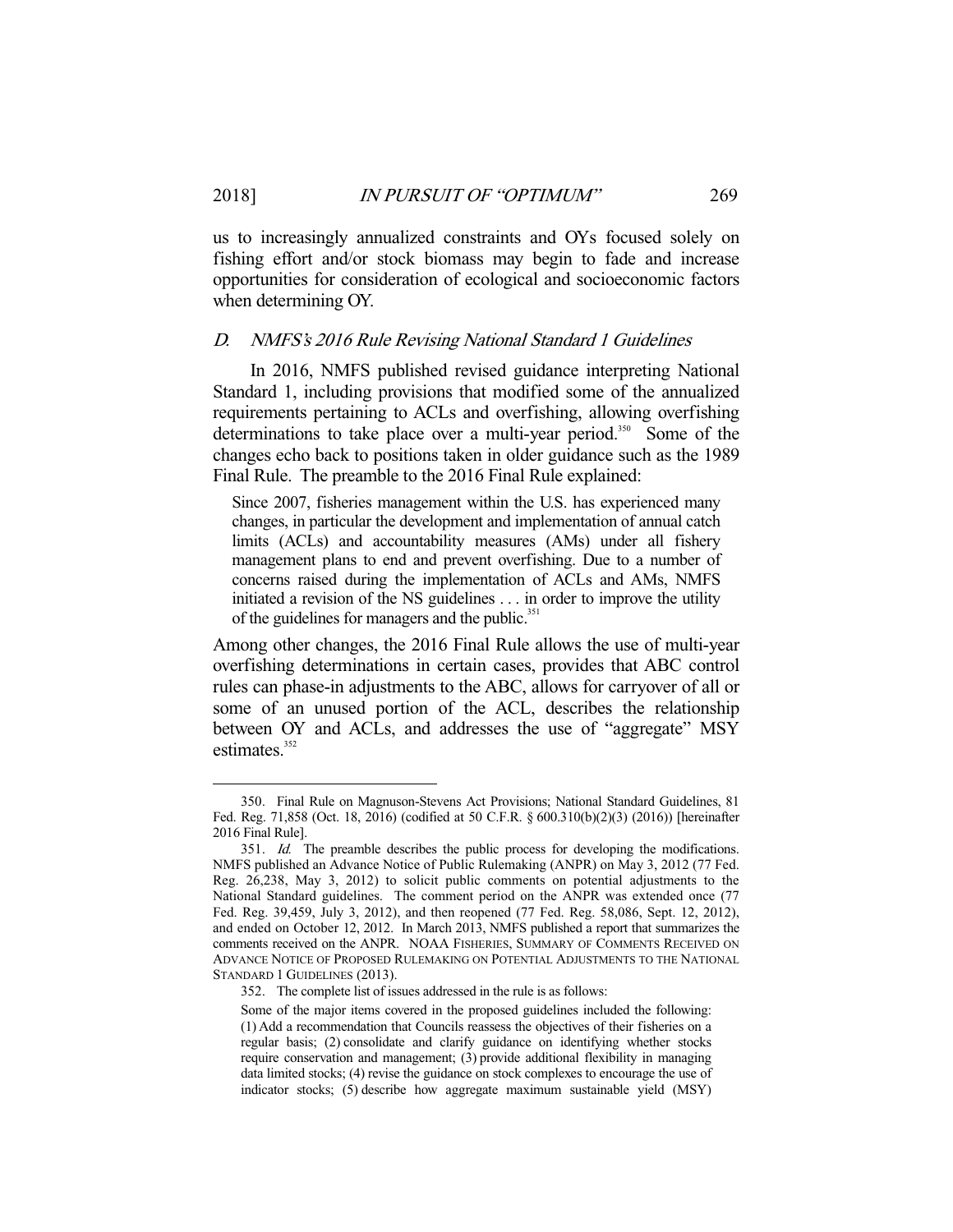The 2016 Final Rule included a shift away from strict annual requirements allowing overfishing determinations to be made over threeyear intervals in certain circumstances. The 2009 Final Rule based overfishing determinations on exceeding thresholds in a single year. It provided two options for determining whether the stock was subject to overfishing: either (1) F exceeds MFMT over one year, or (2) catch exceeds annual OFL for one year. The 2016 rule added an option for using either calculation over a time period longer than one year as follows:

(3) in certain circumstances, a Council may utilize a multi-year approach to determine overfishing status based on a period of no more than 3 years. The Council should identify in its FMP or FMP amendment, circumstances when the multi-year approach is appropriate and will be used. Such circumstances may include situations where there is high uncertainty in the estimate of F in the most recent year, cases where stock abundance fluctuations are high and assessments are not timely enough to forecast such changes, or other circumstances where the most recent catch or F data does not reflect the overall status of the stock.<sup>353</sup>

Addressing the rationale for this change, NMFS stated in the preamble to the final rule: "Small amounts of excess effort or catch in a single year may not jeopardize a stock's ability to produce MSY over the long term, thus an overfishing stock status determination based on that single year's reference point may not be the most appropriate characterization of stock status."<sup>354</sup> This observation echoes an earlier interpretation documented in the materials supporting the 1989 rule.<sup>355</sup>

estimates can be used; (6) develop a definition for a depleted stock; (7) provide increased stability in fisheries by providing guidance on the use of multi-year overfishing determinations; (8) revise the guidance on optimum yield (OY) to improve clarity and better describe the role of OY under the ACL Framework; (9) clarify the guidance on acceptable biological catch (ABC) control rules, describe how ABC control rules can allow for phase-in adjustments to ABC, and allow for carry-over of all or some of an unused portion of the ACL; (10) revise the guidance on AMs to improve clarity; (11) clarify the guidance on establishing ACL and AM mechanisms in FMPs; (12) clarify the guidance on adequate progress in rebuilding and extending rebuilding timelines; and (13) provide flexibility in rebuilding stocks."

<sup>2016</sup> Final Rule, 81 Fed. Reg. 71,858 (Oct. 18, 2016).

 <sup>353. 2016</sup> Final Rule, 50 C.F.R. § 600.310(e)(iii)(A)(3) (2016).

 <sup>354. 2016</sup> Final Rule, 81 Fed. Reg. at 71,859.

 <sup>355.</sup> This rationale is very similar to the language provided in the preamble to the 1989 Final Rule, as quoted earlier in this Article. See 1989 Final Rule, 54 Fed. Reg. 30,711, 30,829 pmbl. (July 24, 1989). The preamble to the 1989 Final Rule further states:

<sup>[</sup>E]xceeding OY does not necessarily constitute overfishing. If a stock is in good condition, the specification of OY may serve various goals besides prevention of overfishing. Exceeding the OY may interfere with achievement of those goals but not affect the reproductive potential of the stock. On the other hand, if OY is the amount of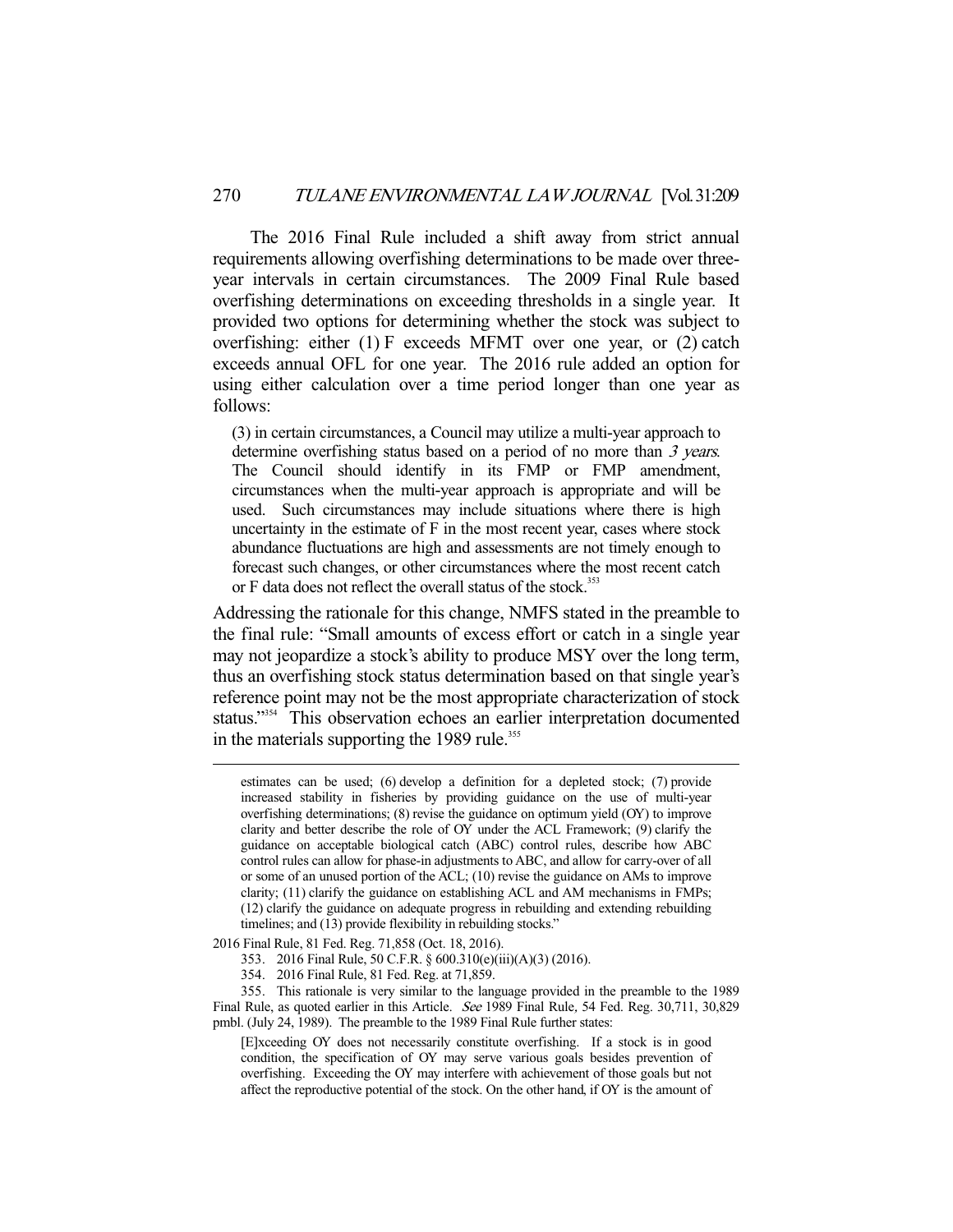In 2016, NMFS stated that OY still retained an independent existence despite the requirement for ACLs. In the preamble to the final rule, NMFS provided the following description of the relationship between the two:

ACLs and other annual reference points are annual limits and cannot be defined in terms of OY, which is a long-term average. While the ACL Framework supports achieving OY, OY (as well as annualized OY values) and the ACL Framework are two separate concepts which cannot be defined in terms of one another. Thus, an ACL may not be set to exceed the stock's ABC/OFL reference points in order to achieve OY and correspondingly, annual catch reference points such as ABC cannot be used to specify OY.<sup>356</sup>

 With respect to form and time frame, OY can still be expressed in terms of numbers or weight of fish, and either as a single value or a range. When it is not possible to specify OY quantitatively, OY may be described qualitatively. OY is still described as a long-term average; however, the rule adds that a Council may choose to provide an expression of an "annual OY," which cannot exceed the ACL.<sup>357</sup>

 The 2016 rule added guidance on the use of aggregate MSYs and fishery-level OYs. As early as 1982, the NPFMC had established an aggregate OY for the BSAI groundfish fishery as a fixed numeric range.<sup>358</sup> National Standard 1 guidance has evolved over the years from promoting single stock MSYs whenever possible in  $1983^{359}$  to allowing MSY for a "stock or stock complex" in  $1998$ <sup>360</sup> The 2016 guidance takes this concept a step further stating: "Estimating MSY for an aggregate group of stocks (including stock complexes and the fishery as a whole) can be done using models that account for multi-species interactions, composite properties for a group of similar species, biomass (energy)

fish that can safely be removed from the stock from a biological standpoint, exceeding OY may well constitute overfishing.

Id. at 30,827.

Another familiar approach is the three-year time period, which is the time used in some of the OF definitions developed under the 1989 Rule. See ROSENBERG REPORT, supra note 152.

 <sup>356.</sup> See 2016 Final Rule, 81 Fed. Reg. at 71,870.

 <sup>357. 2016</sup> Final Rule, 50 C.F.R. § 600.310(e)(3)(1) (2016).

 <sup>358.</sup> See discussion supra Section II.B.

 <sup>359. 1983</sup> Final Rule, 48 Fed. Reg. 7401 (Feb. 18, 1983) (codified at 50 C.F.R. § 602.1– .17 (1983)). While the 1983 guidance added an allowance for MSY to address related groups of species limited circumstances, it retained the 1976 and 1977 approach of requiring MSY at the stock level.

 <sup>360. 1998</sup> Final Rule, 63 Fed. Reg. 24,212, 24,229 (codified at 50 C.F.R. § 600.310(c)(1) (1998)). The 1998 rule defined MSY as "the largest long-term average catch or yield that can be taken from a stock or stock complex under prevailing ecological and environmental conditions." (emphasis added).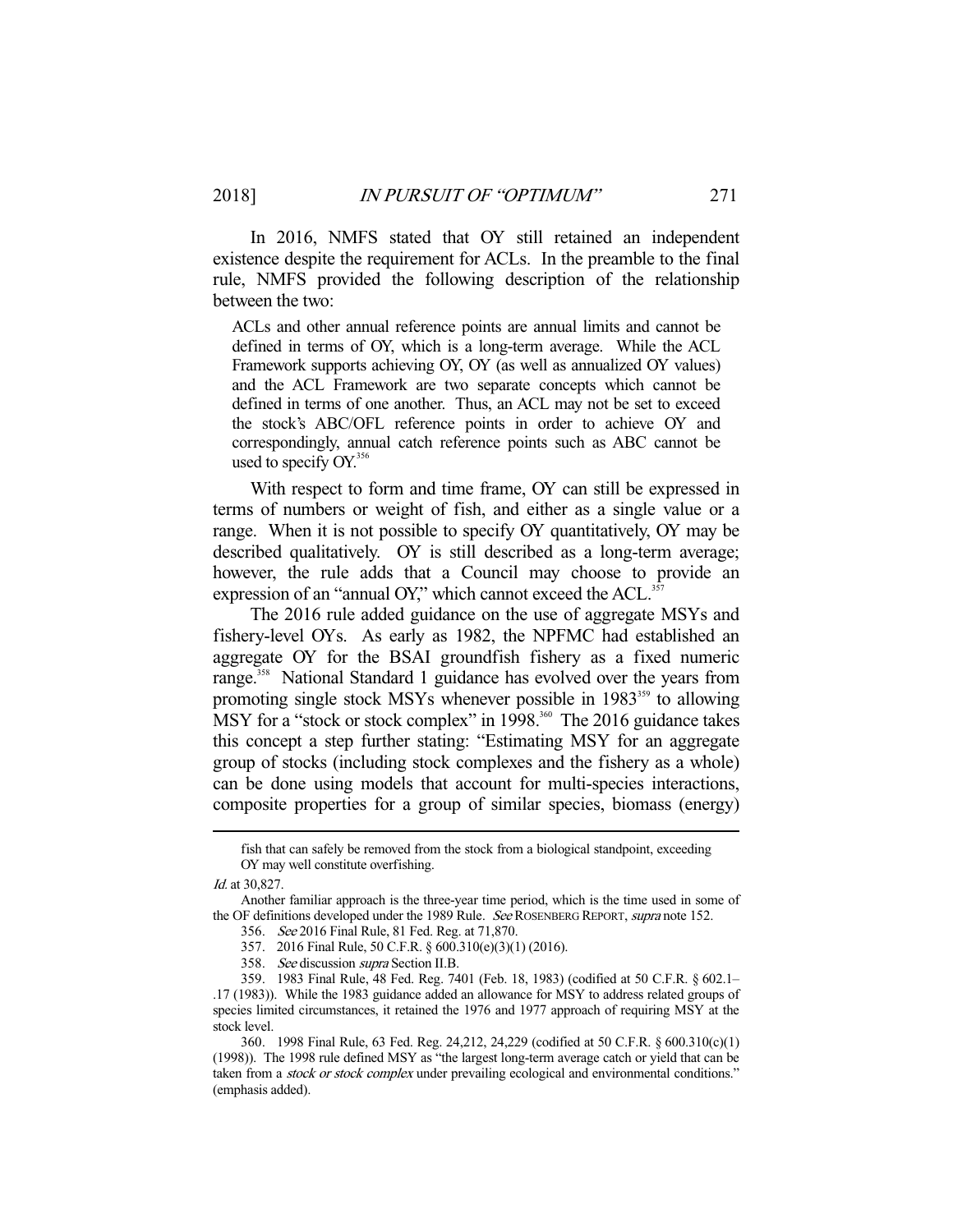flow and production patterns, or other relevant factors . . . . "<sup>361</sup> However, the preamble to the 2016 Final Rule explains that aggregate MSY's are an optional tool for facilitating ecosystem-based fishery management (EBFM). They do not eliminate the need for single-species MSY for stock management purposes. $362$ 

 This rule also modified guidance on ABC control rules to allow adjustments to the ABC to be phased in over a three-year period as long as overfishing is prevented and to allow carryover of unused portions of an ACL from one year to increase the ABC in the following year, based on an increase in stock abundance.<sup>363</sup>

 The pendulum appears to be swinging back in a limited way. To the extent that the 2009 rule promoted annualism through its provisions regarding ABCs and OFLs, the 2016 rule allowed a bit of relaxation under certain circumstances for three key aspects: phasing-in changes to catch levels over an up-to-three year period; carrying over unused quota into the next year; and allowing multi-year overfishing status determinations.<sup>364</sup>

# E. Recent Actions Utilizing Phase-ins and Aggregates

 The WPFMC recently took action demonstrating the use of phasedin reduction of catch levels in response to new information.<sup>365</sup> The 2015-2017 specifications for bottomfish phased in reductions to the ACL over a three-year period. In 2015, a stock assessment update indicated that the OFL needed to be reduced for certain bottomfish, which resulted in the need to reduce the ACL as well. The Council recommended the revised ACLs after consideration of the risk of overfishing, past fishery performance, the acceptable biological catch recommendation from its Scientific and Statistical Committee, and input from the public.<sup>366</sup>

 Although this action demonstrates a new level of flexibility in moving management to a less annualized system, it also highlights

 <sup>361. 2016</sup> Final Rule, 81 Fed. Reg. at 71,867, 71,896 (codified at 50 C.F.R.  $§ 600.310(e)(1)(iv) (2016)).$ 

 <sup>362.</sup> Id. at 71,867.

 <sup>363.</sup> Id. at 71,860.

 <sup>364.</sup> Id. at 71,896, 71,900 (codified at 50 C.F.R. § 600.310(e)(ii)(A)(3), (g)(5)).

 <sup>365. 82</sup> Fed. Reg. 24,092, 24,093 (May 25, 2017).

 <sup>366.</sup> The Omnibus Amendment for the Western Pacific Region to Establish a Process for Specifying Annual Catch Limits and Accountability Measures, established a process for the SSC to develop ABCs based on scientific considerations and uncertainty, and for the Council to set ACLs at or below the ABC. WESTERN PAC. FISHERY MGMT. COUNCIL, OMNIBUS AMENDMENT FOR THE WESTERN PACIFIC REGION TO ESTABLISH A PROCESS FOR SPECIFYING ANNUAL CATCH LIMITS AND ACCOUNTABILITY MEASURES, (2011), http://www.wpcouncil.org/wp-content/uploads/ |2013/03/ACL-Amendment-RIN-0648-AY93-2011-02-24.pdf.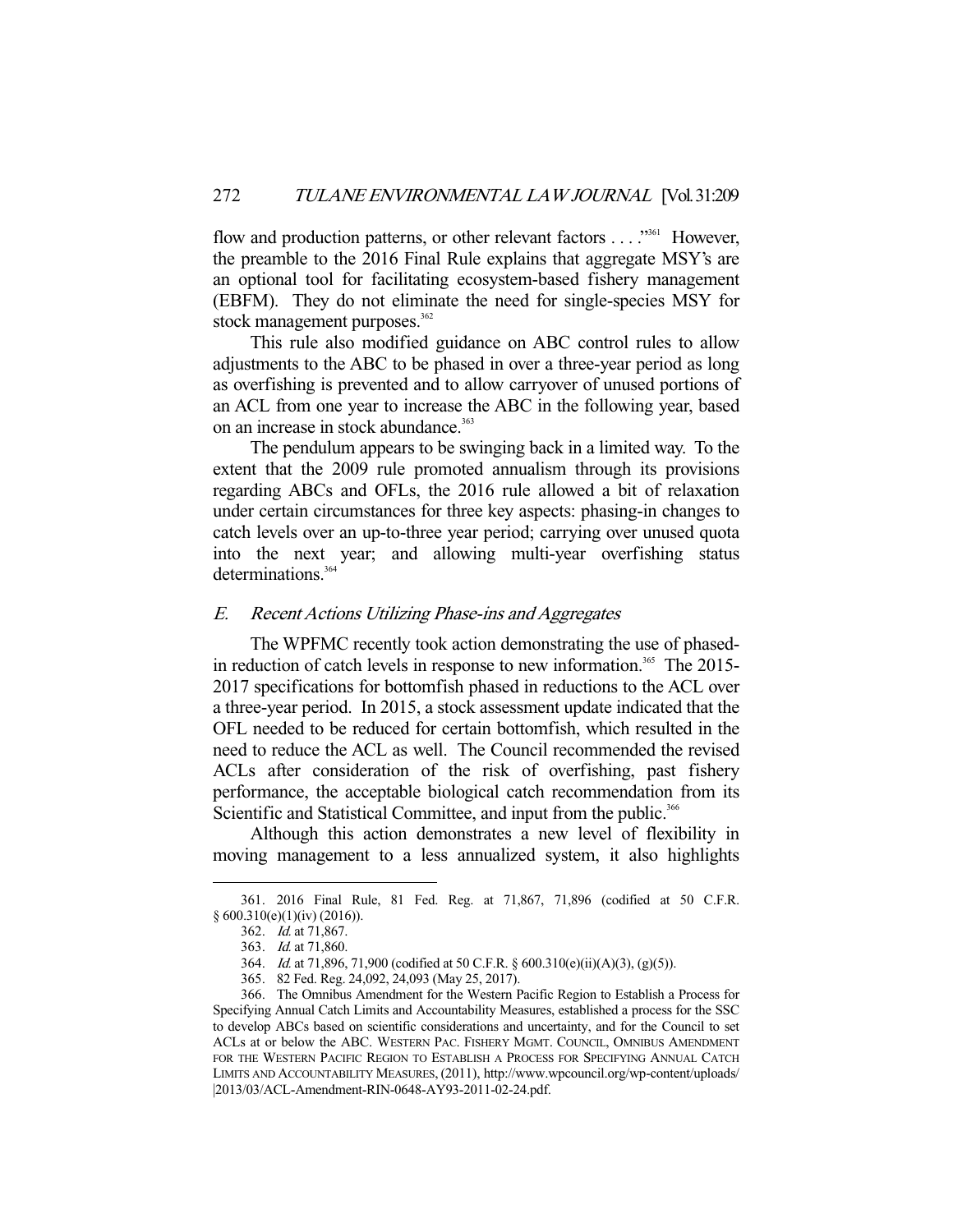limitations resulting from equating OY to an ACL. Because the FMP defines OY as the amount caught under the management measures of FMP to achieve the FMP objectives, effectively OY is equal to the ACL.<sup>367</sup> Therefore, this action demonstrates how the factors that may be altering OY may not be based on the ESE factors and other "net benefit to the Nation" considerations.

 A recent amendment to the Gulf Shrimp FMP demonstrates the potential value of aggregate MSYs and OYs as tools for ecosystem-based planning and explicit consideration of ESE factors.<sup>368</sup> The Gulf shrimp fishery is managed under a moratorium on new permits and is subject to effort thresholds that address bycatch of sea turtles and juvenile red snapper in a specific area of the Gulf.<sup>369</sup> High fuel costs and competition with imports had led to economic losses and a reduction in effort. With the moratorium in place, as the number of participants in the fishery decreased, effort decreased significantly while landings decreased to a lesser degree.

 The Council decided to establish aggregate OY and determine the appropriate number of permits necessary to achieve it on a continuing basis in the Gulf shrimp fishery. Amendment 17B took a broad-based look at the fishery with the goals of achieving a relatively high catch-perunit effort (CPUE) and relatively high landings (at or near aggregate OY) at effort levels that would not exceed the thresholds for sea turtle or juvenile red snapper bycatch.

 As a result, the amendment established an aggregate MSY for all species of shrimp harvested in offshore waters.<sup>370</sup> Even though MSY at the individual species level is only established for the four federally managed species in the Gulf, the aggregate MSY is less than the sum of the MSYs for the individual species because the individual species MSYs are based on a broader geographic scope that includes both state and federal waters combined.<sup>371</sup> The aggregate OY was set below the aggregate MSY to address ESE factors.<sup>372</sup> The key factors taken into consideration included landings, CPUE, the sea turtle bycatch effort

<sup>367.</sup> Bottomfish FMP, supra note 107, at 3-11.

 <sup>368.</sup> Gulf Shrimp FMP, supra note 44, amend. 17B.

 <sup>369.</sup> See NAT'L OCEANIC & ATMOSPHERIC ADMIN., BIOLOGICAL OPINION (2014), http://sero.nmfs.noaa.gov/protected\_resources/sea\_turtles/documents/shrimp\_biological\_opinion 2014.pdf; Gulf Reef Fish FMP, supra note 107.

 <sup>370.</sup> While only four species of shrimp are subject to federal management (brown, white, pink, and royal reds), shrimp fishermen frequently land additional species, such as rock shrimp and seabobs, concurrently with federally managed species.

<sup>371.</sup> Gulf Shrimp FMP, supra note 44, amend. 17B, at 12.

 <sup>372.</sup> Id. at 15.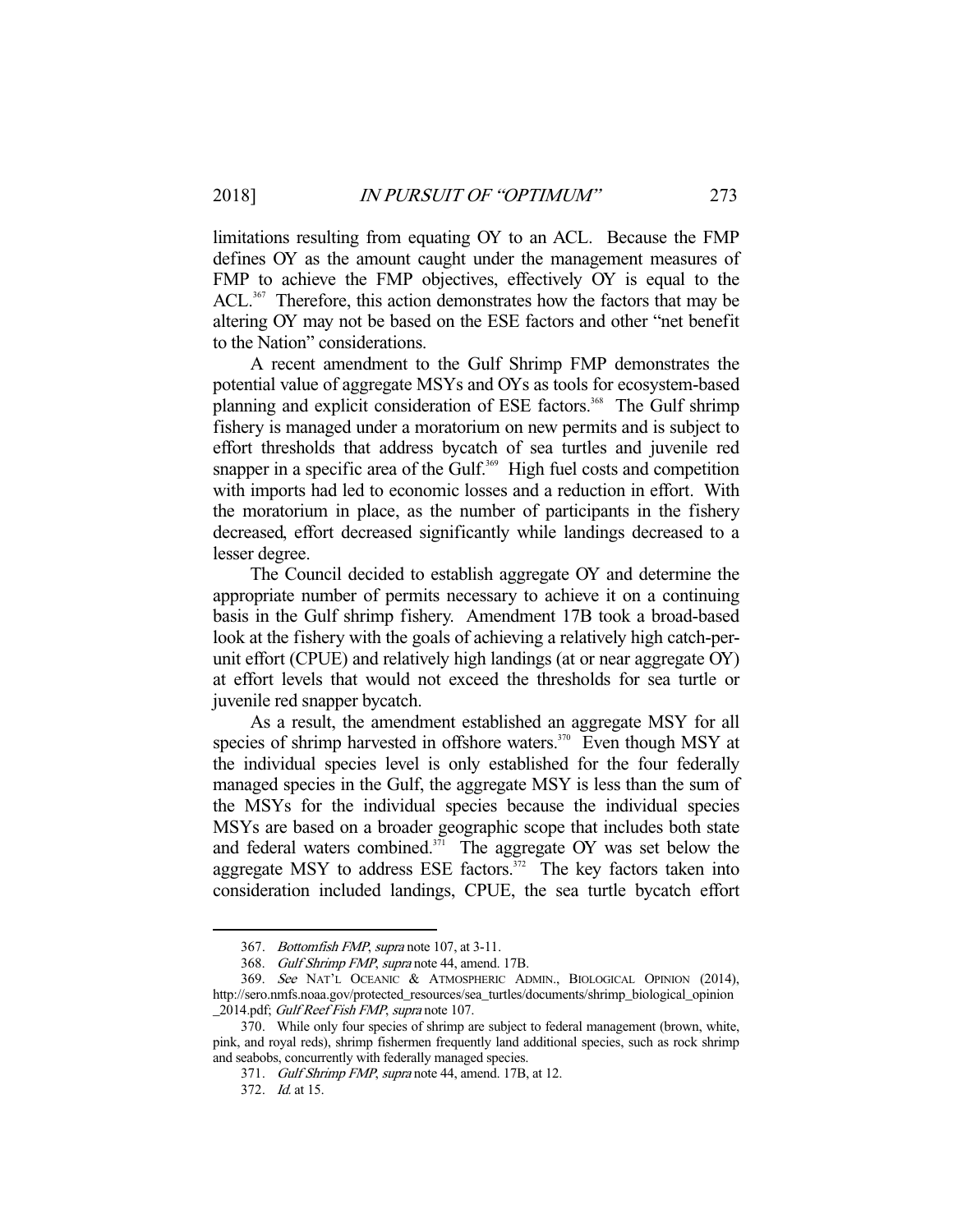threshold, and the juvenile red snapper bycatch effort threshold. Greater weight was given to the sea turtle bycatch effort threshold because exceeding that threshold would result in a closure of the entire fishery. A model was used to estimate the minimum number of vessels and thus permits necessary to achieve aggregate OY on a continuing basis.<sup>373</sup>

 Note, however, that because shrimp are an annual crop, they are not subject to the same annual requirements for ACLs that other fisheries are. Establishing aggregate OYs may be more complicated and have less relevance for other fisheries that are managed under ACLs, particularly in multispecies fisheries (e.g., Gulf reef fish).

# F. "Optimum" in Time Period 6: Is OY Still Relevant?

 During this time period, for many FMPs, the value of OY as a tool for balancing the multiple mandates of National Standard 1, the MSA, and the objectives of various FMPs is questionable. In many FMPs, OY became functionally nonexistent as it was equated to the annual calculation of ABC, ACL, and/or ACT. In the case of surf clam/ocean Quahogs, the Council explicitly removed OY from the FMP altogether. Yet in a sense, Time Period 6 is a preamble to what happens next. It leaves us with revised National Standard 1 guidelines, healthy and improving fish stocks, and innovative thought about new applications of OY. It also leaves us with the lingering question: will we finally be able to "pay it forward" with respect to fisheries management?

# VIII. CONCLUSION

 This review of the past 40 years' of fisheries management leaves us with lingering questions: Are we still pursuing OY? Should we be?

 In 1976, Congress left fishery managers, Councils, and constituents a huge challenge: to define what is "optimum" with respect to the use and conservation of our public trust fishery resources. Born in the midst of the "wise use" versus "preservationist" debates of the 1960s and 1970s, the concept of OY was designed to give managers flexibility in setting these priorities at the user-group level. However, its relationship with its counterpart, the requirement to prevent overfishing, and the evolving public, regulatory, and legislative perspectives on that relationship have constrained discretion with the determination of OY. Statutory and regulatory requirements pertaining to ACLs have, in some cases, rendered OY almost meaningless. Since the enactment of the

 <sup>373.</sup> Id. at 18.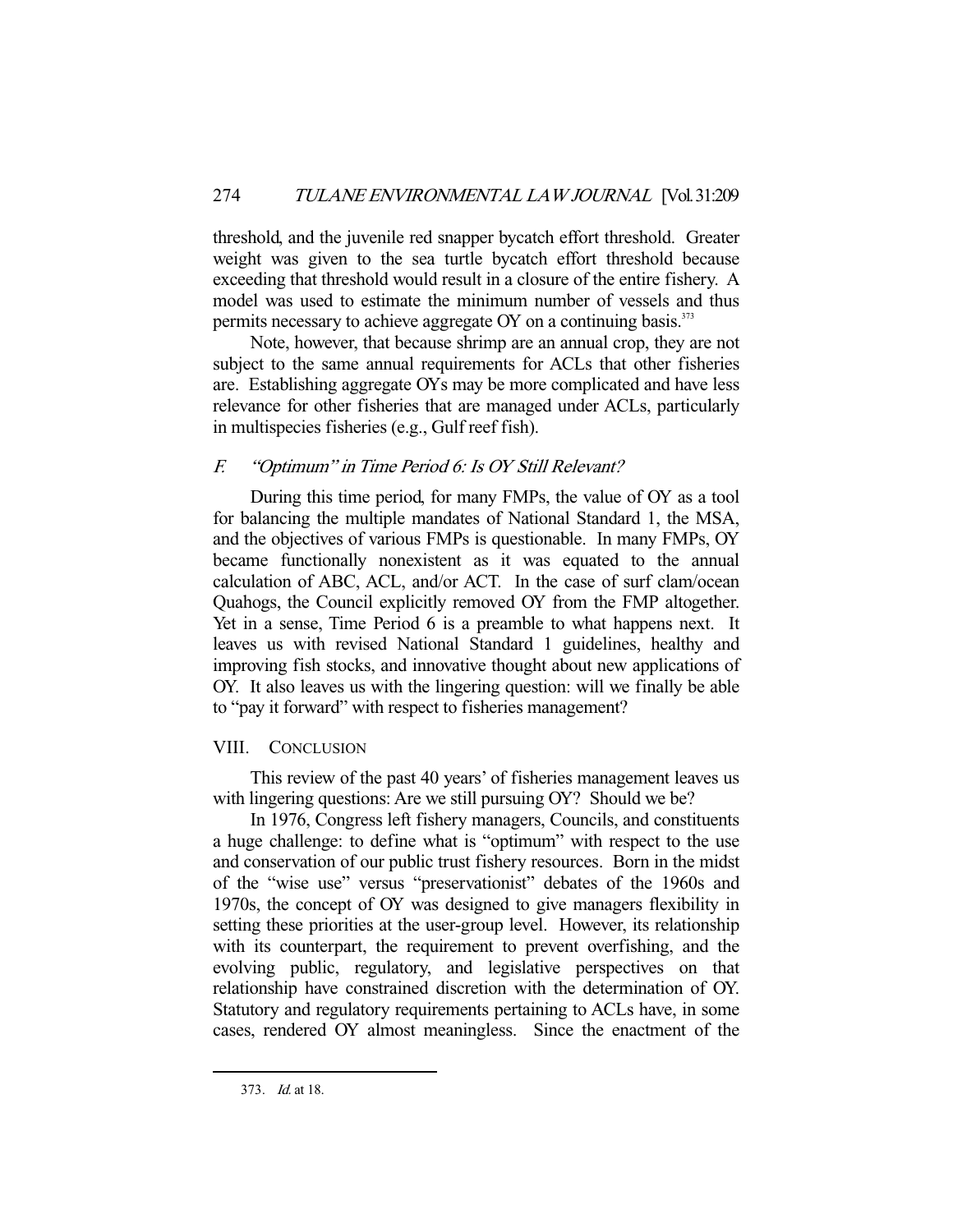MSRA in 2007, OY and overfishing are more closely connected than ever. Based on the common standard of MSY, and determined annually, in many cases they appear to be mere flip-sides of the OFL determination.

#### A. Balancing Competing Policy Priorities

 Initial specifications of OY took place in a context of burgeoning U.S. fisheries. In the early years of FCMA management, there were more fish available than U.S. effort could harvest. Early interpretations of OY as an annual goal based on MSY, and overfishing as a long-term determination based on other standards, prevented considerations pertaining to potential overfishing from becoming overly constraining on expressions of OY.

 In 1996, the passage of the SFA began a reversal of those initial characterizations. OY became a long-term goal, constrained by obligations to rebuild to MSY. With the 2007 MSRA and NMFS's regulatory interpretations, the reversal was complete: annual OFLs would take precedent over long-term OY.

 In 1996, Congress seemed to still view the process of specifying OY as the "decisional mechanism" for balancing competing priorities pertaining to food production, recreational opportunities, and economic, social, and ecological issues. Adding the "marine environment" to the list of considerations in specifying OY should have expanded the public dialog on EBFM. However, the SFA's requirements pertaining to prevention of overfishing and rebuilding, combined with information on stock status, created an urgent and overriding need to constrain fishing effort. This resulted in dialog, and OYs, focused predominantly on only constraining fishing mortality rates and levels. The approaches suggested in the *Restrepo Report* became widespread defaults.

 As progress is made towards achieving rebuilt, healthy fisheries, it will be interesting to see whether NMFS's original assessment of the relationship between OY and overfishing can still ring true: that overfishing and OY are separate standards, and that their identities become more distinct as confidence about stock sustainability increases. NMFS's 2016 adjustments to the National Standard 1 guidelines accompany a strengthening management record with respect to the status of our stocks. As the health of our fisheries improves, the ability to use the policy considerations in the MSA's OY provisions offers potential for a future where managers and Councils truly do play that role envisioned for them by the original FCMA—determining what is optimum while preventing overfishing.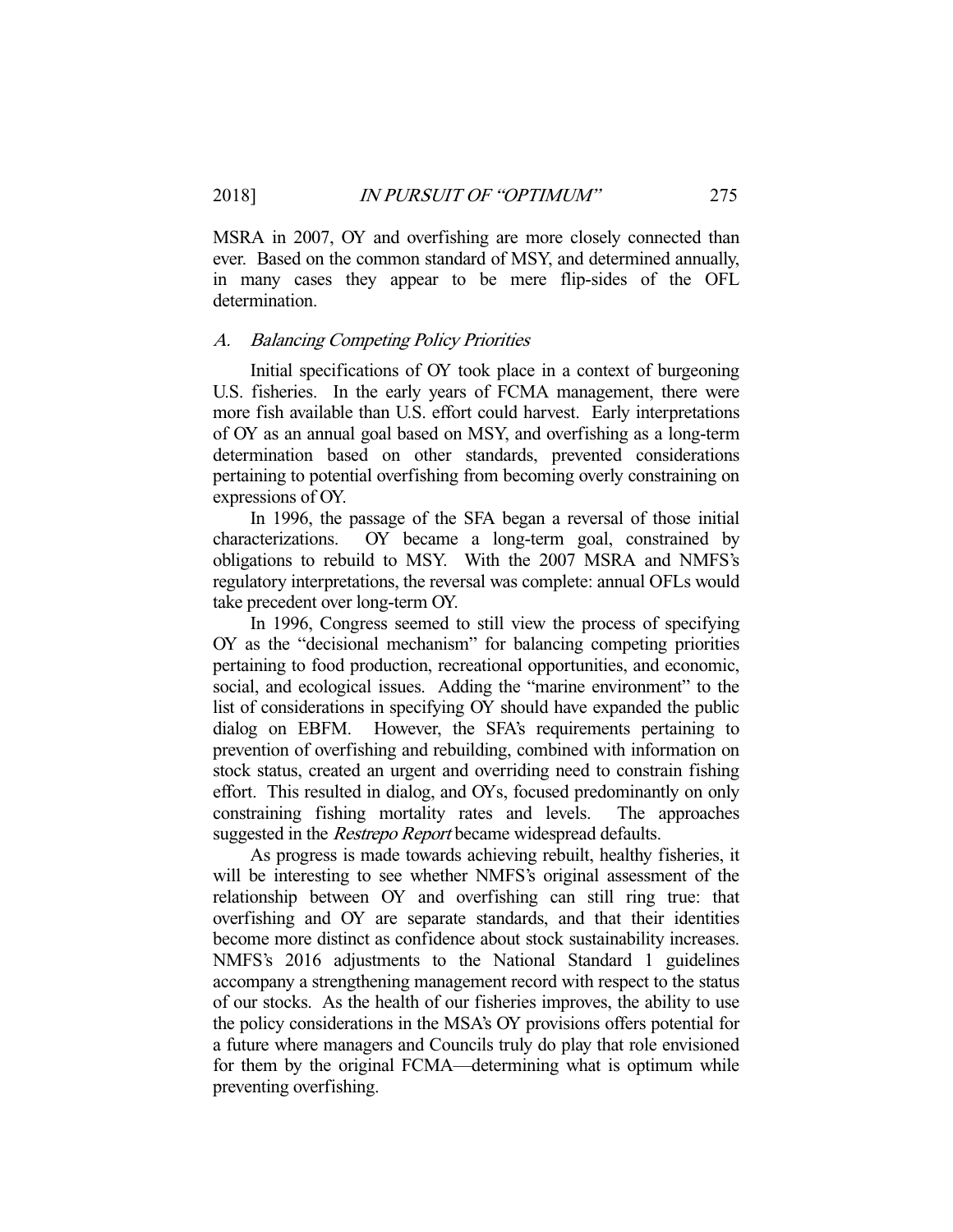#### B. Procedure and Considerations

 Early on, Councils recognized the challenges of specifying OY as a particular "amount" of fish and workload concerns associated with frequent FMP amendments to incorporate new information about OY. The use of Frameworks developed as a reasonable form of adaptive management and provided for public participation outside of the FMP process.

 However, in the world of ACLs, some FMPs have extended the use of Frameworks for specifying OY in ways that stretch the linkage back to MSA's provisions for FMPs. In cases where OY equals the ACL and ACL equals ABC, which is recommended by the SSC based on a preconstructed control rule based on science, the linkages to the FMP process and ESE factors are further attenuated. Although ABC control rules themselves are developed through the public Council process, the MSA does not require the same level of public procedure, nor apply the same range of considerations that apply to the specification of OY. ABC control rules are designed exclusively to prevent overfishing. Council discretion is limited by input from the SSC, and potential modifications pertain only to acceptable levels of risk of overfishing. While the Council may incorporate ESE factors into the risk policy, the question arises as to what extent, and how frequently, there is opportunity for meaningful public input into balancing factors relevant to "net benefit to the Nation."

## C. Closing Thoughts

 Throughout this evolution, the concept of OY—an idealistic expression of our combined competing policy objectives as defined through the MSA's public process—continues to exist. However, in some ways it seems we have abandoned the ideal of achieving an OY target, deferring instead to the annual management quotas. The controversial concept of annual caps, as described in the 1986 NOAA study and required by the MSRA's ACLs and NMFS's OFL and annual ABC control rules, have in many ways rendered OY less significant and cause us to question the usefulness of continuing to pursue OY. Many FMPs appear to have given up the chase of OY, while one has straightforwardly removed it from the FMP.

 Today we have greater understanding than ever about stock status, and we have successfully rebuilt many stocks. However, we face new challenges as stocks are affected by the impacts of climate change. We have many reasons and increasing opportunity to embrace OY and use it